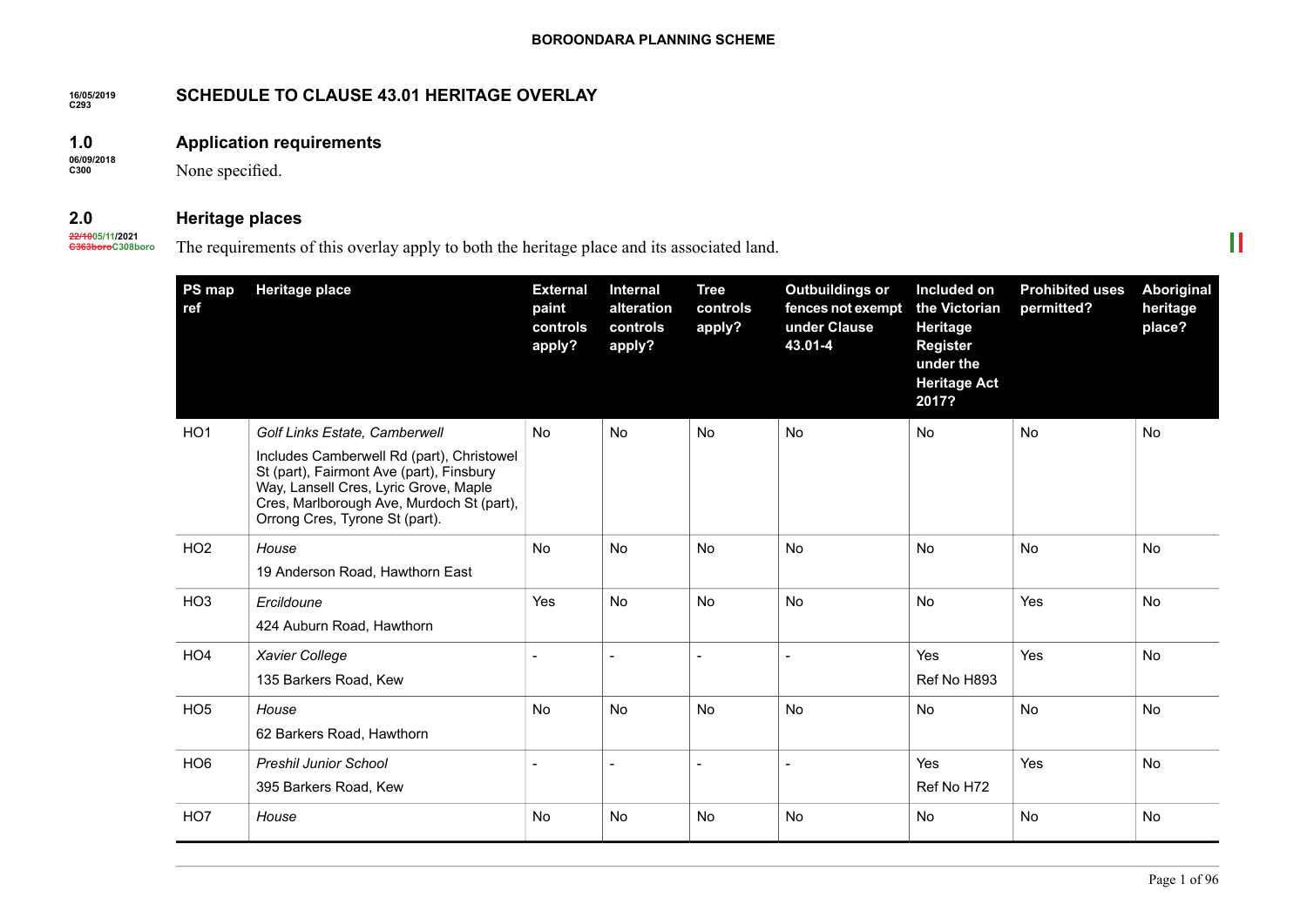| PS map<br>ref   | <b>Heritage place</b>                                                | <b>External</b><br>paint<br>controls<br>apply? | Internal<br>alteration<br>controls<br>apply? | <b>Tree</b><br>controls<br>apply? | <b>Outbuildings or</b><br>fences not exempt<br>under Clause<br>43.01-4 | Included on<br>the Victorian<br><b>Heritage</b><br><b>Register</b><br>under the<br><b>Heritage Act</b><br>2017? | <b>Prohibited uses</b><br>permitted? | <b>Aboriginal</b><br>heritage<br>place? |
|-----------------|----------------------------------------------------------------------|------------------------------------------------|----------------------------------------------|-----------------------------------|------------------------------------------------------------------------|-----------------------------------------------------------------------------------------------------------------|--------------------------------------|-----------------------------------------|
|                 | 492 Barkers Road, Hawthorn East                                      |                                                |                                              |                                   |                                                                        |                                                                                                                 |                                      |                                         |
| HO <sub>8</sub> | Werona<br>500 Barkers Road, Hawthorn East                            | No                                             | No                                           | No                                | <b>No</b>                                                              | No                                                                                                              | No                                   | No                                      |
| HO <sub>9</sub> | St Ouen<br>520 Barkers Road, Hawthorn East                           | No                                             | No                                           | No                                | No                                                                     | No                                                                                                              | <b>No</b>                            | No                                      |
| <b>HO10</b>     | Turinville<br>53 Barnard Grove, Kew                                  | Yes                                            | No                                           | No                                | <b>No</b>                                                              | No                                                                                                              | Yes                                  | No                                      |
| <b>HO11</b>     | D'estaville<br>7 Barry Street, Kew                                   | $\mathbf{r}$                                   | $\sim$                                       | $\sim$                            | $\overline{a}$                                                         | Yes<br>Ref No H201                                                                                              | Yes                                  | No                                      |
| <b>HO12</b>     | Marathon<br>1 Beaconsfield Road, Hawthorn East                       | No                                             | No                                           | No                                | No                                                                     | <b>No</b>                                                                                                       | <b>No</b>                            | No                                      |
| <b>HO13</b>     | House<br>10 Beaconsfield Rd, Hawthorn East                           | No                                             | No                                           | No                                | <b>No</b>                                                              | No                                                                                                              | No                                   | No                                      |
| <b>HO14</b>     | House<br>12 Beaconsfield Rd, Hawthorn East                           | No                                             | No                                           | No                                | No                                                                     | No                                                                                                              | No                                   | No                                      |
| <b>HO15</b>     | Avondale<br>22 Berkeley Street, Hawthorn                             | No                                             | No                                           | No                                | No                                                                     | No                                                                                                              | No                                   | No                                      |
| <b>HO16</b>     | House (formerly Wakato)<br>38 Berkeley Street, Hawthorn              | No                                             | No                                           | No                                | No                                                                     | No                                                                                                              | No                                   | No                                      |
| <b>HO17</b>     | <b>Broughton Hall(formerly Tara)</b><br>2 Berwick Street, Camberwell |                                                | $\overline{a}$                               | $\sim$                            | $\blacksquare$                                                         | Yes<br>Ref No H1176                                                                                             | Yes                                  | No                                      |
| <b>HO18</b>     | Former ES&A Bank                                                     |                                                | L,                                           | $\overline{a}$                    | $\overline{\phantom{a}}$                                               | Yes                                                                                                             | Yes                                  | No                                      |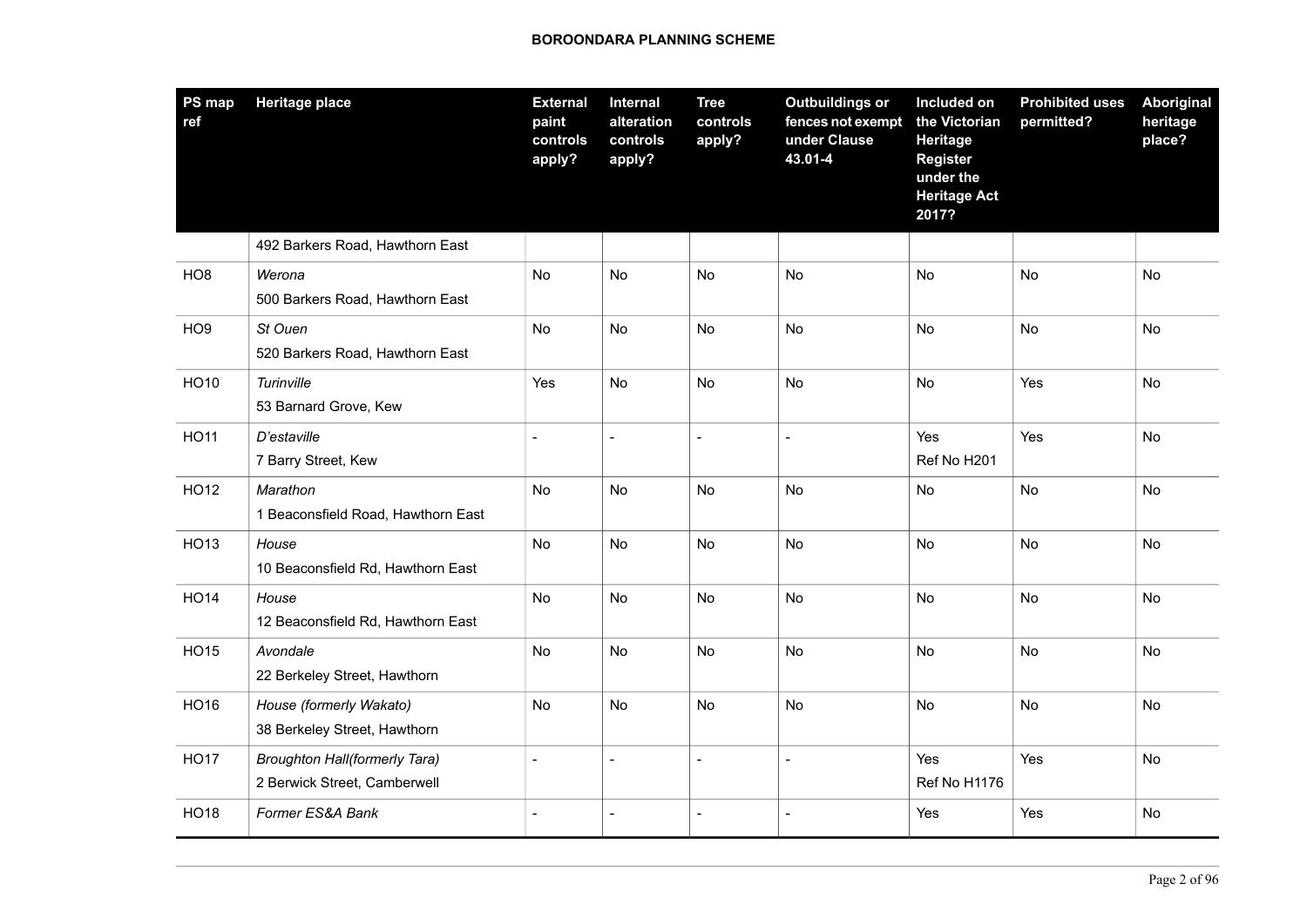| PS map<br>ref | <b>Heritage place</b>                                                                | <b>External</b><br>paint<br>controls<br>apply? | Internal<br>alteration<br>controls<br>apply? | <b>Tree</b><br>controls<br>apply? | <b>Outbuildings or</b><br>fences not exempt<br>under Clause<br>43.01-4 | Included on<br>the Victorian<br><b>Heritage</b><br>Register<br>under the<br><b>Heritage Act</b><br>2017? | <b>Prohibited uses</b><br>permitted? | Aboriginal<br>heritage<br>place? |
|---------------|--------------------------------------------------------------------------------------|------------------------------------------------|----------------------------------------------|-----------------------------------|------------------------------------------------------------------------|----------------------------------------------------------------------------------------------------------|--------------------------------------|----------------------------------|
|               | 482 Riversdale Road, Hawthorn East                                                   |                                                |                                              |                                   |                                                                        | Ref No H534                                                                                              |                                      |                                  |
| HO19          | Nachemo<br>997 Burke Road, Hawthorn East                                             | <b>No</b>                                      | <b>No</b>                                    | <b>No</b>                         | <b>No</b>                                                              | <b>No</b>                                                                                                | <b>No</b>                            | <b>No</b>                        |
| HO21          | House<br>1093 Burke Road, Hawthorn East                                              | <b>No</b>                                      | No                                           | No                                | <b>No</b>                                                              | <b>No</b>                                                                                                | <b>No</b>                            | <b>No</b>                        |
| <b>HO22</b>   | Ultima<br>1099 Burke Road, Hawthorn East                                             | No                                             | No                                           | No                                | <b>No</b>                                                              | <b>No</b>                                                                                                | No                                   | <b>No</b>                        |
| HO23          | Former Invergowrie Lodge<br>8 Palmer Place, Hawthorn                                 |                                                | ÷,                                           | $\overline{a}$                    | $\overline{a}$                                                         | Yes<br>Ref No H517                                                                                       | Yes                                  | <b>No</b>                        |
| <b>HO24</b>   | Manresa Peoples Centre (Former ES&A<br>Bank)<br>343 Burwood Road, Hawthorn           | $\blacksquare$                                 | $\sim$                                       | $\sim$                            | $\overline{a}$                                                         | Yes<br>Ref No H516                                                                                       | Yes                                  | No                               |
| HO25          | House<br>759 Burwood Road, Hawthorn East                                             | No                                             | No                                           | No                                | No                                                                     | No                                                                                                       | No                                   | No                               |
| <b>HO26</b>   | Kardinia<br>8 Calvin Street, Hawthorn                                                | No                                             | No                                           | No                                | <b>No</b>                                                              | <b>No</b>                                                                                                | <b>No</b>                            | <b>No</b>                        |
| <b>HO28</b>   | Camberwell Court House and Police Station<br>311-317 Camberwell Rd, Camberwell       |                                                | $\overline{a}$                               | $\overline{a}$                    |                                                                        | Yes<br>Ref No H1194                                                                                      | Yes                                  | <b>No</b>                        |
| HO29          | <b>Canterbury Mansions</b><br>208 Canterbury Road and 126 Maling Road,<br>Canterbury | $\overline{a}$                                 | $\overline{a}$                               | $\overline{a}$                    |                                                                        | Yes<br>Ref No H869                                                                                       | Yes                                  | <b>No</b>                        |
| HO30          | Grace Park House<br>19 Chrystobel Crescent, Hawthorn                                 |                                                | $\sim$                                       | $\sim$                            | $\overline{a}$                                                         | Yes<br>Ref No H730                                                                                       | Yes                                  | No                               |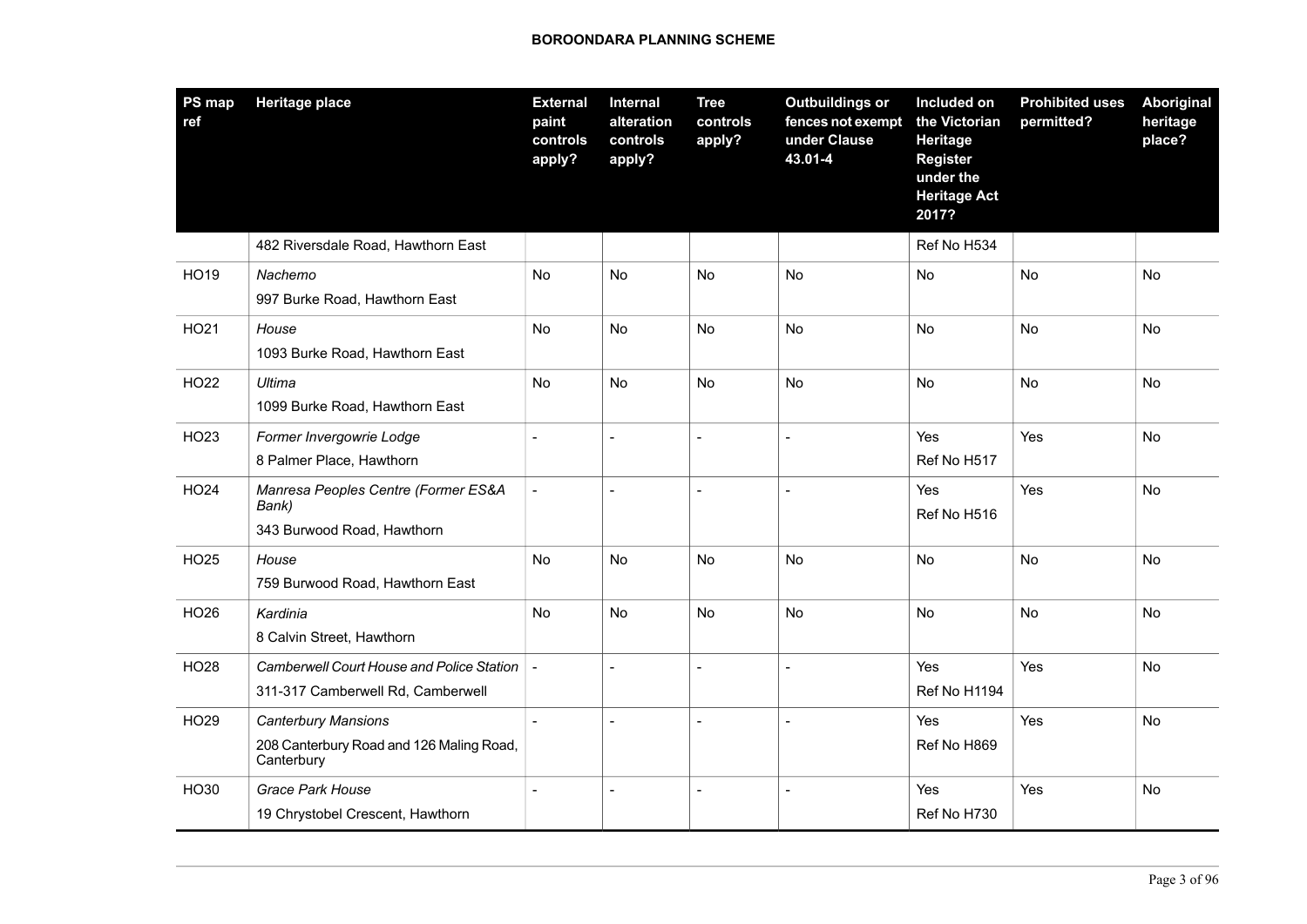| PS map<br>ref | <b>Heritage place</b>                                                | <b>External</b><br>paint<br>controls<br>apply? | <b>Internal</b><br>alteration<br>controls<br>apply? | <b>Tree</b><br>controls<br>apply? | <b>Outbuildings or</b><br>fences not exempt<br>under Clause<br>43.01-4 | Included on<br>the Victorian<br>Heritage<br><b>Register</b><br>under the<br><b>Heritage Act</b><br>2017? | <b>Prohibited uses</b><br>permitted? | Aboriginal<br>heritage<br>place? |
|---------------|----------------------------------------------------------------------|------------------------------------------------|-----------------------------------------------------|-----------------------------------|------------------------------------------------------------------------|----------------------------------------------------------------------------------------------------------|--------------------------------------|----------------------------------|
| <b>HO31</b>   | Huntingtower<br>106 Church Street, Hawthorn                          | Yes                                            | No                                                  | No                                | No                                                                     | No                                                                                                       | Yes                                  | No                               |
| HO32          | Former Bridge Hotel<br>155 Church Street, Hawthorn                   | $\blacksquare$                                 | $\overline{a}$                                      | $\sim$                            | $\overline{a}$                                                         | Yes<br>Ref No H449                                                                                       | Yes                                  | <b>No</b>                        |
| HO33          | House<br>27 Constance Street, Hawthorn East                          | No                                             | No                                                  | <b>No</b>                         | <b>No</b>                                                              | No                                                                                                       | <b>No</b>                            | <b>No</b>                        |
| <b>HO34</b>   | Second Church of Christ Scientist<br>41 Cookson Street, Camberwell   | $\overline{\phantom{a}}$                       | $\overline{a}$                                      | $\overline{\phantom{a}}$          | $\overline{a}$                                                         | Yes<br>Ref No H1196                                                                                      | Yes                                  | No                               |
| HO36          | Invergowrie<br>21 Coppin Grove, Hawthorn                             | $\overline{a}$                                 | $\overline{a}$                                      | $\blacksquare$                    |                                                                        | Yes<br>Ref No H195                                                                                       | Yes                                  | <b>No</b>                        |
| <b>HO37</b>   | Wimba<br>235 Cotham Road, Kew                                        | Yes                                            | No                                                  | No                                | No                                                                     | No                                                                                                       | Yes                                  | <b>No</b>                        |
| <b>HO38</b>   | Ross House(formerly Charleville)<br>292 Cotham Road, Kew             | $\overline{a}$                                 | $\overline{a}$                                      | $\overline{\phantom{a}}$          |                                                                        | Yes<br>Ref No H202                                                                                       | Yes                                  | No                               |
| HO39          | The Hawthorns<br>5 Creswick Street, Hawthorn                         | $\overline{a}$                                 | $\overline{a}$                                      | $\overline{\phantom{a}}$          | $\overline{a}$                                                         | Yes<br>Ref No H457                                                                                       | Yes                                  | <b>No</b>                        |
| HO40          | Mackillop House (Sisters of St Joseph)<br>13 Havelock Road, Hawthorn | <b>No</b>                                      | No                                                  | <b>No</b>                         | No                                                                     | No                                                                                                       | <b>No</b>                            | <b>No</b>                        |
| HO41          | Riverton<br>22 Elm Street, Hawthorn                                  | <b>No</b>                                      | No                                                  | No                                | No                                                                     | No                                                                                                       | No                                   | No                               |
| <b>HO42</b>   | <b>Hawthorn Railway Station Complex</b><br>54 Burwood Road, Hawthorn | $\blacksquare$                                 | $\blacksquare$                                      | $\sim$                            | $\overline{a}$                                                         | Yes<br>Ref No H1566                                                                                      | Yes                                  | <b>No</b>                        |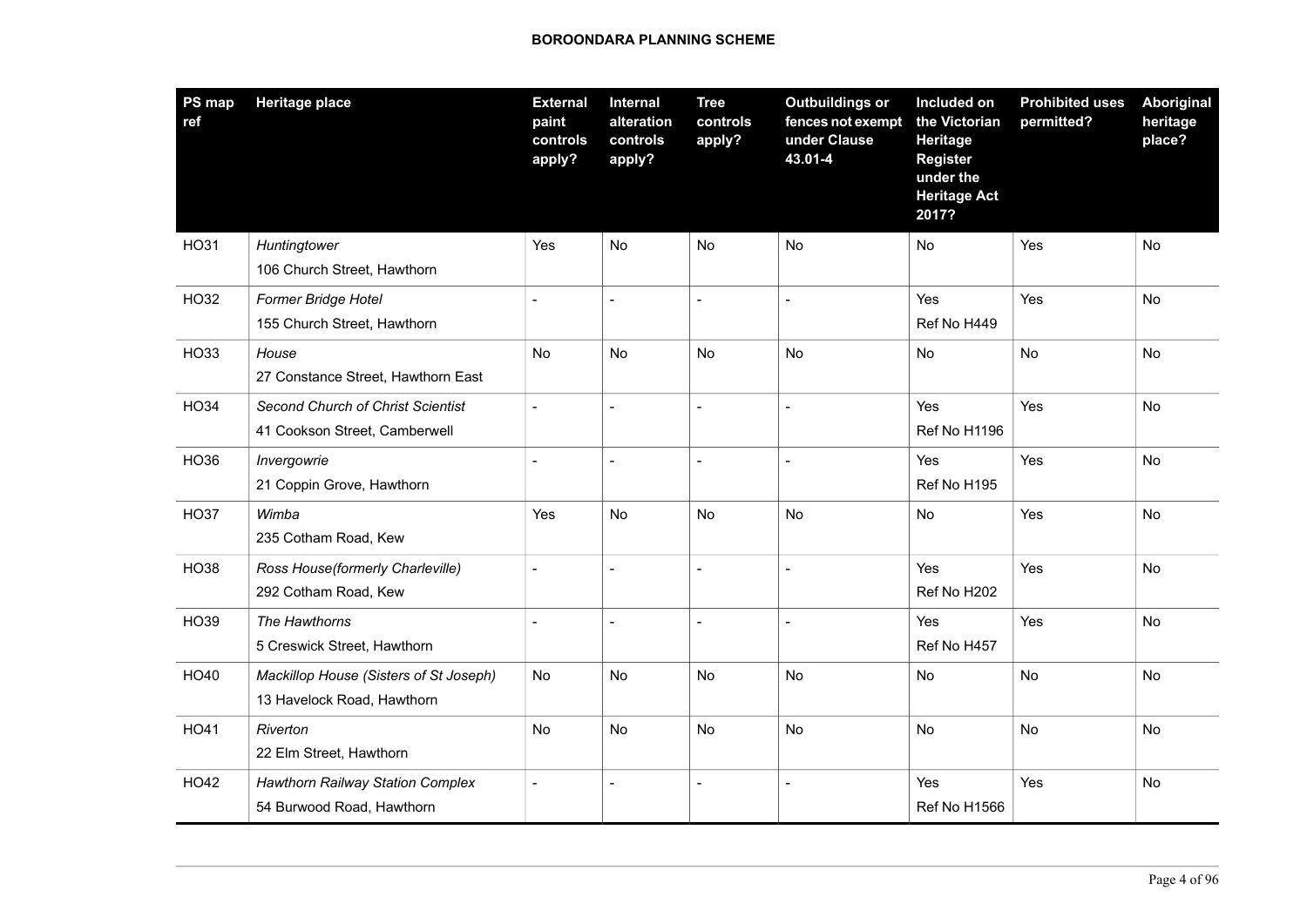| PS map<br>ref | <b>Heritage place</b>                                                      | <b>External</b><br>paint<br>controls<br>apply? | Internal<br>alteration<br>controls<br>apply? | <b>Tree</b><br>controls<br>apply? | <b>Outbuildings or</b><br>fences not exempt<br>under Clause<br>43.01-4 | Included on<br>the Victorian<br><b>Heritage</b><br><b>Register</b><br>under the<br><b>Heritage Act</b><br>2017? | <b>Prohibited uses</b><br>permitted? | Aboriginal<br>heritage<br>place? |
|---------------|----------------------------------------------------------------------------|------------------------------------------------|----------------------------------------------|-----------------------------------|------------------------------------------------------------------------|-----------------------------------------------------------------------------------------------------------------|--------------------------------------|----------------------------------|
| HO43          | House<br>10 Faircroft Avenue, Glen Iris                                    | <b>No</b>                                      | <b>No</b>                                    | No                                | No                                                                     | No                                                                                                              | No                                   | No                               |
| <b>HO44</b>   | Toxtern<br>4 Fordholm Road, Hawthorn                                       | No                                             | No                                           | No                                | No                                                                     | No                                                                                                              | No                                   | No                               |
| <b>HO45</b>   | Konsley<br>7 Fordholm Road, Hawthorn                                       | <b>No</b>                                      | <b>No</b>                                    | <b>No</b>                         | <b>No</b>                                                              | <b>No</b>                                                                                                       | <b>No</b>                            | <b>No</b>                        |
| HO46          | <b>Glenferrie Railway Station Complex</b><br>668 Glenferrie Road, Hawthorn | $\blacksquare$                                 | $\blacksquare$                               | $\overline{a}$                    | $\overline{a}$                                                         | Yes<br><b>Ref No H1671</b>                                                                                      | Yes                                  | No                               |
| <b>HO47</b>   | House<br>568 Glenferrie Road, Hawthorn                                     | No                                             | No                                           | No                                | No                                                                     | No                                                                                                              | <b>No</b>                            | <b>No</b>                        |
| <b>HO48</b>   | Hawthorn Presbyterian Church<br>580-582 Glenferrie Road, Hawthorn          | Yes                                            | No                                           | No                                | No                                                                     | No                                                                                                              | Yes                                  | No                               |
| HO50          | Cottingley<br>16 Glenroy Road, Hawthorn                                    | No                                             | No                                           | <b>No</b>                         | <b>No</b>                                                              | <b>No</b>                                                                                                       | <b>No</b>                            | <b>No</b>                        |
| <b>HO51</b>   | Oxbridge House<br>12 Grandview Grove, Hawthorn East                        | Yes                                            | No                                           | No                                | No                                                                     | No                                                                                                              | Yes                                  | No                               |
| <b>HO52</b>   | Alloarmo<br>5 Grattan Street, Hawthorn                                     |                                                | $\sim$                                       | $\overline{a}$                    |                                                                        | Yes<br>Ref No H552                                                                                              | Yes                                  | No                               |
| HO53          | House<br>15 Grattan Street, Hawthorn                                       | No                                             | No                                           | No                                | No                                                                     | No                                                                                                              | No                                   | No                               |
| <b>HO54</b>   | Rotha<br>29 Harcourt Street, Hawthorn East                                 |                                                |                                              | $\overline{a}$                    |                                                                        | Yes<br>Ref No H510                                                                                              | Yes                                  | No                               |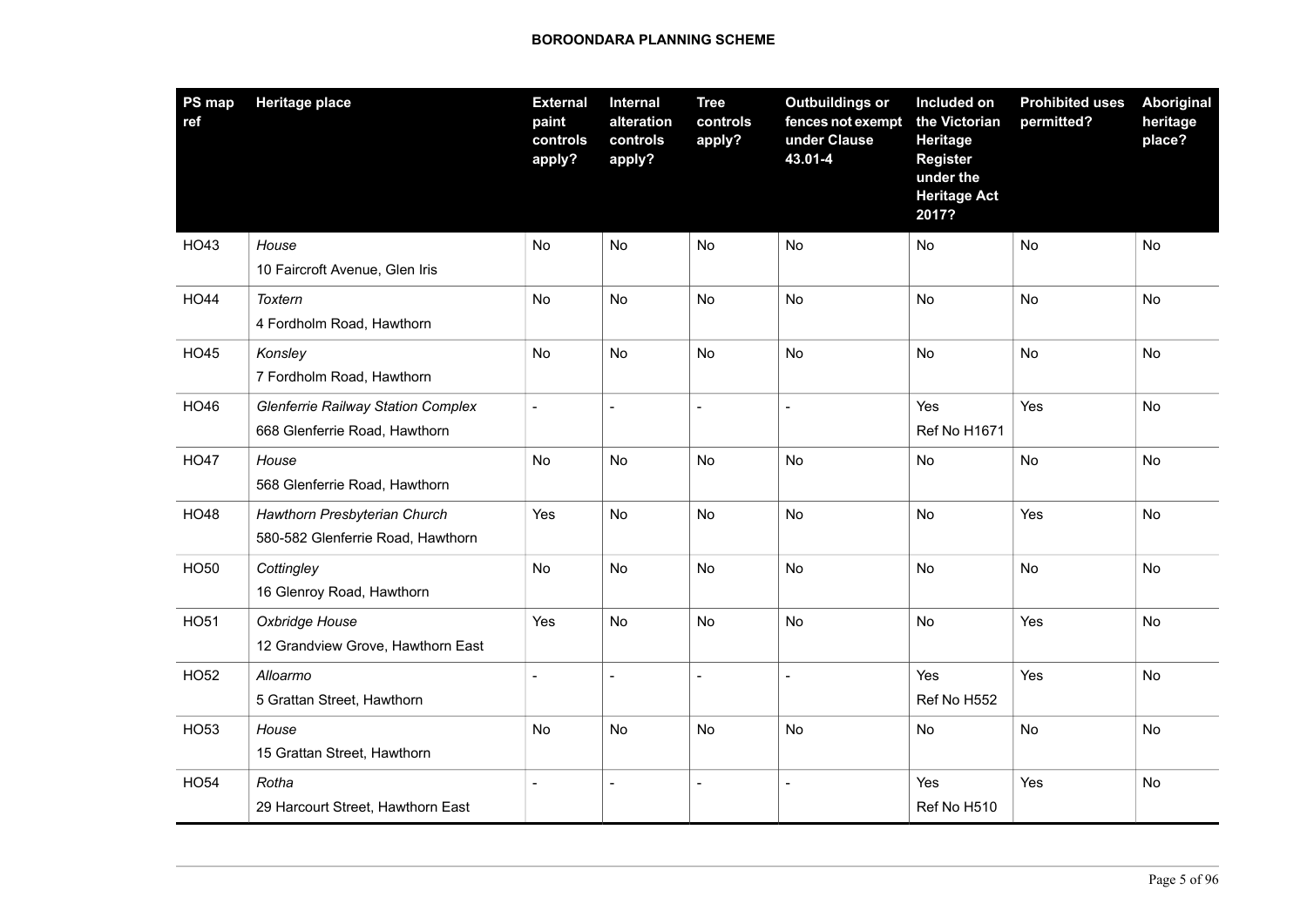| <b>PS map</b><br>ref | <b>Heritage place</b>                                                                                                                                            | <b>External</b><br>paint<br>controls<br>apply? | Internal<br>alteration<br>controls<br>apply? | <b>Tree</b><br>controls<br>apply?             | <b>Outbuildings or</b><br>fences not exempt<br>under Clause<br>43.01-4 | Included on<br>the Victorian<br><b>Heritage</b><br><b>Register</b><br>under the<br><b>Heritage Act</b><br>2017? | <b>Prohibited uses</b><br>permitted? | Aboriginal<br>heritage<br>place? |
|----------------------|------------------------------------------------------------------------------------------------------------------------------------------------------------------|------------------------------------------------|----------------------------------------------|-----------------------------------------------|------------------------------------------------------------------------|-----------------------------------------------------------------------------------------------------------------|--------------------------------------|----------------------------------|
| HO63                 | House<br>3 Henrietta Street, Hawthorn                                                                                                                            | No                                             | No                                           | No                                            | No                                                                     | No.                                                                                                             | No                                   | No                               |
| <b>HO64</b>          | Boroondara General Cemetery,<br>Springthorpe Memorial & Cussen Memorial<br>430-440 High Street, Kew                                                              |                                                |                                              |                                               |                                                                        | Yes<br><b>Ref No H49 &amp;</b><br>Ref No H522 &<br>Ref No H2036                                                 | Yes                                  | <b>No</b>                        |
| <b>HO67</b>          | National Australia Bank<br>185 High Street, Kew                                                                                                                  | <b>Yes</b>                                     | <b>No</b>                                    | <b>No</b>                                     | <b>No</b>                                                              | No                                                                                                              | Yes                                  | <b>No</b>                        |
| <b>HO68</b>          | <b>Former Kew Post Office</b><br>186 High Street, Kew                                                                                                            | $\overline{a}$                                 | $\sim$                                       | $\overline{a}$                                | $\overline{a}$                                                         | Yes<br>Ref No H885                                                                                              | Yes                                  | <b>No</b>                        |
| <b>HO69</b>          | <b>Police Station and former Court House</b><br>188 High Street, Kew                                                                                             | $\blacksquare$                                 |                                              | $\overline{a}$                                | $\overline{a}$                                                         | Yes<br>Ref No H944                                                                                              | Yes                                  | No                               |
| <b>HO70</b>          | Holy Trinity Church and Vicarage<br>249-251 High Street, Kew                                                                                                     | Yes                                            | No                                           | No                                            | No                                                                     | No                                                                                                              | Yes                                  | <b>No</b>                        |
| <b>HO71</b>          | <b>WaverleyHouses</b><br>5 & 7 Higham Road, Hawthorn East<br><b>Statement of Significance:</b><br>5 & 7 Higham Road, Statement of<br>Significance, February 2021 | No                                             | No                                           | NoYes -<br>Oak at rear<br>of 5 Higham<br>Road | <b>No</b>                                                              | No                                                                                                              | No                                   | No                               |
| <b>HO72</b>          | House<br>3/2 Hodgson Street, Kew                                                                                                                                 | Yes                                            | No                                           | No                                            | No                                                                     | No                                                                                                              | Yes                                  | No                               |
| <b>HO73</b>          | Wandara<br>5 Hollingsworth Avenue, Hawthorn                                                                                                                      | <b>No</b>                                      | <b>No</b>                                    | No                                            | <b>No</b>                                                              | <b>No</b>                                                                                                       | <b>No</b>                            | <b>No</b>                        |
| <b>HO74</b>          | Oxford                                                                                                                                                           | $\blacksquare$                                 | $\overline{\phantom{a}}$                     | $\overline{a}$                                | $\overline{a}$                                                         | Yes                                                                                                             | Yes                                  | No                               |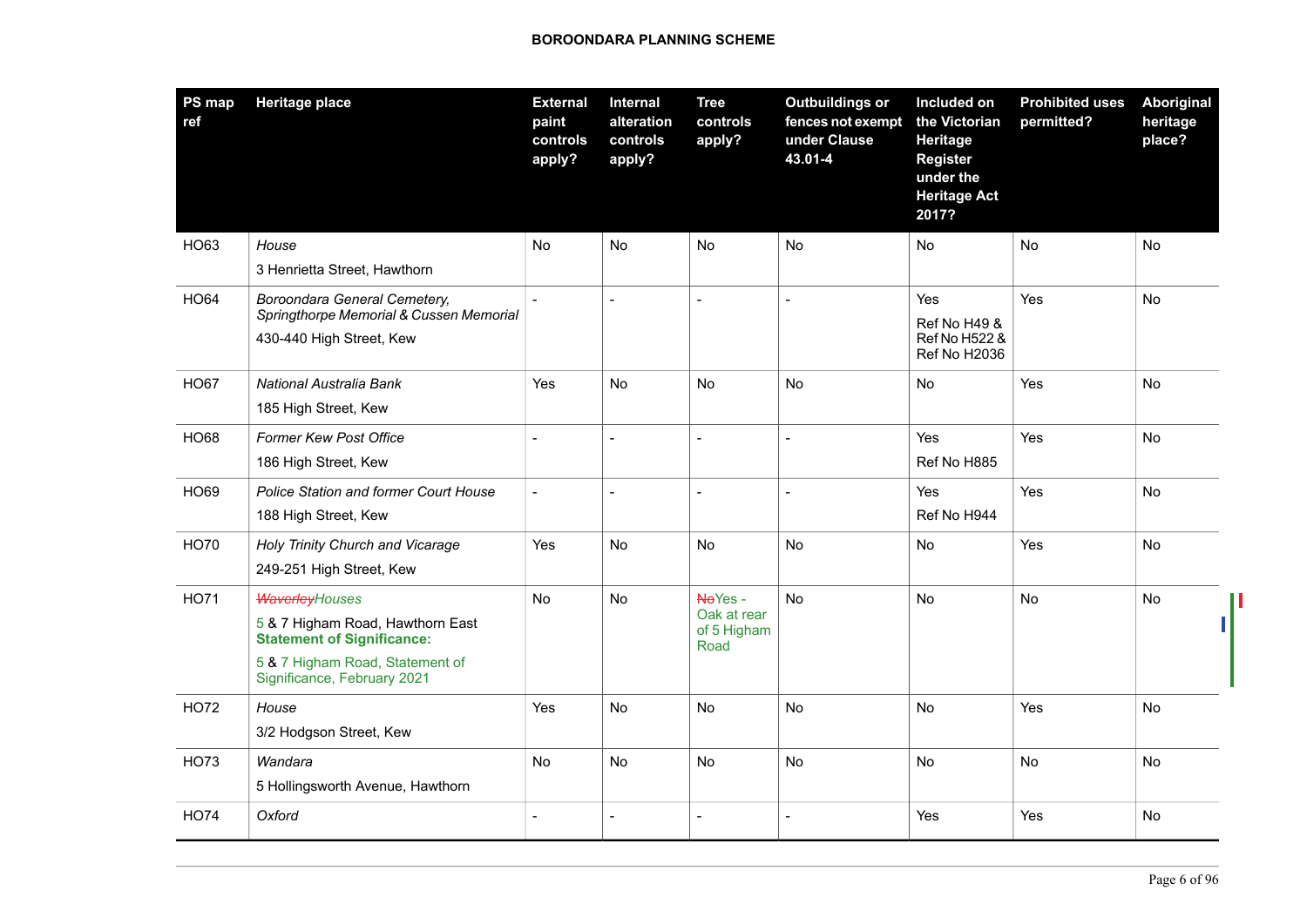| PS map<br>ref | <b>Heritage place</b>                                                                      | <b>External</b><br>paint<br>controls<br>apply? | <b>Internal</b><br>alteration<br>controls<br>apply? | <b>Tree</b><br>controls<br>apply? | <b>Outbuildings or</b><br>fences not exempt<br>under Clause<br>43.01-4 | Included on<br>the Victorian<br>Heritage<br><b>Register</b><br>under the<br><b>Heritage Act</b><br>2017? | <b>Prohibited uses</b><br>permitted? | Aboriginal<br>heritage<br>place? |
|---------------|--------------------------------------------------------------------------------------------|------------------------------------------------|-----------------------------------------------------|-----------------------------------|------------------------------------------------------------------------|----------------------------------------------------------------------------------------------------------|--------------------------------------|----------------------------------|
|               | 21 Isabella Grove, Hawthorn                                                                |                                                |                                                     |                                   |                                                                        | Ref No H196                                                                                              |                                      |                                  |
| <b>HO75</b>   | House<br>96 Kilby Road, Kew                                                                | Yes                                            | No                                                  | No                                | <b>No</b>                                                              | No                                                                                                       | Yes                                  | No                               |
| <b>HO76</b>   | Colinetta<br>9 Kildare Street, Hawthorn East                                               | No                                             | No                                                  | No                                | <b>No</b>                                                              | No                                                                                                       | No                                   | No                               |
| <b>HO77</b>   | Shenton, also known as Immigration<br><b>Reception Centre</b><br>41 Kinkora Road, Hawthorn | $\overline{a}$                                 | $\overline{a}$                                      | $\sim$                            | $\overline{a}$                                                         | Yes<br>Ref No H788                                                                                       | Yes                                  | <b>No</b>                        |
| <b>HO78</b>   | Talandoon<br>10-12 Kooyongkoot Road, Hawthorn                                              | No                                             | No                                                  | No                                | No                                                                     | No                                                                                                       | No                                   | No                               |
| <b>HO79</b>   | Crossakiel<br>26 Kooyongkoot Road, Hawthorn                                                | No                                             | <b>No</b>                                           | <b>No</b>                         | <b>No</b>                                                              | <b>No</b>                                                                                                | <b>No</b>                            | <b>No</b>                        |
| <b>HO80</b>   | House<br>45 Liddiard Street, Hawthorn                                                      | No                                             | <b>No</b>                                           | No                                | <b>No</b>                                                              | <b>No</b>                                                                                                | <b>No</b>                            | No                               |
| <b>HO81</b>   | House<br>51 Liddiard Street, Hawthorn                                                      | No                                             | No                                                  | No                                | No                                                                     | No                                                                                                       | <b>No</b>                            | No                               |
| <b>HO82</b>   | House<br>71 Liddiard Street, Hawthorn                                                      | Yes                                            | <b>No</b>                                           | No                                | No                                                                     | No                                                                                                       | Yes                                  | <b>No</b>                        |
| HO83          | Glenferrie Oval Grandstand<br>34 Linda Crescent, Hawthorn                                  | $\overline{a}$                                 | $\overline{a}$                                      | $\overline{\phantom{a}}$          | $\overline{\phantom{0}}$                                               | Yes<br>Ref No H890                                                                                       | Yes                                  | No                               |
| <b>HO84</b>   | Maroondah<br>22 Lisson Grove, Hawthorn                                                     | Yes                                            | No                                                  | No                                | No                                                                     | No                                                                                                       | Yes                                  | No                               |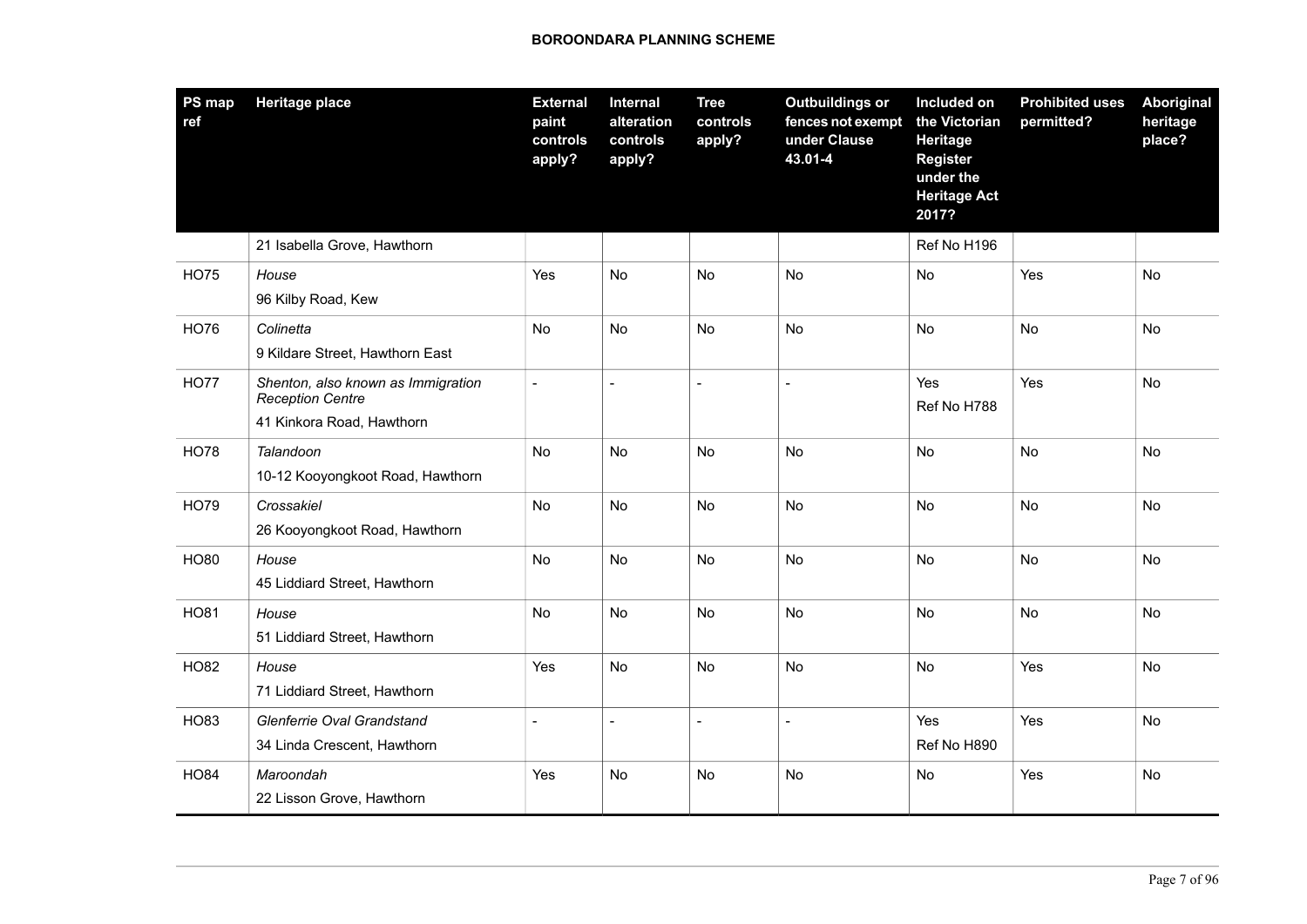| <b>PS map</b><br>ref | <b>Heritage place</b>                                                  | <b>External</b><br>paint<br>controls<br>apply? | Internal<br>alteration<br>controls<br>apply? | <b>Tree</b><br>controls<br>apply? | <b>Outbuildings or</b><br>fences not exempt<br>under Clause<br>43.01-4 | Included on<br>the Victorian<br><b>Heritage</b><br><b>Register</b><br>under the<br><b>Heritage Act</b><br>2017? | <b>Prohibited uses</b><br>permitted? | <b>Aboriginal</b><br>heritage<br>place? |
|----------------------|------------------------------------------------------------------------|------------------------------------------------|----------------------------------------------|-----------------------------------|------------------------------------------------------------------------|-----------------------------------------------------------------------------------------------------------------|--------------------------------------|-----------------------------------------|
| <b>HO85</b>          | Cintra<br>34 Lisson Grove, Hawthorn                                    | No                                             | No                                           | No                                | No                                                                     | No                                                                                                              | No                                   | No                                      |
| <b>HO86</b>          | <b>Formerly Austral</b><br>38 Lisson Grove, Hawthorn                   | No                                             | No                                           | No                                | <b>No</b>                                                              | <b>No</b>                                                                                                       | <b>No</b>                            | <b>No</b>                               |
| <b>HO87</b>          | Kinvonvie<br>42 Lisson Grove, Hawthorn                                 | No                                             | No                                           | No                                | No                                                                     | No                                                                                                              | No                                   | No                                      |
| <b>HO88</b>          | Valetta<br>47 Lisson Grove, Hawthorn                                   | No                                             | No                                           | No                                | No                                                                     | No                                                                                                              | No                                   | No                                      |
| <b>HO89</b>          | Formerly Roslyn<br>58 Lisson Grove, Hawthorn                           | No                                             | No                                           | <b>No</b>                         | <b>No</b>                                                              | No                                                                                                              | <b>No</b>                            | <b>No</b>                               |
| <b>HO90</b>          | House<br>65 Lisson Grove, Hawthorn                                     | No                                             | <b>No</b>                                    | No                                | <b>No</b>                                                              | <b>No</b>                                                                                                       | No                                   | <b>No</b>                               |
| HO91                 | House<br>12 MacDonald Street, Glen Iris                                | No                                             | No                                           | No                                | No                                                                     | No                                                                                                              | No                                   | No                                      |
| <b>HO92</b>          | <b>Ivy Grange</b><br>3 Malmsbury Street, Kew                           | Yes                                            | No                                           | <b>No</b>                         | <b>No</b>                                                              | No                                                                                                              | Yes                                  | <b>No</b>                               |
| HO93                 | House<br>11 Manningtree Road, Hawthorn                                 | No                                             | No                                           | <b>No</b>                         | No                                                                     | No                                                                                                              | <b>No</b>                            | <b>No</b>                               |
| <b>HO94</b>          | House<br>81 Manningtree Road, Hawthorn                                 | No                                             | <b>No</b>                                    | No                                | No                                                                     | No                                                                                                              | No                                   | No                                      |
| <b>HO95</b>          | Glenferrie Primary School No. 1508<br>78-98 Manningtree Road, Hawthorn | $\overline{a}$                                 | $\sim$                                       | $\overline{a}$                    | $\blacksquare$                                                         | Yes<br>Ref No H1630                                                                                             | Yes                                  | <b>No</b>                               |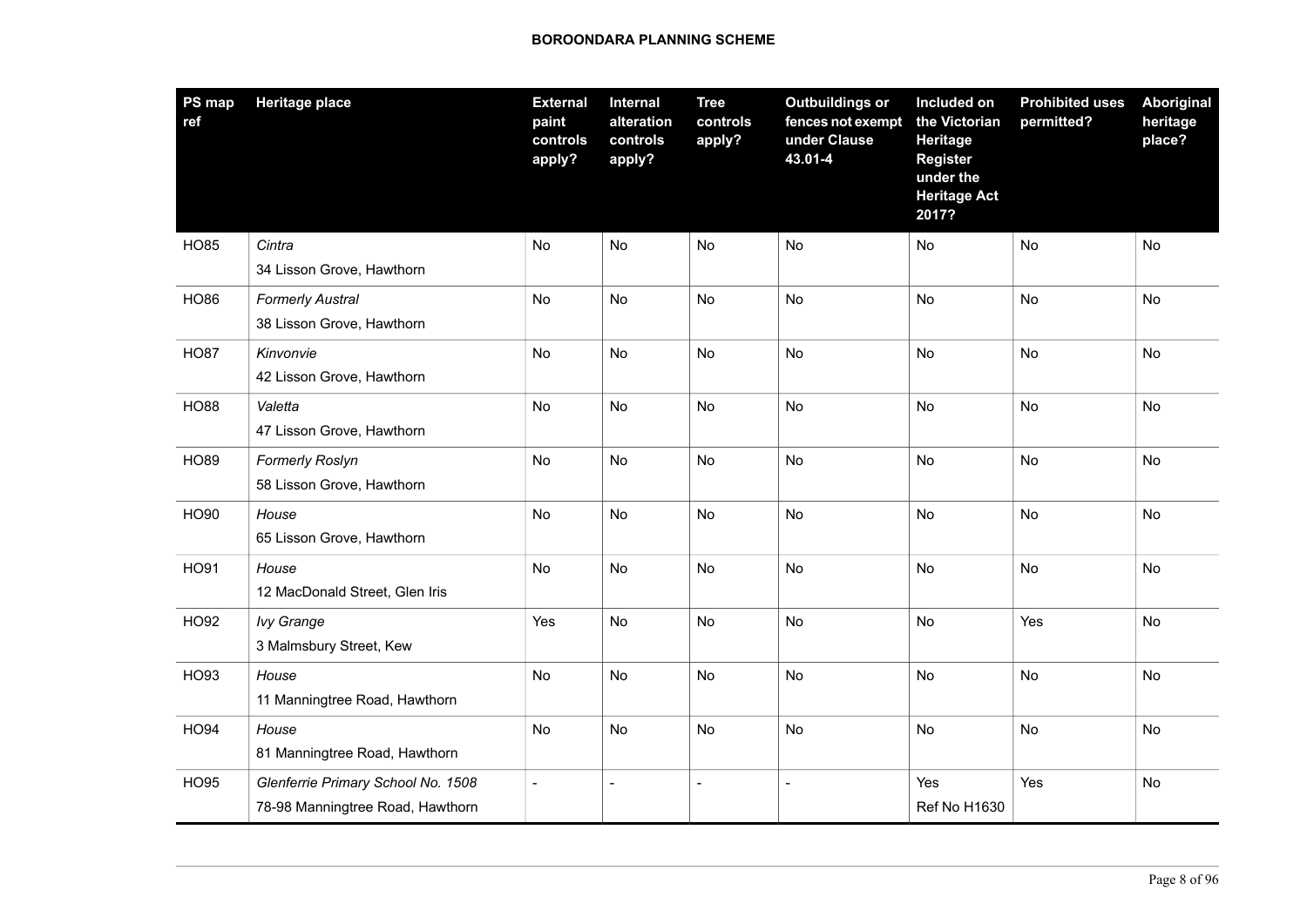| <b>PS map</b><br>ref | <b>Heritage place</b>                                                        | <b>External</b><br>paint<br>controls<br>apply? | Internal<br>alteration<br>controls<br>apply? | <b>Tree</b><br>controls<br>apply? | <b>Outbuildings or</b><br>fences not exempt<br>under Clause<br>43.01-4 | Included on<br>the Victorian<br>Heritage<br><b>Register</b><br>under the<br><b>Heritage Act</b><br>2017? | <b>Prohibited uses</b><br>permitted? | Aboriginal<br>heritage<br>place? |
|----------------------|------------------------------------------------------------------------------|------------------------------------------------|----------------------------------------------|-----------------------------------|------------------------------------------------------------------------|----------------------------------------------------------------------------------------------------------|--------------------------------------|----------------------------------|
| <b>HO96</b>          | Carrigal                                                                     | Yes                                            | No                                           | No                                | No                                                                     | No                                                                                                       | Yes                                  | No                               |
|                      | 18-20 Mason Street, Hawthorn                                                 |                                                |                                              |                                   |                                                                        |                                                                                                          |                                      |                                  |
| <b>HO97</b>          | Craignethorn                                                                 | No                                             | No                                           | No                                | No                                                                     | No                                                                                                       | <b>No</b>                            | No                               |
|                      | 24-26 Mason Street, Hawthorn                                                 |                                                |                                              |                                   |                                                                        |                                                                                                          |                                      |                                  |
| <b>HO98</b>          | <b>Eyre Court</b>                                                            | $\blacksquare$                                 | $\overline{a}$                               | $\sim$                            | $\overline{a}$                                                         | Yes                                                                                                      | Yes                                  | No                               |
|                      | 2 Molesworth Street, Canterbury                                              |                                                |                                              |                                   |                                                                        | Ref No H817                                                                                              |                                      |                                  |
| <b>HO99</b>          | Frognall                                                                     | $\blacksquare$                                 | $\sim$                                       | $\overline{a}$                    |                                                                        | Yes                                                                                                      | Yes                                  | <b>No</b>                        |
|                      | 54 Mont Albert Road, Canterbury                                              |                                                |                                              |                                   |                                                                        | Ref No H707                                                                                              |                                      |                                  |
| HO100                | <b>Former Dairy</b>                                                          | No                                             | No                                           | No                                | No                                                                     | No                                                                                                       | <b>No</b>                            | <b>No</b>                        |
|                      | 2 Neave Street, Hawthorn East                                                |                                                |                                              |                                   |                                                                        |                                                                                                          |                                      |                                  |
|                      | First 5 metres from Myrniong Grove,<br>including facade of the former dairy. |                                                |                                              |                                   |                                                                        |                                                                                                          |                                      |                                  |
| HO101                | <b>Xavier Preparatory School</b>                                             | $\blacksquare$                                 | $\sim$                                       | $\blacksquare$                    | $\overline{a}$                                                         | Yes                                                                                                      | Yes                                  | No                               |
|                      | (formerly Studley House, also known as<br>Wren House)                        |                                                |                                              |                                   |                                                                        | Ref No H789                                                                                              |                                      |                                  |
|                      | 2 Nolan Avenue, Kew                                                          |                                                |                                              |                                   |                                                                        |                                                                                                          |                                      |                                  |
| HO102                | <b>Formerly Goldthorns</b>                                                   | Yes                                            | No                                           | No                                | No                                                                     | No                                                                                                       | Yes                                  | No                               |
|                      | 86 Normanby Road, Kew                                                        |                                                |                                              |                                   |                                                                        |                                                                                                          |                                      |                                  |
| HO103                | <b>Formerly Ramornie</b>                                                     | Yes                                            | <b>No</b>                                    | No                                | <b>No</b>                                                              | <b>No</b>                                                                                                | Yes                                  | No                               |
|                      | 24 Pakington Street, Kew                                                     |                                                |                                              |                                   |                                                                        |                                                                                                          |                                      |                                  |
| HO104                | <b>Formerly Roseneath</b>                                                    | Yes                                            | No                                           | No                                | <b>No</b>                                                              | No                                                                                                       | Yes                                  | No                               |
|                      | 62 Peel Street, Kew                                                          |                                                |                                              |                                   |                                                                        |                                                                                                          |                                      |                                  |
| HO105                | Parlington                                                                   | $\blacksquare$                                 | $\overline{a}$                               | $\blacksquare$                    | $\overline{\phantom{0}}$                                               | Yes                                                                                                      | Yes                                  | No                               |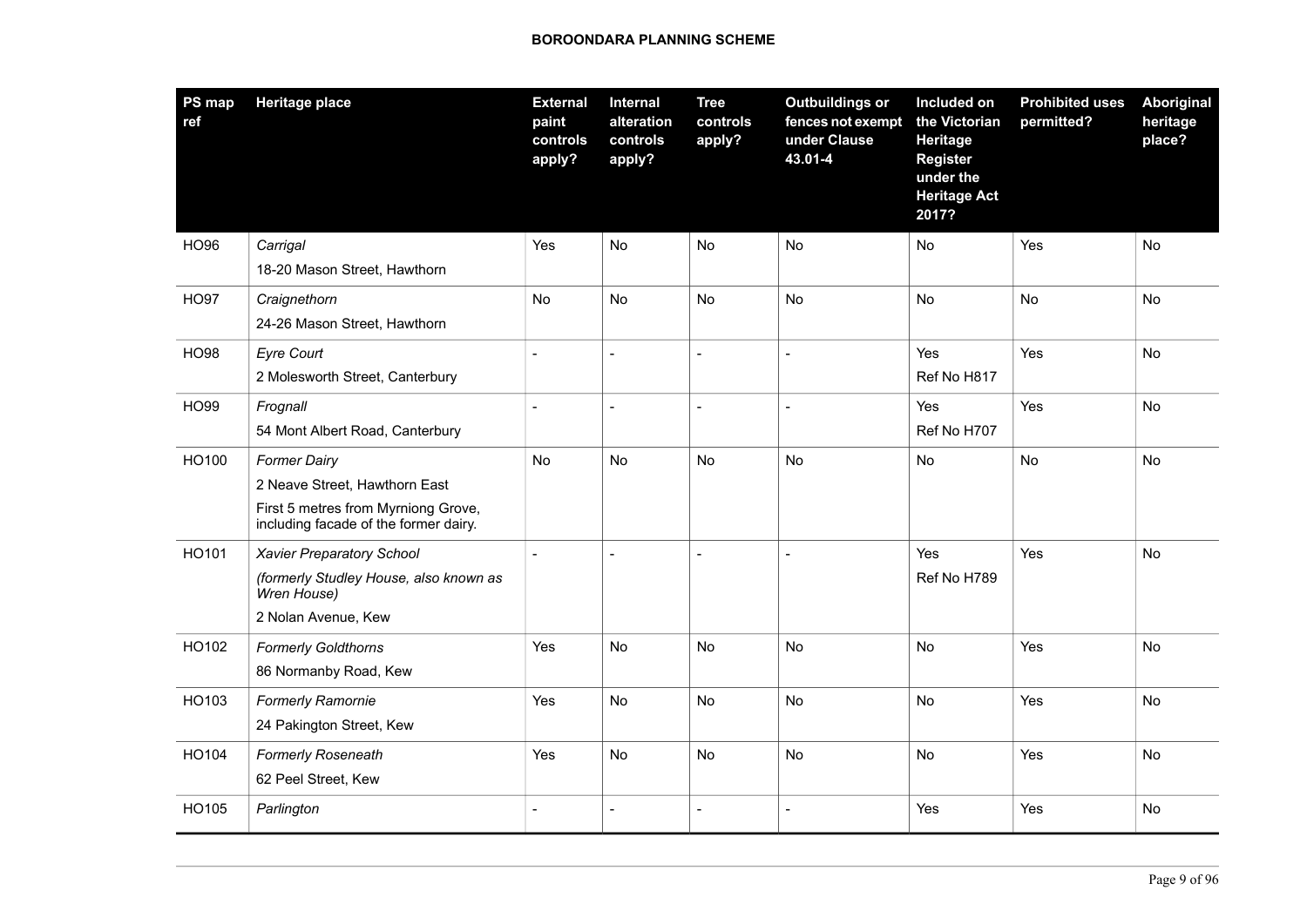| PS map<br>ref | <b>Heritage place</b>                                                              | <b>External</b><br>paint<br>controls<br>apply? | Internal<br>alteration<br>controls<br>apply? | <b>Tree</b><br>controls<br>apply? | <b>Outbuildings or</b><br>fences not exempt<br>under Clause<br>43.01-4 | Included on<br>the Victorian<br>Heritage<br><b>Register</b><br>under the<br><b>Heritage Act</b><br>2017? | <b>Prohibited uses</b><br>permitted? | Aboriginal<br>heritage<br>place? |
|---------------|------------------------------------------------------------------------------------|------------------------------------------------|----------------------------------------------|-----------------------------------|------------------------------------------------------------------------|----------------------------------------------------------------------------------------------------------|--------------------------------------|----------------------------------|
|               | 46 Parlington Street, Canterbury                                                   |                                                |                                              |                                   |                                                                        | Ref No H731                                                                                              |                                      |                                  |
| HO106         | Booroke<br>131 Power Street, Hawthorn                                              | Yes                                            | <b>No</b>                                    | No                                | <b>No</b>                                                              | <b>No</b>                                                                                                | Yes                                  | No                               |
| HO107         | <b>Manor Court Lodge</b><br>144 Power Street, Hawthorn                             | No                                             | No                                           | No                                | No                                                                     | No                                                                                                       | No                                   | <b>No</b>                        |
| HO108         | House<br>174 Power Street, Hawthorn                                                | No                                             | No                                           | No                                | No                                                                     | No                                                                                                       | No                                   | No                               |
| HO109         | Former Willsmere Hospital<br>1-258 Wiltshire Drive and 21 Vaughan<br>Crescent, Kew |                                                |                                              | $\overline{\phantom{a}}$          | $\overline{\phantom{a}}$                                               | Yes<br>Ref No H861                                                                                       | Yes                                  | <b>No</b>                        |
| HO110         | Auburn Primary School No. 2948<br>51 Rathmines Road, Hawthorn East                 |                                                | $\overline{a}$                               | $\overline{a}$                    |                                                                        | Yes<br><b>Ref No H1707</b>                                                                               | Yes                                  | No                               |
| HO111         | Eyrecourt<br>11 Riversdale Road, Hawthorn                                          | No                                             | No                                           | No                                | No                                                                     | No                                                                                                       | No                                   | No                               |
| HO112         | House<br>62 Riversdale Road, Hawthorn                                              | No                                             | No                                           | No                                | <b>No</b>                                                              | <b>No</b>                                                                                                | No                                   | No                               |
| HO113         | Summerlea<br>7 Summerlea Grove, Hawthorn (Also known<br>as 76 Riversdale Road)     | <b>No</b>                                      | No                                           | No                                | <b>No</b>                                                              | <b>No</b>                                                                                                | <b>No</b>                            | <b>No</b>                        |
| HO114         | House<br>82 Riversdale Road, Hawthorn                                              | No                                             | No                                           | No                                | No                                                                     | No                                                                                                       | No                                   | No                               |
| HO115         | House<br>169 Riversdale Road, Hawthorn                                             | No                                             | No                                           | No                                | No                                                                     | No                                                                                                       | No                                   | No                               |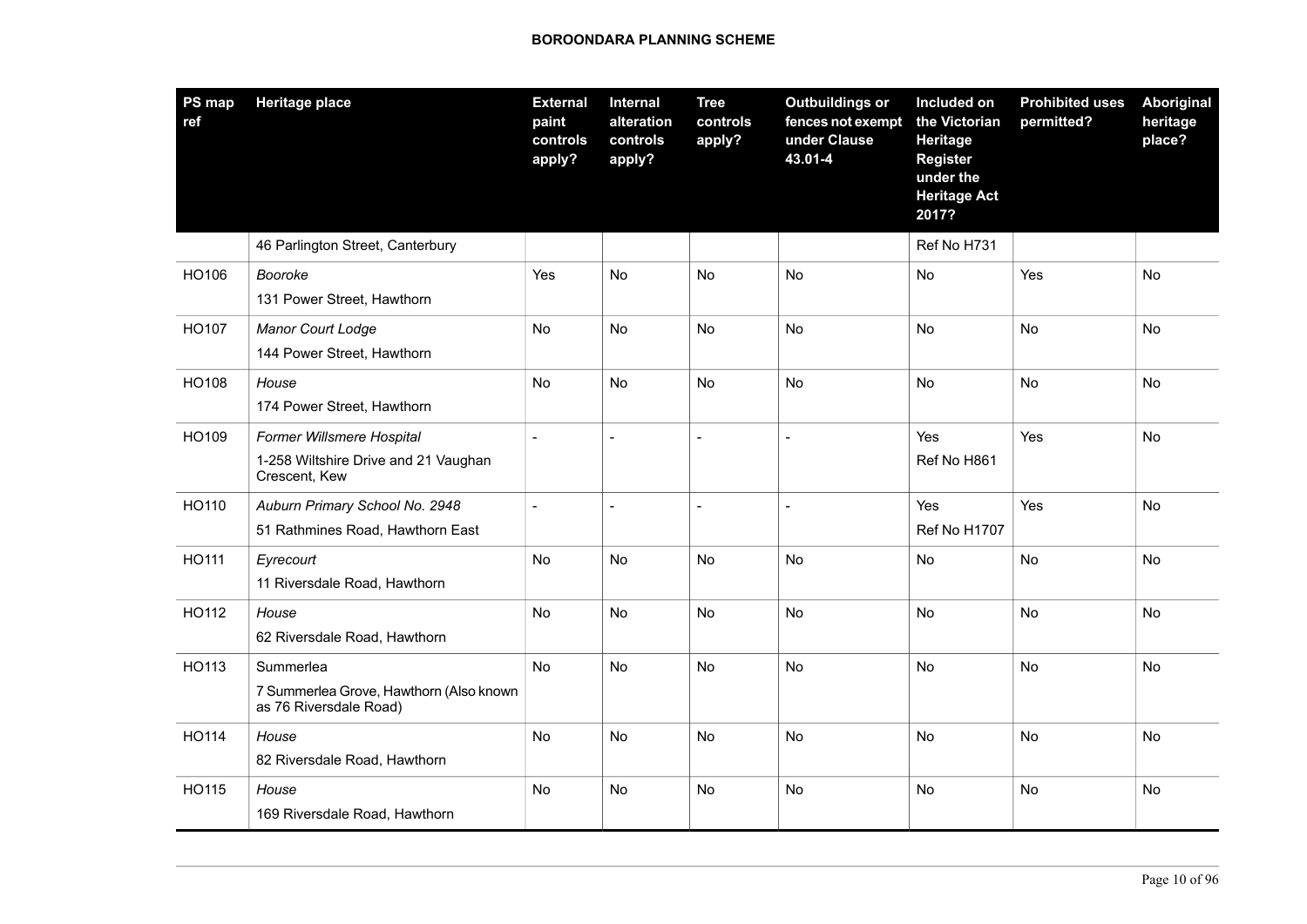| PS map<br>ref | <b>Heritage place</b>                                           | <b>External</b><br>paint<br>controls<br>apply? | Internal<br>alteration<br>controls<br>apply? | <b>Tree</b><br>controls<br>apply? | <b>Outbuildings or</b><br>fences not exempt<br>under Clause<br>43.01-4 | Included on<br>the Victorian<br>Heritage<br><b>Register</b><br>under the<br><b>Heritage Act</b><br>2017? | <b>Prohibited uses</b><br>permitted? | Aboriginal<br>heritage<br>place? |
|---------------|-----------------------------------------------------------------|------------------------------------------------|----------------------------------------------|-----------------------------------|------------------------------------------------------------------------|----------------------------------------------------------------------------------------------------------|--------------------------------------|----------------------------------|
| HO116         | Former Robin Boyd House<br>664-666 Riversdale Rd, Camberwell    |                                                |                                              | $\overline{a}$                    |                                                                        | Yes<br>Ref No H879                                                                                       | No                                   | No                               |
| <b>HO117</b>  | <b>McCartney House</b><br>19 Rockingham Close, Kew              | Yes                                            | <b>No</b>                                    | No                                | <b>No</b>                                                              | No                                                                                                       | Yes                                  | <b>No</b>                        |
| HO118         | <b>Ennis Mount</b><br>5 Rosslyn Street, Hawthorn East           | No                                             | No                                           | <b>No</b>                         | <b>No</b>                                                              | No                                                                                                       | <b>No</b>                            | <b>No</b>                        |
| HO119         | Cullymont<br>4 Selwyn Street, Canterbury                        | $\blacksquare$                                 | $\sim$                                       | $\overline{a}$                    | $\overline{a}$                                                         | Yes<br>Ref No H811                                                                                       | Yes                                  | <b>No</b>                        |
| HO120         | 'The Haven' homes for women<br>2 Station Street, Hawthorn East  | No                                             | No                                           | No                                | No                                                                     | No                                                                                                       | No                                   | No                               |
| HO121         | 'The Haven' homes for women<br>2A Station Street, Hawthorn East | No                                             | <b>No</b>                                    | <b>No</b>                         | <b>No</b>                                                              | <b>No</b>                                                                                                | <b>No</b>                            | <b>No</b>                        |
| HO122         | 'The Haven' homes for women<br>4 Station Street, Hawthorn East  | No                                             | No                                           | No                                | No                                                                     | No                                                                                                       | <b>No</b>                            | No                               |
| HO123         | 'The Haven' homes for women<br>4A Station Street, Hawthorn East | No                                             | <b>No</b>                                    | <b>No</b>                         | <b>No</b>                                                              | <b>No</b>                                                                                                | <b>No</b>                            | <b>No</b>                        |
| HO125         | House<br>77 St Helens Road, Hawthorn East                       | No                                             | No                                           | No                                | No                                                                     | No                                                                                                       | No                                   | No                               |
| HO126         | Boatshedsand Boat House, Studley Park<br><b>Studley Park</b>    | Yes                                            | No                                           | No                                | No                                                                     | No                                                                                                       | Yes                                  | No                               |
| HO127         | Kanes footbridge, Studley Park<br>114 Studley Park Road, Kew    | Yes                                            | No                                           | No                                | No                                                                     | No                                                                                                       | Yes                                  | No                               |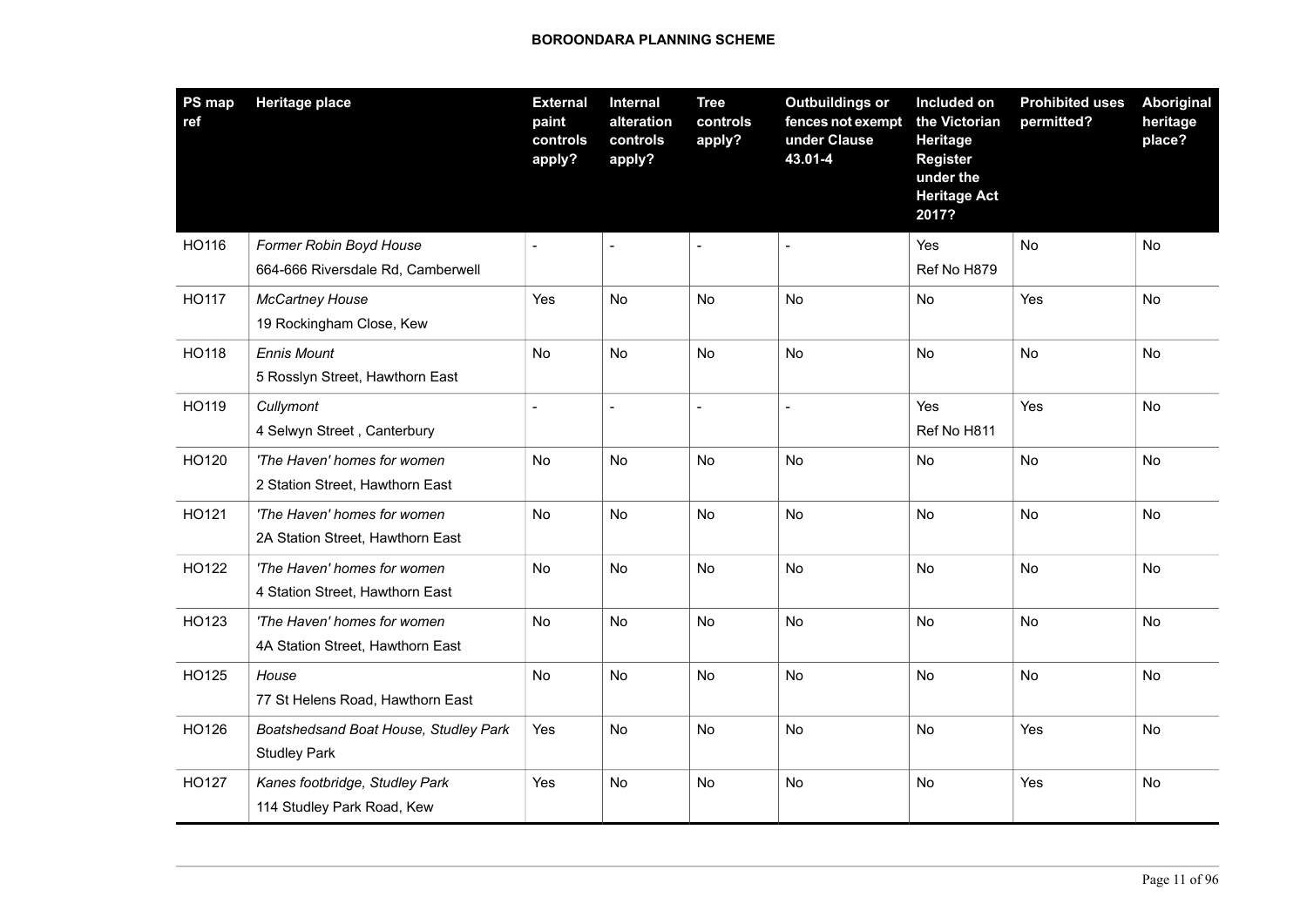| PS map<br>ref | <b>Heritage place</b>                                                  | <b>External</b><br>paint<br>controls<br>apply? | <b>Internal</b><br>alteration<br>controls<br>apply? | <b>Tree</b><br>controls<br>apply? | <b>Outbuildings or</b><br>fences not exempt<br>under Clause<br>43.01-4 | Included on<br>the Victorian<br>Heritage<br><b>Register</b><br>under the<br><b>Heritage Act</b><br>2017? | <b>Prohibited uses</b><br>permitted? | <b>Aboriginal</b><br>heritage<br>place? |
|---------------|------------------------------------------------------------------------|------------------------------------------------|-----------------------------------------------------|-----------------------------------|------------------------------------------------------------------------|----------------------------------------------------------------------------------------------------------|--------------------------------------|-----------------------------------------|
| HO128         | Raheen<br>96 Studley Park Road, Kew                                    |                                                |                                                     | $\sim$                            |                                                                        | Yes<br>Ref No H515                                                                                       | Yes                                  | No                                      |
| HO129         | <b>House Swinton</b><br>23 Swinton Avenue, Kew                         | Yes                                            | No                                                  | No                                | No                                                                     | No                                                                                                       | Yes                                  | No                                      |
| HO130         | Kawarau<br>405 Tooronga Road, Hawthorn                                 |                                                | $\overline{a}$                                      | $\sim$                            |                                                                        | Yes<br>Ref No H489                                                                                       | Yes                                  | <b>No</b>                               |
| HO131         | House<br>12 Tower Place, Hawthorn East                                 | No                                             | No                                                  | No                                | No                                                                     | No                                                                                                       | No                                   | No                                      |
| HO132         | <b>Auburn Railway Station Complex</b><br>99 Auburn Road, Hawthorn East |                                                |                                                     | $\sim$                            |                                                                        | Yes<br><b>Ref No H1559</b>                                                                               | Yes                                  | <b>No</b>                               |
| HO133         | Former Hawthorn Tramways Trust Depot<br>8 Wallen Road, Hawthorn        | $\blacksquare$                                 | $\overline{a}$                                      | $\sim$                            |                                                                        | Yes<br>Ref No H876                                                                                       | Yes                                  | No                                      |
| HO134         | Villa Alba<br>44 Walmer Street, Kew                                    |                                                | $\overline{a}$                                      | $\sim$                            |                                                                        | Yes<br>Ref No H605                                                                                       | <b>No</b>                            | <b>No</b>                               |
| HO135         | Otira<br>73 Walpole Street, Kew                                        | Yes                                            | <b>No</b>                                           | No                                | No                                                                     | No                                                                                                       | Yes                                  | <b>No</b>                               |
| HO136         | Jefferies House<br>7 Warwick Avenue, Surrey Hills                      | $\overline{a}$                                 | $\overline{a}$                                      | $\sim$                            |                                                                        | Yes<br>Ref No H461                                                                                       | Yes                                  | No                                      |
| HO137         | House<br>44 Wattle Road, Hawthorn                                      | No                                             | No                                                  | No                                | No                                                                     | No                                                                                                       | No                                   | No                                      |
| HO138         | House<br>60 Wattle Road, Hawthorn                                      | No                                             | No                                                  | No                                | No                                                                     | No                                                                                                       | <b>No</b>                            | No                                      |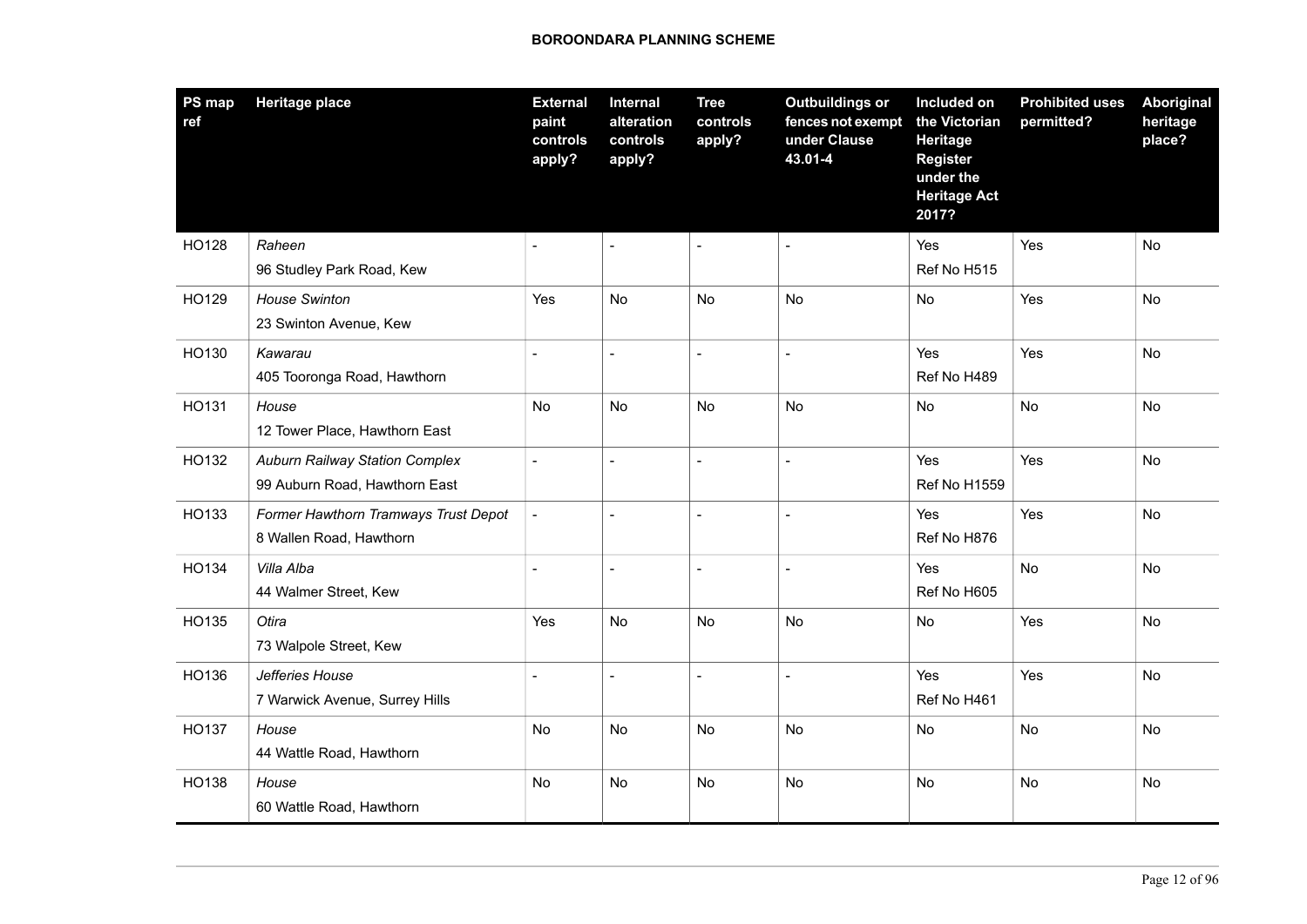| PS map<br>ref | <b>Heritage place</b>                                                                                                                                                                                                                                                                                 | <b>External</b><br>paint<br>controls<br>apply? | Internal<br>alteration<br>controls<br>apply?                               | <b>Tree</b><br>controls<br>apply? | <b>Outbuildings or</b><br>fences not exempt<br>under Clause<br>43.01-4 | Included on<br>the Victorian<br>Heritage<br><b>Register</b><br>under the<br><b>Heritage Act</b><br>2017? | <b>Prohibited uses</b><br>permitted? | Aboriginal<br>heritage<br>place? |
|---------------|-------------------------------------------------------------------------------------------------------------------------------------------------------------------------------------------------------------------------------------------------------------------------------------------------------|------------------------------------------------|----------------------------------------------------------------------------|-----------------------------------|------------------------------------------------------------------------|----------------------------------------------------------------------------------------------------------|--------------------------------------|----------------------------------|
| HO139         | Harelands<br>5 Willsmere Road, Kew                                                                                                                                                                                                                                                                    | Yes                                            | No                                                                         | No                                | <b>No</b>                                                              | No                                                                                                       | Yes                                  | No                               |
| HO140         | House and stable<br>1-1A Wiseman St, Hawthorn East                                                                                                                                                                                                                                                    | <b>No</b>                                      | <b>No</b>                                                                  | <b>No</b>                         | <b>No</b>                                                              | <b>No</b>                                                                                                | <b>No</b>                            | <b>No</b>                        |
| HO141         | Zetland<br>16 Yarra Street, Hawthorn                                                                                                                                                                                                                                                                  | $\overline{a}$                                 |                                                                            | $\overline{a}$                    |                                                                        | Yes<br>Ref No H477                                                                                       | <b>No</b>                            | No                               |
| HO142         | Barrington Avenue Precinct, Kew<br>Includes Adeney Ave (part), Barrington Ave,<br>Belmont Ave (part), 135 to 187 (odd)<br>Cotham Road (Excluding 161 and 167<br>Cotham Road) Glenferrie Rd (part), Hillcrest<br>Ave (part), Kent St, Marshall Ave, Park Hill<br>Rd (part), Ridgeway Ave, Uvadale Gve. | No                                             | <b>No</b>                                                                  | No                                | <b>No</b>                                                              | No                                                                                                       | <b>No</b>                            | No                               |
| HO143         | <b>Barry Street Precinct, Kew</b><br>Includes A'Beckett St (part), Barry St,<br>Cameron Ct, Fellows St (part), Fernhurst<br>Gve (part), Holroyd St (part), Molesworth<br>St (part), Princess St (part), Sir William St<br>(part), Stawell St (part), Studley Ave (part),<br>Wills St (part).          | <b>No</b>                                      | No                                                                         | No                                | No                                                                     | No                                                                                                       | No.                                  | No.                              |
| HO144         | <b>Burke Road Precinct, Hawthorn East</b><br>Includes Burke Rd (part).                                                                                                                                                                                                                                | No                                             | <b>No</b>                                                                  | No                                | No                                                                     | <b>No</b>                                                                                                | <b>No</b>                            | No                               |
| HO145         | Maling Road Shopping Centre and<br>Residential Environs, Canterbury<br>Includes Bryson St, Canterbury Rd (part),<br>Church St, Claremont Cres, Cross St,<br>Golding St, Highfield Rd (part), Leeds St,<br>Logan St, Maling Rd (part), Margaret St,<br>Matlock St (part), McGregor St, Milton St       | No                                             | Yes -<br>Reredos at<br>$2-2A$<br>Margaret<br>Street.<br>Canterbury<br>only | No                                | No                                                                     | <b>No</b>                                                                                                | No                                   | No.                              |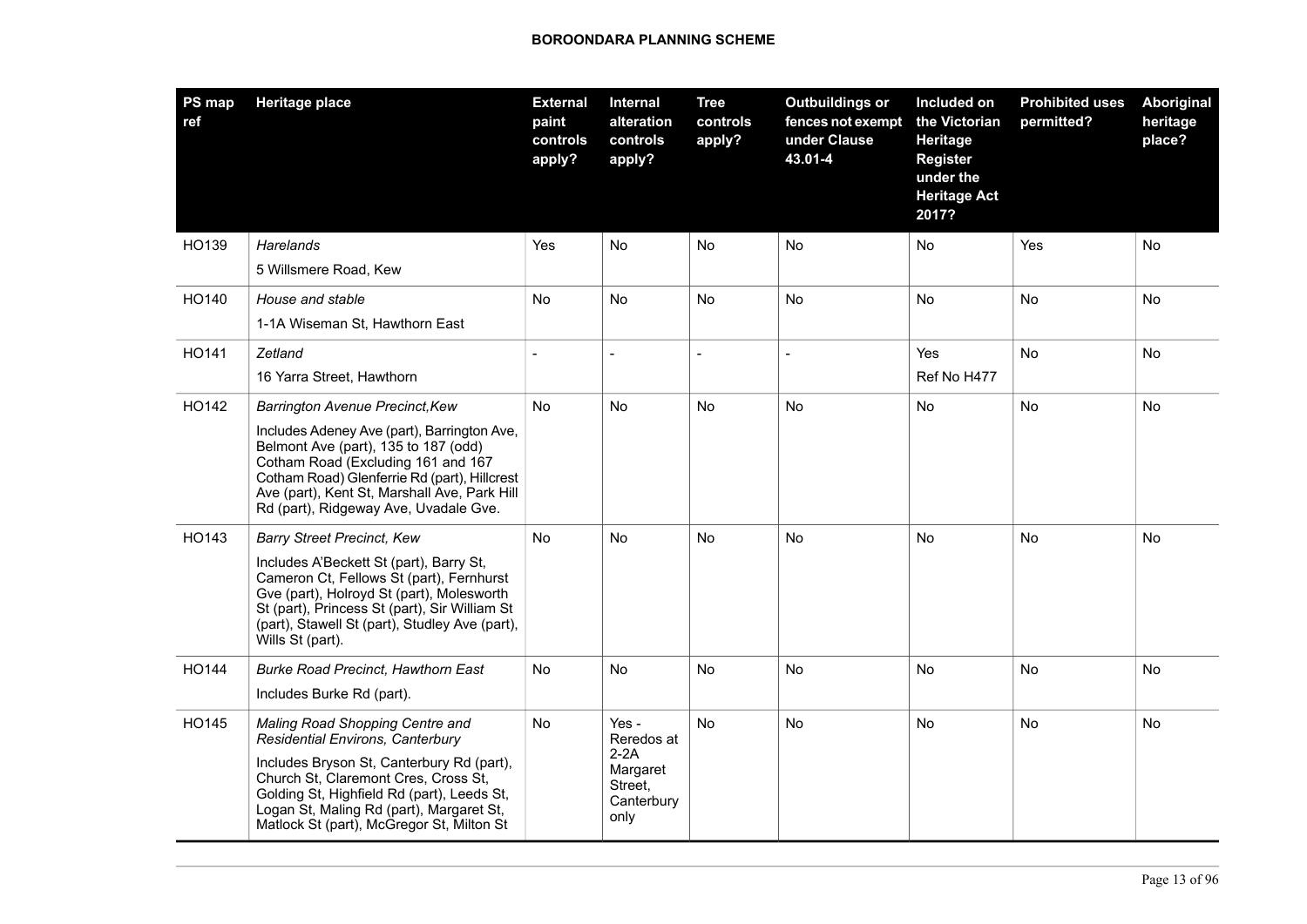| <b>PS map</b><br>ref | <b>Heritage place</b>                                                                                                                                                                                                                                                                                                                                                                                                   | <b>External</b><br>paint<br>controls<br>apply? | Internal<br>alteration<br>controls<br>apply? | <b>Tree</b><br>controls<br>apply? | <b>Outbuildings or</b><br>fences not exempt<br>under Clause<br>43.01-4 | Included on<br>the Victorian<br>Heritage<br><b>Register</b><br>under the<br><b>Heritage Act</b><br>2017? | <b>Prohibited uses</b><br>permitted? | Aboriginal<br>heritage<br>place? |
|----------------------|-------------------------------------------------------------------------------------------------------------------------------------------------------------------------------------------------------------------------------------------------------------------------------------------------------------------------------------------------------------------------------------------------------------------------|------------------------------------------------|----------------------------------------------|-----------------------------------|------------------------------------------------------------------------|----------------------------------------------------------------------------------------------------------|--------------------------------------|----------------------------------|
|                      | (part), Molesworth St, Prospect Hill Rd<br>(part), Scott St, Short St, Selwyn St, Theatre<br>PI, Warburton Rd (part), Wattle Valley Rd<br>(part), Wilandra Ave                                                                                                                                                                                                                                                          |                                                |                                              |                                   |                                                                        |                                                                                                          |                                      |                                  |
| HO146                | Central Gardens Precinct, Hawthorn                                                                                                                                                                                                                                                                                                                                                                                      | <b>No</b>                                      | <b>No</b>                                    | <b>No</b>                         | <b>No</b>                                                              | No                                                                                                       | <b>No</b>                            | <b>No</b>                        |
|                      | Includes Allen St, Falmouth St, Henry St<br>(part), Malmsbury Street (part), Selbourne<br>St (part), William St (part).                                                                                                                                                                                                                                                                                                 |                                                |                                              |                                   |                                                                        |                                                                                                          |                                      |                                  |
| HO147                | Corsewall Close Precinct, Hawthorn East                                                                                                                                                                                                                                                                                                                                                                                 | No.                                            | No.                                          | No                                | No                                                                     | No                                                                                                       | No                                   | No.                              |
|                      | <b>Includes Corsewall Close</b>                                                                                                                                                                                                                                                                                                                                                                                         |                                                |                                              |                                   |                                                                        |                                                                                                          |                                      |                                  |
| HO148                | Fairview Park Precinct, Hawthorn                                                                                                                                                                                                                                                                                                                                                                                        | No                                             | No                                           | No                                | No                                                                     | No                                                                                                       | No                                   | No                               |
|                      | Includes Fairview St (part), Riversdale Ct<br>(part), Riversdale Rd (part), Wallen Rd<br>(part).                                                                                                                                                                                                                                                                                                                        |                                                |                                              |                                   |                                                                        |                                                                                                          |                                      |                                  |
| HO149                | Glenferrie Hill Precinct, Hawthorn                                                                                                                                                                                                                                                                                                                                                                                      | No                                             | No.                                          | <b>No</b>                         | No                                                                     | No                                                                                                       | <b>No</b>                            | No.                              |
|                      | Includes Callantina Rd (part), Glenferrie Rd<br>(part) and Wellesley Rd (part).                                                                                                                                                                                                                                                                                                                                         |                                                |                                              |                                   |                                                                        |                                                                                                          |                                      |                                  |
| HO150                | Glenferrie Road Precinct, Kew                                                                                                                                                                                                                                                                                                                                                                                           | No                                             | No                                           | No                                | No                                                                     | No                                                                                                       | <b>No</b>                            | No                               |
|                      | Includes Barkers Rd (part), 4 Belmont Ave,<br>Byron St, Charles St (part), Coleridge St,<br>College Pde, College PI, Cotham Rd (part),<br>Doona Ave, Edgevale Rd, Franks Gve,<br>Gordon Ave, Glenferrie Rd (part, including<br>231 Barkers Rd), Highbury Gve, Lofts Ave<br>(part), Rossfield Ave (part), Scott St,<br>Selbourne Rd, Stansell St, St Johns Pde,<br>Stirling St, Union St (part), Wellington St<br>(part) |                                                |                                              |                                   |                                                                        |                                                                                                          |                                      |                                  |
| HO151                | <b>Harcourt Street Precinct</b>                                                                                                                                                                                                                                                                                                                                                                                         | No                                             | No                                           | No                                | No                                                                     | No                                                                                                       | No.                                  | No                               |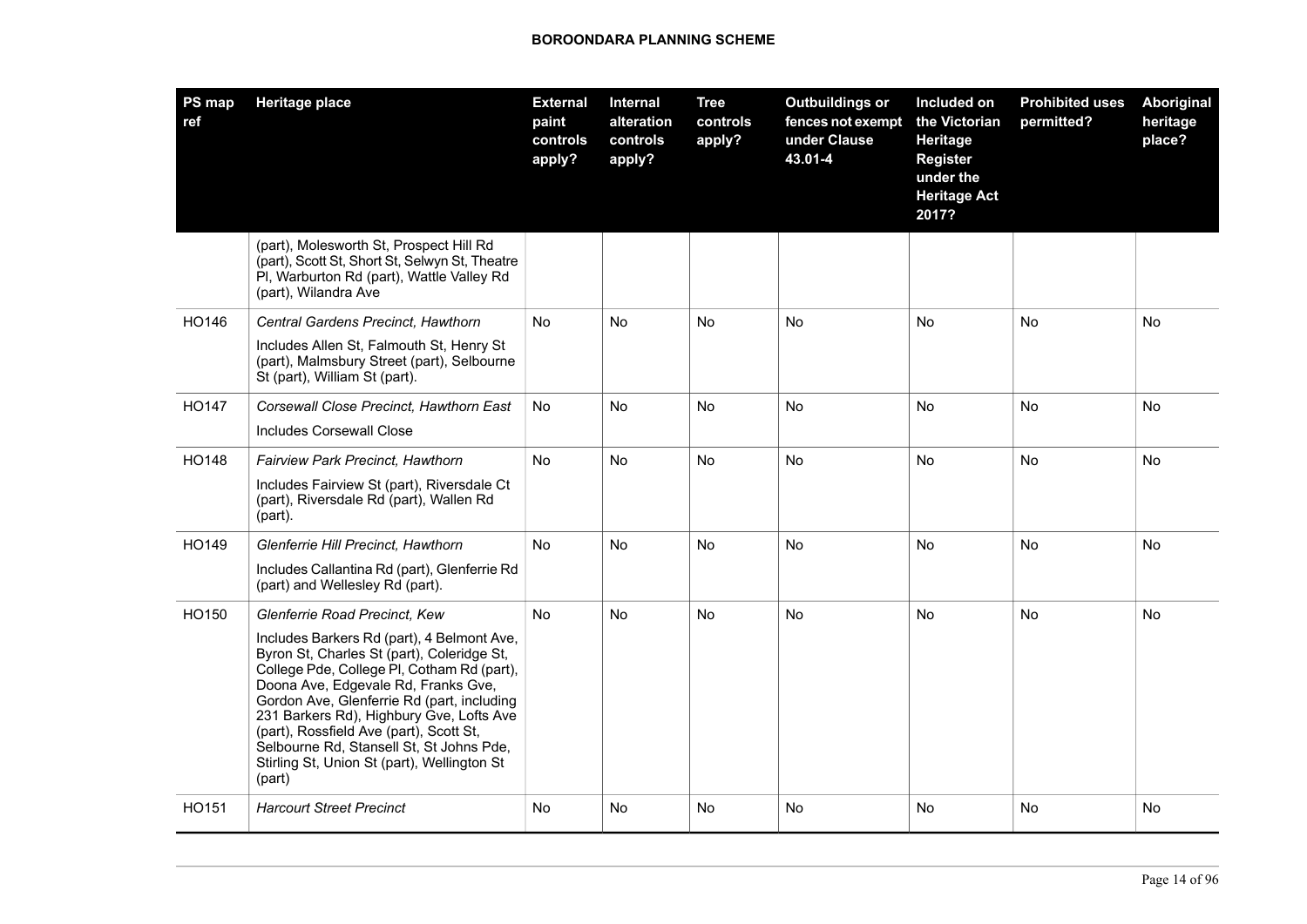| PS map<br>ref | <b>Heritage place</b>                                                                                                                                                                                                                                                                                                          | <b>External</b><br>paint<br>controls<br>apply? | Internal<br>alteration<br>controls<br>apply? | <b>Tree</b><br>controls<br>apply? | <b>Outbuildings or</b><br>fences not exempt<br>under Clause<br>43.01-4 | Included on<br>the Victorian<br>Heritage<br><b>Register</b><br>under the<br><b>Heritage Act</b><br>2017? | <b>Prohibited uses</b><br>permitted? | <b>Aboriginal</b><br>heritage<br>place? |
|---------------|--------------------------------------------------------------------------------------------------------------------------------------------------------------------------------------------------------------------------------------------------------------------------------------------------------------------------------|------------------------------------------------|----------------------------------------------|-----------------------------------|------------------------------------------------------------------------|----------------------------------------------------------------------------------------------------------|--------------------------------------|-----------------------------------------|
|               | Includes Auburn Rd (part), Barkers Rd<br>(part), Bayview Ave, Harcourt St (part),<br>Higham Rd (part), Kildare St (part),<br>Molesworth St, Rathmines Rd (part)                                                                                                                                                                |                                                |                                              |                                   |                                                                        |                                                                                                          |                                      |                                         |
| HO152         | Grace Park and Hawthorn Grove Precincts.<br>Hawthorn<br>Includes Barkers Rd (part), Charles St,<br>Chrystobel Cr, Clovelly Crt, Denham St<br>(part), Elgin St (part), Eric St, Grove Rd<br>(part), Hawthorn Gve, Hilda Cr, Lennox St<br>(part), Kinkora Rd, Linda Cres (part), Mary<br>St, Moore St, Power St (part), Ruby St. | No                                             | No                                           | No                                | <b>No</b>                                                              | <b>No</b>                                                                                                | <b>No</b>                            | <b>No</b>                               |
| HO154         | Lower Burke Road Precinct, Glen Iris<br>Includes Burke Road (part).                                                                                                                                                                                                                                                            | No                                             | No.                                          | No                                | No                                                                     | No                                                                                                       | No                                   | No                                      |
| HO155         | Lyndhurst Crescent Precinct, Hawthorn<br>Includes Lyndhurst Cres (part).                                                                                                                                                                                                                                                       | <b>No</b>                                      | <b>No</b>                                    | <b>No</b>                         | <b>No</b>                                                              | <b>No</b>                                                                                                | <b>No</b>                            | <b>No</b>                               |
| HO156         | Morang Road Precinct, Hawthorn<br>Includes Evansdale Rd (part), Morang Rd<br>(part), Rosney Street (part) Railway Place<br>(part)                                                                                                                                                                                              | No                                             | No                                           | No                                | <b>No</b>                                                              | <b>No</b>                                                                                                | No                                   | No                                      |
| HO157         | Oswin Street Precinct, Kew<br>Includes Glass St (part), Irymple Ave,<br>Namur St, Oswin St.                                                                                                                                                                                                                                    | No                                             | No.                                          | No                                | <b>No</b>                                                              | <b>No</b>                                                                                                | No                                   | No                                      |
| HO158         | <b>Walmer Street Precinct, Kew</b><br>Includes Ettrick St (part), Hodgson St (part),<br>Nolan Ave (part), Studley Park Rd (part),<br>Walmer St.                                                                                                                                                                                | No                                             | No.                                          | No                                | No                                                                     | <b>No</b>                                                                                                | No                                   | No                                      |
| HO159         | Prospect Hill Road Precinct, Camberwell                                                                                                                                                                                                                                                                                        | No                                             | No                                           | No                                | No                                                                     | No                                                                                                       | No                                   | No                                      |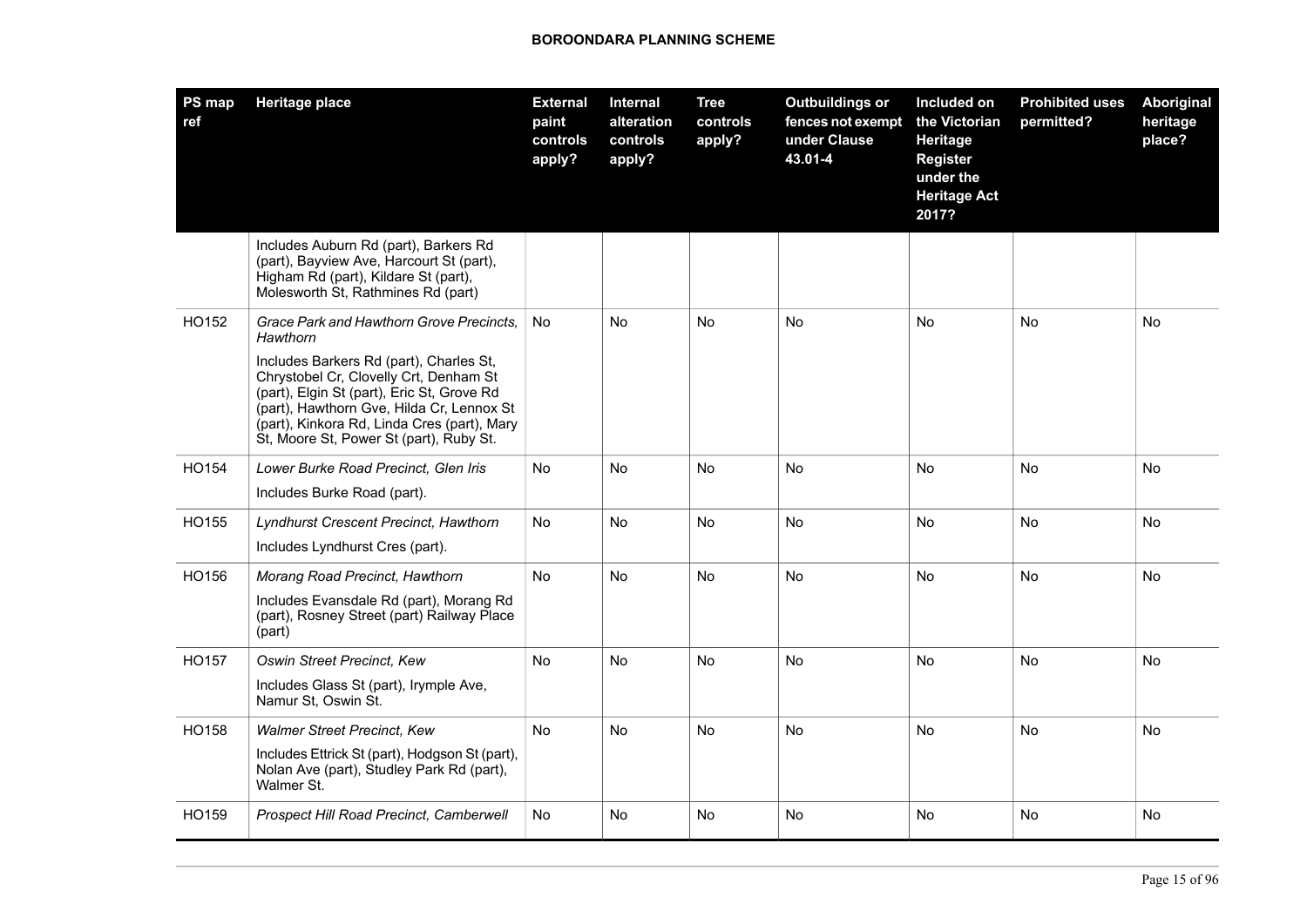| <b>PS map</b><br>ref | <b>Heritage place</b>                                                                                                                                                                                                                                                                                                                                                                                                        | <b>External</b><br>paint<br>controls<br>apply? | Internal<br>alteration<br>controls<br>apply? | <b>Tree</b><br>controls<br>apply? | <b>Outbuildings or</b><br>fences not exempt<br>under Clause<br>43.01-4 | Included on<br>the Victorian<br>Heritage<br><b>Register</b><br>under the<br><b>Heritage Act</b><br>2017? | <b>Prohibited uses</b><br>permitted?                                                               | Aboriginal<br>heritage<br>place? |
|----------------------|------------------------------------------------------------------------------------------------------------------------------------------------------------------------------------------------------------------------------------------------------------------------------------------------------------------------------------------------------------------------------------------------------------------------------|------------------------------------------------|----------------------------------------------|-----------------------------------|------------------------------------------------------------------------|----------------------------------------------------------------------------------------------------------|----------------------------------------------------------------------------------------------------|----------------------------------|
|                      | Avoca St, Berwick St, Brinsley Rd,<br>Broadway, Cookson St (part), Craig Ave,<br>Derby St, Fermanagh Rd, Holly St, Kasouka<br>Rd, Kingsley St, Kintore St, Loch St, Lorne<br>Gve, Moorehouse St, Palmerston St,<br>Prospect Hill Rd (part), Riversdale Rd (part),<br>Royal Cres, Russell St, Sefton Pl, Stanhope<br>Gve, Thorn St, Trafalgar Rd, Victoria Rd,<br>Wandin Rd, Waterloo St, East Camberwell<br>Railway Station. |                                                |                                              |                                   |                                                                        |                                                                                                          |                                                                                                    |                                  |
| HO160                | Rathmines Grove Precinct, Hawthorn East<br>Includes Rathmines Gve (part), Rathmines<br>Rd (part).                                                                                                                                                                                                                                                                                                                            | <b>No</b>                                      | No                                           | No                                | No                                                                     | No                                                                                                       | No                                                                                                 | No                               |
| HO161                | Ryeburne Avenue Precinct, Hawthorn East<br>Includes Harcourt St (part), Kildare St (part),<br>Rathmines Rd (part), Ryburne Ave.                                                                                                                                                                                                                                                                                              | No                                             | No                                           | No                                | No                                                                     | No                                                                                                       | No                                                                                                 | No                               |
| HO162                | Sackville Street Precinct, Kew<br>Includes 1185 to 1189 (odd) Burke Road,<br>6 to 14 (even) Grange Road (excluding 12<br>Grange Road); and 16 Rowland Street,<br>Sackville Street (part), Wrixon Street (part).                                                                                                                                                                                                              | No                                             | No                                           | No                                | No                                                                     | No                                                                                                       | No                                                                                                 | No                               |
| HO163                | St James Park Estate, Hawthorn<br>Includes Burwood Rd (part), Coppin Gve,<br>Isabella Gve, Shakespeare Gve, Wyuna<br>Ave, Yarra St (part).                                                                                                                                                                                                                                                                                   | <b>No</b>                                      | <b>No</b>                                    | <b>No</b>                         | <b>No</b>                                                              | <b>No</b>                                                                                                | <b>No</b>                                                                                          | <b>No</b>                        |
| HO164                | Leslie Street Precinct, Hawthorn<br>Includes Leslie Street                                                                                                                                                                                                                                                                                                                                                                   | <b>No</b>                                      | <b>No</b>                                    | <b>No</b>                         | No.                                                                    | <b>No</b>                                                                                                | No, except for<br>vicarage building<br>of St Columbs<br>Church at 448<br>Burwood Road,<br>Hawthorn | <b>No</b>                        |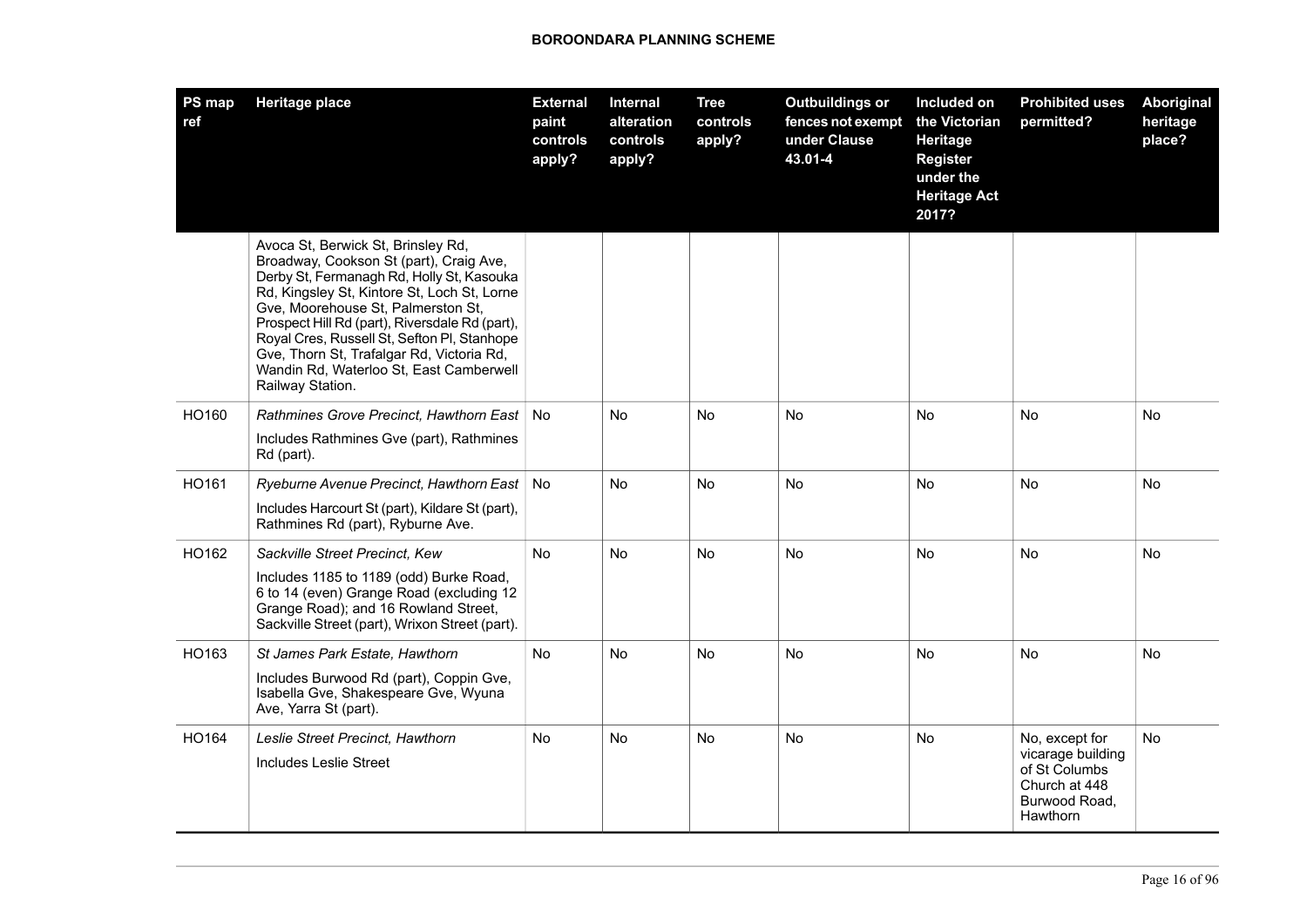| PS map<br>ref | <b>Heritage place</b>                                                                                                                                                                                                                                                           | <b>External</b><br>paint<br>controls<br>apply? | <b>Internal</b><br>alteration<br>controls<br>apply? | <b>Tree</b><br>controls<br>apply? | <b>Outbuildings or</b><br>fences not exempt<br>under Clause<br>43.01-4 | Included on<br>the Victorian<br>Heritage<br><b>Register</b><br>under the<br><b>Heritage Act</b><br>2017? | <b>Prohibited uses</b><br>permitted? | <b>Aboriginal</b><br>heritage<br>place? |
|---------------|---------------------------------------------------------------------------------------------------------------------------------------------------------------------------------------------------------------------------------------------------------------------------------|------------------------------------------------|-----------------------------------------------------|-----------------------------------|------------------------------------------------------------------------|----------------------------------------------------------------------------------------------------------|--------------------------------------|-----------------------------------------|
|               | Urguhart Estate, Hawthorn: includes The<br>Boulevard (part), Elmie St (part), Goodall<br>St (part), Lyall St (part), Swinburne Ave<br>(part), Urquhart St.                                                                                                                      |                                                |                                                     |                                   |                                                                        |                                                                                                          |                                      |                                         |
|               | Oxley Road Precinct, Hawthorn: includes<br>Burwood Rd (part), Camden Rd, Dean Ave,<br>Edlington St (part), Elmie St (part), Goodall<br>St (part), Hepburn St, Kent St, Launder St,<br>Lyall St (part), Minona St, Oxley Rd,<br>Paterson St, St Columbs St, Auburn Rd<br>(part). |                                                |                                                     |                                   |                                                                        |                                                                                                          |                                      |                                         |
| HO165         | Wanganella (formerly St Johns Wood)<br>8 Aird Street, Camberwell                                                                                                                                                                                                                | Yes                                            | <b>No</b>                                           | No                                | <b>No</b>                                                              | No                                                                                                       | Yes                                  | <b>No</b>                               |
| HO166         | House                                                                                                                                                                                                                                                                           | Yes                                            | No                                                  | No                                | No                                                                     | No                                                                                                       | Yes                                  | No                                      |
|               | 39 Avenue Athol, Canterbury                                                                                                                                                                                                                                                     |                                                |                                                     |                                   |                                                                        |                                                                                                          |                                      |                                         |
| HO168         | House<br>27 Balwyn Road, Canterbury                                                                                                                                                                                                                                             | Yes                                            | <b>No</b>                                           | No                                | No                                                                     | No                                                                                                       | Yes                                  | <b>No</b>                               |
| HO169         | Fintona Girls School (formerly Tourmont)<br>79 Balwyn Road, Balwyn<br>Front area 'Tourmont', i.e. driveway, 10<br>metres from northern edge of building, 3.5<br>metres setback west side of building, 2<br>metres setback from the south boundary of<br>building.               | Yes                                            | No                                                  | No                                | No                                                                     | No                                                                                                       | Yes                                  | No                                      |
| HO170         | House<br>6 Bulleen Road, Balwyn North                                                                                                                                                                                                                                           | Yes                                            | No                                                  | No                                | <b>No</b>                                                              | No                                                                                                       | Yes                                  | <b>No</b>                               |
| HO171         | Linda House (former)<br>19-21 Canterbury Road, Camberwell                                                                                                                                                                                                                       | Yes                                            | <b>No</b>                                           | Yes -<br>Mature<br>Moreton        | No                                                                     | No                                                                                                       | Yes                                  | No                                      |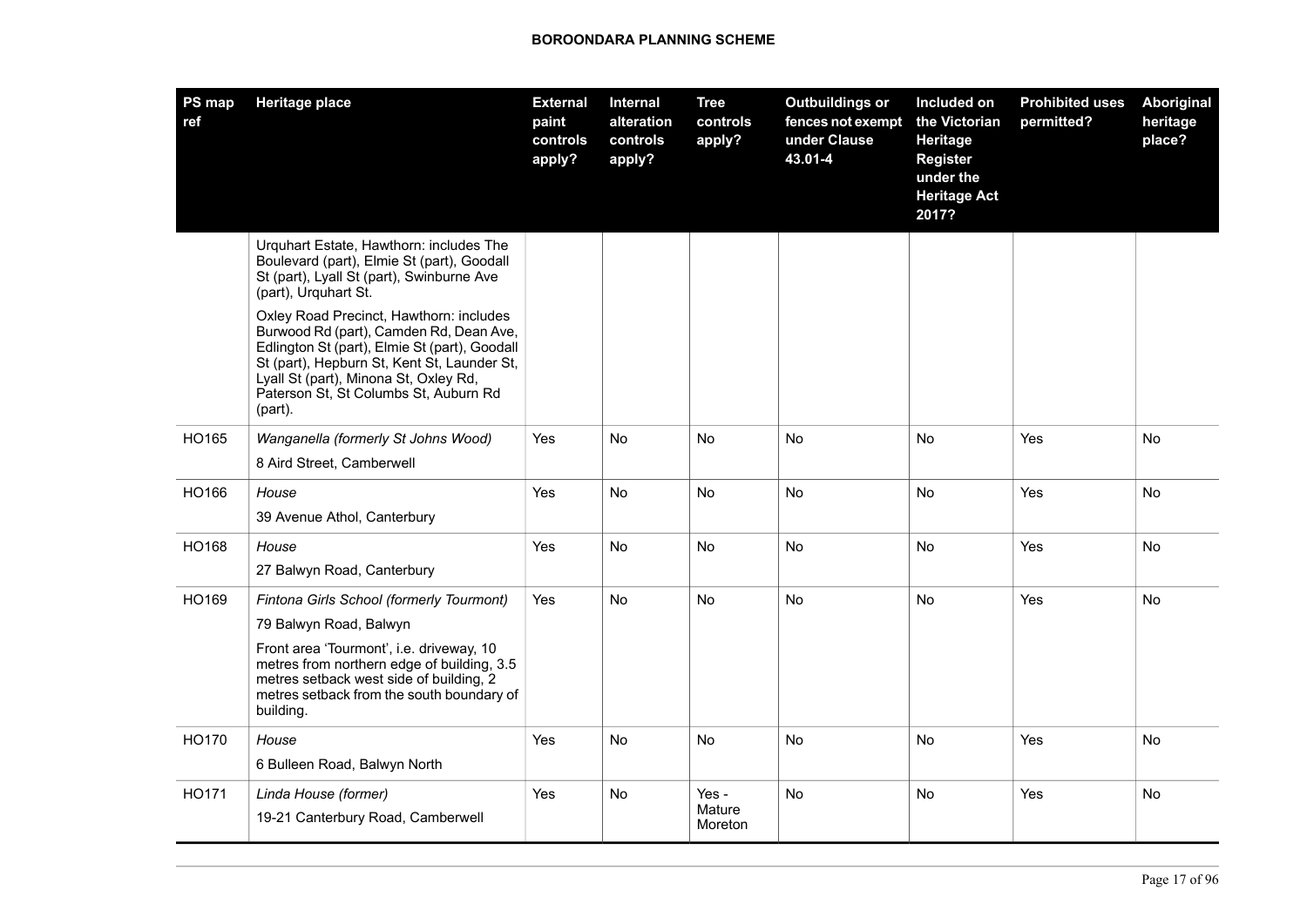| PS map<br>ref | <b>Heritage place</b>                                                                                                                                                                                | <b>External</b><br>paint<br>controls<br>apply? | Internal<br>alteration<br>controls<br>apply? | <b>Tree</b><br>controls<br>apply?           | <b>Outbuildings or</b><br>fences not exempt<br>under Clause<br>43.01-4 | Included on<br>the Victorian<br>Heritage<br><b>Register</b><br>under the<br><b>Heritage Act</b><br>2017? | <b>Prohibited uses</b><br>permitted? | Aboriginal<br>heritage<br>place? |
|---------------|------------------------------------------------------------------------------------------------------------------------------------------------------------------------------------------------------|------------------------------------------------|----------------------------------------------|---------------------------------------------|------------------------------------------------------------------------|----------------------------------------------------------------------------------------------------------|--------------------------------------|----------------------------------|
|               | Front setback of land including 34 metres<br>from the eastern boundary abutting<br>Canterbury Road to 'Linda House' centred<br>on building and 2.5 metres setback from<br>north and west of building |                                                |                                              | Bay Fig,<br>Deodar<br>Cedar and<br>Eucalypt |                                                                        |                                                                                                          |                                      |                                  |
| HO172         | House<br>31 Canterbury Road, Canterbury                                                                                                                                                              | Yes                                            | No.                                          | No                                          | No                                                                     | No                                                                                                       | Yes                                  | No                               |
| HO174         | House<br>10 Donna Buang Street, Camberwell                                                                                                                                                           | Yes                                            | No                                           | No                                          | No                                                                     | No                                                                                                       | Yes                                  | No                               |
| HO175         | Wiora<br>21 Irilbarra Road, Canterbury                                                                                                                                                               | Yes                                            | No                                           | No                                          | <b>No</b>                                                              | No                                                                                                       | Yes                                  | Yes                              |
| HO176         | House<br>3 Kalonga Road, Balwyn North                                                                                                                                                                | Yes                                            | No                                           | No                                          | No                                                                     | No                                                                                                       | Yes                                  | No                               |
| <b>HO177</b>  | House<br>43 Kireep Road, Balwyn                                                                                                                                                                      | Yes                                            | No                                           | No                                          | No                                                                     | No                                                                                                       | Yes                                  | No                               |
| <b>HO178</b>  | Residence, formerly Colinton<br>92 Mont Albert Road, Canterbury                                                                                                                                      |                                                | $\overline{a}$                               | $\overline{a}$                              |                                                                        | Yes<br><b>Ref No H1399</b>                                                                               | Yes                                  | No                               |
| HO179         | Alzheimer Society of Victoria (House)<br>98 Riversdale Road, Hawthorn                                                                                                                                | Yes                                            | No                                           | No                                          | <b>No</b>                                                              | No                                                                                                       | Yes                                  | <b>No</b>                        |
| HO180         | House<br>16 Muswell Hill, Glen Iris                                                                                                                                                                  | Yes                                            | No                                           | No                                          | <b>No</b>                                                              | No                                                                                                       | Yes                                  | No                               |
| HO182         | Travencore (formerly Stanmore)<br>608 Riversdale Road, Camberwell                                                                                                                                    | Yes                                            | No                                           | No                                          | No                                                                     | No                                                                                                       | Yes                                  | No                               |
| HO183         | Astolat                                                                                                                                                                                              | Yes                                            | No                                           | No                                          | <b>No</b>                                                              | No                                                                                                       | Yes                                  | No.                              |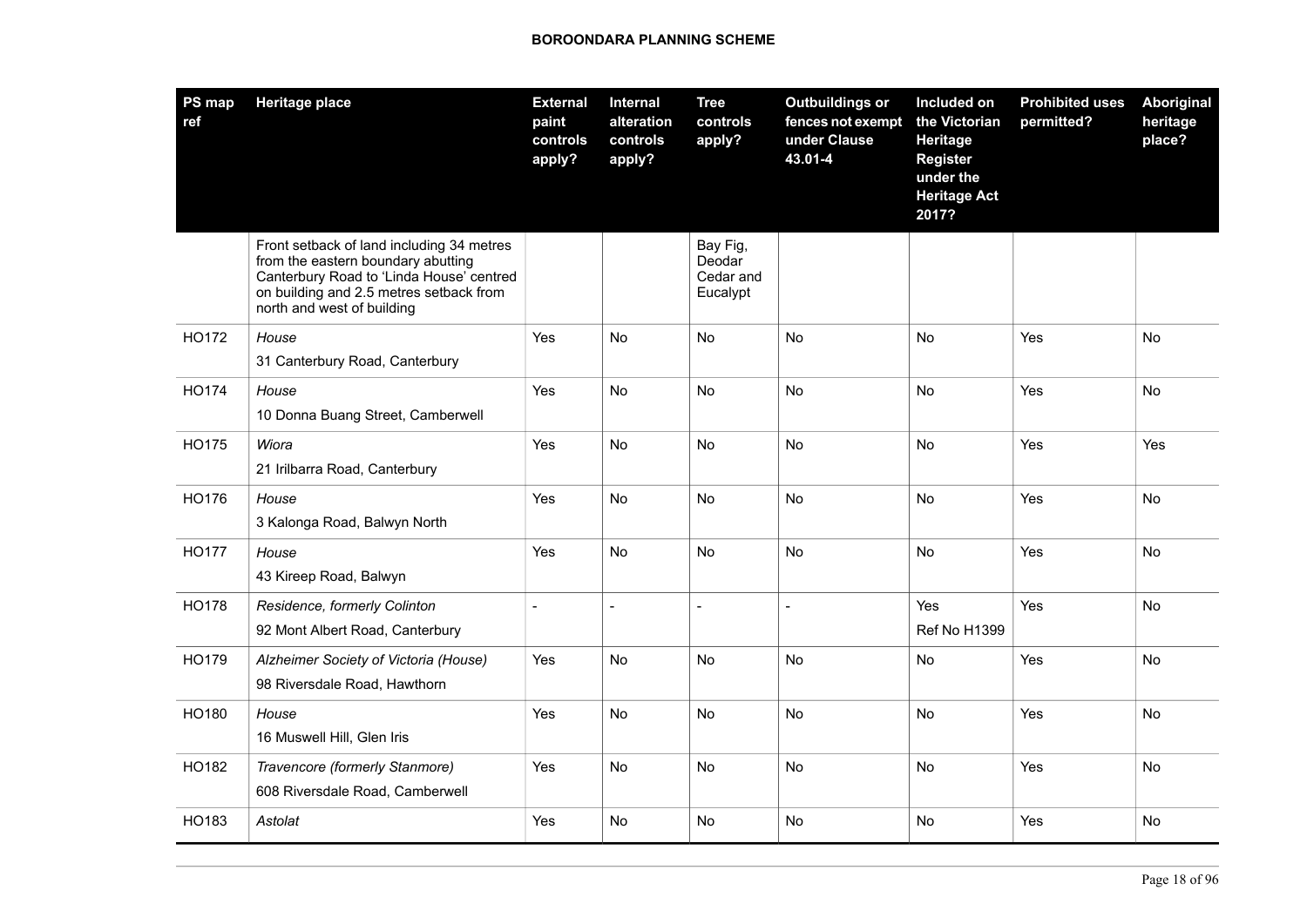| PS map<br>ref | <b>Heritage place</b>                                                                                                                                                                                                                                   | <b>External</b><br>paint<br>controls<br>apply? | Internal<br>alteration<br>controls<br>apply? | <b>Tree</b><br>controls<br>apply? | <b>Outbuildings or</b><br>fences not exempt<br>under Clause<br>43.01-4 | Included on<br>the Victorian<br>Heritage<br><b>Register</b><br>under the<br><b>Heritage Act</b><br>2017? | <b>Prohibited uses</b><br>permitted? | Aboriginal<br>heritage<br>place? |
|---------------|---------------------------------------------------------------------------------------------------------------------------------------------------------------------------------------------------------------------------------------------------------|------------------------------------------------|----------------------------------------------|-----------------------------------|------------------------------------------------------------------------|----------------------------------------------------------------------------------------------------------|--------------------------------------|----------------------------------|
|               | 630 Riversdale Road, Camberwell                                                                                                                                                                                                                         |                                                |                                              |                                   |                                                                        |                                                                                                          |                                      |                                  |
| HO184         | Flats<br>7 Rochester Road, Canterbury                                                                                                                                                                                                                   | Yes                                            | No                                           | No                                | No                                                                     | No                                                                                                       | Yes                                  | No                               |
| HO185         | House<br>9 Rochester Road, Canterbury                                                                                                                                                                                                                   | Yes                                            | No                                           | No                                | <b>No</b>                                                              | No                                                                                                       | Yes                                  | No                               |
| <b>HO187</b>  | House<br>23 Sunnyside Avenue, Camberwell                                                                                                                                                                                                                | Yes                                            | No                                           | No                                | <b>No</b>                                                              | No                                                                                                       | Yes                                  | No                               |
| HO188         | <b>Stargazer House</b><br>1/2 Taurus Street, Balwyn North                                                                                                                                                                                               | Yes                                            | No                                           | No                                | No                                                                     | No                                                                                                       | Yes                                  | No                               |
| HO189         | House<br>15 Walbundry Avenue, Balwyn North                                                                                                                                                                                                              | Yes                                            | No                                           | No                                | Yes                                                                    | No                                                                                                       | Yes                                  | No                               |
| HO190         | Medlow<br>42 Warrigal Road, Surrey Hills                                                                                                                                                                                                                | Yes                                            | No                                           | <b>No</b>                         | <b>No</b>                                                              | No                                                                                                       | Yes                                  | No                               |
| HO191         | Hassett's Estate & Environs, Camberwell<br>Includes Alta St, Catherine St, Cooba St,<br>Cooloongatta Rd (part) Dorothea St, Elphin<br>Gve (part), Hassett Ave, Griotte St,<br>Quantock St, Maysia St, Prospect Hill Rd<br>(part), Riversdale Rd (part). | No                                             | No                                           | No                                | <b>No</b>                                                              | <b>No</b>                                                                                                | No                                   | No                               |
| HO192         | Reid Estate, Balwyn<br>Includes Barnsbury Rd (part), Belmont Ave<br>(part), Bowley Ave, Chatfield Ave, Crest<br>Ave, Highton Gve, Lydia St (part), Maleela<br>Ave (part), Myambert Ave, Oakdale Ave,                                                    | No                                             | No                                           | No                                | No                                                                     | No                                                                                                       | No                                   | No                               |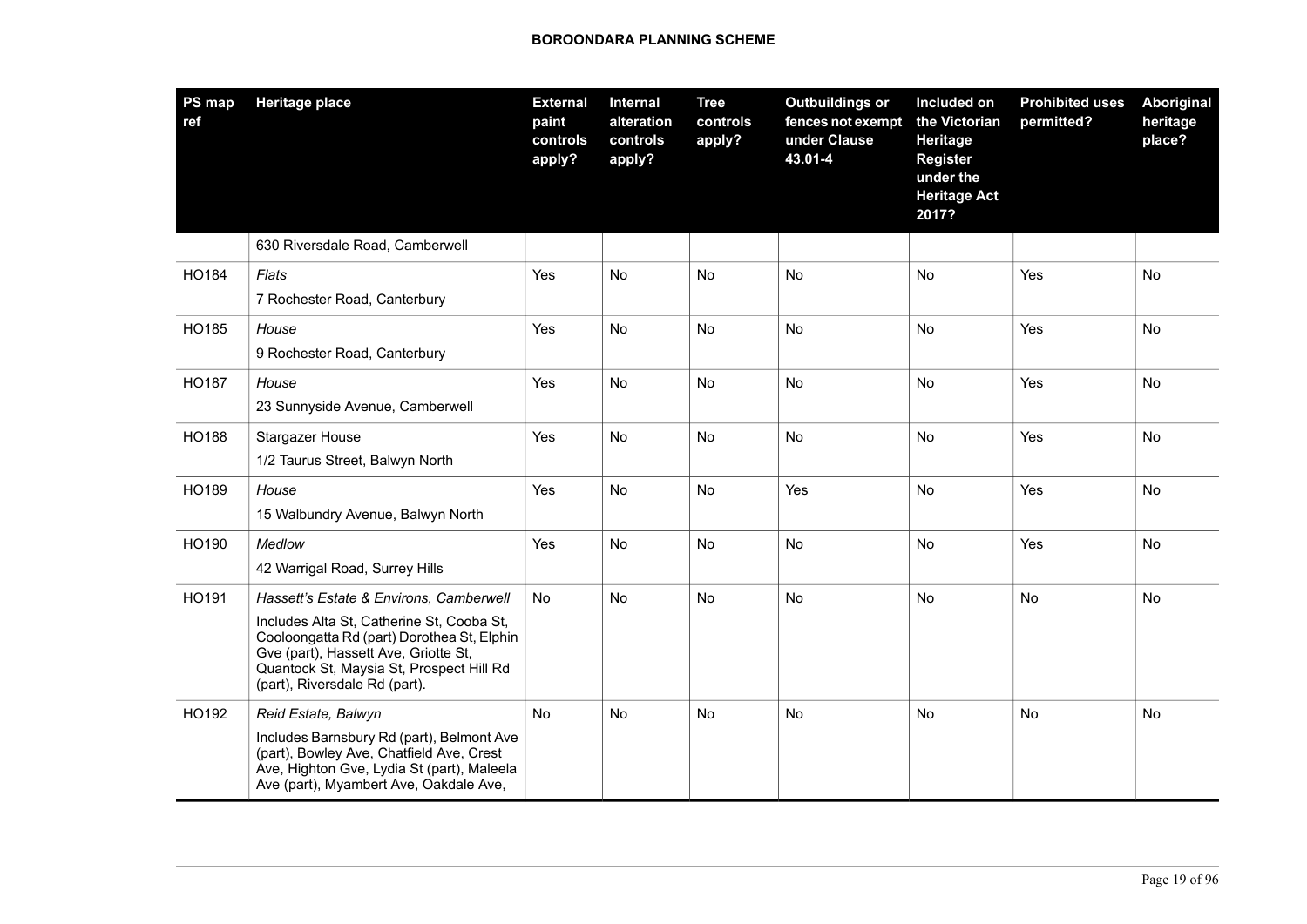| PS map<br>ref | <b>Heritage place</b>                                                                                     | <b>External</b><br>paint<br>controls<br>apply? | Internal<br>alteration<br>controls<br>apply? | <b>Tree</b><br>controls<br>apply? | <b>Outbuildings or</b><br>fences not exempt<br>under Clause<br>43.01-4 | Included on<br>the Victorian<br>Heritage<br><b>Register</b><br>under the<br><b>Heritage Act</b><br>2017? | <b>Prohibited uses</b><br>permitted? | Aboriginal<br>heritage<br>place? |
|---------------|-----------------------------------------------------------------------------------------------------------|------------------------------------------------|----------------------------------------------|-----------------------------------|------------------------------------------------------------------------|----------------------------------------------------------------------------------------------------------|--------------------------------------|----------------------------------|
|               | Palm Gve, Parkside Ave (part), Pelham Pl<br>(part), Ruhbank Ave, Salisbury St (part),<br>Walsh St (part). |                                                |                                              |                                   |                                                                        |                                                                                                          |                                      |                                  |
| HO193         | Campion College (formerly Dalswaith)                                                                      | Yes                                            | No                                           | No                                | <b>No</b>                                                              | No                                                                                                       | Yes                                  | <b>No</b>                        |
|               | 99 Studley Park Road, Kew                                                                                 |                                                |                                              |                                   |                                                                        |                                                                                                          |                                      |                                  |
| HO194         | Neville<br>46 Fellows Street, Kew                                                                         | Yes                                            | No                                           | No                                | No                                                                     | No                                                                                                       | Yes                                  | No                               |
| HO195         | House<br>1 Fellows Street, Kew and<br>99 Princess Street, Kew                                             | Yes                                            | No                                           | No                                | <b>No</b>                                                              | <b>No</b>                                                                                                | Yes                                  | <b>No</b>                        |
| HO196         | Mynda<br>5 Molesworth Street, Kew                                                                         | Yes                                            | No                                           | No                                | No                                                                     | No                                                                                                       | Yes                                  | No                               |
| HO198         | House<br>33 Uvadale Grove, Kew                                                                            | Yes                                            | No                                           | No                                | <b>No</b>                                                              | No                                                                                                       | Yes                                  | No                               |
| HO200         | RSL (formerly Wilton)<br>63 Cotham Road, Kew                                                              | Yes                                            | No                                           | <b>No</b>                         | <b>No</b>                                                              | No                                                                                                       | Yes                                  | No                               |
| HO201         | <b>Butleigh Wootton</b><br>867 Glenferrie Road, Kew                                                       | Yes                                            | No                                           | No                                | No                                                                     | No                                                                                                       | Yes                                  | No                               |
| HO202         | <b>Formerly Melrose</b><br>878 Glenferrie Road, Kew                                                       | Yes                                            | No                                           | No                                | No                                                                     | No                                                                                                       | Yes                                  | No                               |
| HO203         | Comaques<br>896 Glenferrie Road, Kew                                                                      | Yes                                            | No                                           | No                                | <b>No</b>                                                              | <b>No</b>                                                                                                | Yes                                  | No                               |
| HO205         | <b>Formerly Mount View</b>                                                                                | Yes                                            | No                                           | No                                | No                                                                     | No                                                                                                       | Yes                                  | No                               |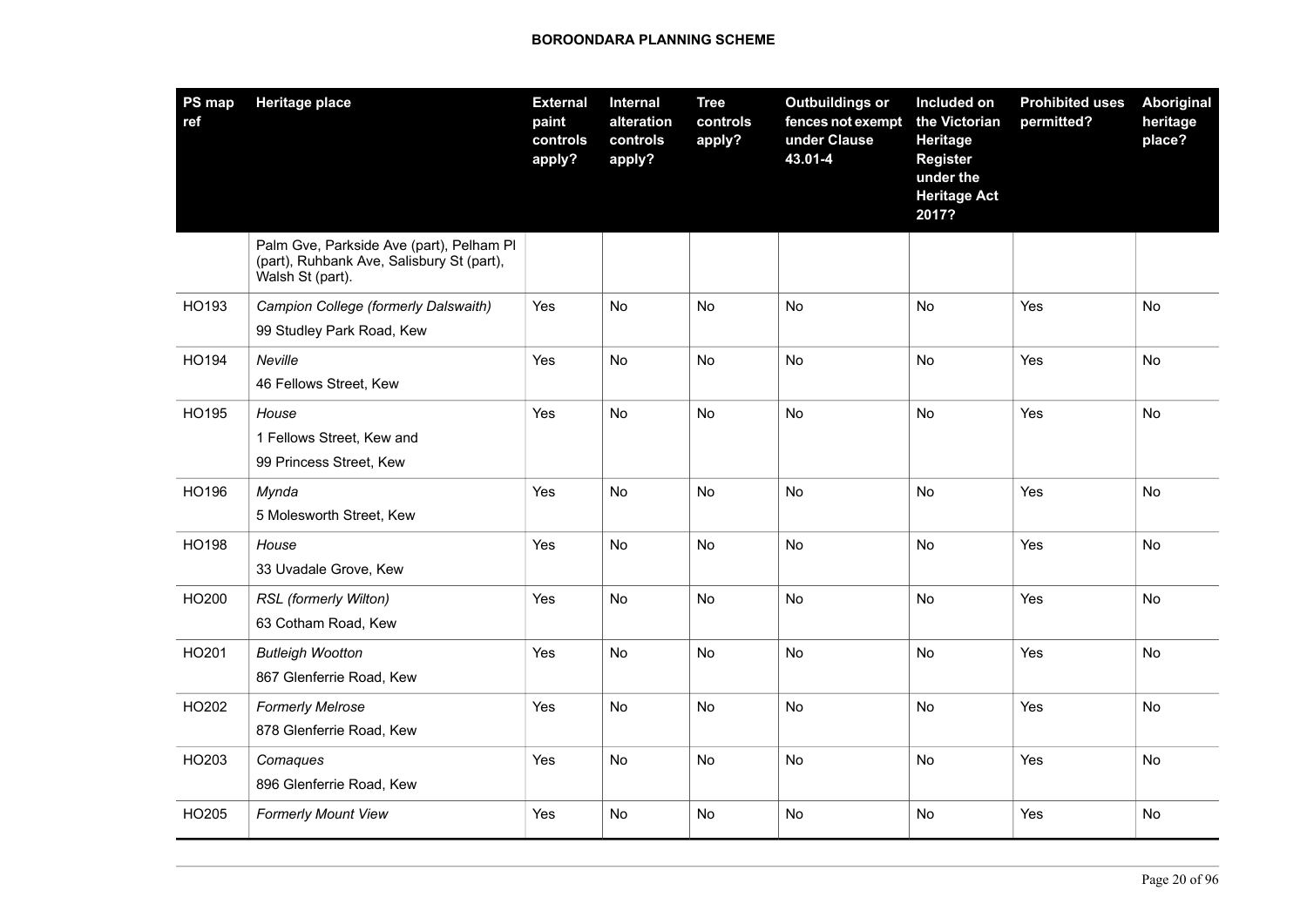| PS map<br>ref | <b>Heritage place</b>                                                                   | <b>External</b><br>paint<br>controls<br>apply? | Internal<br>alteration<br>controls<br>apply? | <b>Tree</b><br>controls<br>apply? | <b>Outbuildings or</b><br>fences not exempt<br>under Clause<br>43.01-4 | Included on<br>the Victorian<br><b>Heritage</b><br><b>Register</b><br>under the<br><b>Heritage Act</b><br>2017? | <b>Prohibited uses</b><br>permitted? | Aboriginal<br>heritage<br>place? |
|---------------|-----------------------------------------------------------------------------------------|------------------------------------------------|----------------------------------------------|-----------------------------------|------------------------------------------------------------------------|-----------------------------------------------------------------------------------------------------------------|--------------------------------------|----------------------------------|
|               | 12 Selbourne Road, Kew (part)                                                           |                                                |                                              |                                   |                                                                        |                                                                                                                 |                                      |                                  |
| HO206         | <b>Formerly Tarring</b><br>12 Selbourne Road, Kew (part)                                | Yes                                            | <b>No</b>                                    | No                                | <b>No</b>                                                              | <b>No</b>                                                                                                       | Yes                                  | <b>No</b>                        |
| HO207         | Evangeline<br>15 Hawthorn Grove, Hawthorn                                               | Yes                                            | No                                           | No                                | No                                                                     | No                                                                                                              | Yes                                  | No                               |
| HO208         | House<br>38 Hawthorn Grove, Hawthorn                                                    | Yes                                            | No                                           | No                                | <b>No</b>                                                              | No                                                                                                              | Yes                                  | No                               |
| HO209         | <b>Auburn Uniting Church Complex</b><br>81 Oxley Road and 3 Hepburn Street,<br>Hawthorn | $\overline{\phantom{0}}$                       | $\overline{a}$                               | $\blacksquare$                    | $\sim$                                                                 | Yes<br><b>Ref No H2034</b>                                                                                      | Yes                                  | <b>No</b>                        |
| HO210         | <b>Terrick Terricks</b><br>11 Paterson Street, Hawthorn                                 | Yes                                            | No                                           | No                                | No                                                                     | No                                                                                                              | Yes                                  | No                               |
| HO211         | Auburn House (formerly Malling Grove)<br>4 Goodall Street, Hawthorn                     | Yes                                            | No                                           | No                                | No                                                                     | No                                                                                                              | Yes                                  | No                               |
| HO212         | Former Augustine Congregational Church<br>492-500 Burwood Road, Hawthorn                | Yes                                            | <b>No</b>                                    | <b>No</b>                         | <b>No</b>                                                              | <b>No</b>                                                                                                       | Yes                                  | No                               |
| HO213         | Tay Creggan (Strathcona Baptist Girls<br>School)<br>30 Yarra Street, Hawthorn           | $\overline{a}$                                 | $\overline{a}$                               | $\overline{a}$                    | $\sim$                                                                 | Yes<br><b>Ref No H2210</b>                                                                                      | Yes                                  | No                               |
| HO214         | Monda<br>52 Prospect Hill Road, Canterbury                                              | Yes                                            | No                                           | No                                | No                                                                     | No                                                                                                              | Yes                                  | No                               |
| HO215         | Fairholme<br>35 Prospect Hill Road, Canterbury                                          | Yes                                            | No                                           | <b>No</b>                         | No                                                                     | No                                                                                                              | Yes                                  | No                               |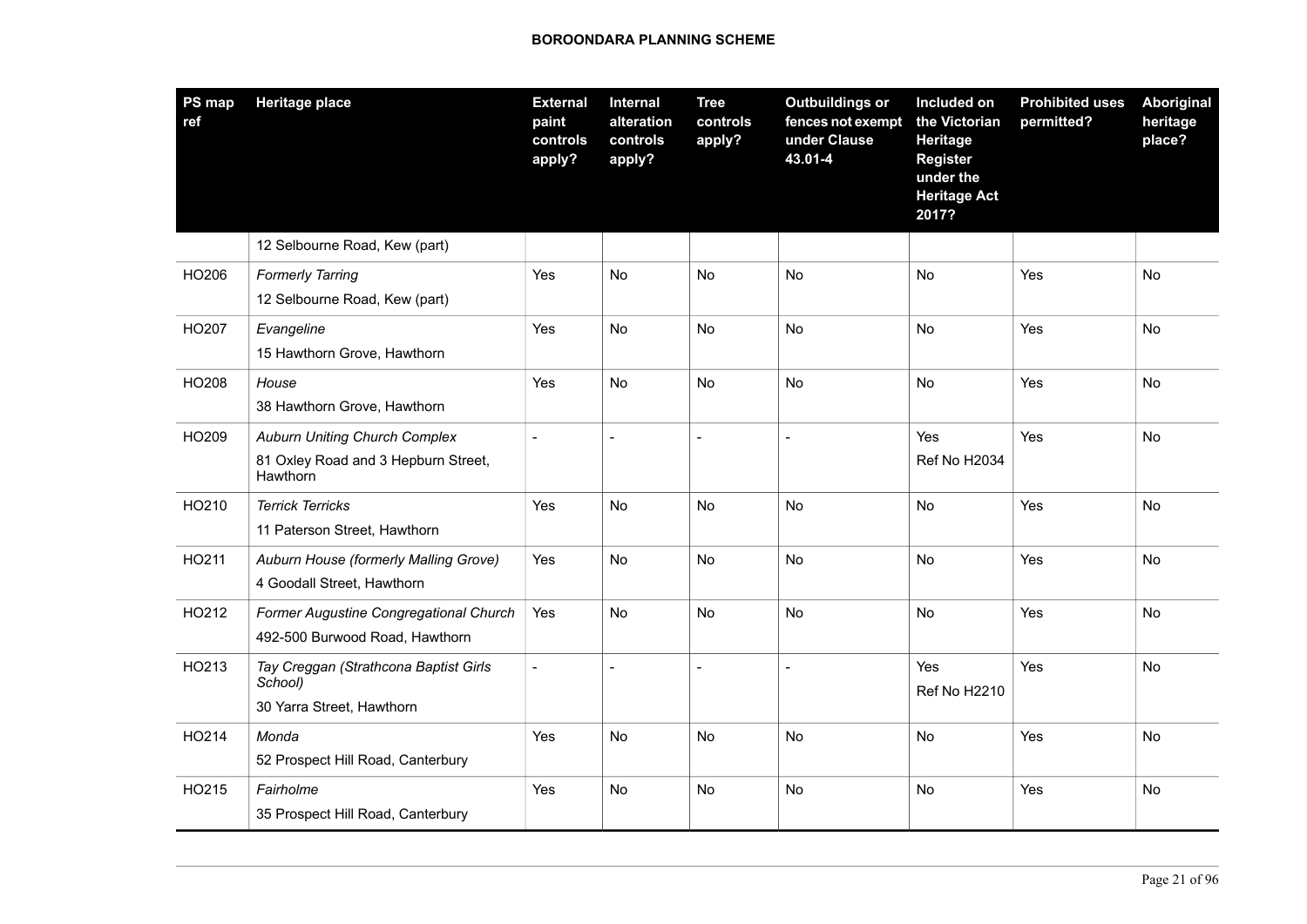| <b>PS map</b><br>ref | <b>Heritage place</b>                                                                                                                                                                                                                                                                                                                                                                                                     | <b>External</b><br>paint<br>controls<br>apply? | <b>Internal</b><br>alteration<br>controls<br>apply? | <b>Tree</b><br>controls<br>apply? | <b>Outbuildings or</b><br>fences not exempt<br>under Clause<br>43.01-4 | Included on<br>the Victorian<br>Heritage<br><b>Register</b><br>under the<br><b>Heritage Act</b><br>2017? | <b>Prohibited uses</b><br>permitted? | <b>Aboriginal</b><br>heritage<br>place? |
|----------------------|---------------------------------------------------------------------------------------------------------------------------------------------------------------------------------------------------------------------------------------------------------------------------------------------------------------------------------------------------------------------------------------------------------------------------|------------------------------------------------|-----------------------------------------------------|-----------------------------------|------------------------------------------------------------------------|----------------------------------------------------------------------------------------------------------|--------------------------------------|-----------------------------------------|
| HO216                | <b>Beechfield</b><br>21 Trafalgar Road, Camberwell                                                                                                                                                                                                                                                                                                                                                                        | Yes                                            | No                                                  | No                                | No                                                                     | No                                                                                                       | Yes                                  | No                                      |
| HO217                | <b>Baldene</b><br>10 Sefton Place, Camberwell                                                                                                                                                                                                                                                                                                                                                                             | Yes                                            | No                                                  | <b>No</b>                         | <b>No</b>                                                              | No.                                                                                                      | Yes                                  | <b>No</b>                               |
| HO218                | House<br>28 Studley Park Road, Kew                                                                                                                                                                                                                                                                                                                                                                                        | Yes                                            | No                                                  | No                                | No                                                                     | No                                                                                                       | Yes                                  | No                                      |
| HO219                | Xavier Preparatory School (formerly<br>Waverley)<br>2 Nolan Avenue, Kew (part)                                                                                                                                                                                                                                                                                                                                            | Yes                                            | No                                                  | No                                | No                                                                     | No                                                                                                       | Yes                                  | No                                      |
| HO220                | <b>West Hawthorn Precinct</b><br>Includes Barkers Rd, Barton St, Brook St<br>(part), Burwood Rd (part), Church St (part),<br>College St, Colvin Gve, Connell St,<br>Creswick St (part), Denham St (part),<br>Edgerton St, Elgin St (part), Fashoda St,<br>Grove Rd (part), Hill St, Honour Ave,<br>Lennox St (part), Lion St, Mason St (part),<br>Melville St, Simpson PI, Smart St, Spencer<br>St, Randolph St, Wood St. | No                                             | No                                                  | No                                | No                                                                     | No                                                                                                       | No                                   | No                                      |
| HO221                | Uniting Church and Uniting Church Hall<br>21-25 Highbury Grove, Kew                                                                                                                                                                                                                                                                                                                                                       | Yes                                            | No                                                  | No                                | No                                                                     | No                                                                                                       | Yes                                  | No                                      |
| HO222                | <b>Former Hawthorn Fire Station</b><br>66-68 William Street, Hawthorn                                                                                                                                                                                                                                                                                                                                                     | $\overline{a}$                                 | $\overline{a}$                                      | $\blacksquare$                    | $\overline{a}$                                                         | Yes<br><b>Ref No H1327</b>                                                                               | Yes                                  | No                                      |
| HO223                | Villa Maria<br>6 Studley Park Road, Kew                                                                                                                                                                                                                                                                                                                                                                                   | Yes                                            | <b>No</b>                                           | <b>No</b>                         | <b>No</b>                                                              | <b>No</b>                                                                                                | Yes                                  | <b>No</b>                               |
| HO224                | Coorinyah                                                                                                                                                                                                                                                                                                                                                                                                                 | Yes                                            | No                                                  | No                                | No                                                                     | No                                                                                                       | Yes                                  | No                                      |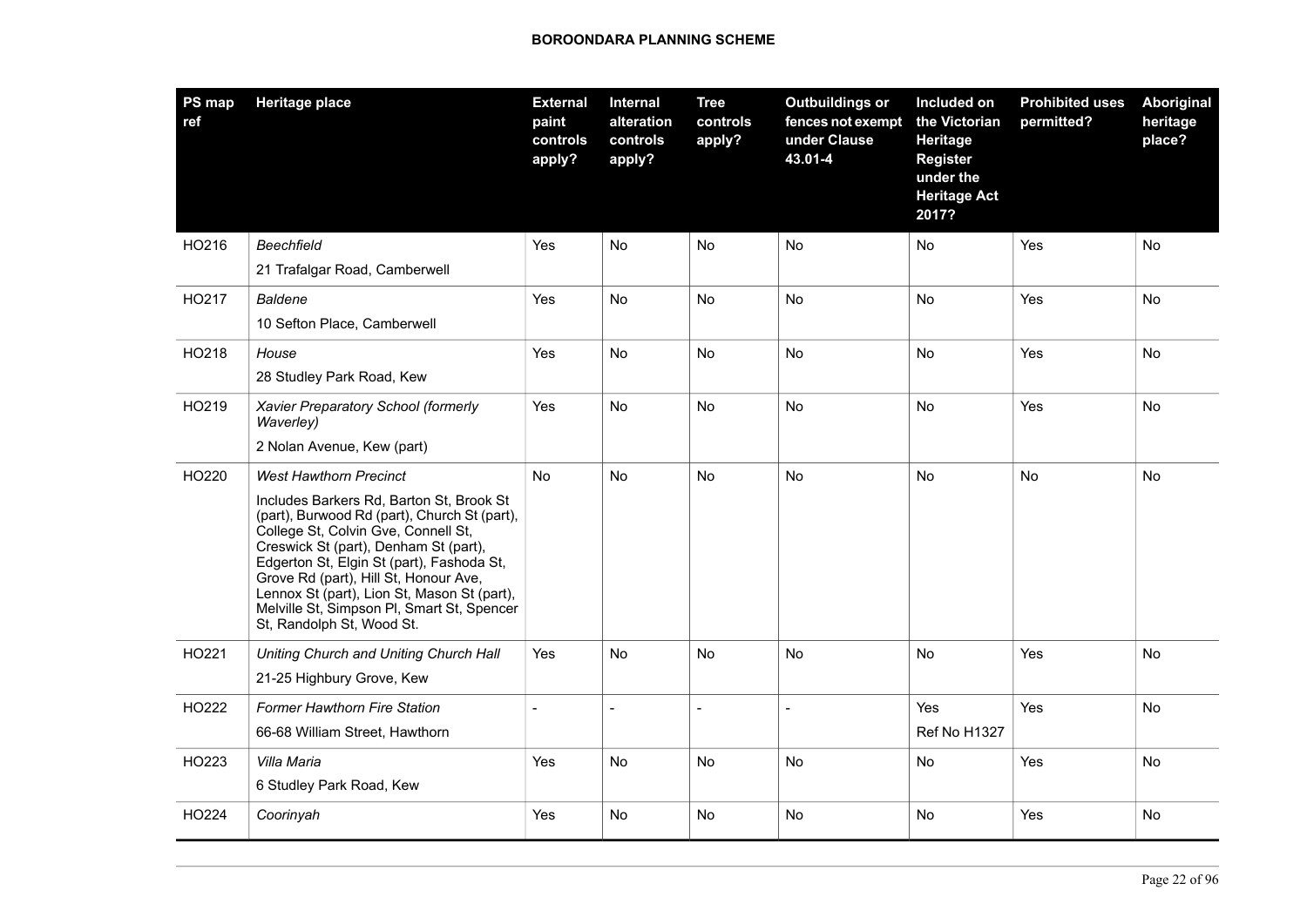| PS map<br>ref | <b>Heritage place</b>                                                                                                                                                                                                                   | <b>External</b><br>paint<br>controls<br>apply? | Internal<br>alteration<br>controls<br>apply? | <b>Tree</b><br>controls<br>apply? | <b>Outbuildings or</b><br>fences not exempt<br>under Clause<br>43.01-4 | Included on<br>the Victorian<br>Heritage<br><b>Register</b><br>under the<br><b>Heritage Act</b><br>2017? | <b>Prohibited uses</b><br>permitted? | <b>Aboriginal</b><br>heritage<br>place? |
|---------------|-----------------------------------------------------------------------------------------------------------------------------------------------------------------------------------------------------------------------------------------|------------------------------------------------|----------------------------------------------|-----------------------------------|------------------------------------------------------------------------|----------------------------------------------------------------------------------------------------------|--------------------------------------|-----------------------------------------|
|               | 150 Mont Albert Road, Canterbury                                                                                                                                                                                                        |                                                |                                              |                                   |                                                                        |                                                                                                          |                                      |                                         |
| HO225         | Fairview Avenue Precinct, Camberwell<br><b>Fairview Avenue</b>                                                                                                                                                                          | No                                             | No                                           | No                                | No                                                                     | <b>No</b>                                                                                                | No                                   | No                                      |
| HO226         | Goodwin Street and Somerset Road<br>Precinct, Glen Iris<br>Goodwin Street (part), Somerset Road<br>(part), Glen Iris.                                                                                                                   | No                                             | No                                           | No                                | No                                                                     | No                                                                                                       | No                                   | No                                      |
| HO227         | Great Glen Iris Railway Junction Estate and<br>Environs, Ashburton<br>Includes Dent St (part), Highgate Gve, Lexia<br>St, Ward St.                                                                                                      | No                                             | No                                           | No                                | No                                                                     | <b>No</b>                                                                                                | No                                   | No                                      |
| HO228         | Holyrood Estate and Environs, Camberwell<br>Includes Dominic St, Highfield Rd (part),<br>Holyrood St, Hunter Rd (part), Riversdale<br>Rd (part), Wattle Valley Rd (part).                                                               | No                                             | <b>No</b>                                    | No                                | <b>No</b>                                                              | <b>No</b>                                                                                                | <b>No</b>                            | <b>No</b>                               |
| HO229         | <b>Ross Street Precinct, Surrey Hills</b><br>Ross Street, Surrey Hills                                                                                                                                                                  | No                                             | No                                           | No                                | No                                                                     | No                                                                                                       | No                                   | No                                      |
| HO230         | Toorak Estate and Environs, Glen Iris<br>Includes Burke Rd (part), Howitt St, Nepean<br>St (part), Turner St (part).                                                                                                                    | No                                             | No                                           | No                                | No                                                                     | <b>No</b>                                                                                                | No                                   | No                                      |
| HO231         | Riverside Estate and Environs, Balwyn<br>North<br>Includes Bulleen Rd (part), Burke Rd (part),<br>Cascade St (part), Doncaster Rd (part),<br>Inverness Way, Kyora Pde, Riverside Ave<br>(part), The Boulevard (part), Walbundry<br>Ave. | No                                             | No                                           | No                                | No                                                                     | <b>No</b>                                                                                                | No                                   | No                                      |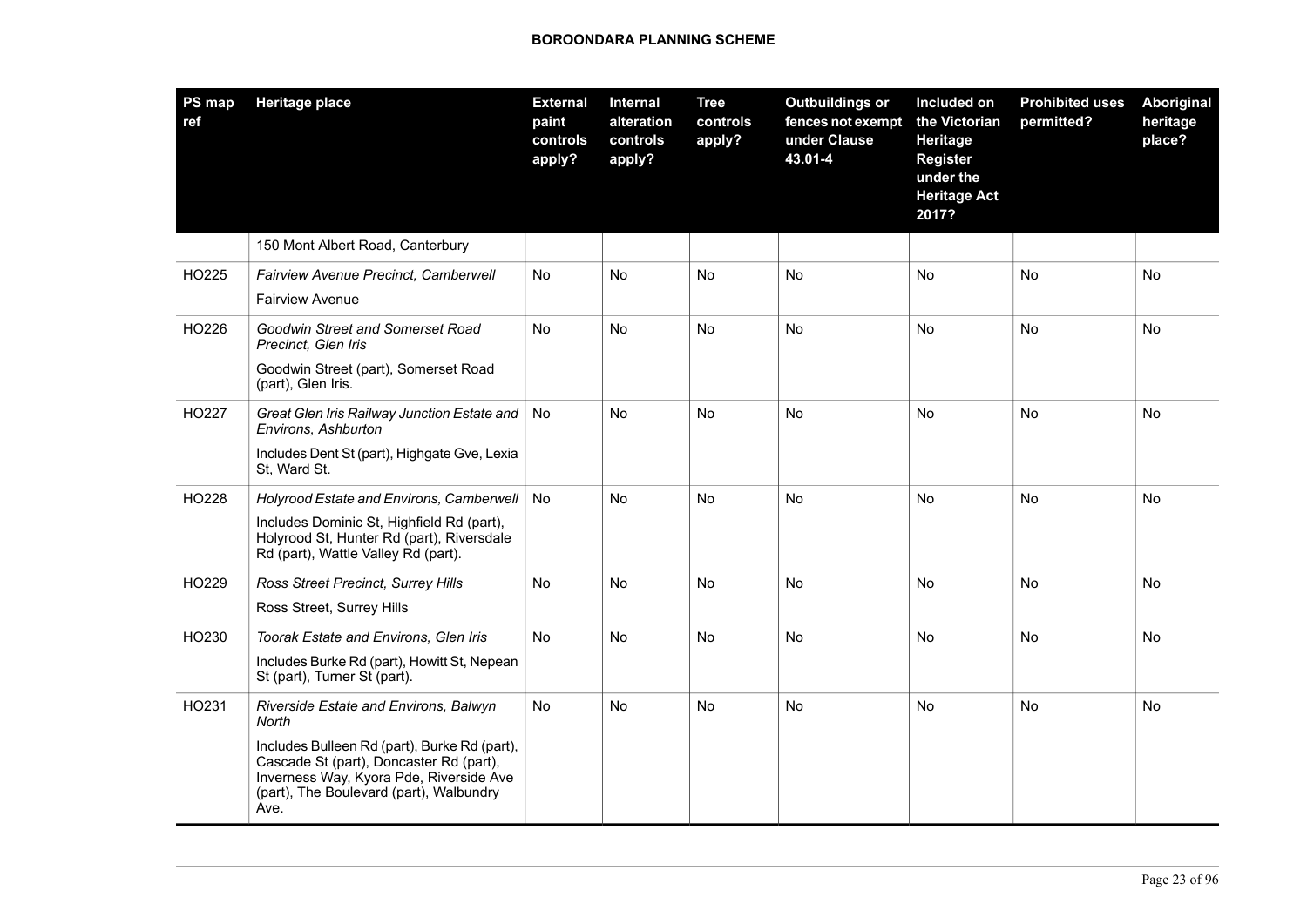| PS map<br>ref | <b>Heritage place</b>                         | <b>External</b><br>paint<br>controls<br>apply? | Internal<br>alteration<br>controls<br>apply? | <b>Tree</b><br>controls<br>apply? | <b>Outbuildings or</b><br>fences not exempt<br>under Clause<br>43.01-4 | Included on<br>the Victorian<br>Heritage<br><b>Register</b><br>under the<br><b>Heritage Act</b><br>2017? | <b>Prohibited uses</b><br>permitted? | Aboriginal<br>heritage<br>place? |
|---------------|-----------------------------------------------|------------------------------------------------|----------------------------------------------|-----------------------------------|------------------------------------------------------------------------|----------------------------------------------------------------------------------------------------------|--------------------------------------|----------------------------------|
| HO232         | House<br>57 Cotham Road, Kew                  | Yes                                            | <b>No</b>                                    | No                                | No                                                                     | No                                                                                                       | Yes                                  | No                               |
| HO233         | Westella<br>39 Kinkora Road, Hawthorn         | Yes                                            | No                                           | No                                | No                                                                     | No                                                                                                       | Yes                                  | No                               |
| HO234         | Formerly Pomeroy<br>43 Sackville Street, Kew  | Yes                                            | <b>No</b>                                    | <b>No</b>                         | <b>No</b>                                                              | <b>No</b>                                                                                                | Yes                                  | <b>No</b>                        |
| HO235         | Carn Brae<br>5 Harcourt Street, Hawthorn East | Yes                                            | No                                           | No                                | No                                                                     | No                                                                                                       | Yes                                  | No                               |
| HO236         | Wembden<br>40 Chrystobel Crescent, Hawthorn   | Yes                                            | No                                           | No                                | <b>No</b>                                                              | <b>No</b>                                                                                                | Yes                                  | No                               |
| HO237         | House<br>45 Chrystobel Crescent, Hawthorn     | Yes                                            | No                                           | No                                | No                                                                     | No                                                                                                       | Yes                                  | No                               |
| HO238         | Ensignton<br>51 Chrystobel Crescent, Hawthorn | Yes                                            | No                                           | No                                | <b>No</b>                                                              | <b>No</b>                                                                                                | Yes                                  | <b>No</b>                        |
| HO239         | House<br>37 Mary Street, Hawthorn             | Yes                                            | No                                           | No                                | No                                                                     | No                                                                                                       | Yes                                  | No                               |
| HO240         | Alverno<br>53-55 Mary Street, Hawthorn        | Yes                                            | No                                           | No                                | No                                                                     | No                                                                                                       | Yes                                  | No                               |
| HO241         | House<br>8 Moore Street, Hawthorn             | Yes                                            | No                                           | No                                | No                                                                     | No                                                                                                       | Yes                                  | No                               |
| HO242         | Cestria<br>521 Glenferrie Road, Hawthorn      |                                                |                                              | $\overline{\phantom{a}}$          |                                                                        | Yes<br>Ref No H1924                                                                                      | Yes                                  | No                               |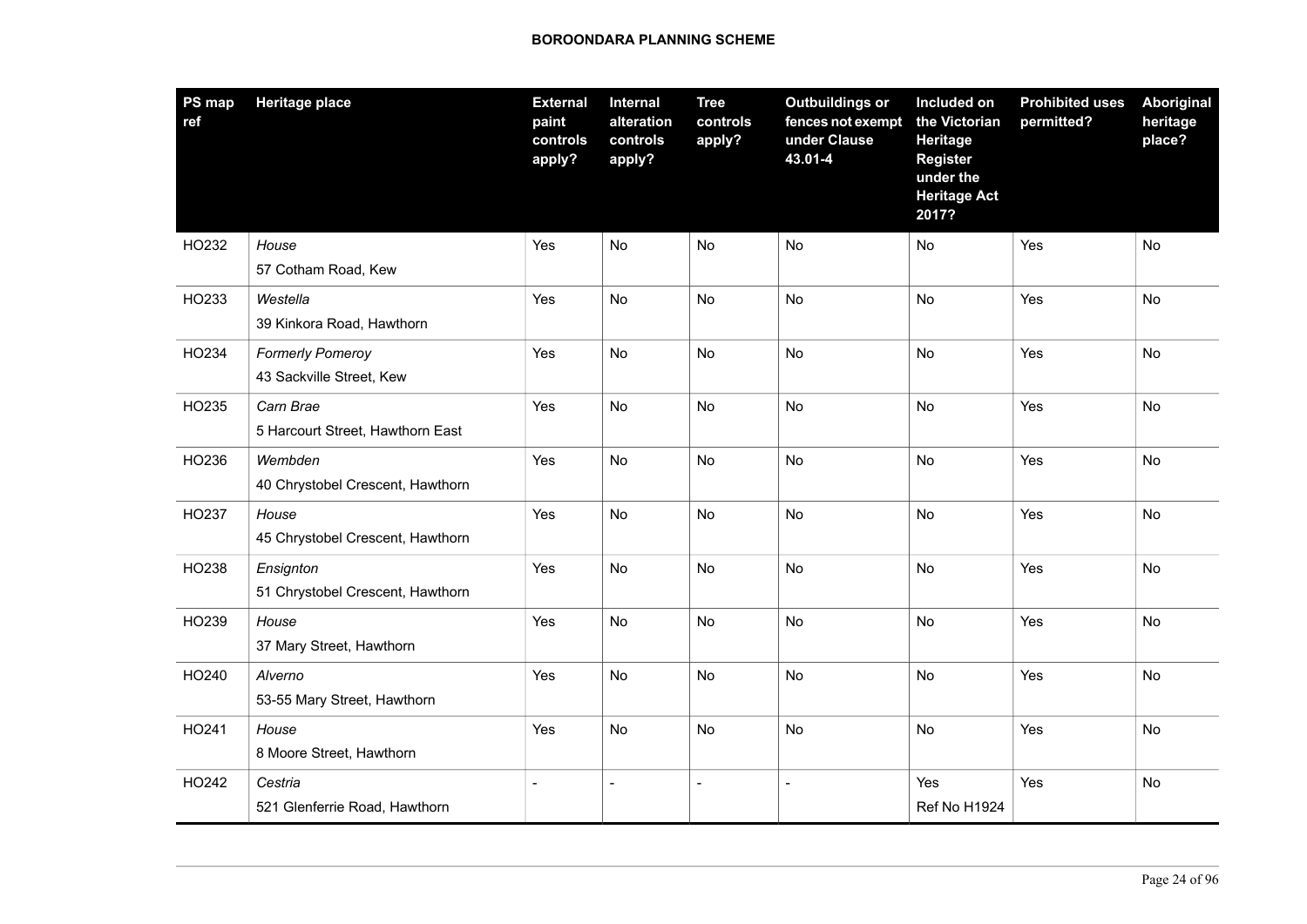| <b>PS map</b><br>ref | <b>Heritage place</b>                                                        | <b>External</b><br>paint<br>controls<br>apply? | <b>Internal</b><br>alteration<br>controls<br>apply? | <b>Tree</b><br>controls<br>apply? | <b>Outbuildings or</b><br>fences not exempt<br>under Clause<br>43.01-4 | Included on<br>the Victorian<br>Heritage<br><b>Register</b><br>under the<br><b>Heritage Act</b><br>2017? | <b>Prohibited uses</b><br>permitted? | Aboriginal<br>heritage<br>place? |
|----------------------|------------------------------------------------------------------------------|------------------------------------------------|-----------------------------------------------------|-----------------------------------|------------------------------------------------------------------------|----------------------------------------------------------------------------------------------------------|--------------------------------------|----------------------------------|
| HO243                | Hawthorn House (formerly Richmond<br>House)<br>1 Shakespeare Grove, Hawthorn | Yes                                            | No                                                  | No                                | No                                                                     | No                                                                                                       | Yes                                  | No                               |
| HO244                | Avon Court<br>20 Shakespeare Grove, Hawthorn                                 | Yes                                            | No                                                  | No                                | No                                                                     | No                                                                                                       | Yes                                  | No                               |
| HO245                | House<br>31 Shakespeare Grove, Hawthorn                                      | Yes                                            | No                                                  | No                                | <b>No</b>                                                              | No                                                                                                       | Yes                                  | No                               |
| HO246                | Glucksburg<br>9 Yarra Street, Hawthorn                                       | Yes                                            | No                                                  | No                                | <b>No</b>                                                              | No                                                                                                       | Yes                                  | <b>No</b>                        |
| HO247                | Talana<br>1 Harcourt Street, Hawthorn East                                   | $\blacksquare$                                 | $\blacksquare$                                      | $\overline{a}$                    | $\overline{a}$                                                         | Yes<br>Ref No H2382                                                                                      | Yes                                  | No                               |
| HO248                | Murtoa (formerly Lexinton)<br>7 Harcourt Street, Hawthorn East               | Yes                                            | No.                                                 | No                                | No                                                                     | No                                                                                                       | Yes                                  | No                               |
| HO249                | Kyverdale<br>186-190 Auburn Road, Hawthorn                                   | Yes                                            | No                                                  | No                                | <b>No</b>                                                              | No                                                                                                       | Yes                                  | No                               |
| HO251                | Clemson House<br>24 Milfay Avenue, Kew                                       | $\blacksquare$                                 | $\sim$                                              | $\blacksquare$                    | $\overline{a}$                                                         | Yes<br>Ref No H2006                                                                                      | No                                   | No                               |
| HO252                | Genazzano FCJ College<br>285-315 Cotham Road, Kew                            |                                                |                                                     | $\blacksquare$                    |                                                                        | Yes<br>Ref No H1902                                                                                      | Yes                                  | No                               |
| HO255                | 168A Mont Albert Road, Canterbury                                            | No                                             | No                                                  | Yes                               | No                                                                     | No                                                                                                       | No                                   | No                               |
| HO257                | Mountfield<br>4-6 Mont Albert Rd and 35 Parlington<br>Street, Canterbury     | No                                             | No                                                  | Yes                               | No                                                                     | No                                                                                                       | No                                   | No                               |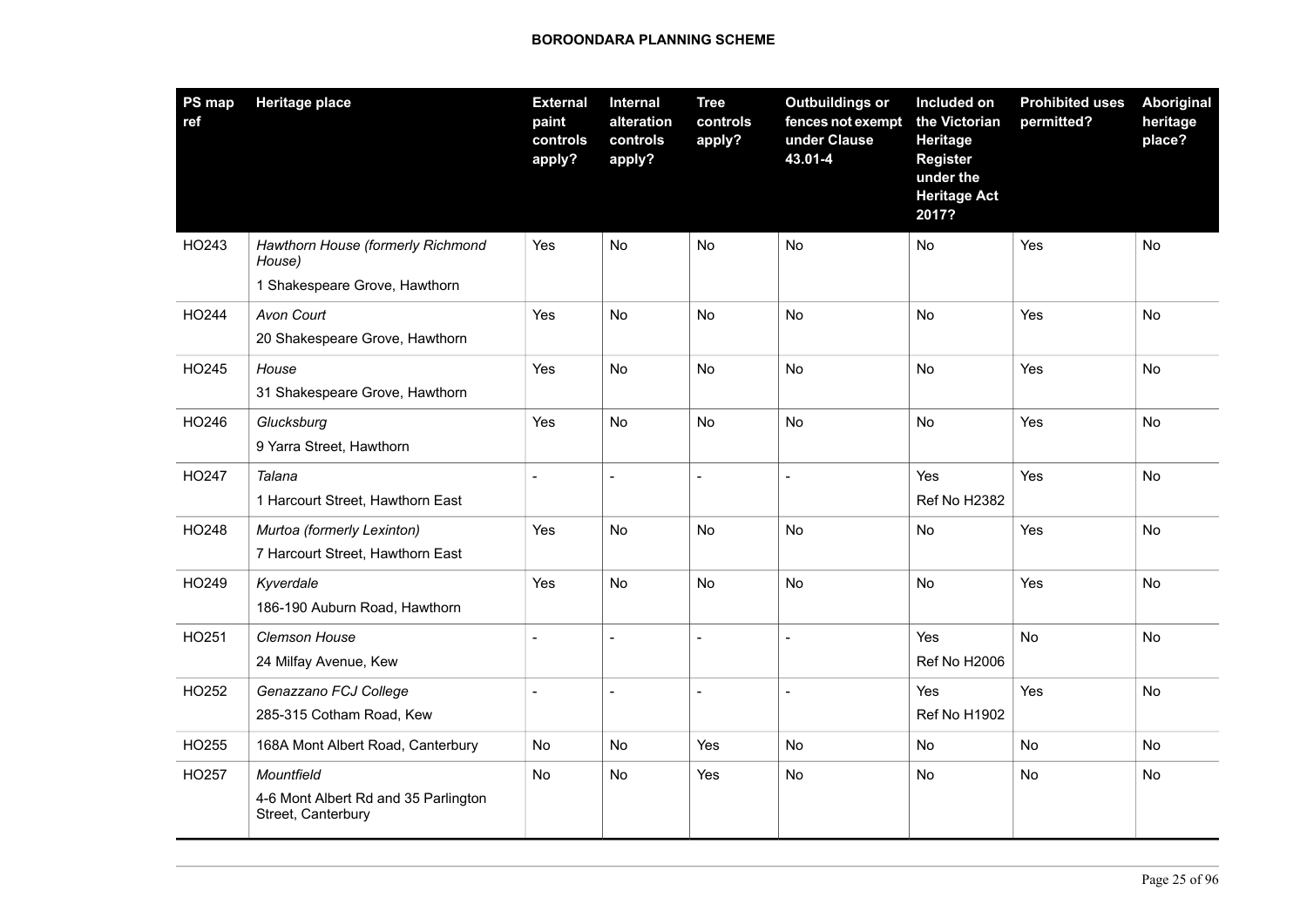| PS map<br>ref | <b>Heritage place</b>                                                                     | <b>External</b><br>paint<br>controls<br>apply? | <b>Internal</b><br>alteration<br>controls<br>apply? | <b>Tree</b><br>controls<br>apply? | <b>Outbuildings or</b><br>fences not exempt<br>under Clause<br>43.01-4 | Included on<br>the Victorian<br>Heritage<br>Register<br>under the<br><b>Heritage Act</b><br>2017? | <b>Prohibited uses</b><br>permitted? | Aboriginal<br>heritage<br>place? |
|---------------|-------------------------------------------------------------------------------------------|------------------------------------------------|-----------------------------------------------------|-----------------------------------|------------------------------------------------------------------------|---------------------------------------------------------------------------------------------------|--------------------------------------|----------------------------------|
|               | Incorporated plan                                                                         |                                                |                                                     |                                   |                                                                        |                                                                                                   |                                      |                                  |
|               | "Mountfield" Estate Incorporated Plan,<br>March 2005 (updated September 2011)             |                                                |                                                     |                                   |                                                                        |                                                                                                   |                                      |                                  |
| HO258         | <b>Shrublands</b>                                                                         | $\frac{1}{2}$                                  | $\overline{\phantom{a}}$                            | $\overline{a}$                    | $\blacksquare$                                                         | Yes                                                                                               | Yes                                  | <b>No</b>                        |
|               | 16 Balwyn Road, Canterbury                                                                |                                                |                                                     |                                   |                                                                        | <b>Ref No H2037</b>                                                                               |                                      |                                  |
| HO260         | Auburn Village Precinct, Hawthorn                                                         | No                                             | No                                                  | No                                | No                                                                     | No                                                                                                | No                                   | No                               |
|               | Includes 96-152 and 87-137 Auburn Road,<br>549-669 and 574-608 Burwood Road,<br>Hawthorn  |                                                |                                                     |                                   |                                                                        |                                                                                                   |                                      |                                  |
| HO261         | The Undertaker; Former Masonic Hall                                                       | No                                             | <b>No</b>                                           | <b>No</b>                         | <b>No</b>                                                              | <b>No</b>                                                                                         |                                      | <b>No</b>                        |
|               | 329 and 331 Burwood Road, Hawthorn                                                        |                                                |                                                     |                                   |                                                                        |                                                                                                   |                                      |                                  |
| HO262         | Hawthorn Catholic Parish Office; Roman<br>Catholic Church of the Immaculate<br>Conception | No                                             | <b>No</b>                                           | <b>No</b>                         | <b>No</b>                                                              | <b>No</b>                                                                                         |                                      | <b>No</b>                        |
|               | 345 Burwood Road, Hawthorn and 347<br>Burwood Road, Hawthorn                              |                                                |                                                     |                                   |                                                                        |                                                                                                   |                                      |                                  |
| H0263         | <b>Camberwell Railway Station</b>                                                         | <b>No</b>                                      | <b>No</b>                                           | Yes                               | <b>No</b>                                                              | <b>No</b>                                                                                         | <b>No</b>                            | <b>No</b>                        |
|               | 2R Cookson Street, Camberwell                                                             |                                                |                                                     |                                   |                                                                        |                                                                                                   |                                      |                                  |
|               | Incorporated plan                                                                         |                                                |                                                     |                                   |                                                                        |                                                                                                   |                                      |                                  |
|               | Camberwell Railway Station Incorporated<br><b>Plan 2007</b>                               |                                                |                                                     |                                   |                                                                        |                                                                                                   |                                      |                                  |
| HO264         | <b>Balwyn Road Residential Precinct</b>                                                   | No                                             | No                                                  | No                                | <b>No</b>                                                              | No                                                                                                | <b>No</b>                            | No                               |
| HO272         | Former Carn Brae, Glenwood, Wrixon<br>House                                               | No                                             | <b>No</b>                                           | No                                | <b>No</b>                                                              | No                                                                                                | <b>No</b>                            | No                               |
|               | 311 Barkers Road, Kew                                                                     |                                                |                                                     |                                   |                                                                        |                                                                                                   |                                      |                                  |
| HO273         | Eurobin                                                                                   | No                                             | No                                                  | No                                | No                                                                     | No                                                                                                | No                                   | No                               |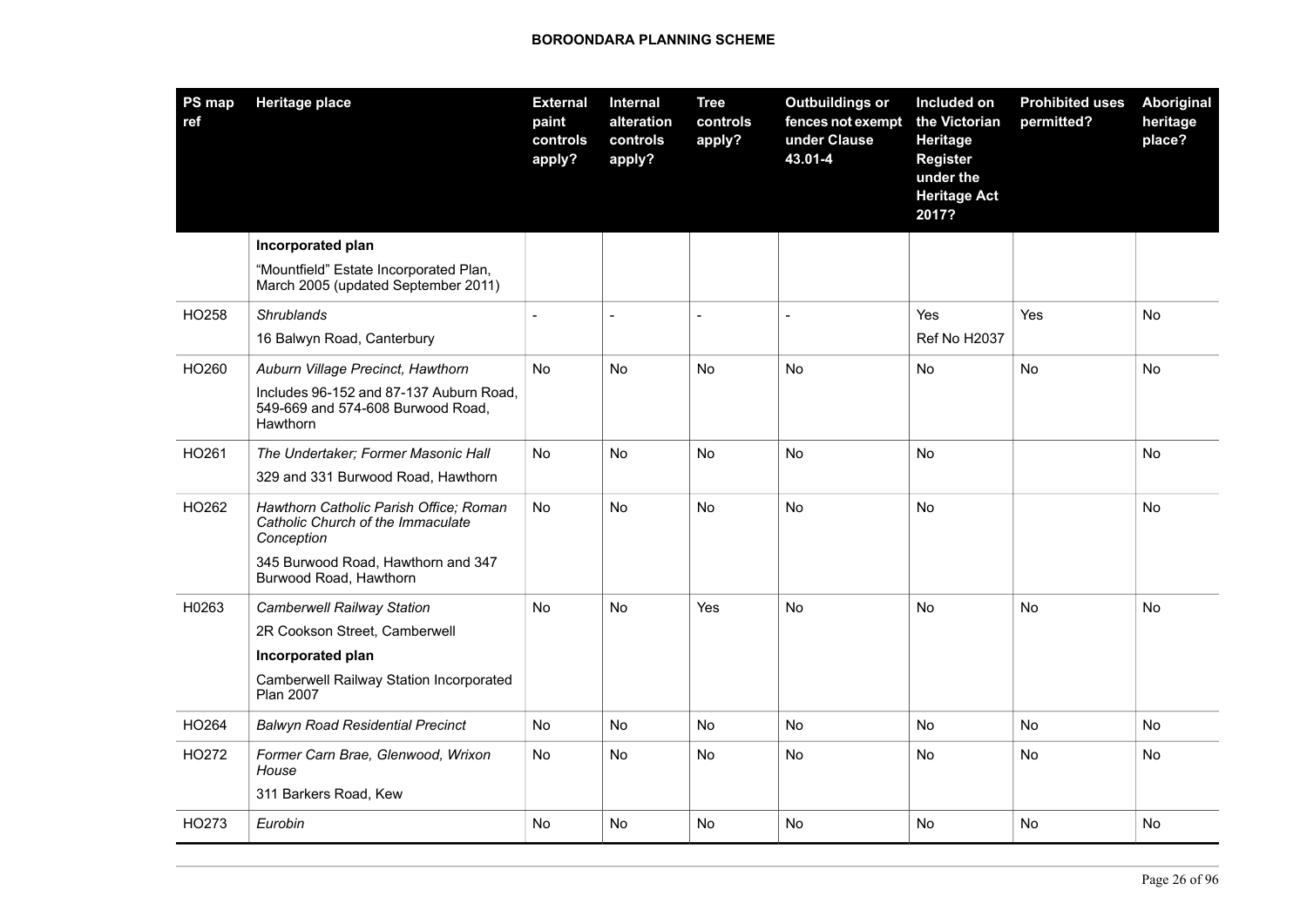| PS map<br>ref | <b>Heritage place</b>                                          | <b>External</b><br>paint<br>controls<br>apply? | Internal<br>alteration<br>controls<br>apply? | <b>Tree</b><br>controls<br>apply? | <b>Outbuildings or</b><br>fences not exempt<br>under Clause<br>43.01-4 | Included on<br>the Victorian<br><b>Heritage</b><br><b>Register</b><br>under the<br><b>Heritage Act</b><br>2017? | <b>Prohibited uses</b><br>permitted? | Aboriginal<br>heritage<br>place? |
|---------------|----------------------------------------------------------------|------------------------------------------------|----------------------------------------------|-----------------------------------|------------------------------------------------------------------------|-----------------------------------------------------------------------------------------------------------------|--------------------------------------|----------------------------------|
|               | 389 Barkers Road, Kew                                          |                                                |                                              |                                   |                                                                        |                                                                                                                 |                                      |                                  |
| HO274         | <b>Former Kew Fire Station</b><br>35-37 Belford Road, Kew East | No                                             | No                                           | No                                | No                                                                     | No                                                                                                              | Yes                                  | No                               |
| HO277         | House<br>1 Bradford Avenue, Kew                                | No                                             | No                                           | <b>No</b>                         | No                                                                     | No                                                                                                              | No                                   | No                               |
| HO278         | House<br>1199 Burke Road, Kew                                  | No                                             | No                                           | <b>No</b>                         | <b>No</b>                                                              | No                                                                                                              | No                                   | No                               |
| HO279         | House<br>1205 Burke Road, Kew                                  | No                                             | No                                           | <b>No</b>                         | No                                                                     | No                                                                                                              | No                                   | No                               |
| HO280         | Gosmont<br>1221 Burke Road, Kew                                | No                                             | No                                           | No                                | No                                                                     | No                                                                                                              | No                                   | No                               |
| HO281         | Carbethon<br>1223 Burke Road, Kew                              | No                                             | <b>No</b>                                    | No                                | <b>No</b>                                                              | No                                                                                                              | No                                   | No                               |
| HO282         | E A Watts House<br>1291 Burke Road, Kew                        | No                                             | No                                           | No                                | No                                                                     | No                                                                                                              | No                                   | No                               |
| HO283         | House<br>46 Clyde Street, East Kew                             | No                                             | No                                           | No                                | No                                                                     | No                                                                                                              | No                                   | No                               |
| HO284         | House<br>161 Cotham Road, Kew                                  | No                                             | No                                           | <b>No</b>                         | <b>No</b>                                                              | No                                                                                                              | No                                   | No                               |
| HO285         | House<br>167 Cotham Road, Kew                                  | No                                             | No                                           | <b>No</b>                         | No                                                                     | No                                                                                                              | No                                   | No                               |
| HO287         | Sheringham Flats                                               | No                                             | No                                           | No                                | No                                                                     | No                                                                                                              | No                                   | No                               |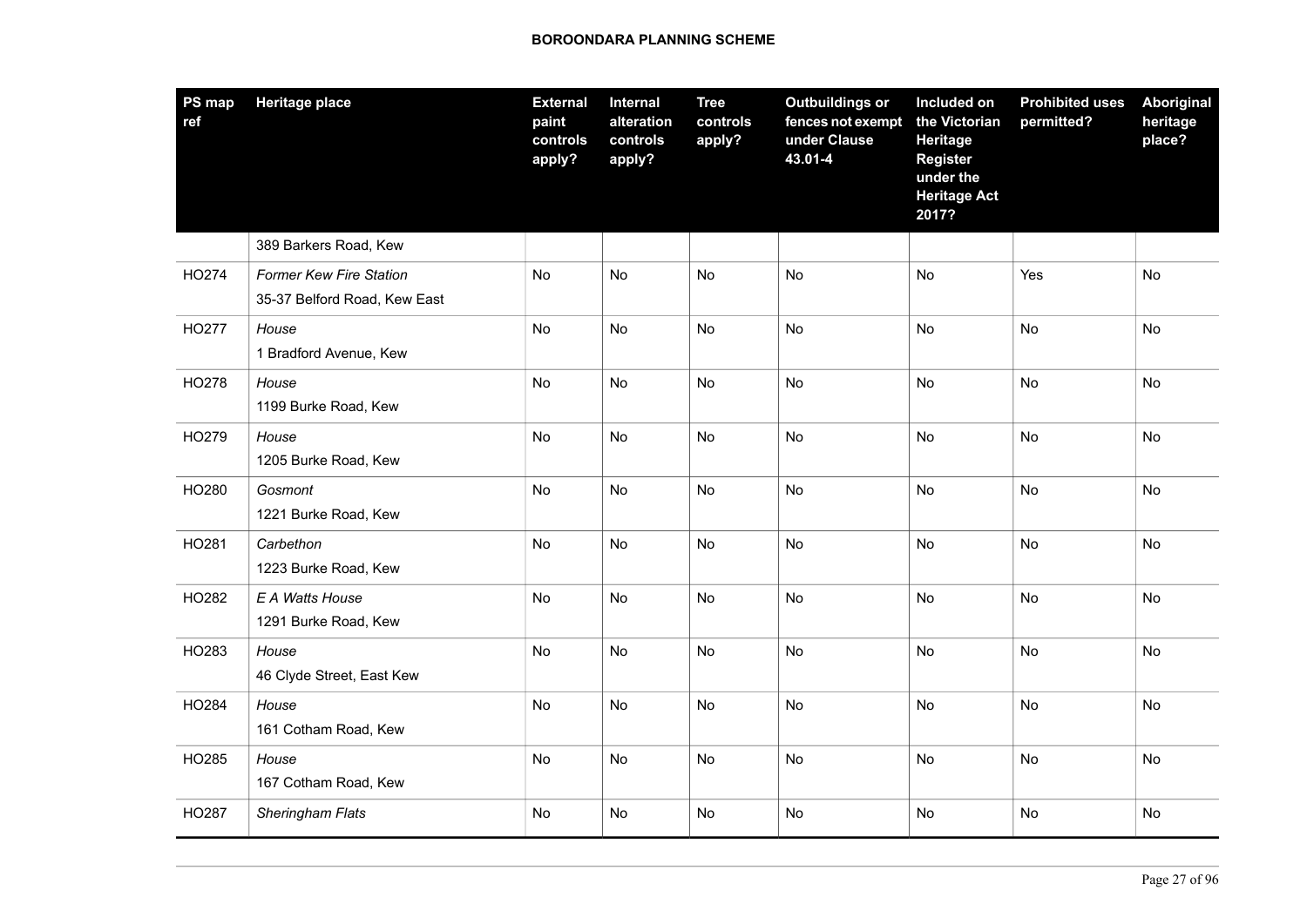| PS map<br>ref | <b>Heritage place</b>                                                           | <b>External</b><br>paint<br>controls<br>apply? | <b>Internal</b><br>alteration<br>controls<br>apply? | <b>Tree</b><br>controls<br>apply? | <b>Outbuildings or</b><br>fences not exempt<br>under Clause<br>43.01-4 | Included on<br>the Victorian<br><b>Heritage</b><br><b>Register</b><br>under the<br><b>Heritage Act</b><br>2017? | <b>Prohibited uses</b><br>permitted? | Aboriginal<br>heritage<br>place? |
|---------------|---------------------------------------------------------------------------------|------------------------------------------------|-----------------------------------------------------|-----------------------------------|------------------------------------------------------------------------|-----------------------------------------------------------------------------------------------------------------|--------------------------------------|----------------------------------|
|               | 206-208 Cotham Road, Kew                                                        |                                                |                                                     |                                   |                                                                        |                                                                                                                 |                                      |                                  |
| HO288         | <b>Tanfield Lee Flats</b><br>221-229 Cotham Road, Kew                           | No                                             | <b>No</b>                                           | <b>No</b>                         | <b>No</b>                                                              | <b>No</b>                                                                                                       | <b>No</b>                            | <b>No</b>                        |
| HO289         | Elsfield<br>241 Cotham Road, Kew                                                | <b>No</b>                                      | <b>No</b>                                           | <b>No</b>                         | <b>No</b>                                                              | <b>No</b>                                                                                                       | <b>No</b>                            | <b>No</b>                        |
| HO290         | El Paso<br>294 Cotham Road, Kew                                                 | No                                             | No                                                  | No                                | <b>No</b>                                                              | No                                                                                                              | No                                   | No                               |
| HO291         | Cotham<br>340 Cotham Road, Kew                                                  | No                                             | No                                                  | <b>No</b>                         | No                                                                     | No                                                                                                              | No                                   | <b>No</b>                        |
| HO293         | House<br>2 Daracombe Avenue, Kew                                                | No                                             | No                                                  | No                                | No                                                                     | No                                                                                                              | No                                   | No                               |
| HO297         | Former Mount Ephraim, Edgecombe, Mount<br>Edgecombe<br>26 Edgecombe Street, Kew | No                                             | No                                                  | No                                | No                                                                     | No                                                                                                              | <b>No</b>                            | No                               |
| HO298         | House<br>9 Eglinton Street, Kew                                                 | No                                             | <b>No</b>                                           | <b>No</b>                         | No                                                                     | <b>No</b>                                                                                                       | No                                   | No                               |
| HO299         | Ashcapby<br>162 Eglinton Street, Kew                                            | No                                             | No                                                  | No                                | No                                                                     | No                                                                                                              | No                                   | No                               |
| HO300         | House<br>20 Fernhurst Grove, Kew                                                | No                                             | No                                                  | No                                | <b>No</b>                                                              | No                                                                                                              | <b>No</b>                            | No                               |
| HO303         | House<br>2 Gellibrand Street, Kew                                               | No                                             | No                                                  | No                                | No                                                                     | No                                                                                                              | <b>No</b>                            | No                               |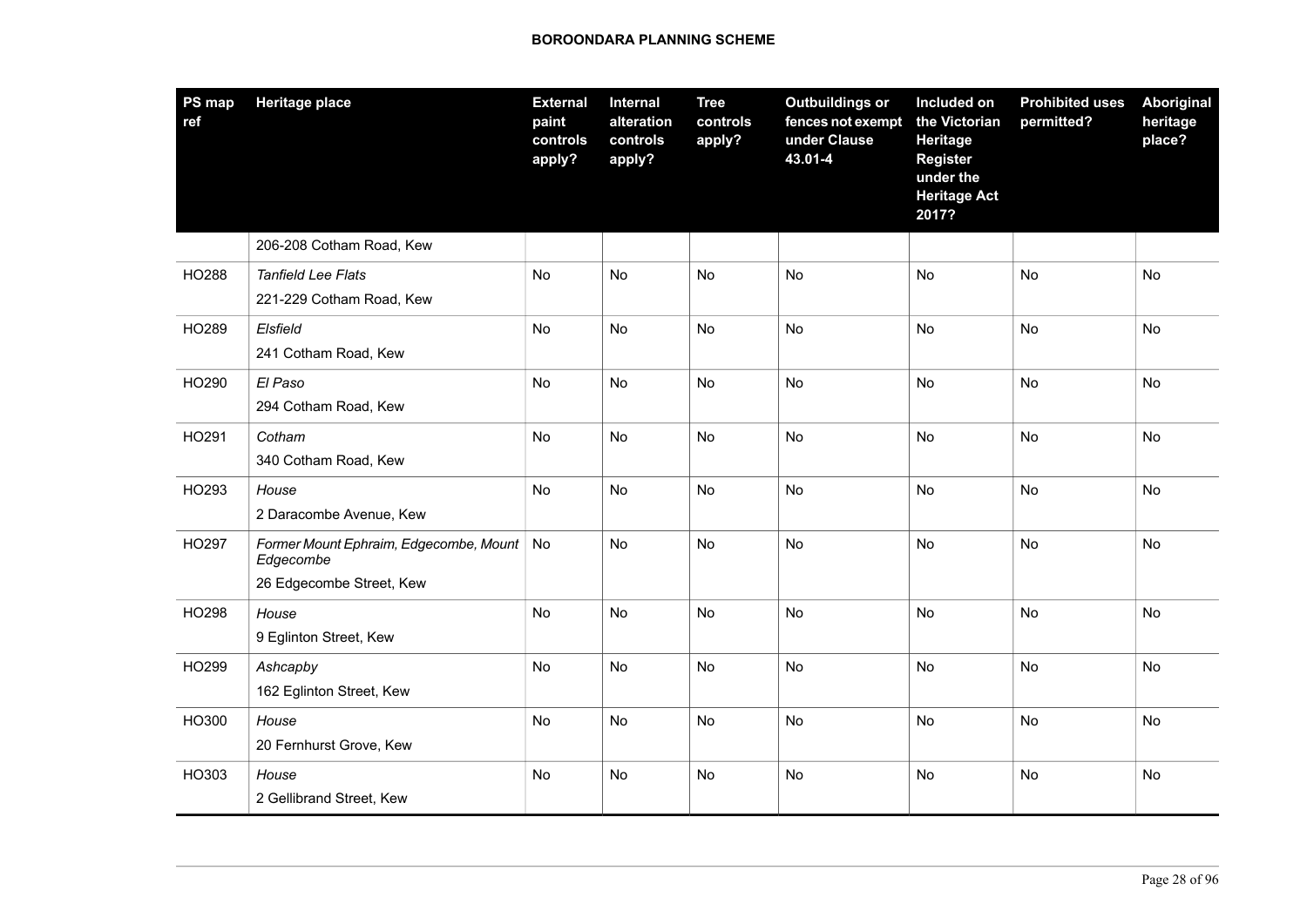| PS map<br>ref | <b>Heritage place</b>                     | <b>External</b><br>paint<br>controls<br>apply? | Internal<br>alteration<br>controls<br>apply? | <b>Tree</b><br>controls<br>apply? | <b>Outbuildings or</b><br>fences not exempt<br>under Clause<br>43.01-4 | Included on<br>the Victorian<br>Heritage<br><b>Register</b><br>under the<br><b>Heritage Act</b><br>2017? | <b>Prohibited uses</b><br>permitted? | Aboriginal<br>heritage<br>place? |
|---------------|-------------------------------------------|------------------------------------------------|----------------------------------------------|-----------------------------------|------------------------------------------------------------------------|----------------------------------------------------------------------------------------------------------|--------------------------------------|----------------------------------|
| HO304         | House<br>6 Gellibrand Street, Kew         | <b>No</b>                                      | No                                           | No                                | No                                                                     | No                                                                                                       | No                                   | <b>No</b>                        |
| HO307         | House<br>77 Gladstone Street, Kew         | No                                             | No                                           | No                                | No                                                                     | No                                                                                                       | No                                   | <b>No</b>                        |
| HO308         | House<br>12 Grange Road, Kew              | <b>No</b>                                      | <b>No</b>                                    | <b>No</b>                         | <b>No</b>                                                              | <b>No</b>                                                                                                | <b>No</b>                            | <b>No</b>                        |
| HO309         | House<br>53 Harp Road, East Kew           | No                                             | No                                           | No                                | No                                                                     | No                                                                                                       | No                                   | <b>No</b>                        |
| HO314         | House<br>2 Howard Street, Kew             | No                                             | No                                           | No                                | <b>No</b>                                                              | <b>No</b>                                                                                                | <b>No</b>                            | <b>No</b>                        |
| HO315         | House<br>10 Howard Street, Kew            | No                                             | No                                           | No                                | No                                                                     | No                                                                                                       | No                                   | <b>No</b>                        |
| HO317         | House<br>20 Howard Street, Kew            | No                                             | No                                           | No                                | <b>No</b>                                                              | <b>No</b>                                                                                                | <b>No</b>                            | <b>No</b>                        |
| HO318         | Hermon<br>2 John Street, Kew              | No                                             | No                                           | No                                | No                                                                     | No                                                                                                       | No                                   | <b>No</b>                        |
| HO319         | House<br>16 John Street, Kew              | No                                             | No                                           | No                                | No                                                                     | No                                                                                                       | No                                   | No                               |
| HO320         | Lodge House<br>24 Lister Street, East Kew | No                                             | No                                           | No                                | No                                                                     | No                                                                                                       | No                                   | No                               |
| HO321         | Darley<br>2 Merrion Grove, Kew            | No                                             | No                                           | No                                | No                                                                     | No                                                                                                       | No                                   | No                               |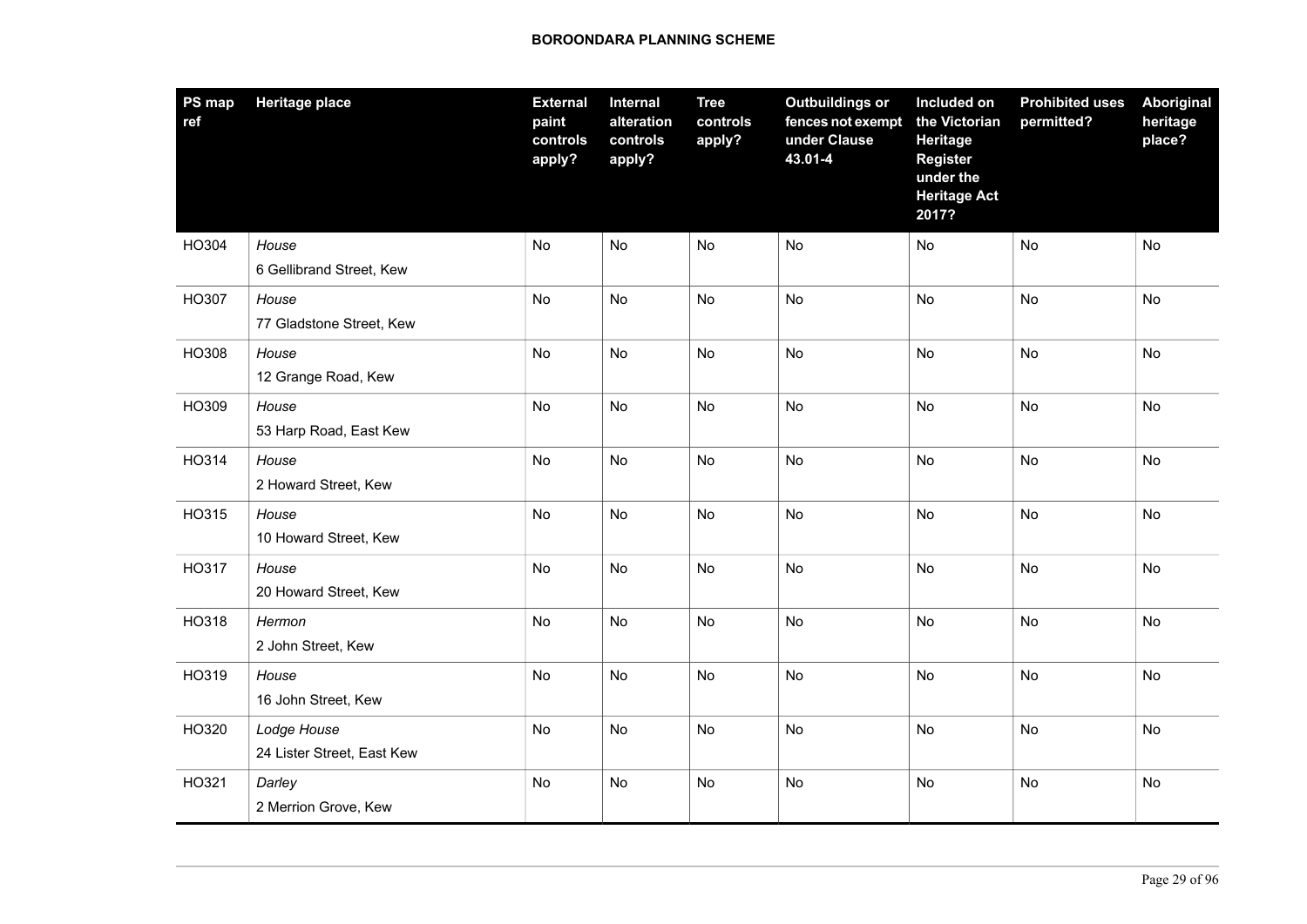| <b>PS</b> map<br>ref | <b>Heritage place</b>                                         | <b>External</b><br>paint<br>controls<br>apply? | Internal<br>alteration<br>controls<br>apply? | <b>Tree</b><br>controls<br>apply? | <b>Outbuildings or</b><br>fences not exempt<br>under Clause<br>43.01-4 | Included on<br>the Victorian<br>Heritage<br><b>Register</b><br>under the<br><b>Heritage Act</b><br>2017? | <b>Prohibited uses</b><br>permitted? | <b>Aboriginal</b><br>heritage<br>place? |
|----------------------|---------------------------------------------------------------|------------------------------------------------|----------------------------------------------|-----------------------------------|------------------------------------------------------------------------|----------------------------------------------------------------------------------------------------------|--------------------------------------|-----------------------------------------|
| HO325                | <b>Townhouses</b><br>76 Molesworth Street, Kew                | No                                             | <b>No</b>                                    | No                                | No                                                                     | No                                                                                                       | No                                   | No                                      |
| HO326                | Former R Haughton James House<br>82 Molesworth Street, Kew    | No                                             | No                                           | No                                | No                                                                     | No                                                                                                       | <b>No</b>                            | No                                      |
| HO327                | House<br>17 O'Shaughnessy Street, Kew                         | <b>No</b>                                      | <b>No</b>                                    | <b>No</b>                         | <b>No</b>                                                              | <b>No</b>                                                                                                | <b>No</b>                            | <b>No</b>                               |
| HO328                | Kloa, Formerly Castleman<br>57 Pakington Street, Kew          | No                                             | No                                           | No                                | No                                                                     | No                                                                                                       | <b>No</b>                            | No                                      |
| HO329                | <b>Terrace Houses</b><br>66-68 Pakington Street, Kew          | No                                             | No                                           | No                                | <b>No</b>                                                              | <b>No</b>                                                                                                | <b>No</b>                            | No                                      |
| HO330                | Glen Rose<br>70 Pakington Street, Kew                         | No                                             | No                                           | No                                | No                                                                     | No                                                                                                       | <b>No</b>                            | No                                      |
| HO331                | Allathorn<br>83 Pakington Street, Kew                         | No                                             | No                                           | No                                | <b>No</b>                                                              | <b>No</b>                                                                                                | <b>No</b>                            | <b>No</b>                               |
| HO332                | Waverley<br>98 Pakington Street, Kew                          | No                                             | No                                           | No                                | No                                                                     | No                                                                                                       | <b>No</b>                            | No                                      |
| HO333                | Itzehoe<br>72 Peel Street, Kew                                | No                                             | No                                           | No                                | No                                                                     | No                                                                                                       | <b>No</b>                            | No                                      |
| HO334                | <b>Stawell and Princess</b><br>33-35 Princess Street, Kew     | No                                             | No                                           | No                                | No                                                                     | No                                                                                                       | No                                   | No                                      |
| HO336                | Inverkelty, later Kiora and Baroona<br>11 Redmond Street, Kew | No                                             | No                                           | No                                | No                                                                     | No                                                                                                       | <b>No</b>                            | No                                      |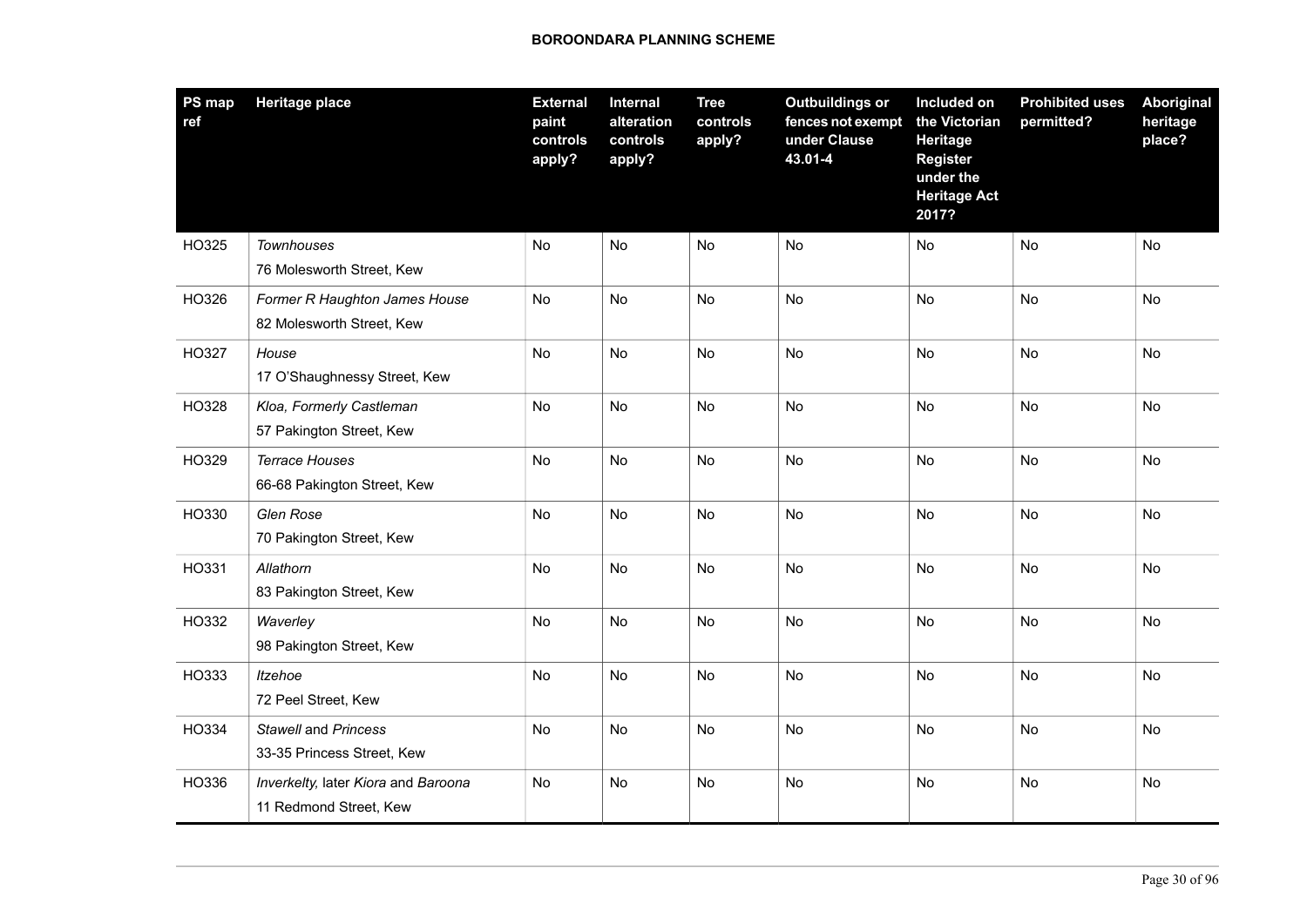| <b>PS map</b><br>ref | <b>Heritage place</b>                                            | <b>External</b><br>paint<br>controls<br>apply? | <b>Internal</b><br>alteration<br>controls<br>apply? | <b>Tree</b><br>controls<br>apply? | <b>Outbuildings or</b><br>fences not exempt<br>under Clause<br>43.01-4 | Included on<br>the Victorian<br>Heritage<br><b>Register</b><br>under the<br><b>Heritage Act</b><br>2017? | <b>Prohibited uses</b><br>permitted? | <b>Aboriginal</b><br>heritage<br>place? |
|----------------------|------------------------------------------------------------------|------------------------------------------------|-----------------------------------------------------|-----------------------------------|------------------------------------------------------------------------|----------------------------------------------------------------------------------------------------------|--------------------------------------|-----------------------------------------|
| HO337                | <b>Howard Pettigrew House</b><br>21 Redmond Street, Kew          | No                                             | <b>No</b>                                           | No                                | No                                                                     | No                                                                                                       | No                                   | No                                      |
| HO338                | St Hilary's Church of England Vicarage<br>34 Rowland Street, Kew | No                                             | No                                                  | No                                | No                                                                     | No                                                                                                       | <b>No</b>                            | No                                      |
| HO339                | House<br>3 Second Avenue, Kew                                    | <b>No</b>                                      | <b>No</b>                                           | <b>No</b>                         | <b>No</b>                                                              | <b>No</b>                                                                                                | <b>No</b>                            | <b>No</b>                               |
| HO340                | Monte Cristo, Charleton, Charlstan<br>12 Stevenson Street, Kew   | No                                             | No                                                  | No                                | No                                                                     | No                                                                                                       | <b>No</b>                            | No                                      |
| HO341                | House<br>34 Stevenson Street, Kew                                | No                                             | No                                                  | No                                | <b>No</b>                                                              | <b>No</b>                                                                                                | <b>No</b>                            | No                                      |
| HO342                | R G Lawrence House and Flats<br>13 Studley Avenue, Kew           | No                                             | No                                                  | No                                | No                                                                     | No                                                                                                       | <b>No</b>                            | No                                      |
| HO343                | Krongold House<br>25 Studley Park Road, Kew                      | No                                             | No                                                  | No                                | <b>No</b>                                                              | <b>No</b>                                                                                                | <b>No</b>                            | <b>No</b>                               |
| HO344                | House<br>44 Studley Park Road, Kew                               | No                                             | No                                                  | No                                | No                                                                     | No                                                                                                       | No                                   | No                                      |
| HO345                | House<br>52 Studley Park Road, Kew                               | No                                             | No                                                  | No                                | No                                                                     | No                                                                                                       | <b>No</b>                            | No                                      |
| HO346                | House<br>75 Studley Park Road, Kew                               | No                                             | No                                                  | No                                | No                                                                     | No                                                                                                       | No                                   | No                                      |
| HO347                | House<br>89 Studley Park Road, Kew                               | No                                             | No                                                  | No                                | No                                                                     | No                                                                                                       | No                                   | No                                      |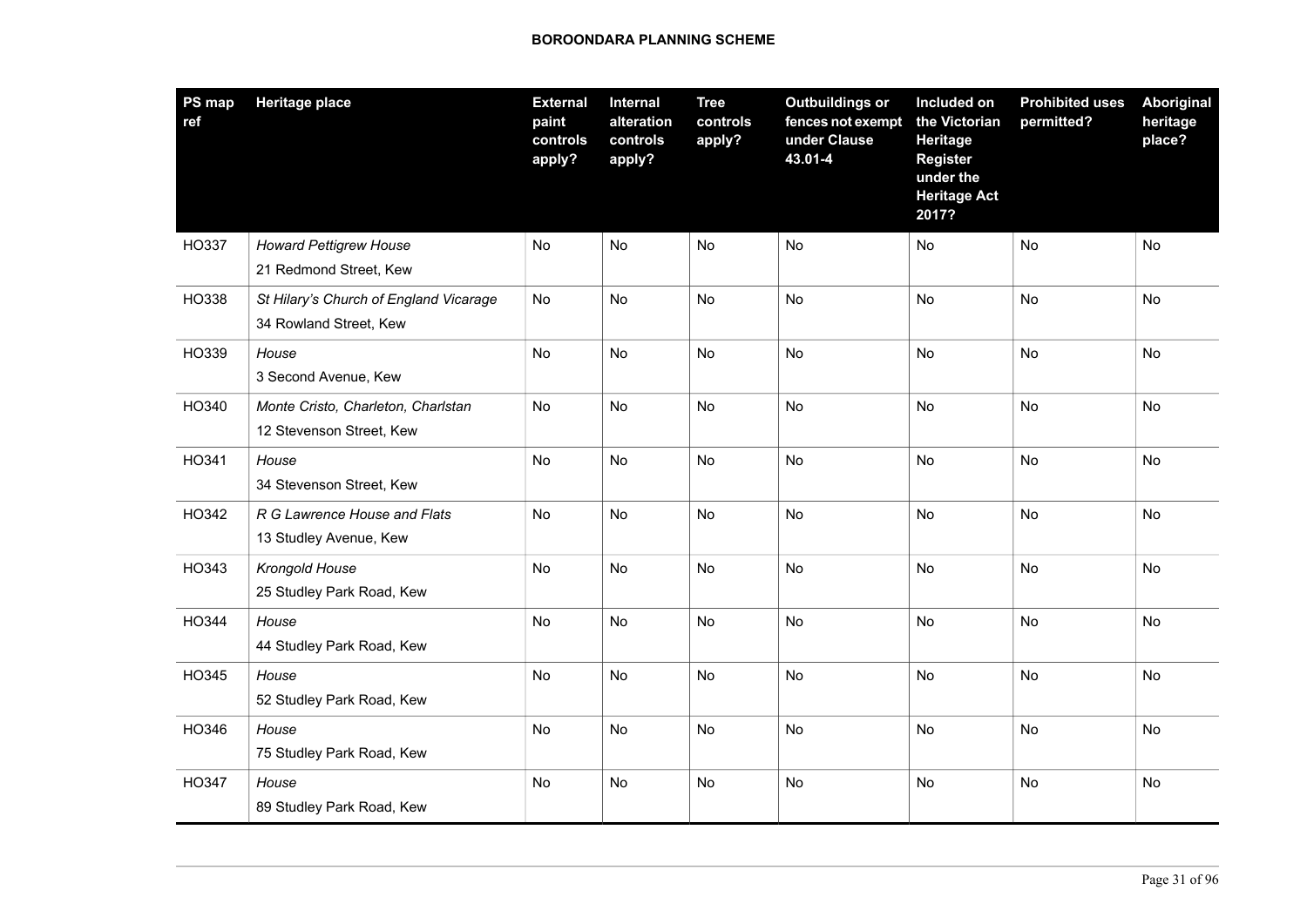| PS map<br>ref | <b>Heritage place</b>                      | <b>External</b><br>paint<br>controls<br>apply? | <b>Internal</b><br>alteration<br>controls<br>apply? | <b>Tree</b><br>controls<br>apply? | <b>Outbuildings or</b><br>fences not exempt<br>under Clause<br>43.01-4 | Included on<br>the Victorian<br><b>Heritage</b><br><b>Register</b><br>under the<br><b>Heritage Act</b><br>2017? | <b>Prohibited uses</b><br>permitted? | Aboriginal<br>heritage<br>place? |
|---------------|--------------------------------------------|------------------------------------------------|-----------------------------------------------------|-----------------------------------|------------------------------------------------------------------------|-----------------------------------------------------------------------------------------------------------------|--------------------------------------|----------------------------------|
| HO348         | House<br>12 Tara Avenue, Kew               | <b>No</b>                                      | No                                                  | No                                | No                                                                     | No                                                                                                              | <b>No</b>                            | No                               |
| HO349         | House and Shop<br>1 Tennyson Street, Kew   | No                                             | No                                                  | No                                | No                                                                     | No                                                                                                              | No                                   | No                               |
| HO350         | Myrtle Hill<br>14 Vista Avenue, Kew        | <b>No</b>                                      | No                                                  | No                                | <b>No</b>                                                              | <b>No</b>                                                                                                       | <b>No</b>                            | <b>No</b>                        |
| HO351         | Ormonde<br>51 Walpole Street, Kew          | No                                             | No                                                  | No                                | No                                                                     | No                                                                                                              | No                                   | No                               |
| HO352         | <b>Birralie</b><br>52 Walpole Street, Kew  | No                                             | No                                                  | No                                | <b>No</b>                                                              | No                                                                                                              | <b>No</b>                            | No                               |
| HO353         | House<br>63 Walpole Street, Kew            | No                                             | No                                                  | No                                | No                                                                     | No                                                                                                              | No                                   | No                               |
| HO354         | Alice Bale House<br>83 Walpole Street, Kew | No                                             | No                                                  | No                                | <b>No</b>                                                              | <b>No</b>                                                                                                       | <b>No</b>                            | No                               |
| HO355         | House<br>84 Walpole Street, Kew            | No                                             | No                                                  | No                                | No                                                                     | No                                                                                                              | No                                   | No                               |
| HO356         | <b>Braeside</b><br>96 Walpole Street, Kew  | No                                             | No                                                  | No                                | No                                                                     | No                                                                                                              | <b>No</b>                            | No                               |
| HO357         | House<br>118 Walpole Street, Kew           | No                                             | No                                                  | No                                | No                                                                     | No                                                                                                              | No                                   | No                               |
| HO362         | <b>Bramber</b><br>47 Wills Street, Kew     | No                                             | No                                                  | No                                | No                                                                     | No                                                                                                              | No                                   | No                               |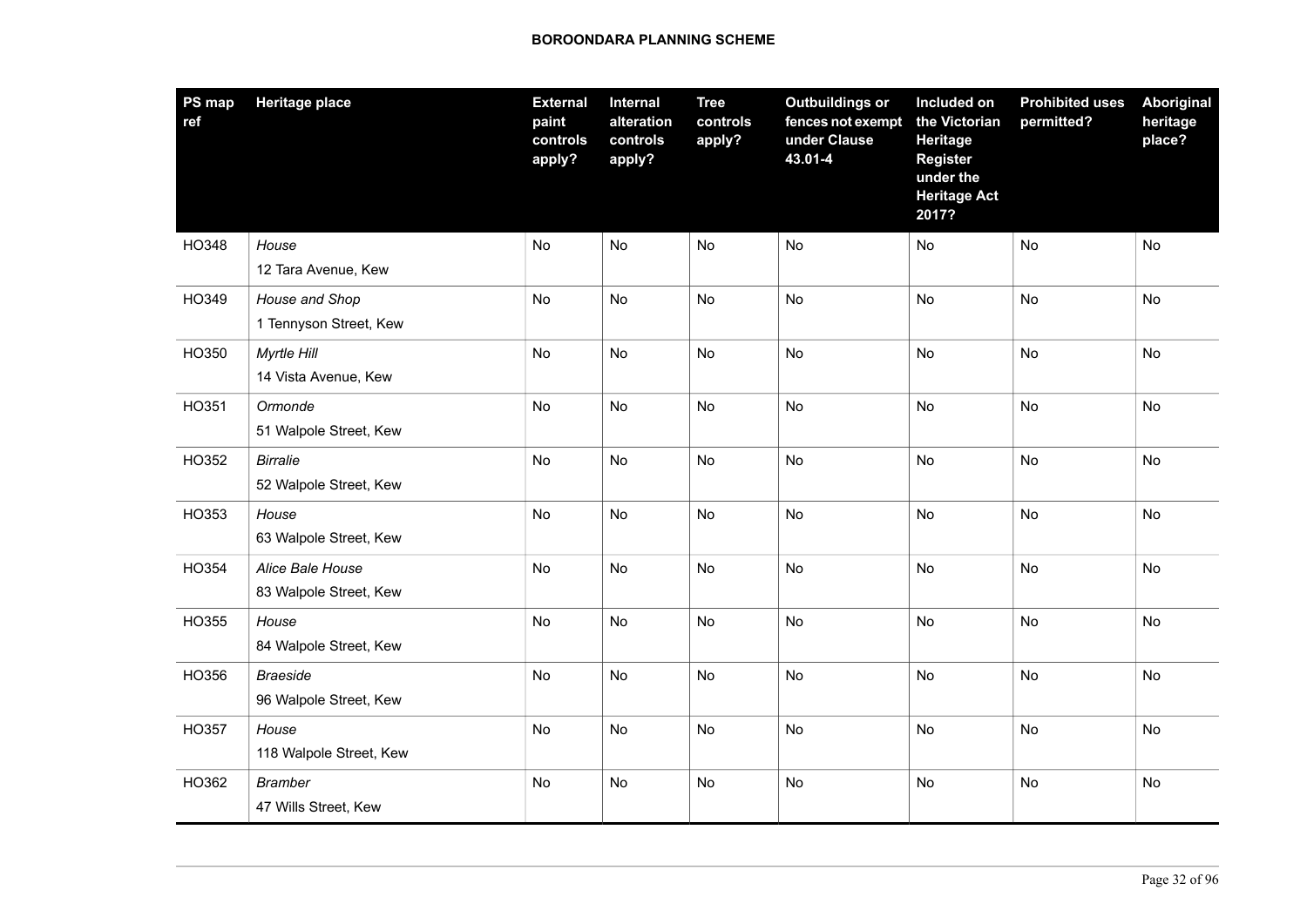| PS map<br>ref | <b>Heritage place</b>                                | <b>External</b><br>paint<br>controls<br>apply? | Internal<br>alteration<br>controls<br>apply? | <b>Tree</b><br>controls<br>apply? | <b>Outbuildings or</b><br>fences not exempt<br>under Clause<br>43.01-4 | Included on<br>the Victorian<br>Heritage<br><b>Register</b><br>under the<br><b>Heritage Act</b><br>2017? | <b>Prohibited uses</b><br>permitted? | <b>Aboriginal</b><br>heritage<br>place? |
|---------------|------------------------------------------------------|------------------------------------------------|----------------------------------------------|-----------------------------------|------------------------------------------------------------------------|----------------------------------------------------------------------------------------------------------|--------------------------------------|-----------------------------------------|
| HO363         | Rab-Nov-Jea<br>10 Wimba Avenue, Kew                  | No                                             | <b>No</b>                                    | No                                | No                                                                     | <b>No</b>                                                                                                | No                                   | No                                      |
| HO364         | <b>Thule Croft</b><br>24 Albion Street, Surrey Hills | No                                             | No                                           | No                                | No                                                                     | No                                                                                                       | No                                   | No                                      |
| HO365         | Elderslie<br>15 Alma Road, Camberwell                | <b>No</b>                                      | <b>No</b>                                    | <b>No</b>                         | <b>No</b>                                                              | <b>No</b>                                                                                                | <b>No</b>                            | <b>No</b>                               |
| HO366         | Thomas Gaggin House<br>25 Alma Road, Camberwell      | No                                             | No                                           | No                                | No                                                                     | No                                                                                                       | No                                   | No                                      |
| HO367         | House<br>33-35 Alma Road, Camberwell                 | <b>No</b>                                      | <b>No</b>                                    | No                                | <b>No</b>                                                              | <b>No</b>                                                                                                | <b>No</b>                            | <b>No</b>                               |
| HO368         | Glenholm, Ngarwee<br>36-38 Alma Road, Camberwell     | No                                             | No                                           | No                                | No                                                                     | No                                                                                                       | <b>No</b>                            | No                                      |
| HO369         | Rathmore, Rokeby<br>78 Athelstan Road, Camberwell    | No                                             | <b>No</b>                                    | <b>No</b>                         | <b>No</b>                                                              | <b>No</b>                                                                                                | <b>No</b>                            | <b>No</b>                               |
| HO370         | House<br>2 Beatrice Street, Glen Iris                | No                                             | No                                           | No                                | No                                                                     | No                                                                                                       | <b>No</b>                            | No                                      |
| HO371         | House<br>87-87A Bowen Street, Camberwell             | No                                             | No                                           | No                                | No                                                                     | No                                                                                                       | <b>No</b>                            | No                                      |
| HO372         | House<br>930-932 Burke Road, Deepdene                | No                                             | No                                           | No                                | No                                                                     | <b>No</b>                                                                                                | No                                   | No                                      |
| HO373         | House<br>458 Camberwell Road, Camberwell             | No                                             | No                                           | No                                | No                                                                     | No                                                                                                       | <b>No</b>                            | No                                      |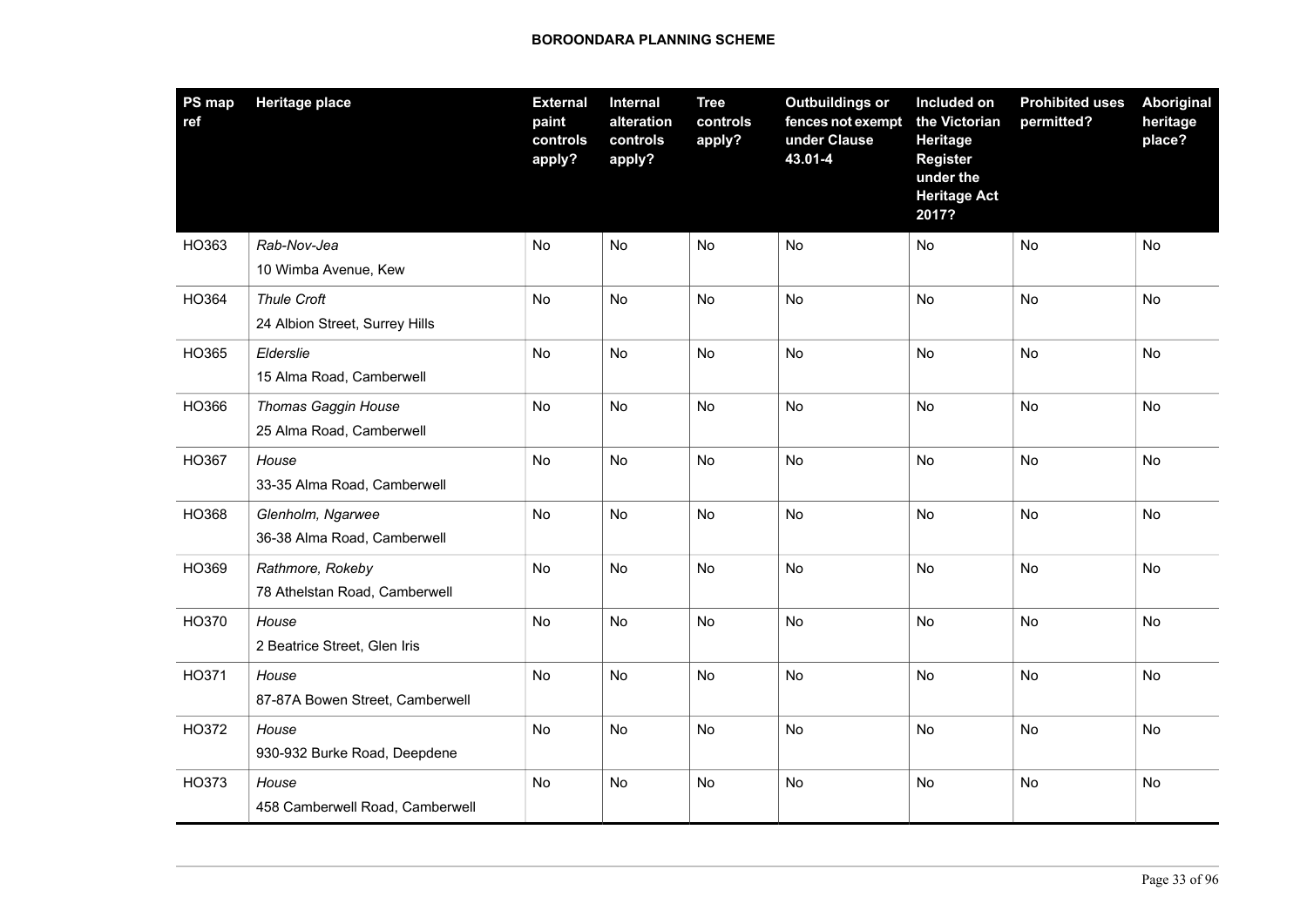| PS map<br>ref | <b>Heritage place</b>                                | <b>External</b><br>paint<br>controls<br>apply? | Internal<br>alteration<br>controls<br>apply? | <b>Tree</b><br>controls<br>apply? | <b>Outbuildings or</b><br>fences not exempt<br>under Clause<br>43.01-4 | Included on<br>the Victorian<br>Heritage<br><b>Register</b><br>under the<br><b>Heritage Act</b><br>2017? | <b>Prohibited uses</b><br>permitted? | <b>Aboriginal</b><br>heritage<br>place? |
|---------------|------------------------------------------------------|------------------------------------------------|----------------------------------------------|-----------------------------------|------------------------------------------------------------------------|----------------------------------------------------------------------------------------------------------|--------------------------------------|-----------------------------------------|
| HO374         | Coolattie<br>29 Canterbury Road, Camberwell          | No                                             | No                                           | No                                | No                                                                     | No                                                                                                       | No                                   | No                                      |
| HO375         | Ericstane<br>136 Canterbury Road, Canterbury         | No                                             | <b>No</b>                                    | No                                | <b>No</b>                                                              | <b>No</b>                                                                                                | <b>No</b>                            | <b>No</b>                               |
| HO376         | House<br>138 Canterbury Road, Canterbury             | No                                             | No                                           | No                                | No                                                                     | No                                                                                                       | <b>No</b>                            | No                                      |
| HO377         | House and Surgery<br>169 Canterbury Road, Canterbury | No                                             | <b>No</b>                                    | <b>No</b>                         | <b>No</b>                                                              | <b>No</b>                                                                                                | <b>No</b>                            | <b>No</b>                               |
| HO380         | Ospringe<br>24 Chaucer Crescent, Canterbury          | No                                             | No                                           | No                                | No                                                                     | No                                                                                                       | No                                   | No                                      |
| HO381         | House<br>44 Currajong Avenue, Camberwell             | No                                             | <b>No</b>                                    | No                                | <b>No</b>                                                              | <b>No</b>                                                                                                | <b>No</b>                            | No                                      |
| HO382         | Mallow<br>33 Deepdene Road, Deepdene                 | No                                             | No                                           | No                                | No                                                                     | No                                                                                                       | No                                   | No                                      |
| HO383         | Xanadu<br>119 Doncaster Road, North Balwyn           | No                                             | No                                           | No                                | <b>No</b>                                                              | <b>No</b>                                                                                                | <b>No</b>                            | <b>No</b>                               |
| HO384         | Ingoda<br>10 Fitzgerald Street, Balwyn               | No                                             | No                                           | No                                | No                                                                     | No                                                                                                       | No                                   | No                                      |
| HO385         | House<br>177 Glen Iris Road, Glen Iris               | No                                             | No                                           | No                                | No                                                                     | No                                                                                                       | $\mathsf{No}$                        | No                                      |
| HO386         | House<br>32 Hortense Street, Glen Iris               | No                                             | No                                           | No                                | No                                                                     | No                                                                                                       | No                                   | No                                      |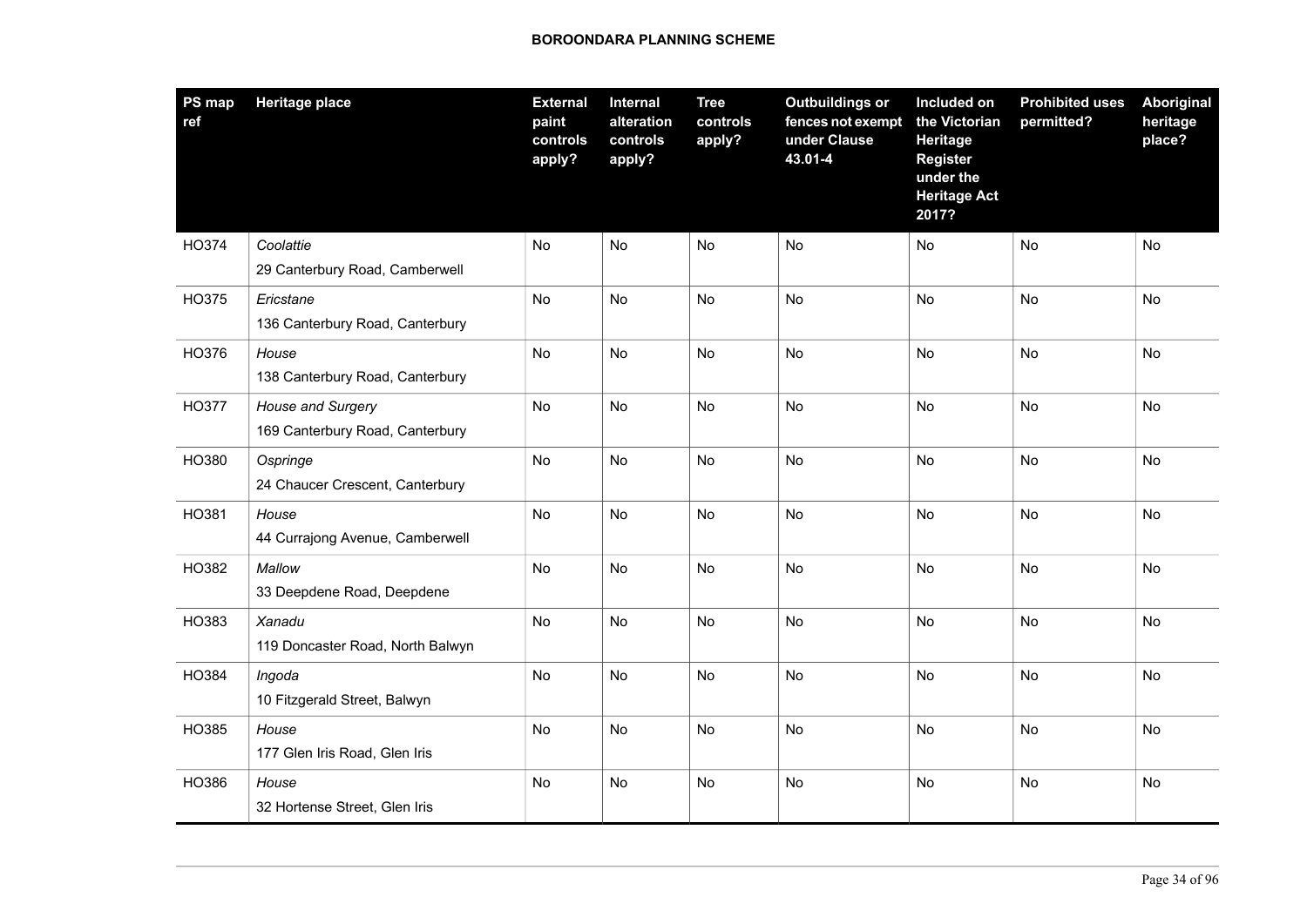| <b>PS</b> map<br>ref | <b>Heritage place</b>                                 | <b>External</b><br>paint<br>controls<br>apply? | Internal<br>alteration<br>controls<br>apply? | <b>Tree</b><br>controls<br>apply? | <b>Outbuildings or</b><br>fences not exempt<br>under Clause<br>43.01-4 | Included on<br>the Victorian<br>Heritage<br><b>Register</b><br>under the<br><b>Heritage Act</b><br>2017? | <b>Prohibited uses</b><br>permitted? | <b>Aboriginal</b><br>heritage<br>place? |
|----------------------|-------------------------------------------------------|------------------------------------------------|----------------------------------------------|-----------------------------------|------------------------------------------------------------------------|----------------------------------------------------------------------------------------------------------|--------------------------------------|-----------------------------------------|
| HO387                | House<br>30 Howard Street, Glen Iris                  | No                                             | <b>No</b>                                    | No                                | No                                                                     | No                                                                                                       | No                                   | No                                      |
| HO388                | Westrailia<br>27 Inglesby Road, Camberwell            | <b>No</b>                                      | <b>No</b>                                    | <b>No</b>                         | <b>No</b>                                                              | <b>No</b>                                                                                                | <b>No</b>                            | <b>No</b>                               |
| HO389                | House<br>6 Kitchener Street, Deepdene                 | <b>No</b>                                      | <b>No</b>                                    | <b>No</b>                         | <b>No</b>                                                              | <b>No</b>                                                                                                | <b>No</b>                            | No                                      |
| HO390                | Colongulac<br>11 Luena Road, North Balwyn             | No                                             | <b>No</b>                                    | <b>No</b>                         | <b>No</b>                                                              | <b>No</b>                                                                                                | <b>No</b>                            | <b>No</b>                               |
| HO391                | <b>Shenley Croft</b><br>7-9 Mangarra Road, Canterbury | No                                             | No                                           | No                                | No                                                                     | No                                                                                                       | No                                   | No                                      |
| HO392                | House<br>91 Maud Street, North Balwyn                 | No                                             | <b>No</b>                                    | <b>No</b>                         | <b>No</b>                                                              | <b>No</b>                                                                                                | <b>No</b>                            | <b>No</b>                               |
| HO393                | House<br>1 Montana Street, Glen Iris                  | No                                             | No                                           | No                                | No                                                                     | No                                                                                                       | <b>No</b>                            | No                                      |
| HO394                | Roystead<br>51 Mont Albert Road, Canterbury           | No                                             | <b>No</b>                                    | <b>No</b>                         | <b>No</b>                                                              | <b>No</b>                                                                                                | <b>No</b>                            | <b>No</b>                               |
| HO395                | Highton<br>65 Mont Albert Road, Canterbury            | No                                             | No                                           | No                                | No                                                                     | No                                                                                                       | No                                   | No                                      |
| HO396                | Haselmere<br>137 Mont Albert Road, Canterbury         | No                                             | <b>No</b>                                    | No                                | No                                                                     | <b>No</b>                                                                                                | <b>No</b>                            | No                                      |
| HO397                | House<br>158 Mont Albert Road, Canterbury             | No                                             | No                                           | No                                | No                                                                     | No                                                                                                       | No                                   | No                                      |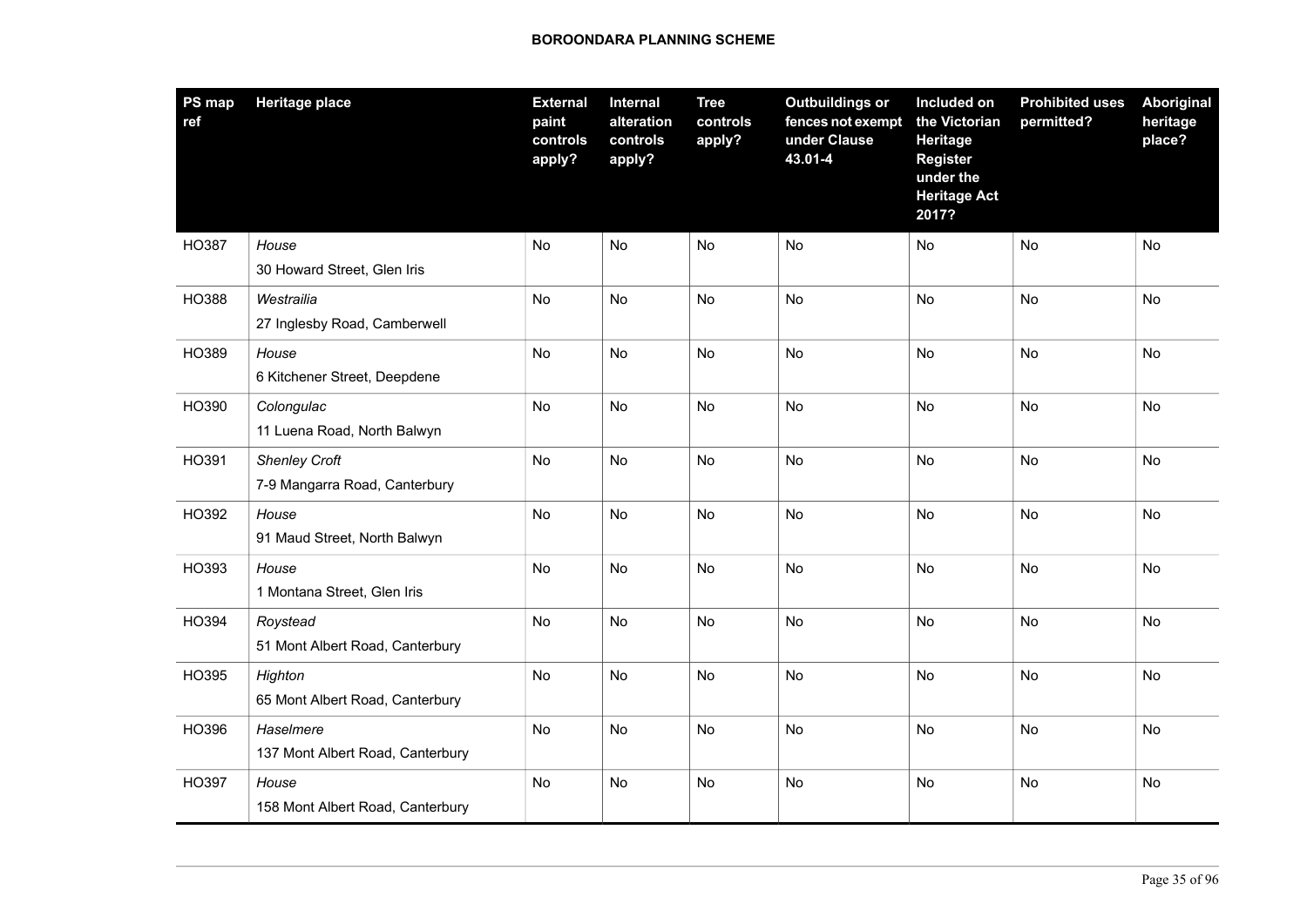| <b>PS map</b><br>ref | <b>Heritage place</b>                         | <b>External</b><br>paint<br>controls<br>apply? | Internal<br>alteration<br>controls<br>apply? | <b>Tree</b><br>controls<br>apply? | <b>Outbuildings or</b><br>fences not exempt<br>under Clause<br>43.01-4 | Included on<br>the Victorian<br>Heritage<br><b>Register</b><br>under the<br><b>Heritage Act</b><br>2017? | <b>Prohibited uses</b><br>permitted? | <b>Aboriginal</b><br>heritage<br>place? |
|----------------------|-----------------------------------------------|------------------------------------------------|----------------------------------------------|-----------------------------------|------------------------------------------------------------------------|----------------------------------------------------------------------------------------------------------|--------------------------------------|-----------------------------------------|
| HO398                | House<br>7 Muriel Street, Glen Iris           | No                                             | <b>No</b>                                    | No                                | No                                                                     | No                                                                                                       | No                                   | No                                      |
| HO400                | House<br>622 Riversdale Road, Camberwell      | No                                             | No                                           | No                                | No                                                                     | No                                                                                                       | No                                   | No                                      |
| HO401                | Warrawee<br>626-628 Riversdale Rd, Camberwell | <b>No</b>                                      | <b>No</b>                                    | <b>No</b>                         | <b>No</b>                                                              | <b>No</b>                                                                                                | <b>No</b>                            | <b>No</b>                               |
| HO402                | House<br>660 Riversdale Road, Camberwell      | No                                             | No                                           | No                                | No                                                                     | No                                                                                                       | No                                   | No                                      |
| HO403                | Kinnoul<br>11-15 The Avenue, Surrey Hills     | No                                             | <b>No</b>                                    | <b>No</b>                         | <b>No</b>                                                              | <b>No</b>                                                                                                | <b>No</b>                            | <b>No</b>                               |
| HO404                | House<br>899 Toorak Road, Camberwell          | No                                             | No                                           | No                                | No                                                                     | No                                                                                                       | No                                   | No                                      |
| HO405                | House<br>931 Toorak Road, Camberwell          | No                                             | <b>No</b>                                    | <b>No</b>                         | <b>No</b>                                                              | <b>No</b>                                                                                                | <b>No</b>                            | <b>No</b>                               |
| HO406                | House<br>1292 Toorak Road, Camberwell         | No                                             | No                                           | No                                | No                                                                     | No                                                                                                       | No                                   | No                                      |
| HO407                | House<br>1293 Toorak Road, Camberwell         | No                                             | No                                           | No                                | No                                                                     | No                                                                                                       | No                                   | No                                      |
| HO408                | House<br>1/1297 Toorak Road, Camberwell       | No                                             | No                                           | No                                | No                                                                     | <b>No</b>                                                                                                | No                                   | No                                      |
| HO409                | Kirklands<br>89 Union Road, Surrey Hills      | No                                             | No                                           | No                                | No                                                                     | No                                                                                                       | No                                   | No                                      |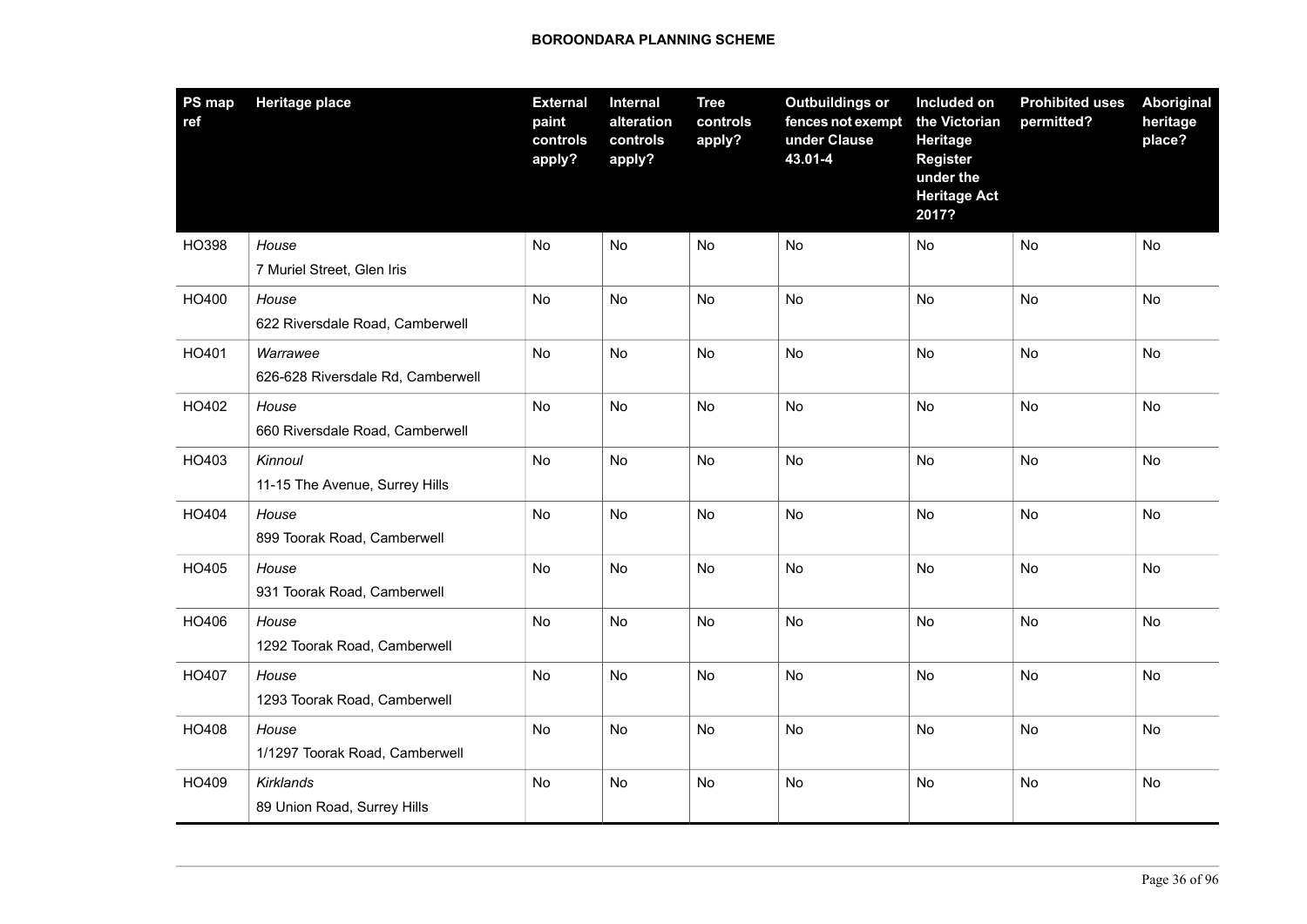| PS map<br>ref | <b>Heritage place</b>                                                                 | <b>External</b><br>paint<br>controls<br>apply? | <b>Internal</b><br>alteration<br>controls<br>apply? | <b>Tree</b><br>controls<br>apply? | <b>Outbuildings or</b><br>fences not exempt<br>under Clause<br>43.01-4 | Included on<br>the Victorian<br>Heritage<br><b>Register</b><br>under the<br><b>Heritage Act</b><br>2017? | <b>Prohibited uses</b><br>permitted? | Aboriginal<br>heritage<br>place? |
|---------------|---------------------------------------------------------------------------------------|------------------------------------------------|-----------------------------------------------------|-----------------------------------|------------------------------------------------------------------------|----------------------------------------------------------------------------------------------------------|--------------------------------------|----------------------------------|
| HO411         | Gooloowan<br>7 Victoria Avenue, Canterbury                                            | No                                             | <b>No</b>                                           | <b>No</b>                         | <b>No</b>                                                              | No                                                                                                       | <b>No</b>                            | <b>No</b>                        |
| HO412         | Tarawara/Tarawera<br>13 Victoria Avenue, Canterbury                                   | No                                             | <b>No</b>                                           | <b>No</b>                         | <b>No</b>                                                              | No                                                                                                       | <b>No</b>                            | <b>No</b>                        |
| HO413         | House (formerly Surrey College, Norton)<br>12 Vincent Street, Surrey Hills            | No                                             | No                                                  | No                                | No                                                                     | No                                                                                                       | No                                   | No                               |
| HO414         | Guilford (Monserrat)<br>26A Wandsworth Road, Surrey Hills                             | No                                             | <b>No</b>                                           | No                                | <b>No</b>                                                              | <b>No</b>                                                                                                | <b>No</b>                            | <b>No</b>                        |
| HO415         | The Knoll<br>50 Wandsworth Road, Surrey Hills                                         | No                                             | <b>No</b>                                           | No                                | No                                                                     | No                                                                                                       | No                                   | No                               |
| HO416         | House<br>294 Warrigal Road, Glen Iris                                                 | No                                             | No                                                  | <b>No</b>                         | No                                                                     | No                                                                                                       | No                                   | <b>No</b>                        |
| HO417         | House<br>452 Warrigal Road, Ashburton                                                 | No                                             | No                                                  | No                                | No                                                                     | No                                                                                                       | <b>No</b>                            | No                               |
| HO418         | Warranbine<br>125 Wattle Valley Road, Camberwell                                      | No                                             | <b>No</b>                                           | <b>No</b>                         | <b>No</b>                                                              | <b>No</b>                                                                                                | <b>No</b>                            | <b>No</b>                        |
| HO419         | House<br>136 Whitehorse Road, Deepdene                                                | No                                             | <b>No</b>                                           | <b>No</b>                         | No                                                                     | No                                                                                                       | No                                   | No                               |
| HO420         | PontefractHouse<br>2 Hardwicke St, Balwyn (sometimes known<br>as 199 Whitehorse Road) | No                                             | No                                                  | <b>No</b>                         | No                                                                     | No                                                                                                       | No                                   | No                               |
| HO421         | House<br>127 Winmalee Road, Balwyn                                                    | No                                             | No                                                  | No                                | No                                                                     | No                                                                                                       | No                                   | No                               |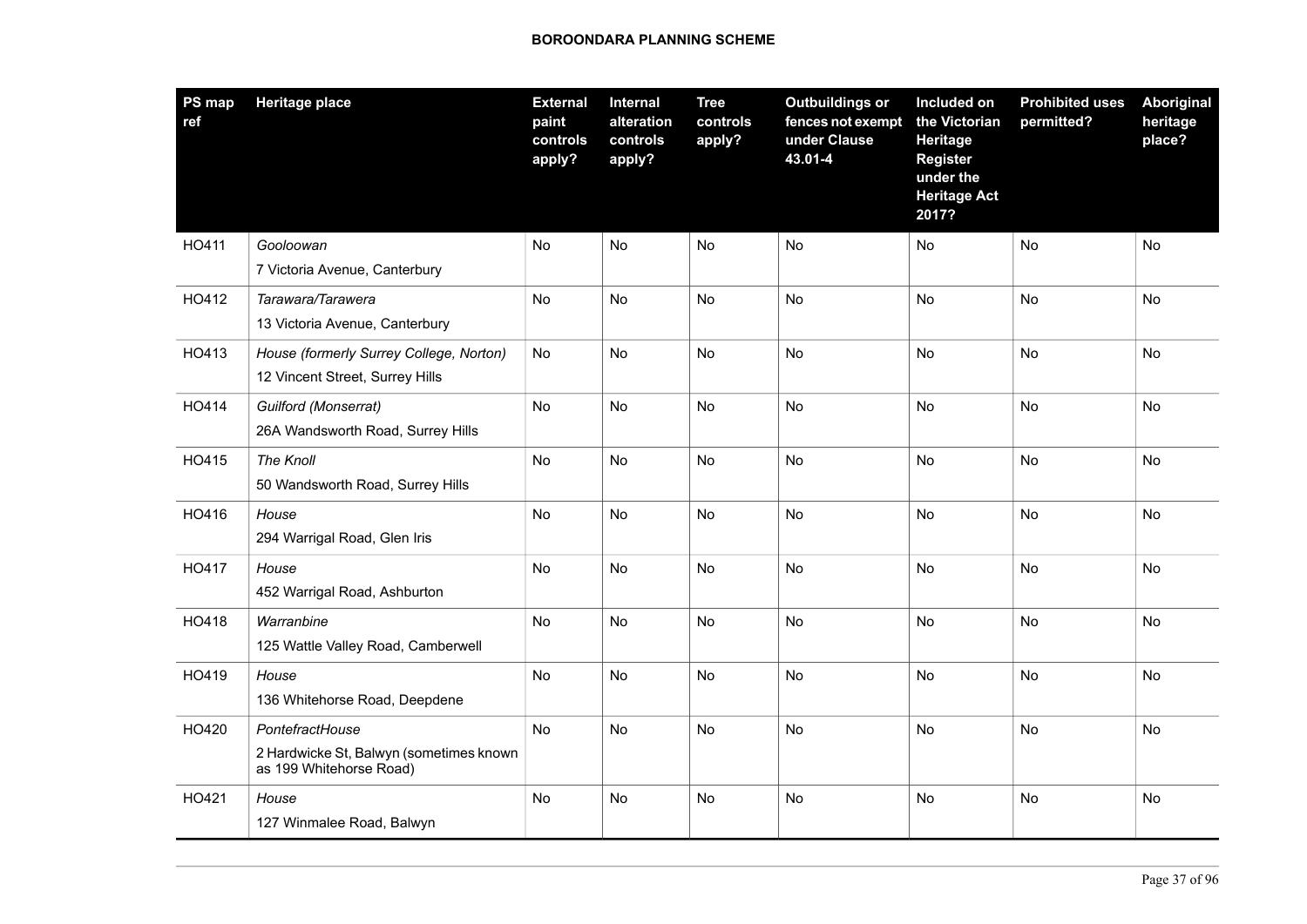| PS map<br>ref | <b>Heritage place</b>                                        | <b>External</b><br>paint<br>controls<br>apply? | Internal<br>alteration<br>controls<br>apply? | <b>Tree</b><br>controls<br>apply? | <b>Outbuildings or</b><br>fences not exempt<br>under Clause<br>43.01-4 | Included on<br>the Victorian<br><b>Heritage</b><br><b>Register</b><br>under the<br><b>Heritage Act</b><br>2017? | <b>Prohibited uses</b><br>permitted? | <b>Aboriginal</b><br>heritage<br>place? |
|---------------|--------------------------------------------------------------|------------------------------------------------|----------------------------------------------|-----------------------------------|------------------------------------------------------------------------|-----------------------------------------------------------------------------------------------------------------|--------------------------------------|-----------------------------------------|
| HO422         | <b>Banff</b><br>150 Winmalee Road, Balwyn                    | No                                             | <b>No</b>                                    | No                                | No                                                                     | No                                                                                                              | No                                   | No                                      |
| HO423         | Idlewylde, Mary's Mount<br>41-45 Yarrbat Avenue, Balwyn      | No                                             | No                                           | No                                | No                                                                     | No                                                                                                              | No                                   | No                                      |
| HO424         | Streamshall (or Stramshall)<br>173 Auburn Road, Hawthorn     | <b>No</b>                                      | <b>No</b>                                    | <b>No</b>                         | <b>No</b>                                                              | <b>No</b>                                                                                                       | <b>No</b>                            | <b>No</b>                               |
| HO425         | House<br>7 Elphin Grove, Hawthorn                            | No                                             | No                                           | No                                | No                                                                     | No                                                                                                              | No                                   | No                                      |
| HO426         | <b>Struan</b><br>26 Lisson Grove, Hawthorn                   | No                                             | <b>No</b>                                    | No                                | <b>No</b>                                                              | <b>No</b>                                                                                                       | <b>No</b>                            | <b>No</b>                               |
| HO427         | Warrowitur<br>1 Neave Street, Hawthorn East                  | No                                             | No                                           | No                                | No                                                                     | <b>No</b>                                                                                                       | No                                   | No                                      |
| HO428         | Rathgar<br>149 Victoria Road, Hawthorn East                  | No                                             | <b>No</b>                                    | <b>No</b>                         | <b>No</b>                                                              | <b>No</b>                                                                                                       | <b>No</b>                            | <b>No</b>                               |
| HO429         | Knottywood, Morley<br>61 Wattle Road, Hawthorn               | No                                             | No                                           | No                                | No                                                                     | <b>No</b>                                                                                                       | No                                   | No                                      |
| HO430         | Avenel, later Tower House<br>27 Anderson Road, Hawthorn East | No                                             | No                                           | No                                | No                                                                     | No                                                                                                              | <b>No</b>                            | No                                      |
| HO431         | House<br>4 Ardene Court, Hawthorn                            | No                                             | No                                           | No                                | No                                                                     | <b>No</b>                                                                                                       | No                                   | No                                      |
| HO432         | Norwood<br>14 Auburn Grove, Hawthorn East                    | No                                             | No                                           | No                                | No                                                                     | No                                                                                                              | No                                   | No                                      |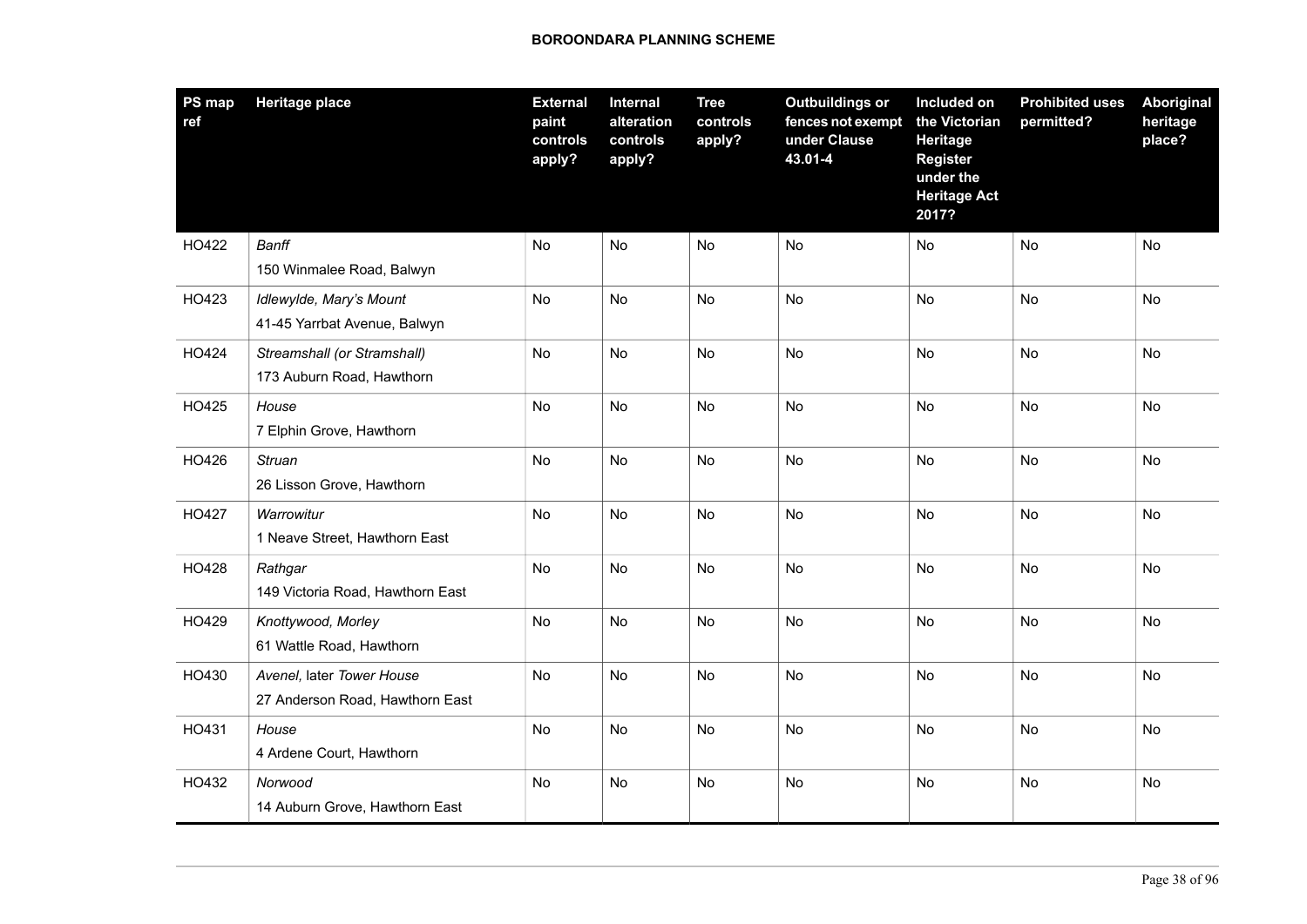| <b>PS map</b><br>ref | <b>Heritage place</b>                             | <b>External</b><br>paint<br>controls<br>apply? | Internal<br>alteration<br>controls<br>apply? | <b>Tree</b><br>controls<br>apply? | <b>Outbuildings or</b><br>fences not exempt<br>under Clause<br>43.01-4 | Included on<br>the Victorian<br>Heritage<br><b>Register</b><br>under the<br><b>Heritage Act</b><br>2017? | <b>Prohibited uses</b><br>permitted? | <b>Aboriginal</b><br>heritage<br>place? |
|----------------------|---------------------------------------------------|------------------------------------------------|----------------------------------------------|-----------------------------------|------------------------------------------------------------------------|----------------------------------------------------------------------------------------------------------|--------------------------------------|-----------------------------------------|
| HO433                | House<br>189 Auburn Road, Hawthorn                | No                                             | <b>No</b>                                    | No                                | No                                                                     | No                                                                                                       | No                                   | No                                      |
| HO434                | House<br>191A and 191B Auburn Rd, Hawthorn        | No                                             | No                                           | No                                | No                                                                     | No                                                                                                       | No                                   | No                                      |
| HO435                | House<br>193 Auburn Road, Hawthorn                | <b>No</b>                                      | <b>No</b>                                    | <b>No</b>                         | <b>No</b>                                                              | <b>No</b>                                                                                                | <b>No</b>                            | <b>No</b>                               |
| HO436                | <b>Mount Gambier</b><br>32 Barkers Road, Hawthorn | No                                             | No                                           | No                                | No                                                                     | No                                                                                                       | No                                   | No                                      |
| HO437                | Houses<br>238-244 Barkers Road, Hawthorn          | No                                             | <b>No</b>                                    | <b>No</b>                         | <b>No</b>                                                              | <b>No</b>                                                                                                | <b>No</b>                            | <b>No</b>                               |
| HO439                | Devonia<br>254 Barkers Road, Hawthorn             | No                                             | No                                           | No                                | No                                                                     | No                                                                                                       | No                                   | No                                      |
| HO440                | House<br>408 Barkers Road, Hawthorn East          | No                                             | No                                           | <b>No</b>                         | <b>No</b>                                                              | <b>No</b>                                                                                                | <b>No</b>                            | <b>No</b>                               |
| HO441                | Euroma<br>2 Beaconsfield Road, Hawthorn East      | No                                             | No                                           | No                                | No                                                                     | No                                                                                                       | No                                   | No                                      |
| HO442                | Victoria<br>7 Beaconsfield Road, Hawthorn East    | No                                             | No                                           | No                                | No                                                                     | No                                                                                                       | <b>No</b>                            | No                                      |
| HO443                | The Gables<br>1 Berkeley Street, Hawthorn         | No                                             | No                                           | No                                | No                                                                     | <b>No</b>                                                                                                | No                                   | No                                      |
| HO444                | Springfield<br>6 Berkeley Street, Hawthorn        | No                                             | No                                           | No                                | No                                                                     | No                                                                                                       | No                                   | No                                      |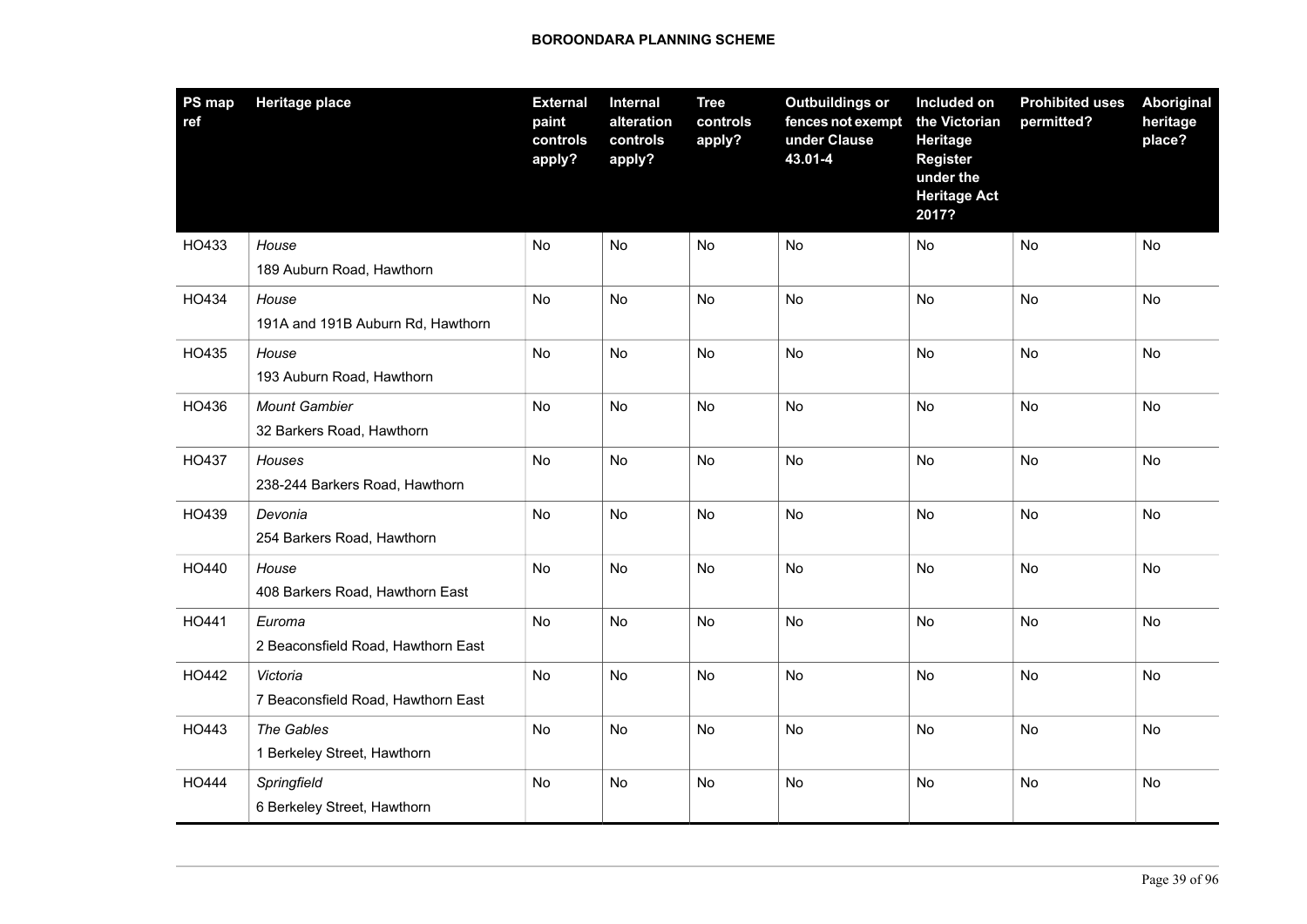| <b>PS</b> map<br>ref | <b>Heritage place</b>                                  | <b>External</b><br>paint<br>controls<br>apply? | Internal<br>alteration<br>controls<br>apply? | <b>Tree</b><br>controls<br>apply? | <b>Outbuildings or</b><br>fences not exempt<br>under Clause<br>43.01-4 | Included on<br>the Victorian<br><b>Heritage</b><br><b>Register</b><br>under the<br><b>Heritage Act</b><br>2017? | <b>Prohibited uses</b><br>permitted? | Aboriginal<br>heritage<br>place? |
|----------------------|--------------------------------------------------------|------------------------------------------------|----------------------------------------------|-----------------------------------|------------------------------------------------------------------------|-----------------------------------------------------------------------------------------------------------------|--------------------------------------|----------------------------------|
| HO445                | <b>Berniston</b><br>9 Berkeley Street, Hawthorn        | No                                             | No                                           | No                                | No                                                                     | No                                                                                                              | No                                   | No                               |
| HO446                | House<br>54 Berkeley Street, Hawthorn                  | No                                             | <b>No</b>                                    | No                                | <b>No</b>                                                              | <b>No</b>                                                                                                       | <b>No</b>                            | <b>No</b>                        |
| HO447                | Coolagong, Kimbolton<br>6 Brook Street, Hawthorn       | No                                             | No                                           | No                                | No                                                                     | No                                                                                                              | <b>No</b>                            | No                               |
| HO450                | <b>Berwyn Flats</b><br>7 Glenroy Road, Hawthorn        | No                                             | <b>No</b>                                    | <b>No</b>                         | <b>No</b>                                                              | <b>No</b>                                                                                                       | <b>No</b>                            | <b>No</b>                        |
| HO452                | House<br>15 Hastings Road, Hawthorn East               | No                                             | No                                           | No                                | No                                                                     | No                                                                                                              | No                                   | No                               |
| HO453                | <b>Frederick House</b><br>27 Illawarra Road, Hawthorn  | No                                             | <b>No</b>                                    | No                                | <b>No</b>                                                              | <b>No</b>                                                                                                       | <b>No</b>                            | No                               |
| HO454                | Wexham, Inverary<br>9 Kooyongkoot Road, Hawthorn       | No                                             | No                                           | No                                | No                                                                     | No                                                                                                              | No                                   | No                               |
| HO455                | Glenagh, Brockley<br>11 Kooyongkoot Road, Hawthorn     | No                                             | No                                           | No                                | <b>No</b>                                                              | <b>No</b>                                                                                                       | <b>No</b>                            | <b>No</b>                        |
| HO456                | House<br>16 Kooyongkoot Road, Hawthorn                 | No                                             | No                                           | No                                | No                                                                     | No                                                                                                              | No                                   | No                               |
| <b>HO457</b>         | Lennox Court, Park Court<br>11 Lennox Street, Hawthorn | No                                             | No                                           | No                                | $\mathsf{No}$                                                          | <b>No</b>                                                                                                       | No                                   | No                               |
| HO458                | House<br>19 Lisson Grove, Hawthorn                     | No                                             | No                                           | No                                | No                                                                     | No                                                                                                              | No                                   | No                               |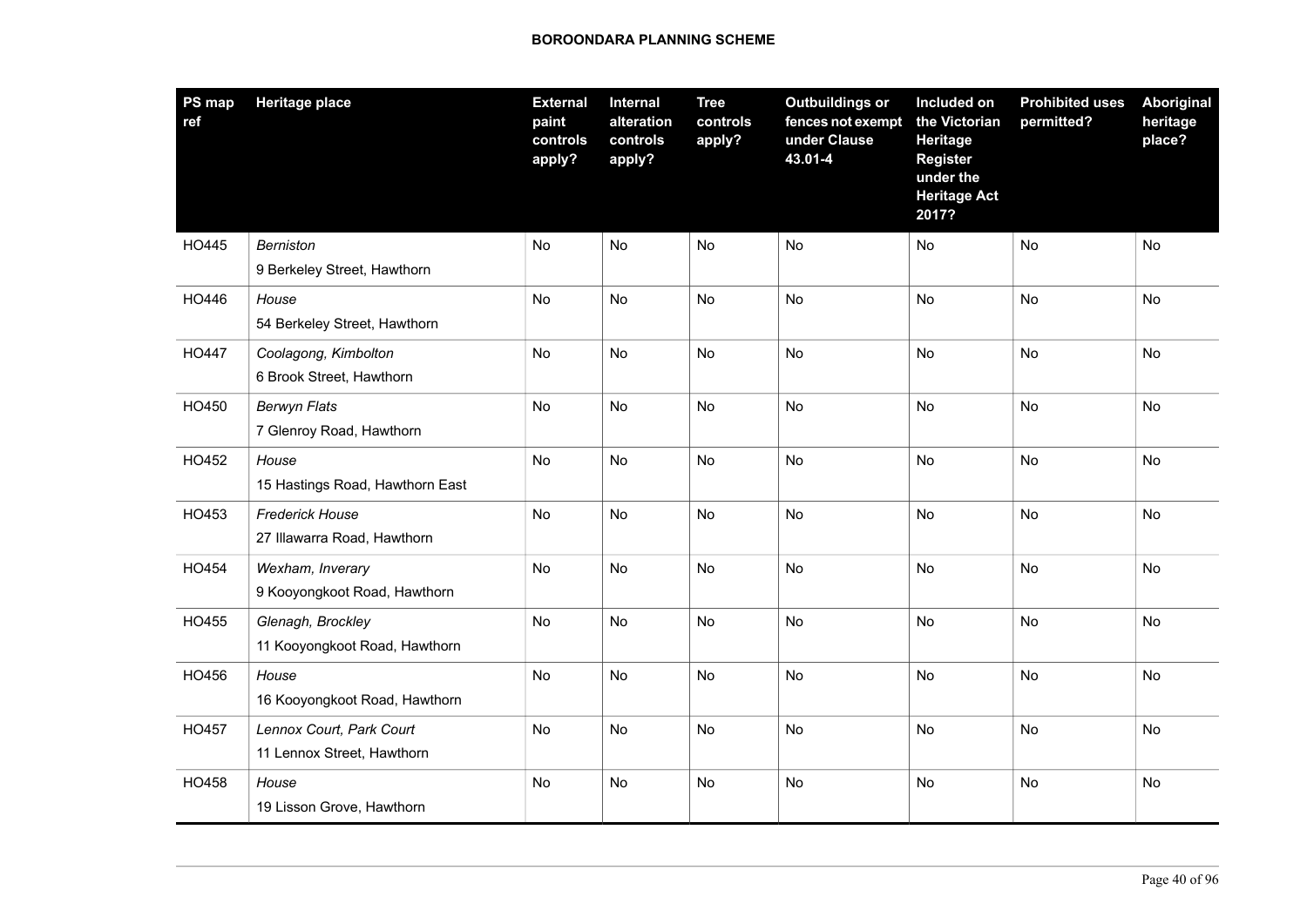| PS map<br>ref | <b>Heritage place</b>                                          | <b>External</b><br>paint<br>controls<br>apply? | <b>Internal</b><br>alteration<br>controls<br>apply? | <b>Tree</b><br>controls<br>apply? | <b>Outbuildings or</b><br>fences not exempt<br>under Clause<br>43.01-4 | Included on<br>the Victorian<br>Heritage<br><b>Register</b><br>under the<br><b>Heritage Act</b><br>2017? | <b>Prohibited uses</b><br>permitted? | Aboriginal<br>heritage<br>place? |
|---------------|----------------------------------------------------------------|------------------------------------------------|-----------------------------------------------------|-----------------------------------|------------------------------------------------------------------------|----------------------------------------------------------------------------------------------------------|--------------------------------------|----------------------------------|
| HO459         | Prospect House<br>75 Lisson Grove, Hawthorn                    | No                                             | <b>No</b>                                           | No                                | No                                                                     | No                                                                                                       | No                                   | No                               |
| HO460         | Hallbower<br>83 Lisson Grove, Hawthorn                         | No                                             | No                                                  | No                                | No                                                                     | No                                                                                                       | No                                   | No                               |
| HO461         | House<br>17 Mason Street, Hawthorn                             | <b>No</b>                                      | <b>No</b>                                           | <b>No</b>                         | <b>No</b>                                                              | <b>No</b>                                                                                                | <b>No</b>                            | <b>No</b>                        |
| HO462         | <b>White Lodge</b><br>27 Mason Street, Hawthorn                | No                                             | No                                                  | No                                | No                                                                     | No                                                                                                       | No                                   | No                               |
| HO463         | St Andrews, Edradour<br>37 Mayston Street, Hawthorn East       | <b>No</b>                                      | <b>No</b>                                           | No                                | <b>No</b>                                                              | <b>No</b>                                                                                                | <b>No</b>                            | <b>No</b>                        |
| HO464         | Alvah, Illawarra, Berwick<br>51 Mayston Street, Hawthorn East  | No                                             | No                                                  | No                                | No                                                                     | <b>No</b>                                                                                                | No                                   | No                               |
| HO465         | <b>Essington House</b><br>67 Mayston Street, Hawthorn East     | No                                             | <b>No</b>                                           | No                                | <b>No</b>                                                              | <b>No</b>                                                                                                | <b>No</b>                            | <b>No</b>                        |
| HO466         | Tasma<br>7 Muir Street, Hawthorn                               | No                                             | No                                                  | No                                | No                                                                     | No                                                                                                       | No                                   | No                               |
| HO467         | Stanmore<br>19 Oak Street, Hawthorn                            | No                                             | No                                                  | No                                | No                                                                     | No                                                                                                       | No                                   | No                               |
| HO468         | Rosedale, Fairmount Park<br>25 Oak Street, Hawthorn            | No                                             | No                                                  | No                                | No                                                                     | <b>No</b>                                                                                                | No                                   | No                               |
| HO469         | Hirschell, Ilfracombe, Cora Lynn<br>184 Power Street, Hawthorn | No                                             | No                                                  | No                                | No                                                                     | No                                                                                                       | No                                   | No                               |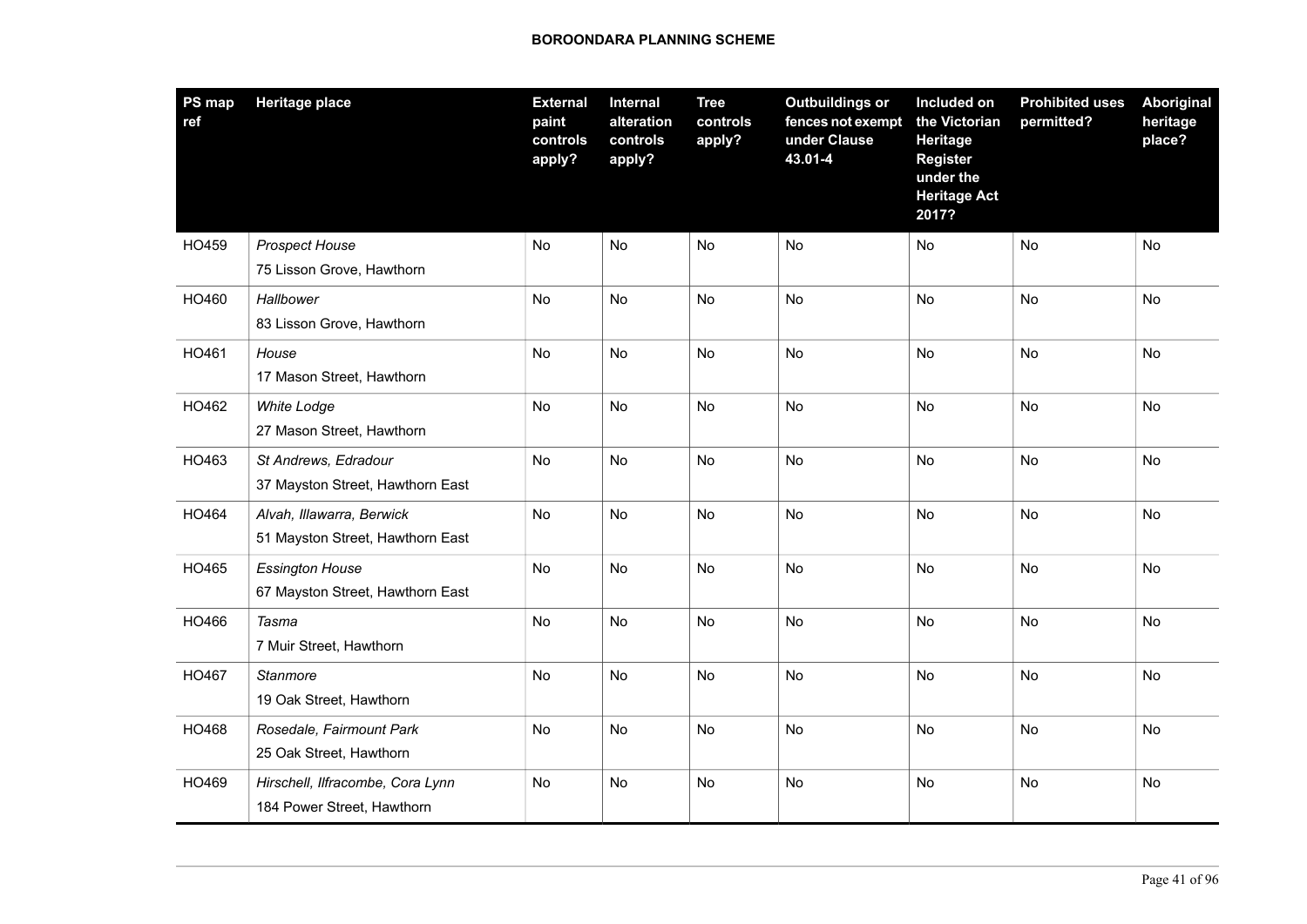| PS map<br>ref | <b>Heritage place</b>                                            | <b>External</b><br>paint<br>controls<br>apply? | Internal<br>alteration<br>controls<br>apply? | <b>Tree</b><br>controls<br>apply? | <b>Outbuildings or</b><br>fences not exempt<br>under Clause<br>43.01-4 | Included on<br>the Victorian<br><b>Heritage</b><br><b>Register</b><br>under the<br><b>Heritage Act</b><br>2017? | <b>Prohibited uses</b><br>permitted? | <b>Aboriginal</b><br>heritage<br>place? |
|---------------|------------------------------------------------------------------|------------------------------------------------|----------------------------------------------|-----------------------------------|------------------------------------------------------------------------|-----------------------------------------------------------------------------------------------------------------|--------------------------------------|-----------------------------------------|
| HO470         | House<br>20 Rae Street, Hawthorn                                 | No                                             | No                                           | No                                | No                                                                     | No                                                                                                              | No                                   | No                                      |
| HO471         | Leongatha<br>5 Riversdale Road, Hawthorn                         | No                                             | <b>No</b>                                    | <b>No</b>                         | <b>No</b>                                                              | <b>No</b>                                                                                                       | <b>No</b>                            | <b>No</b>                               |
| HO472         | House<br>23 Riversdale Road, Hawthorn                            | No                                             | No                                           | No                                | <b>No</b>                                                              | <b>No</b>                                                                                                       | <b>No</b>                            | No                                      |
| HO473         | Wanbuno<br>37 Riversdale Road, Hawthorn                          | No                                             | No                                           | No                                | No                                                                     | No                                                                                                              | No                                   | No                                      |
| HO474         | Glendale, Cleverdon House<br>106 and 108 Riversdale Rd, Hawthorn | No                                             | No                                           | <b>No</b>                         | <b>No</b>                                                              | No                                                                                                              | <b>No</b>                            | <b>No</b>                               |
| HO475         | Spreydon, Westley House<br>110 Riversdale Road, Hawthorn         | No                                             | No                                           | No                                | <b>No</b>                                                              | <b>No</b>                                                                                                       | <b>No</b>                            | No                                      |
| HO476         | House<br>6 Summerlea Grove, Hawthorn                             | No                                             | No                                           | <b>No</b>                         | <b>No</b>                                                              | No                                                                                                              | <b>No</b>                            | No                                      |
| HO477         | Noorat<br>534 Tooronga Road, Hawthorn East                       | No                                             | <b>No</b>                                    | <b>No</b>                         | <b>No</b>                                                              | <b>No</b>                                                                                                       | <b>No</b>                            | <b>No</b>                               |
| HO478         | Norrac<br>23 View Street, Hawthorn                               | No                                             | No                                           | <b>No</b>                         | No                                                                     | No                                                                                                              | <b>No</b>                            | <b>No</b>                               |
| HO479         | Surrey and Loyola<br>73 and 75 Wattle Road, Hawthorn             | No                                             | No                                           | No                                | No                                                                     | <b>No</b>                                                                                                       | No                                   | No                                      |
| HO480         | Victoria Bridge<br>Barkers Road, Kew                             | $\blacksquare$                                 | $\sim$                                       | $\overline{\phantom{a}}$          | $\blacksquare$                                                         | Yes<br>Ref No H374                                                                                              | Yes                                  | No                                      |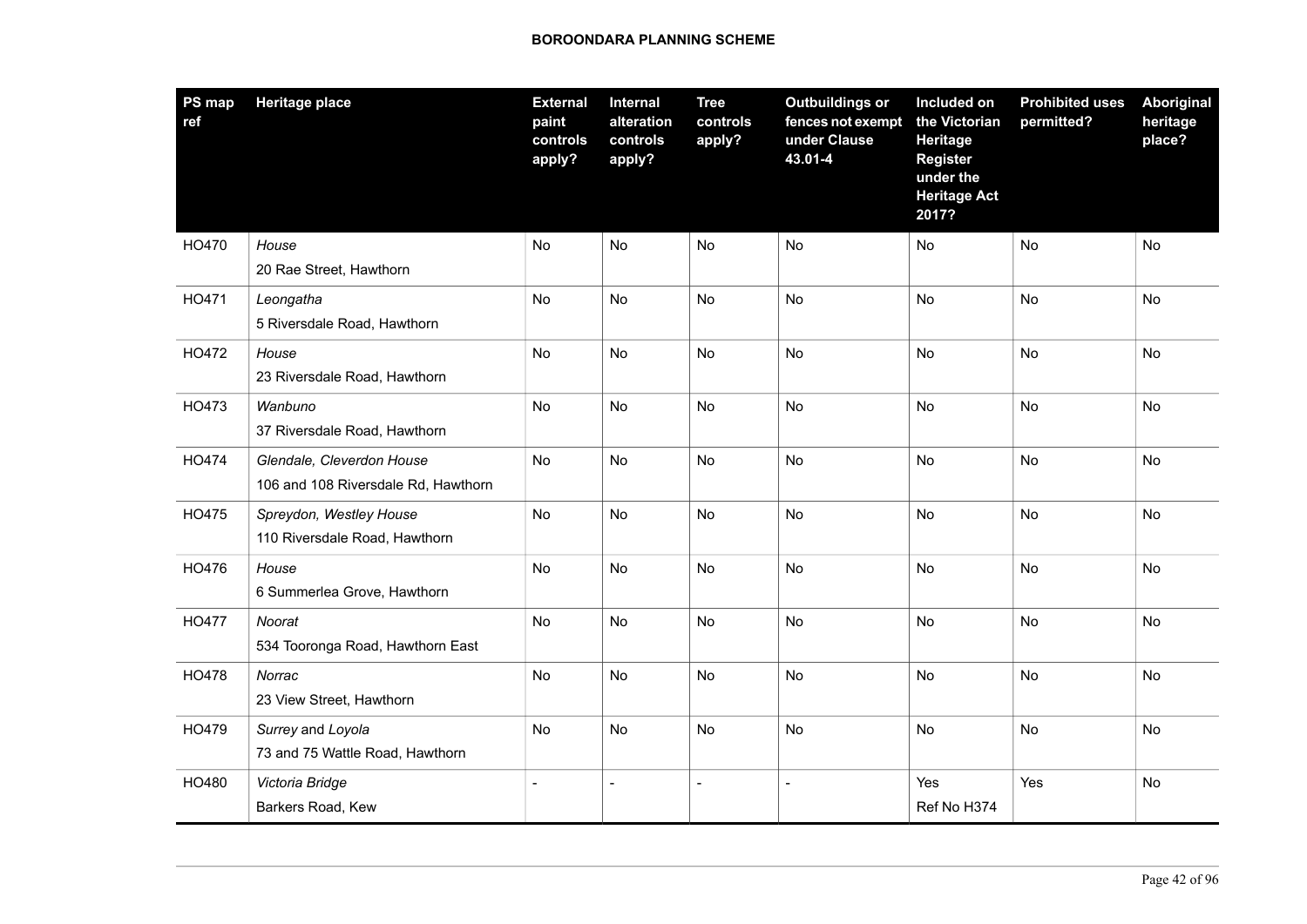| PS map<br>ref | <b>Heritage place</b>                                                                                                                                                                                                                                          | <b>External</b><br>paint<br>controls<br>apply? | Internal<br>alteration<br>controls<br>apply? | <b>Tree</b><br>controls<br>apply? | <b>Outbuildings or</b><br>fences not exempt<br>under Clause<br>43.01-4 | Included on<br>the Victorian<br>Heritage<br><b>Register</b><br>under the<br><b>Heritage Act</b><br>2017? | <b>Prohibited uses</b><br>permitted? | <b>Aboriginal</b><br>heritage<br>place? |
|---------------|----------------------------------------------------------------------------------------------------------------------------------------------------------------------------------------------------------------------------------------------------------------|------------------------------------------------|----------------------------------------------|-----------------------------------|------------------------------------------------------------------------|----------------------------------------------------------------------------------------------------------|--------------------------------------|-----------------------------------------|
| HO481         | <b>Hawthorn Bridge</b>                                                                                                                                                                                                                                         |                                                | $\overline{a}$                               | $\overline{a}$                    |                                                                        | Yes                                                                                                      | Yes                                  | No                                      |
|               | Burwood Road, Hawthorn                                                                                                                                                                                                                                         |                                                |                                              |                                   |                                                                        | Ref No H50                                                                                               |                                      |                                         |
| HO482         | <b>Rivoli Theatre</b>                                                                                                                                                                                                                                          |                                                |                                              | $\overline{a}$                    |                                                                        | Yes                                                                                                      | Yes                                  | No                                      |
|               | 200 Camberwell Road, Hawthorn East                                                                                                                                                                                                                             |                                                |                                              |                                   |                                                                        | Ref No H1524                                                                                             |                                      |                                         |
| HO483         | St Marks Anglican Church                                                                                                                                                                                                                                       | $\overline{a}$                                 | $\overline{a}$                               | $\sim$                            |                                                                        | Yes                                                                                                      | Yes                                  | No                                      |
|               | 1 Canterbury Road, Camberwell                                                                                                                                                                                                                                  |                                                |                                              |                                   |                                                                        | <b>Ref No H2158</b>                                                                                      |                                      |                                         |
| HO484         | <b>Tram Verandah Shelter</b>                                                                                                                                                                                                                                   |                                                |                                              | $\sim$                            |                                                                        | Yes                                                                                                      | Yes                                  | No                                      |
|               | Cotham Road, Kew                                                                                                                                                                                                                                               |                                                |                                              |                                   |                                                                        | Ref No H173                                                                                              |                                      |                                         |
| HO485         | Former Kew Cottages (Kew Residential<br>Services)                                                                                                                                                                                                              |                                                | $\overline{a}$                               | $\overline{\phantom{a}}$          |                                                                        | Yes<br>Ref No H2073                                                                                      | Yes                                  | No                                      |
|               | Princess Street, Stainer Street, Botanic<br>Drive, Arbour Drive, Canopy Avenue,<br>Brazier Grove, Collins Street, Lower Drive,<br>Park Avenue, Linaker Place, Guest Close,<br>Monterey Close, English Place, Main Drive,<br>Holly Lane, Lower Drive North, Kew |                                                |                                              |                                   |                                                                        |                                                                                                          |                                      |                                         |
| HO486         | Maternal and Child Health Centre                                                                                                                                                                                                                               |                                                | $\overline{a}$                               | $\overline{a}$                    |                                                                        | Yes                                                                                                      | Yes                                  | No                                      |
|               | 21 Strathalbyn Street, Kew East                                                                                                                                                                                                                                |                                                |                                              |                                   |                                                                        | Ref No H55                                                                                               |                                      |                                         |
| HO487         | <b>Wallen Road Bridge</b>                                                                                                                                                                                                                                      |                                                | $\overline{a}$                               | $\sim$                            |                                                                        | Yes                                                                                                      | Yes                                  | No                                      |
|               | Wallen Road, Hawthorn                                                                                                                                                                                                                                          |                                                |                                              |                                   |                                                                        | Ref No H380                                                                                              |                                      |                                         |
| HO488         | <b>Dights Mill Site</b>                                                                                                                                                                                                                                        |                                                |                                              | $\overline{\phantom{a}}$          |                                                                        | Yes                                                                                                      | Yes                                  | No                                      |
|               | Off Yarra Boulevard, Kew                                                                                                                                                                                                                                       |                                                |                                              |                                   |                                                                        | Ref No H1522                                                                                             |                                      |                                         |
| HO489         | <b>Burwood Road Precinct, Hawthorn</b>                                                                                                                                                                                                                         | No                                             | No                                           | <b>No</b>                         | <b>No</b>                                                              | <b>No</b>                                                                                                | No                                   | <b>No</b>                               |
|               | Includes Burwood Road (part)                                                                                                                                                                                                                                   |                                                |                                              |                                   |                                                                        |                                                                                                          |                                      |                                         |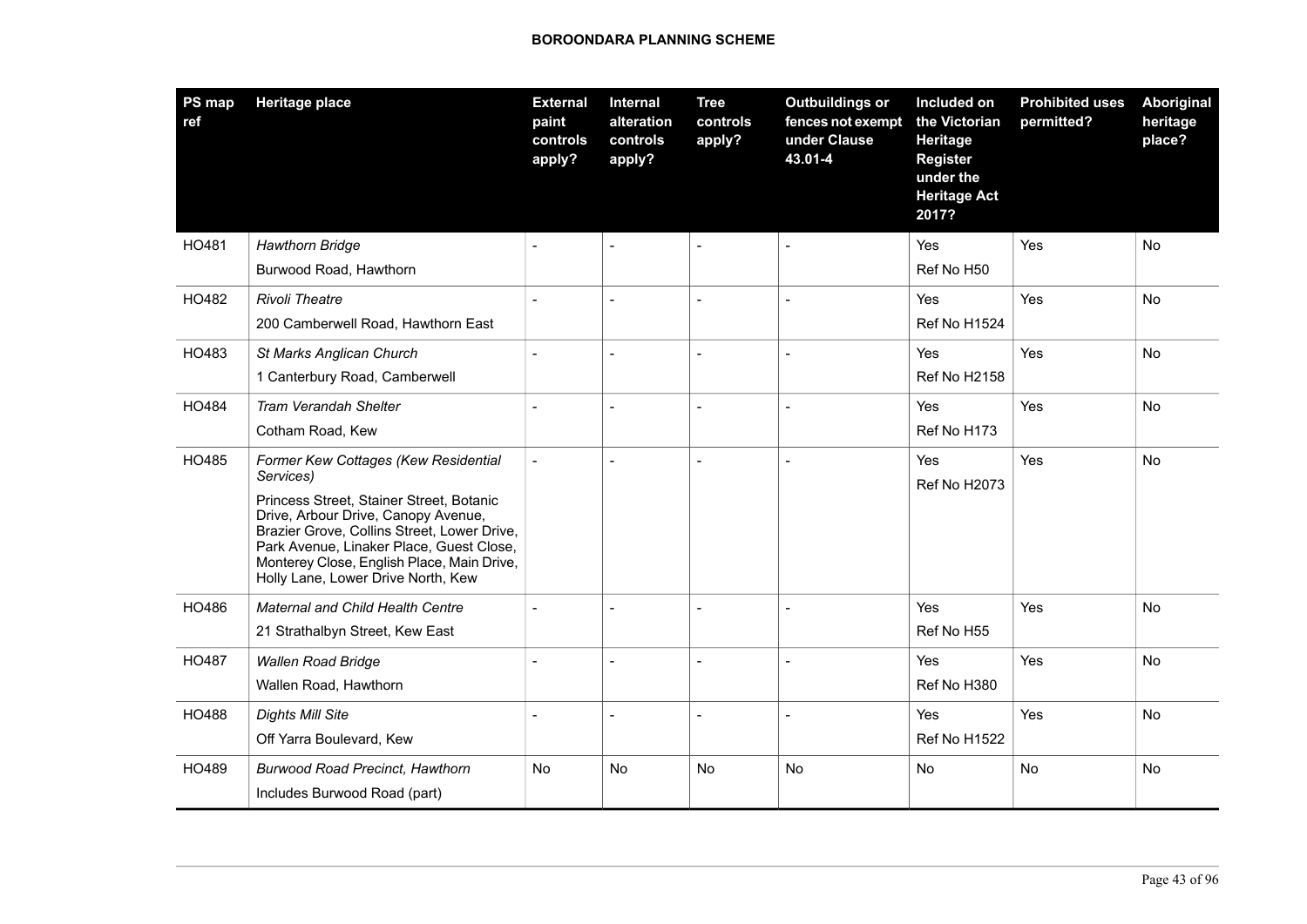| <b>PS map</b><br>ref | <b>Heritage place</b>                                                                                                                                                                                                    | <b>External</b><br>paint<br>controls<br>apply? | <b>Internal</b><br>alteration<br>controls<br>apply? | <b>Tree</b><br>controls<br>apply? | <b>Outbuildings or</b><br>fences not exempt<br>under Clause<br>43.01-4 | Included on<br>the Victorian<br>Heritage<br><b>Register</b><br>under the<br><b>Heritage Act</b><br>2017? | <b>Prohibited uses</b><br>permitted? | <b>Aboriginal</b><br>heritage<br>place? |
|----------------------|--------------------------------------------------------------------------------------------------------------------------------------------------------------------------------------------------------------------------|------------------------------------------------|-----------------------------------------------------|-----------------------------------|------------------------------------------------------------------------|----------------------------------------------------------------------------------------------------------|--------------------------------------|-----------------------------------------|
| HO490                | Swinburne Technical College, former<br><b>Administrative Building</b><br>John Street, Hawthorn                                                                                                                           | No                                             | <b>No</b>                                           | No                                | No                                                                     | No                                                                                                       | No                                   | No                                      |
| HO491                | Glenferrie Road Commercial Precinct.<br>Hawthorn<br>Includes Glenferrie Road (part), Burwood<br>Road (part) and Lynch Street (part), 1 Alfred<br>Street, 2A Bowen Street, 2 Liddiard Street,<br>Wakefield Street (part). | No                                             | <b>No</b>                                           | No                                | No                                                                     | <b>No</b>                                                                                                | <b>No</b>                            | No                                      |
| HO492                | Lisson Grove Precinct, Hawthorn<br>Includes Lisson Grove (part)                                                                                                                                                          | No                                             | No                                                  | No                                | No                                                                     | No                                                                                                       | No                                   | No                                      |
| HO493                | Manningtree Road Precinct, Hawthorn<br>Includes Manningtree Road (part)                                                                                                                                                  | No                                             | <b>No</b>                                           | No                                | <b>No</b>                                                              | <b>No</b>                                                                                                | <b>No</b>                            | <b>No</b>                               |
| HO494                | West Hawthorn Village Precinct<br>Includes Burwood Road (part)                                                                                                                                                           | <b>No</b>                                      | <b>No</b>                                           | No                                | No                                                                     | <b>No</b>                                                                                                | <b>No</b>                            | <b>No</b>                               |
| HO497                | Camberwell Melbourne & Metropolitan Tram<br>Board (MMTB) Depot<br>160-170 Camberwell Road and 12-14<br>Council Street, Hawthorn East                                                                                     | Yes                                            | <b>No</b>                                           | <b>No</b>                         | <b>No</b>                                                              | <b>No</b>                                                                                                | Yes                                  | <b>No</b>                               |
| HO498                | <b>Charing Cross Buildings</b><br>202-210 Camberwell Road, Hawthorn East                                                                                                                                                 | Yes                                            | <b>No</b>                                           | No                                | No                                                                     | <b>No</b>                                                                                                | <b>No</b>                            | <b>No</b>                               |
| HO499                | Pepperell's Buildings<br>217-223 Camberwell Road, Hawthorn East                                                                                                                                                          | Yes                                            | No                                                  | No                                | No                                                                     | No                                                                                                       | No                                   | No                                      |
| HO500                | Simpson's Buildings<br>222-232 Camberwell Road, Hawthorn East<br>(also 481-491 Riversdale Road)                                                                                                                          | Yes                                            | No                                                  | No                                | No                                                                     | No                                                                                                       | No                                   | No                                      |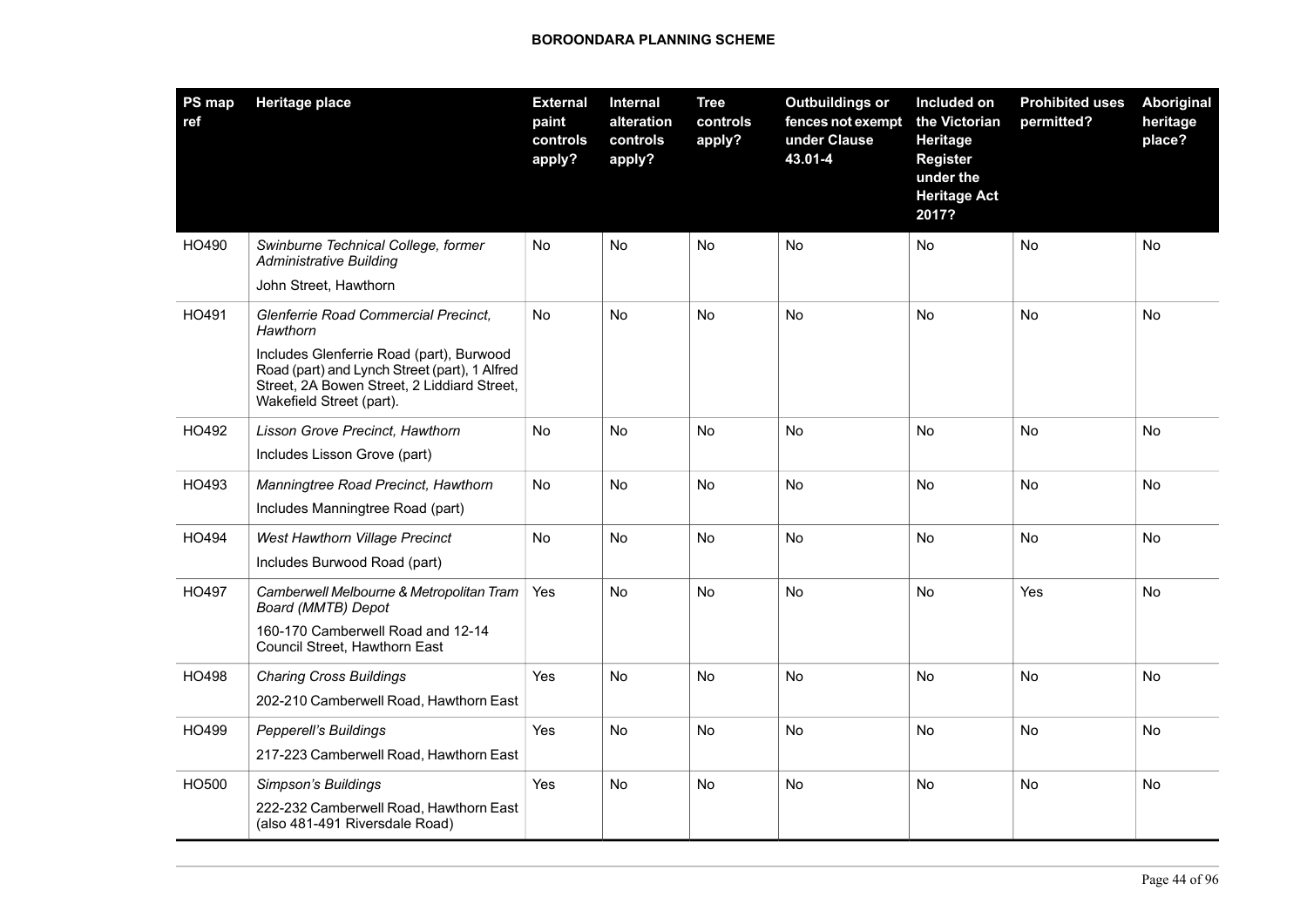| <b>PS map</b><br>ref | <b>Heritage place</b>                                                                                                                          | <b>External</b><br>paint<br>controls<br>apply? | <b>Internal</b><br>alteration<br>controls<br>apply? | <b>Tree</b><br>controls<br>apply? | <b>Outbuildings or</b><br>fences not exempt<br>under Clause<br>43.01-4 | Included on<br>the Victorian<br>Heritage<br><b>Register</b><br>under the<br><b>Heritage Act</b><br>2017? | <b>Prohibited uses</b><br>permitted? | Aboriginal<br>heritage<br>place? |
|----------------------|------------------------------------------------------------------------------------------------------------------------------------------------|------------------------------------------------|-----------------------------------------------------|-----------------------------------|------------------------------------------------------------------------|----------------------------------------------------------------------------------------------------------|--------------------------------------|----------------------------------|
| HO502                | <b>Baptist Church</b>                                                                                                                          | Yes                                            | <b>No</b>                                           | No                                | No                                                                     | No                                                                                                       | No                                   | No                               |
|                      | 432 Riversdale Road, Hawthorn East                                                                                                             |                                                |                                                     |                                   |                                                                        |                                                                                                          |                                      |                                  |
| HO503                | <b>Dillon's Building</b>                                                                                                                       | Yes                                            | No                                                  | No                                | No                                                                     | No                                                                                                       | No                                   | No                               |
|                      | 493-503 Riversdale Rd, Camberwell (also<br>numbered 554-564 Burke Road)                                                                        |                                                |                                                     |                                   |                                                                        |                                                                                                          |                                      |                                  |
| HO505                | <b>Burke Road North Commercial and</b><br><b>Transport Precinct, Camberwell</b>                                                                | <b>Yes</b>                                     | <b>No</b>                                           | <b>No</b>                         | Yes                                                                    | <b>No</b>                                                                                                | <b>No</b>                            | <b>No</b>                        |
|                      | Includes Auburn Parade (part), Burke Road<br>(part), Cookson Street (part).                                                                    |                                                |                                                     |                                   |                                                                        |                                                                                                          |                                      |                                  |
| HO506                | <b>Camberwell Civic and Community Precinct</b>                                                                                                 | Yes                                            | No                                                  | No                                | No                                                                     | No                                                                                                       | Yes                                  | No                               |
| HO516                | Sports ground including 1920s and 1930s<br>grandstands                                                                                         | No                                             | No                                                  | No                                | No                                                                     | No                                                                                                       | No                                   | No                               |
|                      | 420 Camberwell Road, Camberwell                                                                                                                |                                                |                                                     |                                   |                                                                        |                                                                                                          |                                      |                                  |
| HO520                | Kew Junction Commercial Heritage Precinct                                                                                                      | <b>No</b>                                      | No                                                  | <b>No</b>                         | <b>No</b>                                                              | No.                                                                                                      | <b>No</b>                            | No                               |
|                      | Includes properties (in part) with frontages<br>to High Street, Cotham Road and Fenton<br>Way.                                                 |                                                |                                                     |                                   |                                                                        |                                                                                                          |                                      |                                  |
| HO522                | 14-16 Princess Street, Kew                                                                                                                     | Yes                                            | No                                                  | No                                | No                                                                     | No.                                                                                                      | No                                   | No                               |
| HO523                | Alexandra Gardens                                                                                                                              | No                                             | No                                                  | No                                | No                                                                     | No.                                                                                                      | No                                   | No                               |
|                      | 70 Cotham Road, Kew                                                                                                                            |                                                |                                                     |                                   |                                                                        |                                                                                                          |                                      |                                  |
| HO525                | Clutha Estate Precinct, Kew                                                                                                                    | No                                             | No                                                  | No                                | No                                                                     | No                                                                                                       | No                                   | No                               |
|                      | Includes Edgecombe Steet (part), Carson<br>Street (part), Stevenson Street (part),<br>Studley Park Road (part), Mackie Court,<br>Younger Court |                                                |                                                     |                                   |                                                                        |                                                                                                          |                                      |                                  |
| HO526                | Denmark Street Precinct, Kew                                                                                                                   | No                                             | No                                                  | No                                | No                                                                     | No                                                                                                       | No                                   | No                               |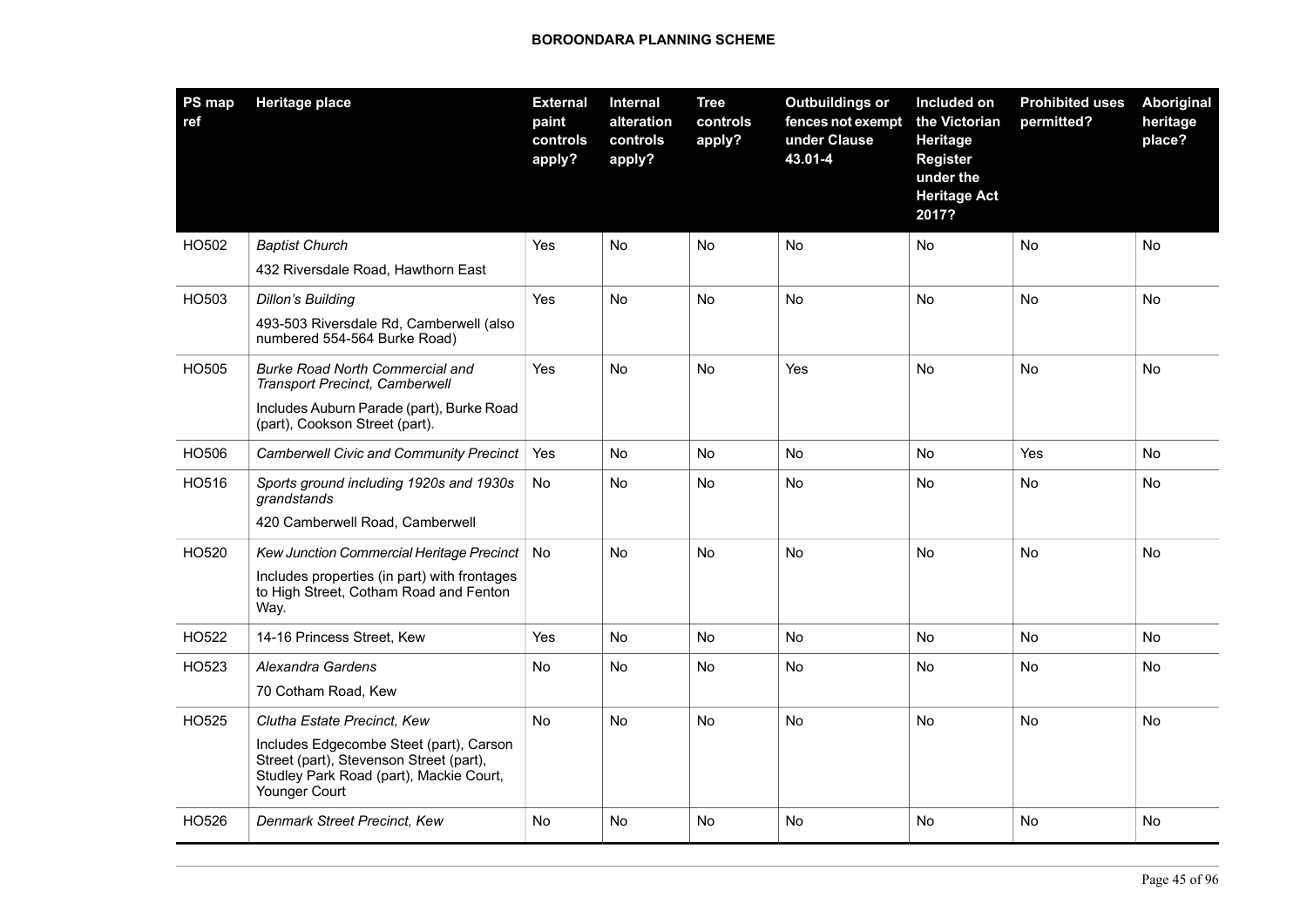| PS map<br>ref | <b>Heritage place</b>                                                                                                                                                                                                                                                                                     | <b>External</b><br>paint<br>controls<br>apply? | Internal<br>alteration<br>controls<br>apply? | <b>Tree</b><br>controls<br>apply? | <b>Outbuildings or</b><br>fences not exempt<br>under Clause<br>43.01-4 | Included on<br>the Victorian<br>Heritage<br><b>Register</b><br>under the<br><b>Heritage Act</b><br>2017? | <b>Prohibited uses</b><br>permitted? | Aboriginal<br>heritage<br>place? |
|---------------|-----------------------------------------------------------------------------------------------------------------------------------------------------------------------------------------------------------------------------------------------------------------------------------------------------------|------------------------------------------------|----------------------------------------------|-----------------------------------|------------------------------------------------------------------------|----------------------------------------------------------------------------------------------------------|--------------------------------------|----------------------------------|
|               | Includes Barkers Road (part), Denmark<br>Street (part), Foley Street (part),<br>O'Shaughnessy Street (part)                                                                                                                                                                                               |                                                |                                              |                                   |                                                                        |                                                                                                          |                                      |                                  |
| HO527         | High Street South Residential Precinct, Kew                                                                                                                                                                                                                                                               | <b>No</b>                                      | <b>No</b>                                    | No                                | <b>No</b>                                                              | No.                                                                                                      | <b>No</b>                            | <b>No</b>                        |
|               | Includes High Street (part), Barkers Road<br>(part), Bowen Street, Henry Street, Miller<br>Grove                                                                                                                                                                                                          |                                                |                                              |                                   |                                                                        |                                                                                                          |                                      |                                  |
| HO528         | Howard Street Precinct, Kew                                                                                                                                                                                                                                                                               | No.                                            | No                                           | No                                | No.                                                                    | No                                                                                                       | No                                   | No                               |
|               | Includes Howard Street (part)                                                                                                                                                                                                                                                                             |                                                |                                              |                                   |                                                                        |                                                                                                          |                                      |                                  |
| HO529         | Queen Street Precinct, Kew                                                                                                                                                                                                                                                                                | <b>No</b>                                      | No                                           | No                                | No                                                                     | No                                                                                                       | No                                   | No                               |
|               | Includes Fenton Avenue (part), Gellibrand<br>Street (part), Queen Street (part),<br>Wellington Street (part)                                                                                                                                                                                              |                                                |                                              |                                   |                                                                        |                                                                                                          |                                      |                                  |
| HO530         | Yarra Boulevard Precinct, Kew                                                                                                                                                                                                                                                                             | <b>No</b>                                      | <b>No</b>                                    | <b>No</b>                         | <b>No</b>                                                              | <b>No</b>                                                                                                | <b>No</b>                            | <b>No</b>                        |
|               | Includes Belvedere, Cameron Court,<br>Carnsworth Avenue, Milfay Avenue, White<br>Lodge Court, Yarra Street, Dunlop Avenue,<br>Fenwick Street (part), Holroyd Street (part),<br>Molesworth Street (part), Stawell Street<br>(part), Studley Avenue (part), Yarravale<br>Road (part), of Hume Street (part) |                                                |                                              |                                   |                                                                        |                                                                                                          |                                      |                                  |
| HO532         | Union Road Commercial Heritage Precinct                                                                                                                                                                                                                                                                   | No                                             | No                                           | No                                | No                                                                     | <b>No</b>                                                                                                | No                                   | No                               |
| HO539         | <b>Masonic Centre</b>                                                                                                                                                                                                                                                                                     | Yes                                            | No                                           | No                                | No.                                                                    | <b>No</b>                                                                                                | Yes                                  | No                               |
|               | 12 Prospect Hill Road, Camberwell                                                                                                                                                                                                                                                                         |                                                |                                              |                                   |                                                                        |                                                                                                          |                                      |                                  |
| HO561         | <b>Emulation Hall</b>                                                                                                                                                                                                                                                                                     | $\overline{a}$                                 | $\overline{a}$                               | $\overline{a}$                    | $\overline{a}$                                                         | Yes                                                                                                      | Yes                                  | No                               |
|               | 3 Rochester Road Canterbury                                                                                                                                                                                                                                                                               |                                                |                                              |                                   |                                                                        | Ref No H2298                                                                                             |                                      |                                  |
| HO570         | Former Hawthorn Motor Garage                                                                                                                                                                                                                                                                              |                                                | L                                            | $\overline{\phantom{a}}$          | $\blacksquare$                                                         | Yes                                                                                                      | Yes                                  | No                               |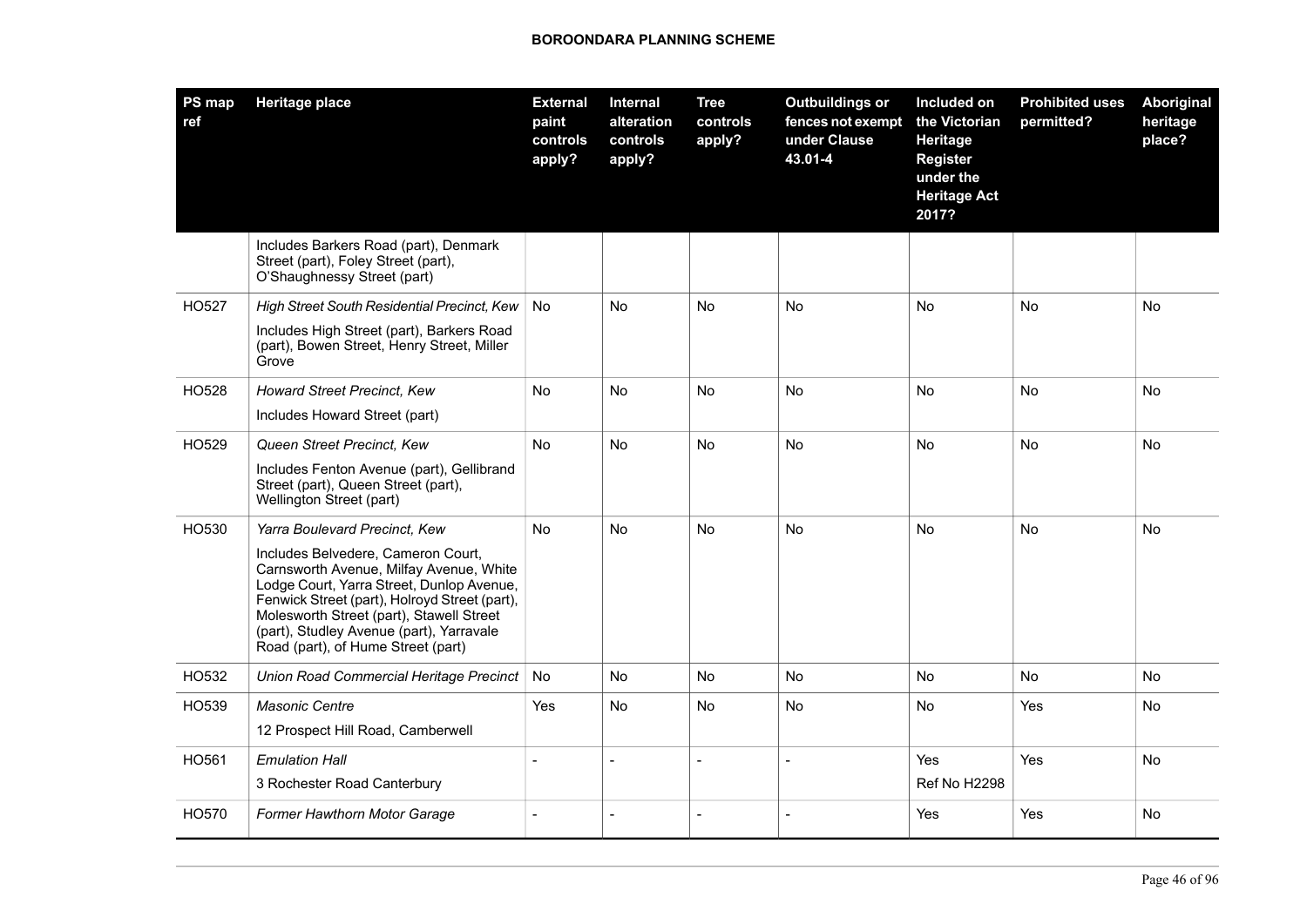| PS map<br>ref | <b>Heritage place</b>                                                                                                                                                                                                      | <b>External</b><br>paint<br>controls<br>apply? | Internal<br>alteration<br>controls<br>apply? | <b>Tree</b><br>controls<br>apply? | <b>Outbuildings or</b><br>fences not exempt<br>under Clause<br>43.01-4 | Included on<br>the Victorian<br>Heritage<br><b>Register</b><br>under the<br><b>Heritage Act</b><br>2017? | <b>Prohibited uses</b><br>permitted? | <b>Aboriginal</b><br>heritage<br>place? |
|---------------|----------------------------------------------------------------------------------------------------------------------------------------------------------------------------------------------------------------------------|------------------------------------------------|----------------------------------------------|-----------------------------------|------------------------------------------------------------------------|----------------------------------------------------------------------------------------------------------|--------------------------------------|-----------------------------------------|
|               | 735 Glenferrie Road Hawthorn                                                                                                                                                                                               |                                                |                                              |                                   |                                                                        | Ref No H2296                                                                                             |                                      |                                         |
| HO571         | St Faiths Anglican Church<br>8 Charles Street Glen Iris                                                                                                                                                                    |                                                |                                              |                                   |                                                                        | Yes<br>Ref No H2254                                                                                      | Yes                                  | No                                      |
| HO572         | <b>Kew War Memorial</b><br>High Street and Cotham Road Kew                                                                                                                                                                 | $\overline{a}$                                 | $\overline{a}$                               | $\overline{a}$                    | $\sim$                                                                 | Yes<br><b>Ref No H2035</b>                                                                               | Yes                                  | No                                      |
| HO580         | Robert Cochrane Kindergarten<br>2A Minona Street, Hawthorn                                                                                                                                                                 |                                                |                                              | $\overline{a}$                    |                                                                        | Yes<br><b>Ref No H2309</b>                                                                               | Yes                                  | No                                      |
| HO534         | <b>Union Road Residential Precinct</b><br>Part of Union Road, Surrey Hills                                                                                                                                                 | No                                             | No                                           | No                                | No                                                                     | No                                                                                                       | No                                   | No                                      |
| HO535         | <b>Surrey Hills North Residential Precinct</b><br>Part of Chatham, Croydon, Empress,<br>Guildford, Junction, Kingston, Mont Albert,<br>Sir Garnet and West Roads; part of Sunbury<br>Crescent, Surrey Hills and Canterbury | No                                             | No                                           | No                                | No                                                                     | No                                                                                                       | No                                   | No.                                     |
| HO536         | Canterbury Hill Estate Precinct<br>Part of Albert, Bristol, Compton, Hocknell<br>and Queen Streets;<br>part of Highfield, Prospect Hill, Riversdale<br>and Wattle Valley Roads, Surrey Hills,<br>Canterbury and Camberwell | No                                             | No                                           | No                                | No                                                                     | No                                                                                                       | No                                   | No                                      |
| HO541         | <b>Former Hawthorn Post Office</b><br>378 Burwood Road, Hawthorn                                                                                                                                                           | Yes                                            | No                                           | <b>No</b>                         | <b>No</b>                                                              | <b>No</b>                                                                                                | <b>No</b>                            | N <sub>o</sub>                          |
| HO542         | Former Hawthorn Returned Sailors and<br>Soldiers Club<br>605-607 Glenferrie Road, Hawthorn                                                                                                                                 | Yes                                            | <b>No</b>                                    | <b>No</b>                         | <b>No</b>                                                              | <b>No</b>                                                                                                | N <sub>o</sub>                       | No.                                     |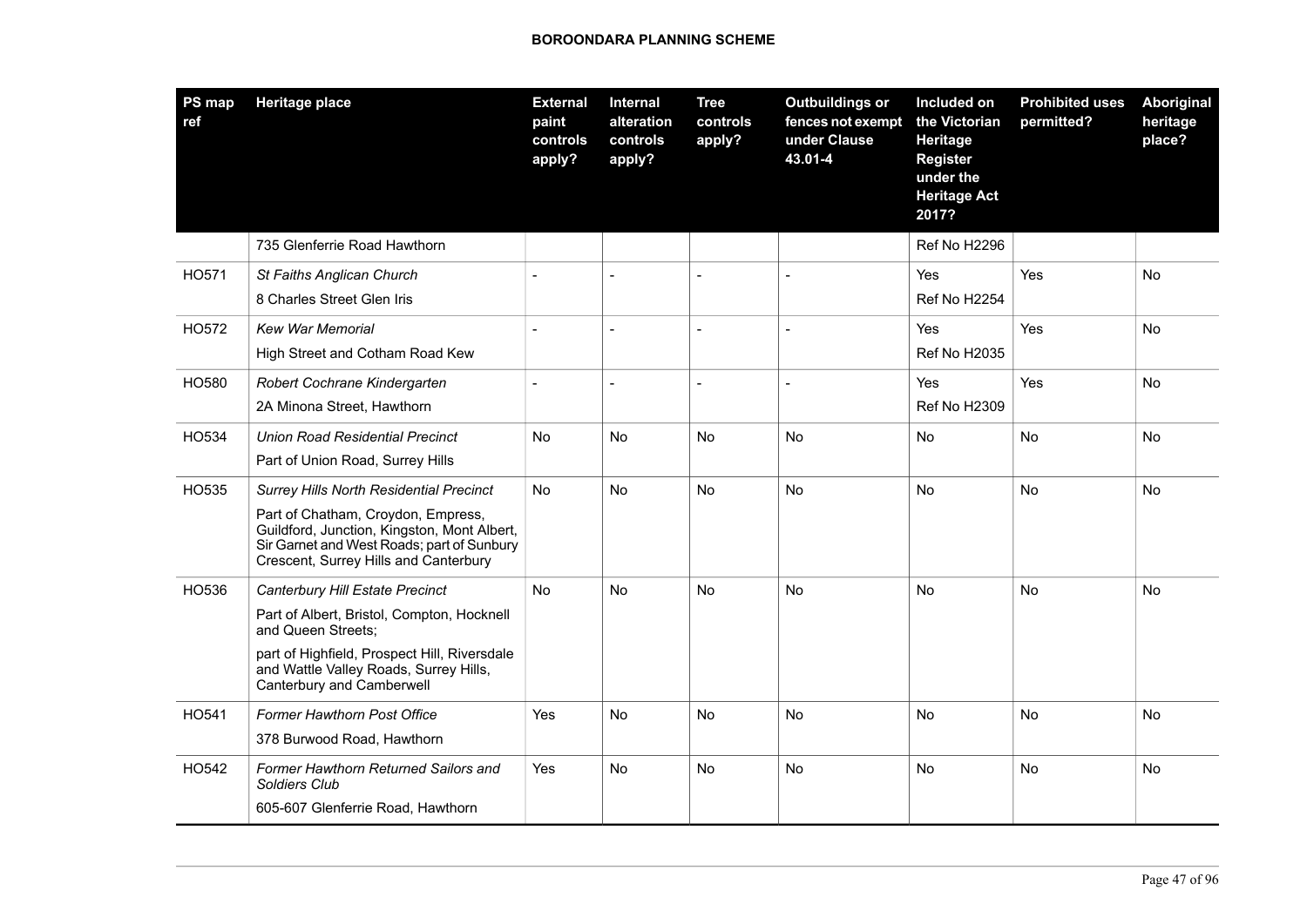| PS map<br>ref | <b>Heritage place</b>                                                  | <b>External</b><br>paint<br>controls<br>apply? | Internal<br>alteration<br>controls<br>apply? | <b>Tree</b><br>controls<br>apply? | <b>Outbuildings or</b><br>fences not exempt<br>under Clause<br>43.01-4 | Included on<br>the Victorian<br><b>Heritage</b><br><b>Register</b><br>under the<br><b>Heritage Act</b><br>2017? | <b>Prohibited uses</b><br>permitted? | Aboriginal<br>heritage<br>place? |
|---------------|------------------------------------------------------------------------|------------------------------------------------|----------------------------------------------|-----------------------------------|------------------------------------------------------------------------|-----------------------------------------------------------------------------------------------------------------|--------------------------------------|----------------------------------|
| HO543         | Shops<br>773-779 Glenferrie Road, Hawthorn                             | No                                             | No                                           | No                                | No                                                                     | No                                                                                                              | No                                   | No                               |
| HO544         | <b>Dental Surgery</b><br>781 Glenferrie Road, Hawthorn                 | Yes                                            | No                                           | <b>No</b>                         | No                                                                     | <b>No</b>                                                                                                       | <b>No</b>                            | <b>No</b>                        |
| HO546         | House<br>78 Wattle Road, Hawthorn                                      | No                                             | No                                           | No                                | No                                                                     | <b>No</b>                                                                                                       | No                                   | No                               |
| HO547         | Kew Tram Depot<br>55-75 Barkers Road, Kew                              | No                                             | No                                           | No                                | No                                                                     | No                                                                                                              | No                                   | No                               |
| HO552         | Shop<br>2 High Street, Kew                                             | Yes                                            | No                                           | No                                | <b>No</b>                                                              | No                                                                                                              | No                                   | No                               |
| HO553         | House<br>50 High Street, Kew                                           | Yes                                            | No                                           | No                                | No                                                                     | No                                                                                                              | <b>No</b>                            | No                               |
| HO554         | House<br>409 High Street, Kew                                          | Yes                                            | No                                           | No                                | No                                                                     | No                                                                                                              | No                                   | No                               |
| HO555         | House<br>31 Pakington Street, Kew                                      | Yes                                            | No                                           | No                                | No                                                                     | No                                                                                                              | No                                   | No                               |
| HO556         | House<br>110 Princess Street, Kew                                      | No                                             | No                                           | No                                | No                                                                     | No                                                                                                              | No                                   | No                               |
| HO559         | Kew Jewish Centre<br>(Bet Nachman Synagogue)<br>53 Walpole Street, Kew | No                                             | No                                           | No                                | No                                                                     | No                                                                                                              | No                                   | No                               |
| HO563         | House                                                                  | Yes                                            | No                                           | Yes                               | No                                                                     | No                                                                                                              | No                                   | No                               |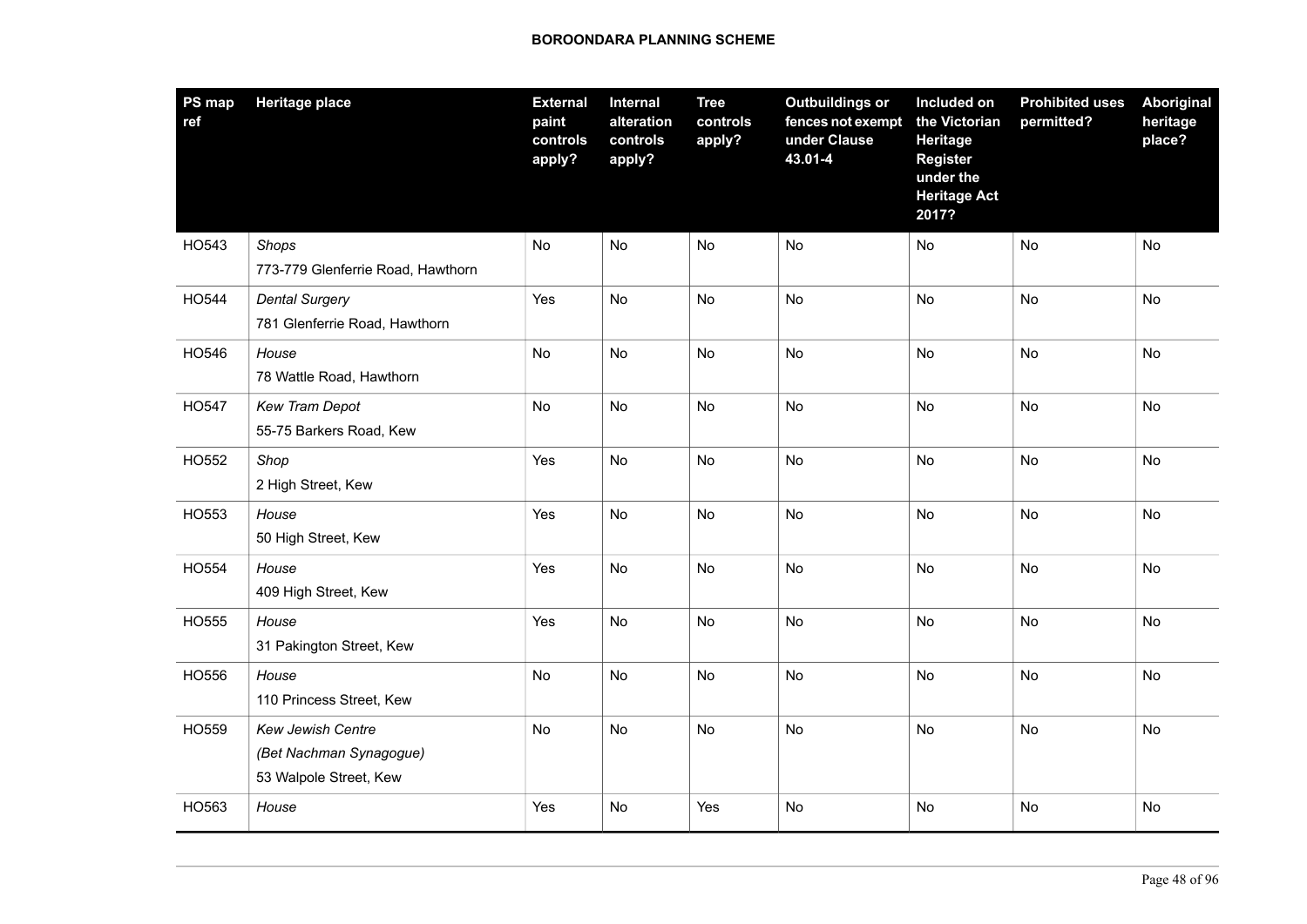| PS map<br>ref | <b>Heritage place</b>                                                                                                                                                        | <b>External</b><br>paint<br>controls<br>apply? | Internal<br>alteration<br>controls<br>apply? | <b>Tree</b><br>controls<br>apply? | <b>Outbuildings or</b><br>fences not exempt<br>under Clause<br>43.01-4 | Included on<br>the Victorian<br>Heritage<br><b>Register</b><br>under the<br><b>Heritage Act</b><br>2017? | <b>Prohibited uses</b><br>permitted? | Aboriginal<br>heritage<br>place? |
|---------------|------------------------------------------------------------------------------------------------------------------------------------------------------------------------------|------------------------------------------------|----------------------------------------------|-----------------------------------|------------------------------------------------------------------------|----------------------------------------------------------------------------------------------------------|--------------------------------------|----------------------------------|
|               | 52 Fellows Street, Kew                                                                                                                                                       |                                                |                                              |                                   |                                                                        |                                                                                                          |                                      |                                  |
| <b>HO588</b>  | 27 Canterbury Road, Camberwell                                                                                                                                               | No                                             | No                                           | No                                | No                                                                     | No                                                                                                       | No                                   | No                               |
| HO589         | Former State Savings Bank and Residence<br>1395 Toorak Rd, Camberwell                                                                                                        | No                                             | No                                           | No                                | <b>No</b>                                                              | No                                                                                                       | No                                   | No                               |
| HO590         | Grange Avenue Residential Precinct<br>2-10 Grange Avenue, Canterbury                                                                                                         | No                                             | No                                           | No                                | No                                                                     | No                                                                                                       | No                                   | No                               |
| HO592         | Former Canterbury Brickworks housing<br>52-58 Rochester Road, Canterbury                                                                                                     | No                                             | No                                           | No                                | No                                                                     | No                                                                                                       | No                                   | No                               |
| <b>HO59</b>   | Former Astolat Ladies' College<br>59 Auburn Road, Hawthorn East                                                                                                              | Yes                                            | No                                           | No                                | <b>No</b>                                                              | No                                                                                                       | Yes                                  | No                               |
| HO595         | Riversdale Hotel<br>277 Auburn Rd, Hawthorn<br>(footprint of 3-storey hotel and<br>2-storey addition to east end Riversdale Rd<br>frontage,<br>i.e. 1888 extent of property) | No                                             | No                                           | No                                | <b>No</b>                                                              | No                                                                                                       | No                                   | No                               |
| HO596         | Former butcher's shop and residence<br>287-289 Auburn Road, Hawthorn                                                                                                         | No                                             | <b>No</b>                                    | No                                | <b>No</b>                                                              | <b>No</b>                                                                                                | <b>No</b>                            | No                               |
| HO597         | <b>Gallery House</b><br>23 Morang Road, Hawthorn                                                                                                                             | No                                             | No                                           | No                                | No                                                                     | No                                                                                                       | No                                   | No                               |
| HO598         | <b>Makin House</b><br>45 Morang Road, Hawthorn                                                                                                                               | No                                             | No                                           | No                                | No                                                                     | No                                                                                                       | No                                   | No                               |
| HO599         | <b>Tower Hotel</b>                                                                                                                                                           | No.                                            | No                                           | No                                | <b>No</b>                                                              | No                                                                                                       | <b>No</b>                            | No.                              |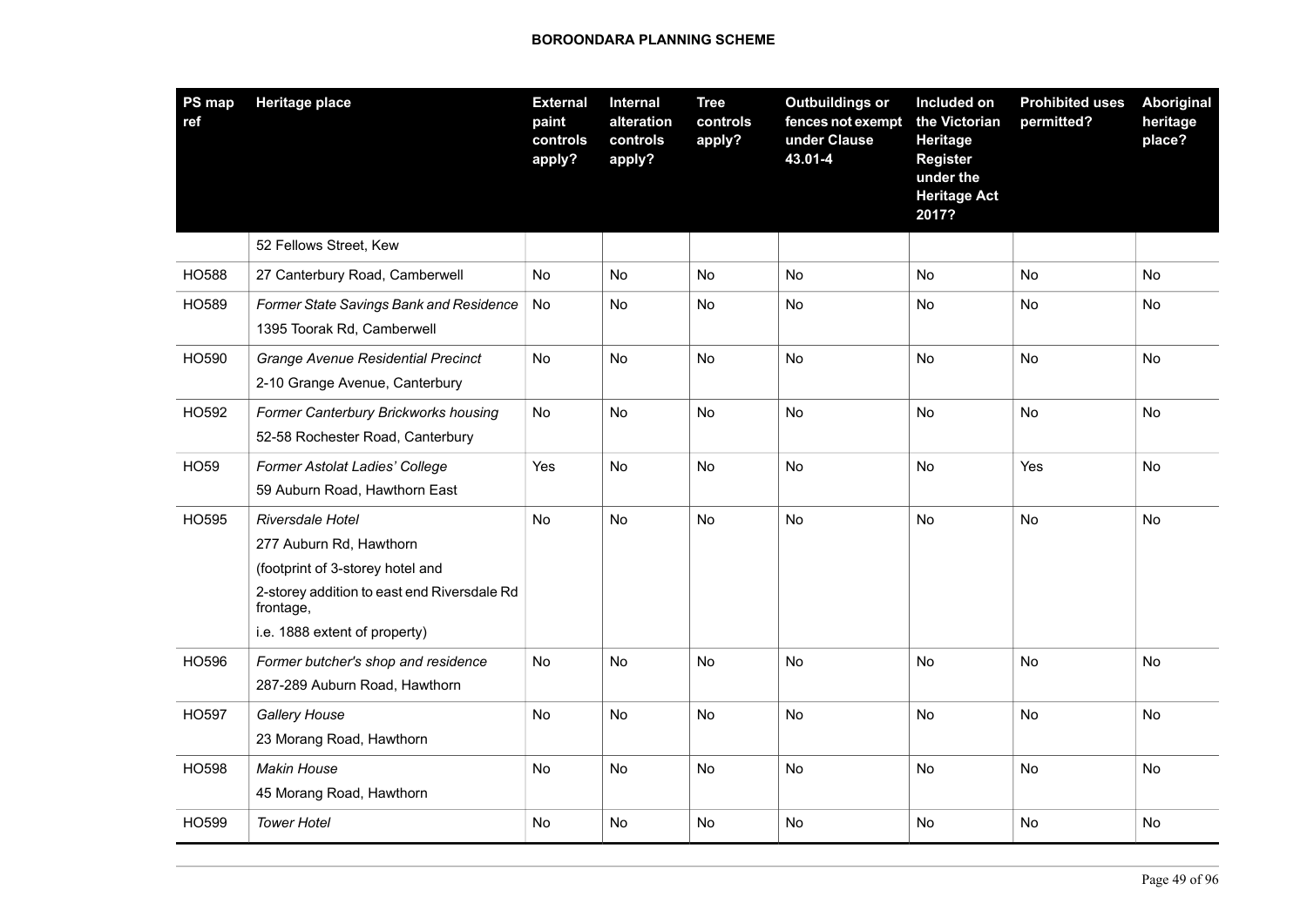| PS map<br>ref | <b>Heritage place</b>                                                                                                                            | <b>External</b><br>paint<br>controls<br>apply?                                                                                               | <b>Internal</b><br>alteration<br>controls<br>apply? | <b>Tree</b><br>controls<br>apply? | <b>Outbuildings or</b><br>fences not exempt<br>under Clause<br>43.01-4 | Included on<br>the Victorian<br><b>Heritage</b><br>Register<br>under the<br><b>Heritage Act</b><br>2017? | <b>Prohibited uses</b><br>permitted? | Aboriginal<br>heritage<br>place? |
|---------------|--------------------------------------------------------------------------------------------------------------------------------------------------|----------------------------------------------------------------------------------------------------------------------------------------------|-----------------------------------------------------|-----------------------------------|------------------------------------------------------------------------|----------------------------------------------------------------------------------------------------------|--------------------------------------|----------------------------------|
|               | 686-690 Burwood Rd, Hawthorn East                                                                                                                |                                                                                                                                              |                                                     |                                   |                                                                        |                                                                                                          |                                      |                                  |
| HO601         | <b>Herborn House</b><br>88 Pleasant Road, Hawthorn East                                                                                          | Yes<br>(due to<br>retention<br>of<br>limewash;<br>when<br>repainting<br>limewash<br>should be<br>used on<br>cement/<br>concrete<br>surfaces) | <b>No</b>                                           | No                                | No                                                                     | No                                                                                                       | <b>No</b>                            | No                               |
| HO602         | 5 Eamon Court, Kew                                                                                                                               | No                                                                                                                                           | No                                                  | No                                | No                                                                     | No                                                                                                       | No                                   | No                               |
| HO603         | <b>Timber Shop</b><br>415-417 High Street, Kew                                                                                                   | No                                                                                                                                           | No                                                  | No                                | No                                                                     | No                                                                                                       | Yes                                  | No                               |
| HO604         | <b>Austin Bramwell Smith House</b><br>8 Orford Avenue, Kew                                                                                       | No                                                                                                                                           | No                                                  | No                                | No                                                                     | No                                                                                                       | <b>No</b>                            | No                               |
| HO605         | House<br>15 Deepdene Road, Deepdene                                                                                                              | No                                                                                                                                           | No                                                  | No                                | No                                                                     | No                                                                                                       | No                                   | No                               |
| HO607         | 1363 Burke Road, Kew                                                                                                                             | No                                                                                                                                           | No                                                  | No                                | <b>No</b>                                                              | No                                                                                                       | No                                   | No                               |
| HO608         | Scotch College<br>491 Glenferrie Rd, Hawthorn<br>Significant buildings with a 10 metre<br>curtilage around each building envelope,<br>including: | No                                                                                                                                           | No                                                  | No                                | No                                                                     | No                                                                                                       | No                                   | No                               |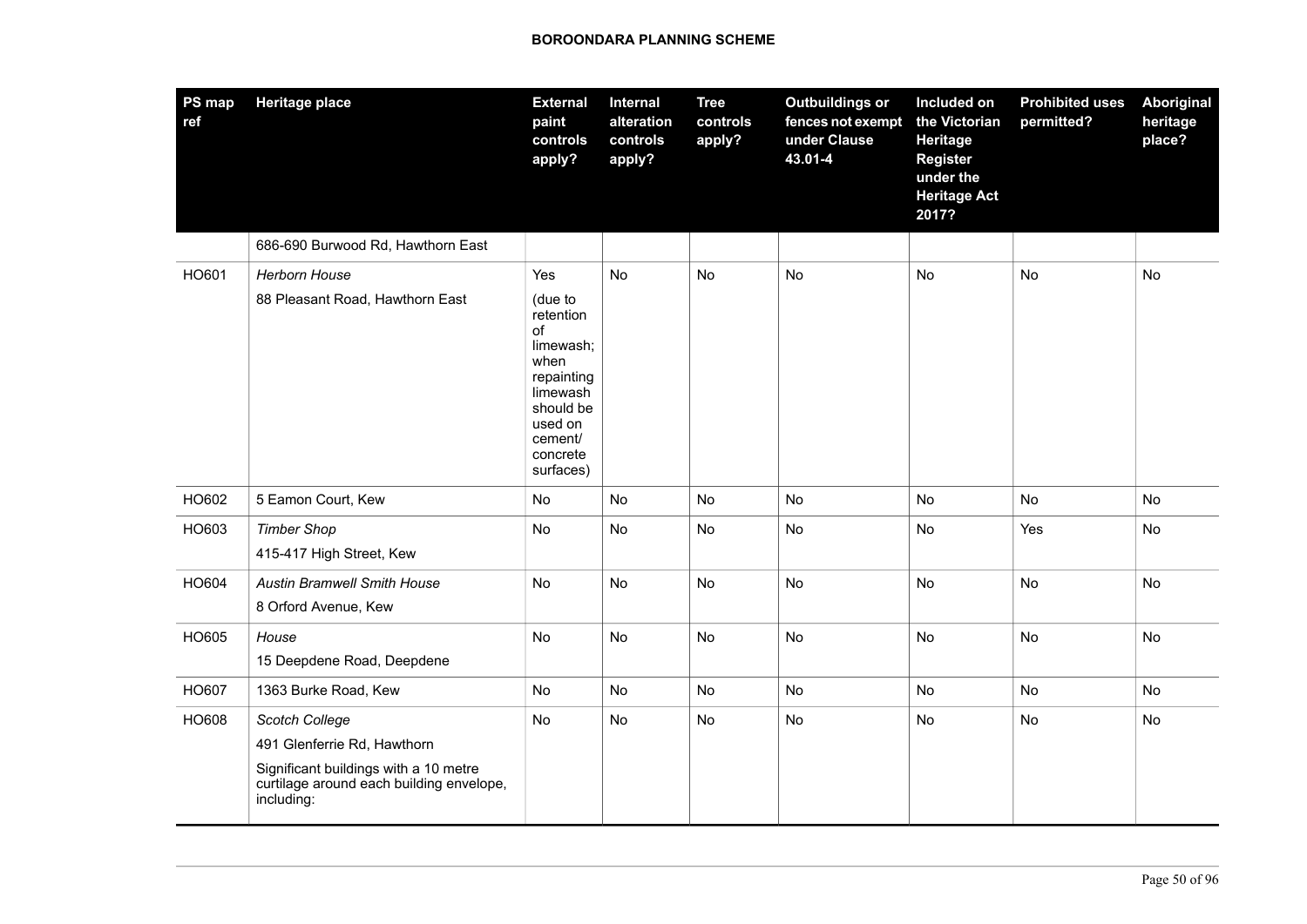| PS map<br>ref | <b>Heritage place</b>                                                                            | <b>External</b><br>paint<br>controls<br>apply? | Internal<br>alteration<br>controls<br>apply? | <b>Tree</b><br>controls<br>apply? | <b>Outbuildings or</b><br>fences not exempt<br>under Clause<br>43.01-4 | Included on<br>the Victorian<br>Heritage<br><b>Register</b><br>under the<br><b>Heritage Act</b><br>2017? | <b>Prohibited uses</b><br>permitted? | <b>Aboriginal</b><br>heritage<br>place? |
|---------------|--------------------------------------------------------------------------------------------------|------------------------------------------------|----------------------------------------------|-----------------------------------|------------------------------------------------------------------------|----------------------------------------------------------------------------------------------------------|--------------------------------------|-----------------------------------------|
|               | Junior School (former Preparatory<br>School), 1917                                               |                                                |                                              |                                   |                                                                        |                                                                                                          |                                      |                                         |
|               | Callantina Lodge and Gates, 1917<br>$\blacksquare$                                               |                                                |                                              |                                   |                                                                        |                                                                                                          |                                      |                                         |
|               | Senior School and quadrangle, 1920-26<br>$\blacksquare$                                          |                                                |                                              |                                   |                                                                        |                                                                                                          |                                      |                                         |
|               | War Memorial Hall, 1920-26<br>$\blacksquare$                                                     |                                                |                                              |                                   |                                                                        |                                                                                                          |                                      |                                         |
|               | School House and McMeckan House,<br>$\blacksquare$<br>1925                                       |                                                |                                              |                                   |                                                                        |                                                                                                          |                                      |                                         |
|               | Littlejohn Memorial Chapel, 1934-36<br>$\blacksquare$                                            |                                                |                                              |                                   |                                                                        |                                                                                                          |                                      |                                         |
|               | Health Centre and Residences, 1935-36                                                            |                                                |                                              |                                   |                                                                        |                                                                                                          |                                      |                                         |
|               | John Monash Gates and Lodge, 1936<br>$\blacksquare$                                              |                                                |                                              |                                   |                                                                        |                                                                                                          |                                      |                                         |
|               | Arthur Robinson House, 1937-38                                                                   |                                                |                                              |                                   |                                                                        |                                                                                                          |                                      |                                         |
|               | Shergold Building (former Sub-Primary<br><b>Building), 1956</b>                                  |                                                |                                              |                                   |                                                                        |                                                                                                          |                                      |                                         |
|               | Contributory buildings with a 10 metre<br>curtilage around each building envelope,<br>including: |                                                |                                              |                                   |                                                                        |                                                                                                          |                                      |                                         |
|               | Laundry (former rear wing of 'Glen<br>House'), 1875                                              |                                                |                                              |                                   |                                                                        |                                                                                                          |                                      |                                         |
|               | TDP (former Gymnasium), 1920-26<br>$\blacksquare$                                                |                                                |                                              |                                   |                                                                        |                                                                                                          |                                      |                                         |
| HO614         | House                                                                                            | No                                             | No                                           | No                                | No                                                                     | No                                                                                                       | No                                   | No                                      |
|               | 16 Victoria Avenue, Canterbury                                                                   |                                                |                                              |                                   |                                                                        |                                                                                                          |                                      |                                         |
| HO616         | House                                                                                            | No                                             | No                                           | No                                | No                                                                     | No                                                                                                       | No                                   | No                                      |
|               | 300 Balwyn Road, Balwyn North                                                                    |                                                |                                              |                                   |                                                                        |                                                                                                          |                                      |                                         |
| HO617         | House<br>23-25 and part of 27 (TP 129339)<br>Canterbury Road, Camberwell                         | Yes                                            | No.                                          | No                                | No                                                                     | No                                                                                                       | No                                   | No                                      |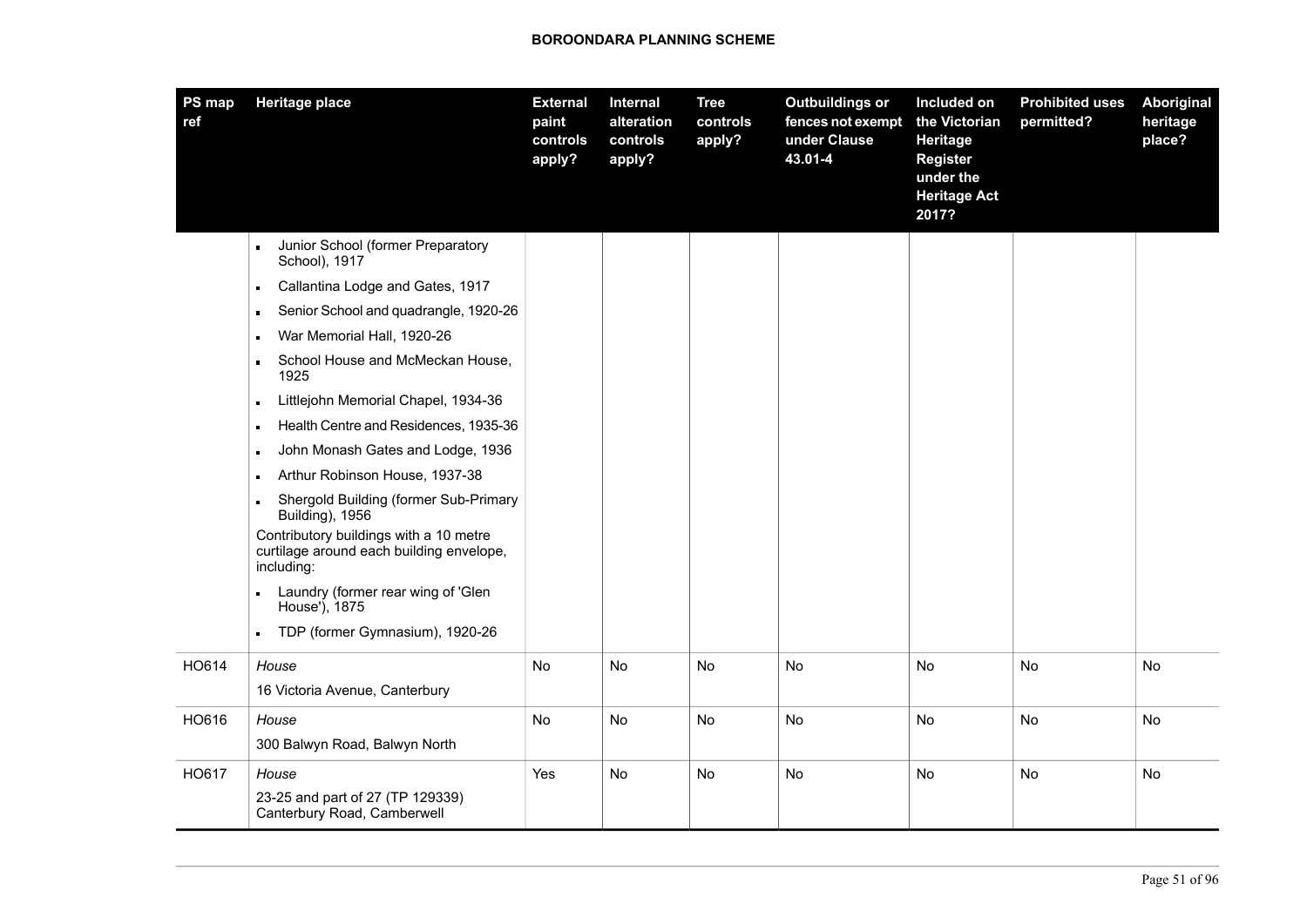| PS map<br>ref | <b>Heritage place</b>                                                      | <b>External</b><br>paint<br>controls<br>apply? | <b>Internal</b><br>alteration<br>controls<br>apply? | <b>Tree</b><br>controls<br>apply? | <b>Outbuildings or</b><br>fences not exempt<br>under Clause<br>43.01-4 | Included on<br>the Victorian<br>Heritage<br><b>Register</b><br>under the<br><b>Heritage Act</b><br>2017? | <b>Prohibited uses</b><br>permitted? | Aboriginal<br>heritage<br>place? |
|---------------|----------------------------------------------------------------------------|------------------------------------------------|-----------------------------------------------------|-----------------------------------|------------------------------------------------------------------------|----------------------------------------------------------------------------------------------------------|--------------------------------------|----------------------------------|
| HO619         | Houses<br>29 & 31 Parkhill Road, Kew                                       | <b>No</b>                                      | <b>No</b>                                           | <b>No</b>                         | No                                                                     | No                                                                                                       | No                                   | No                               |
| HO620         | House<br>7 Leura Grove, Hawthorn East                                      | No                                             | No                                                  | No                                | No                                                                     | No                                                                                                       | No                                   | No                               |
| HO621         | Hoddle Survey Tree, Kew Golf Club<br>120B Belford Road, Kew East           |                                                |                                                     | $\sim$                            |                                                                        | Yes<br><b>Ref No H2340</b>                                                                               | Yes                                  |                                  |
| HO622         | <b>Camberwell Tram Substation</b><br>30 Station Street, Camberwell         | $\blacksquare$                                 | $\overline{a}$                                      | $\blacksquare$                    | $\overline{a}$                                                         | Yes<br>Ref No H2324                                                                                      | Yes                                  |                                  |
| HO623         | <b>Surrey Gardens</b><br>88-90 Union Road, Surrey Hills                    | <b>No</b>                                      | <b>No</b>                                           | No                                | <b>No</b>                                                              | No                                                                                                       | <b>No</b>                            | <b>No</b>                        |
| HO624         | <b>Former Surrey College</b><br>17-19A Barton Street, Surrey Hills         | No                                             | No                                                  | No                                | No                                                                     | No                                                                                                       | No                                   | No                               |
| HO626         | Holy Redeemer Church Parish Hall<br>305-307 Mont Albert Road, Surrey Hills | No                                             | <b>No</b>                                           | <b>No</b>                         | Yes                                                                    | <b>No</b>                                                                                                | <b>No</b>                            | <b>No</b>                        |
| HO627         | House<br>1 Montrose Street, Surrey Hills                                   | No                                             | No                                                  | No                                | No                                                                     | No                                                                                                       | No                                   | No                               |
| HO629         | <b>Kylemore Flats</b><br>52 Union Road, Surrey Hills                       | No                                             | No                                                  | No                                | No                                                                     | No                                                                                                       | No                                   | No                               |
| HO630         | House<br>26 Weybridge Street, Surrey Hills                                 | No                                             | No                                                  | No                                | No                                                                     | No                                                                                                       | No                                   | No                               |
| HO631         | House<br>627 Whitehorse Road, Surrey Hills                                 | No                                             | No                                                  | No                                | No                                                                     | No                                                                                                       | No                                   | No                               |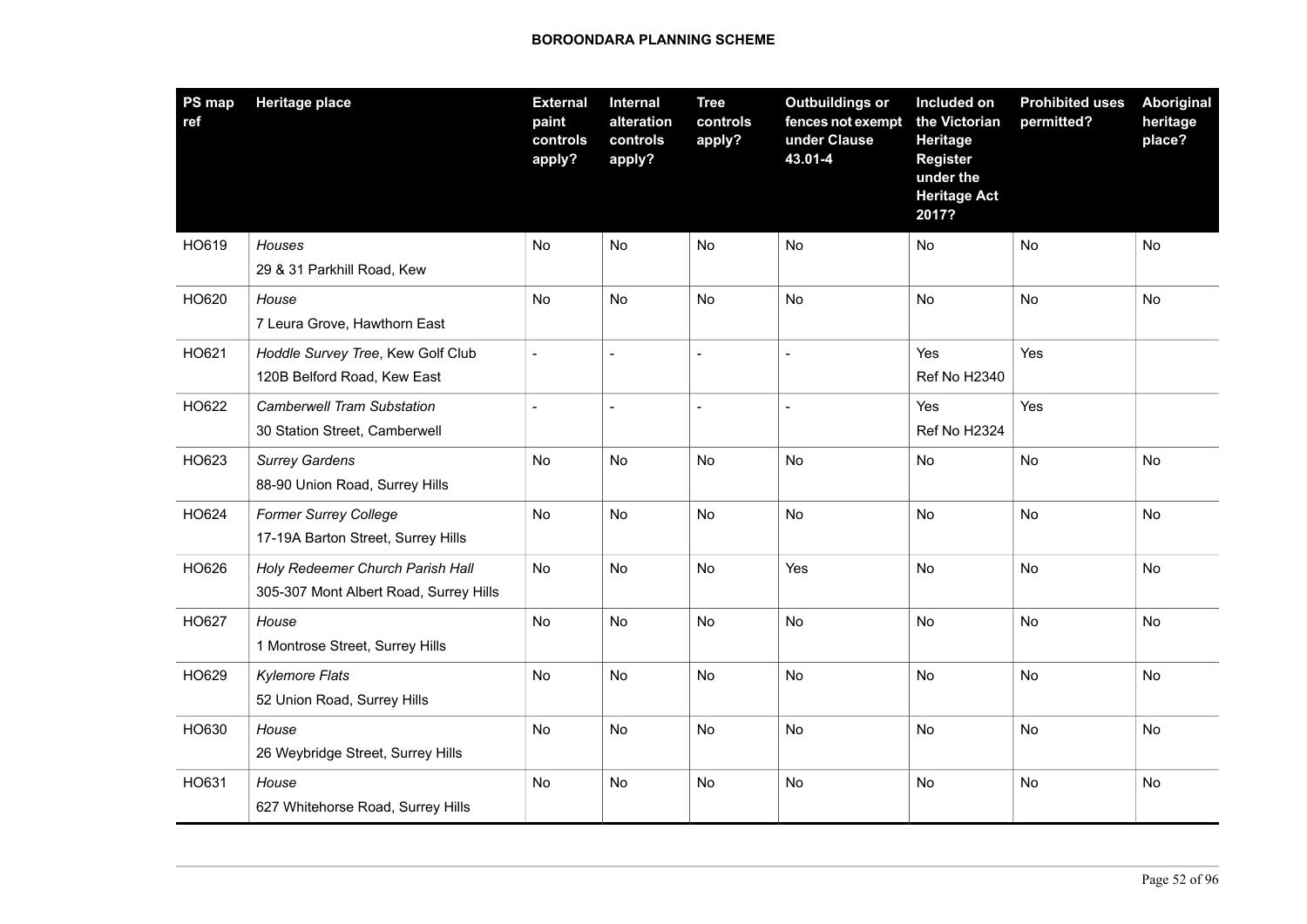| PS map<br>ref | <b>Heritage place</b>                                                                                                                  | <b>External</b><br>paint<br>controls<br>apply? | Internal<br>alteration<br>controls<br>apply? | <b>Tree</b><br>controls<br>apply? | <b>Outbuildings or</b><br>fences not exempt<br>under Clause<br>43.01-4 | Included on<br>the Victorian<br><b>Heritage</b><br><b>Register</b><br>under the<br><b>Heritage Act</b><br>2017? | <b>Prohibited uses</b><br>permitted? | <b>Aboriginal</b><br>heritage<br>place? |
|---------------|----------------------------------------------------------------------------------------------------------------------------------------|------------------------------------------------|----------------------------------------------|-----------------------------------|------------------------------------------------------------------------|-----------------------------------------------------------------------------------------------------------------|--------------------------------------|-----------------------------------------|
| HO632         | Leumascot<br>5 Windsor Crescent, Surrey Hills                                                                                          | No                                             | No                                           | No                                | No                                                                     | No                                                                                                              | No                                   | No                                      |
| HO634         | Surrey Hills Redvers - Kennealy Street<br><b>Residential Precinct</b><br>Redvers Street and part of Kennealy Street<br>in Surrey Hills | No                                             | No                                           | No                                | No                                                                     | No                                                                                                              | No                                   | No                                      |
| HO642         | <b>Units</b><br>2 Barkers Road, Hawthorn                                                                                               | No                                             | <b>No</b>                                    | No                                | No                                                                     | No                                                                                                              | <b>No</b>                            | No                                      |
| HO643         | <b>Fairmount Park Estate Precinct</b><br>Part of Barkers Rd, Elm St Findon St, Myrtle<br>St and Oak St, Hawthorn                       | No                                             | No                                           | No                                | Yes                                                                    | No                                                                                                              | No                                   | No                                      |
| HO644         | Houses<br>2 to 8 Pine Street, Hawthorn                                                                                                 | <b>No</b>                                      | <b>No</b>                                    | <b>No</b>                         | <b>No</b>                                                              | <b>No</b>                                                                                                       | <b>No</b>                            | <b>No</b>                               |
| HO645         | Houses<br>29 to 39 Mason Street, Hawthorn                                                                                              | Yes                                            | <b>No</b>                                    | <b>No</b>                         | <b>No</b>                                                              | <b>No</b>                                                                                                       | No                                   | No                                      |
| HO646         | <b>Creswick Estate Precinct</b><br>Part of Calvin Street, Creswick Street and<br>Mason Street, Hawthorn                                | No                                             | <b>No</b>                                    | <b>No</b>                         | Yes - original<br>fences                                               | No                                                                                                              | <b>No</b>                            | <b>No</b>                               |
| HO647         | Flats<br>4 Grattan Street, Hawthorn                                                                                                    | <b>No</b>                                      | <b>No</b>                                    | Yes                               | No                                                                     | No                                                                                                              | <b>No</b>                            | <b>No</b>                               |
| HO665         | House<br>9 Auburn Grove, Hawthorn East                                                                                                 | No                                             | <b>No</b>                                    | Yes                               | No                                                                     | No                                                                                                              | No                                   | No                                      |
| HO666         | Former garage<br>51 Barkers Street, Kew                                                                                                | Yes                                            | <b>No</b>                                    | <b>No</b>                         | No                                                                     | <b>No</b>                                                                                                       | Yes                                  | No                                      |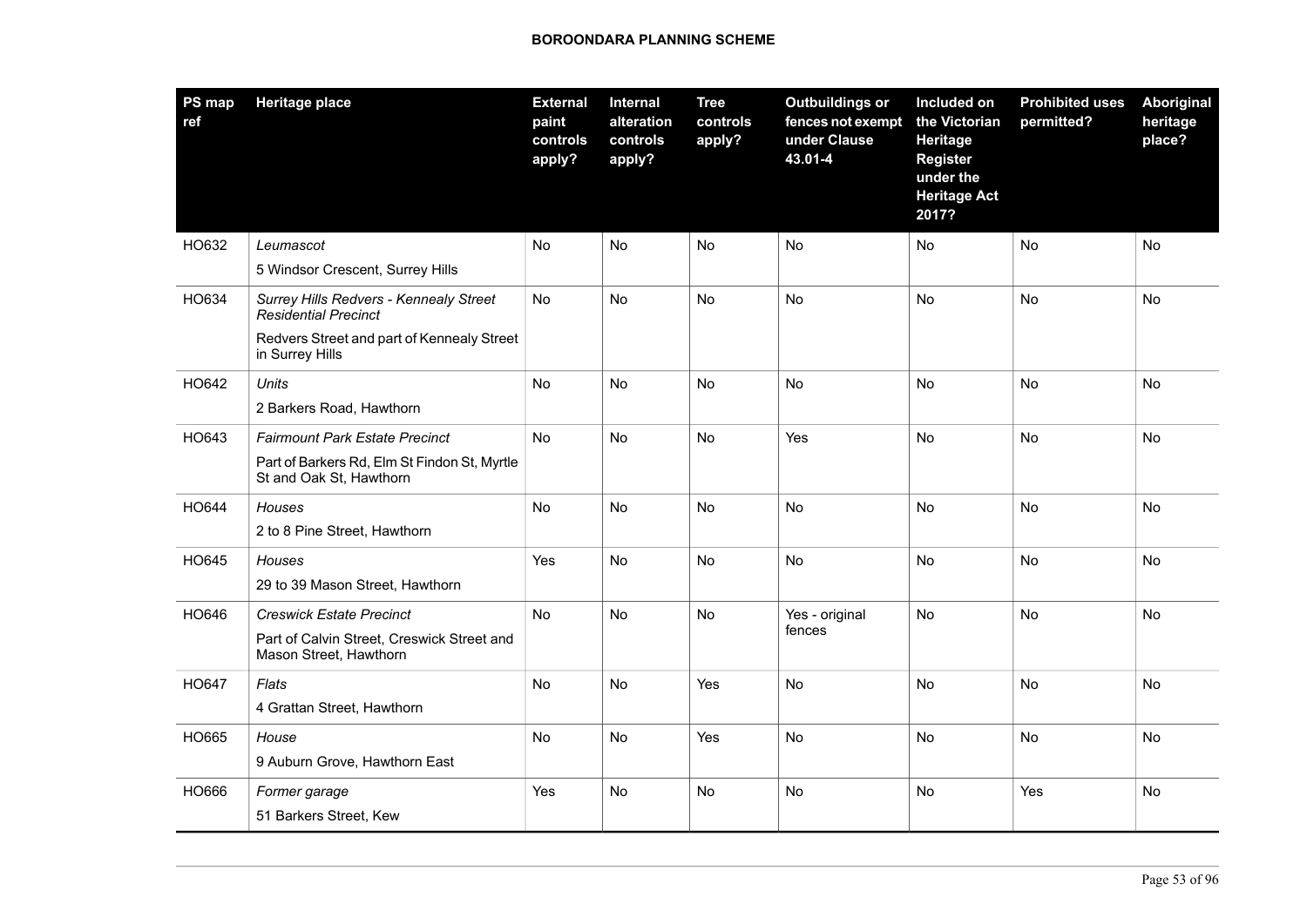| <b>PS map</b><br>ref | <b>Heritage place</b>                                                                                                                                               | <b>External</b><br>paint<br>controls<br>apply? | Internal<br>alteration<br>controls<br>apply? | <b>Tree</b><br>controls<br>apply? | <b>Outbuildings or</b><br>fences not exempt<br>under Clause<br>43.01-4 | Included on<br>the Victorian<br>Heritage<br>Register<br>under the<br><b>Heritage Act</b><br>2017? | <b>Prohibited uses</b><br>permitted? | Aboriginal<br>heritage<br>place? |
|----------------------|---------------------------------------------------------------------------------------------------------------------------------------------------------------------|------------------------------------------------|----------------------------------------------|-----------------------------------|------------------------------------------------------------------------|---------------------------------------------------------------------------------------------------|--------------------------------------|----------------------------------|
| HO667                | House                                                                                                                                                               | No                                             | <b>No</b>                                    | No                                | <b>No</b>                                                              | <b>No</b>                                                                                         | No                                   | No                               |
|                      | 68 Riversdale Road, Hawthorn                                                                                                                                        |                                                |                                              |                                   |                                                                        |                                                                                                   |                                      |                                  |
| HO668                | House                                                                                                                                                               | No                                             | No                                           | No                                | No                                                                     | No                                                                                                | No                                   | No                               |
|                      | 123 Riversdale Road, Hawthorn                                                                                                                                       |                                                |                                              |                                   |                                                                        |                                                                                                   |                                      |                                  |
| HO670                | <b>Surrey Hills English Counties Residential</b><br>Precinct                                                                                                        | No.                                            | <b>No</b>                                    | <b>No</b>                         | <b>No</b>                                                              | <b>No</b>                                                                                         | <b>No</b>                            | No                               |
|                      | Part of Albion and Thames streets; part of<br>Canterbury, Durham, Essex, Kent,<br>Middlesex, Norfolk and Suffolk roads; part<br>of Arundel Crescent in Surrey Hills |                                                |                                              |                                   |                                                                        |                                                                                                   |                                      |                                  |
| HO671                | <b>Union Road South Residential Precinct</b>                                                                                                                        | <b>No</b>                                      | <b>No</b>                                    | <b>No</b>                         | <b>No</b>                                                              | <b>No</b>                                                                                         | <b>No</b>                            | <b>No</b>                        |
|                      | Part of Union Road; part of Bona Vista and<br>Warwick avenues and part of The Avenue<br>in Surrey Hills                                                             |                                                |                                              |                                   |                                                                        |                                                                                                   |                                      |                                  |
| HO675                | Chandler Highway Bridge<br>Chandler Highway, Kew                                                                                                                    | $\blacksquare$                                 |                                              | $\blacksquare$                    |                                                                        | Yes Ref No<br>H2354                                                                               | Yes                                  |                                  |
| HO677                | <b>Braeside</b><br>6 Alexandra Avenue, Canterbury                                                                                                                   | No.                                            | <b>No</b>                                    | No.                               | No                                                                     | No                                                                                                | No                                   | No                               |
| HO678                | St David's Uniting Church<br>902A Burke Road, Canterbury                                                                                                            | No                                             | <b>No</b>                                    | No                                | Yes - brick fence                                                      | No                                                                                                | No                                   | <b>No</b>                        |
| HO679                | Canterbury Ambulance Station                                                                                                                                        | No                                             | No                                           | No                                | No                                                                     | No                                                                                                | No                                   | No                               |
|                      | 61 Canterbury Road, Canterbury                                                                                                                                      |                                                |                                              |                                   |                                                                        |                                                                                                   |                                      |                                  |
| HO680                | Canterbury Presbyterian Church                                                                                                                                      | Yes                                            | <b>No</b>                                    | No                                | Yes - rear hall and                                                    | No                                                                                                | <b>No</b>                            | No                               |
|                      | 146 Canterbury Road, Canterbury                                                                                                                                     |                                                |                                              |                                   | front boundary wall                                                    |                                                                                                   |                                      |                                  |
| HO681                | Victorian shops                                                                                                                                                     | No.                                            | <b>No</b>                                    | <b>No</b>                         | No                                                                     | <b>No</b>                                                                                         | No                                   | No                               |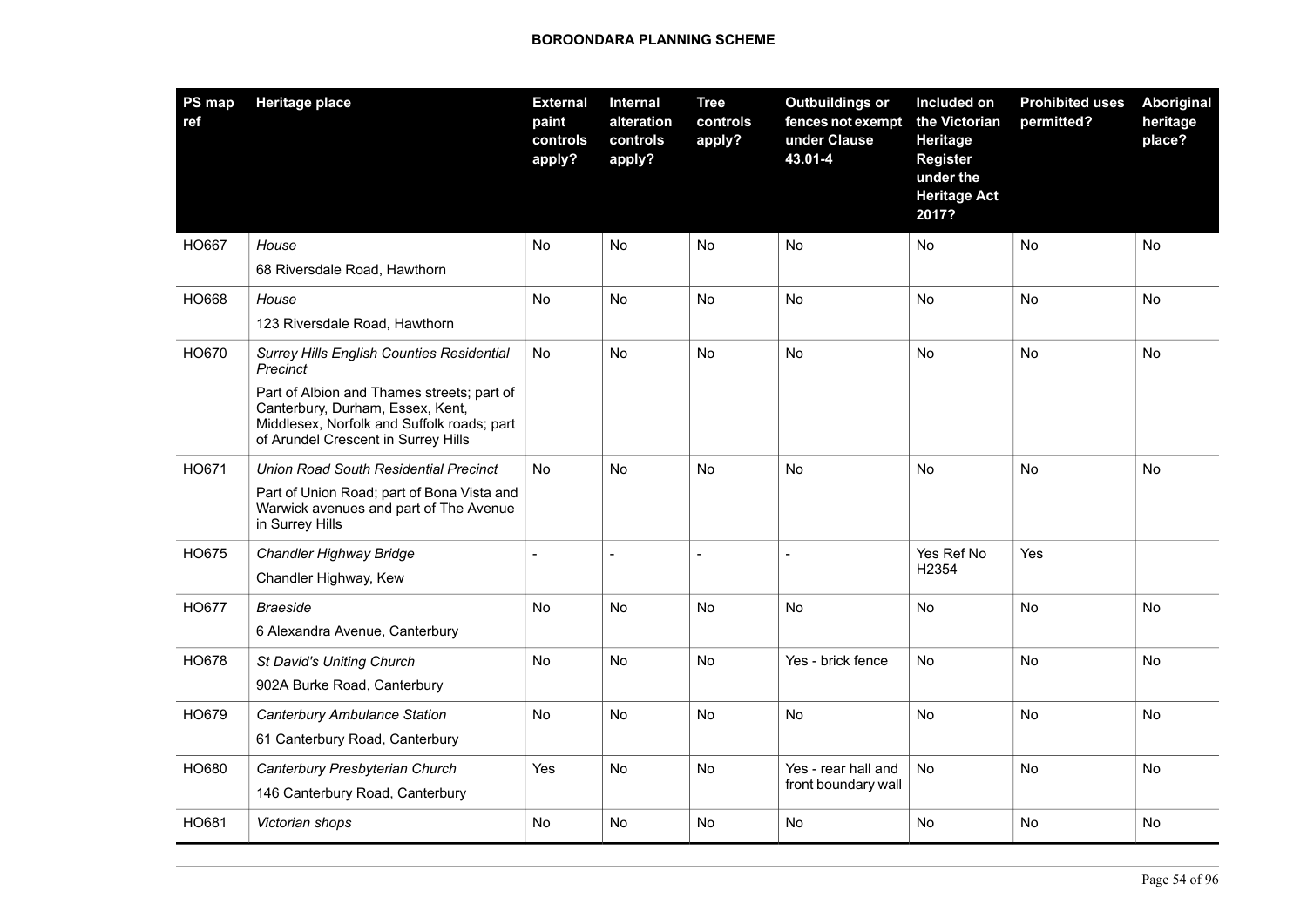| PS map<br>ref | <b>Heritage place</b>                                                                                                               | <b>External</b><br>paint<br>controls<br>apply? | Internal<br>alteration<br>controls<br>apply? | <b>Tree</b><br>controls<br>apply?   | <b>Outbuildings or</b><br>fences not exempt<br>under Clause<br>43.01-4 | Included on<br>the Victorian<br><b>Heritage</b><br><b>Register</b><br>under the<br><b>Heritage Act</b><br>2017? | <b>Prohibited uses</b><br>permitted? | <b>Aboriginal</b><br>heritage<br>place? |
|---------------|-------------------------------------------------------------------------------------------------------------------------------------|------------------------------------------------|----------------------------------------------|-------------------------------------|------------------------------------------------------------------------|-----------------------------------------------------------------------------------------------------------------|--------------------------------------|-----------------------------------------|
|               | 351-359 Canterbury Road, Canterbury &<br><b>Surrey Hills</b>                                                                        |                                                |                                              |                                     |                                                                        |                                                                                                                 |                                      |                                         |
| HO682         | <b>Electrical Distribution Substations</b><br>190A Canterbury Road, 26A Myrtle Road,<br>Canterbury & 6 Harp Road, Kew               | No                                             | No                                           | No                                  | <b>No</b>                                                              | No                                                                                                              | No                                   | No                                      |
| HO683         | Kaiapoi<br>35 Chatham Road, Canterbury                                                                                              | No                                             | No                                           | No                                  | No                                                                     | No                                                                                                              | No                                   | No                                      |
| HO684         | Sassafrass<br>13 Mangarra Road, Canterbury                                                                                          | No                                             | No                                           | No                                  | No                                                                     | No                                                                                                              | No                                   | No                                      |
| HO685         | Canterbury Girls School<br>16 Mangarra Road, Canterbury                                                                             | <b>No</b>                                      | No                                           | Yes -<br>Moreton<br><b>Bay Figs</b> | <b>No</b>                                                              | <b>No</b>                                                                                                       | No                                   | No                                      |
| HO686         | <b>Hawthorn House</b><br>23 Mangarra Road, Canterbury                                                                               | No                                             | No                                           | No                                  | <b>No</b>                                                              | No                                                                                                              | No                                   | <b>No</b>                               |
| HO688         | Willy's Store (A & J Sullivans)<br>35 Matlock Street, Canterbury                                                                    | No                                             | No                                           | No                                  | No                                                                     | No                                                                                                              | Yes                                  | No                                      |
| HO689         | <b>Ballantyne House</b><br>67 Mont Albert Road, Canterbury                                                                          | No                                             | No                                           | No                                  | <b>No</b>                                                              | No                                                                                                              | No                                   | No                                      |
| HO691         | Gunyah, First Canterbury Troop Scout Hall<br>& Camberwell North Guide Hall<br>25 Shierlaw Avenue & 1A Faversham Road,<br>Canterbury | No                                             | No                                           | No                                  | Yes - Guide Hall<br>front fence                                        | No                                                                                                              | No                                   | No                                      |
| HO692         | <b>Hollinshed House</b><br>2 Snowden Place, Canterbury                                                                              | No.                                            | No                                           | No                                  | No                                                                     | No.                                                                                                             | No                                   | No                                      |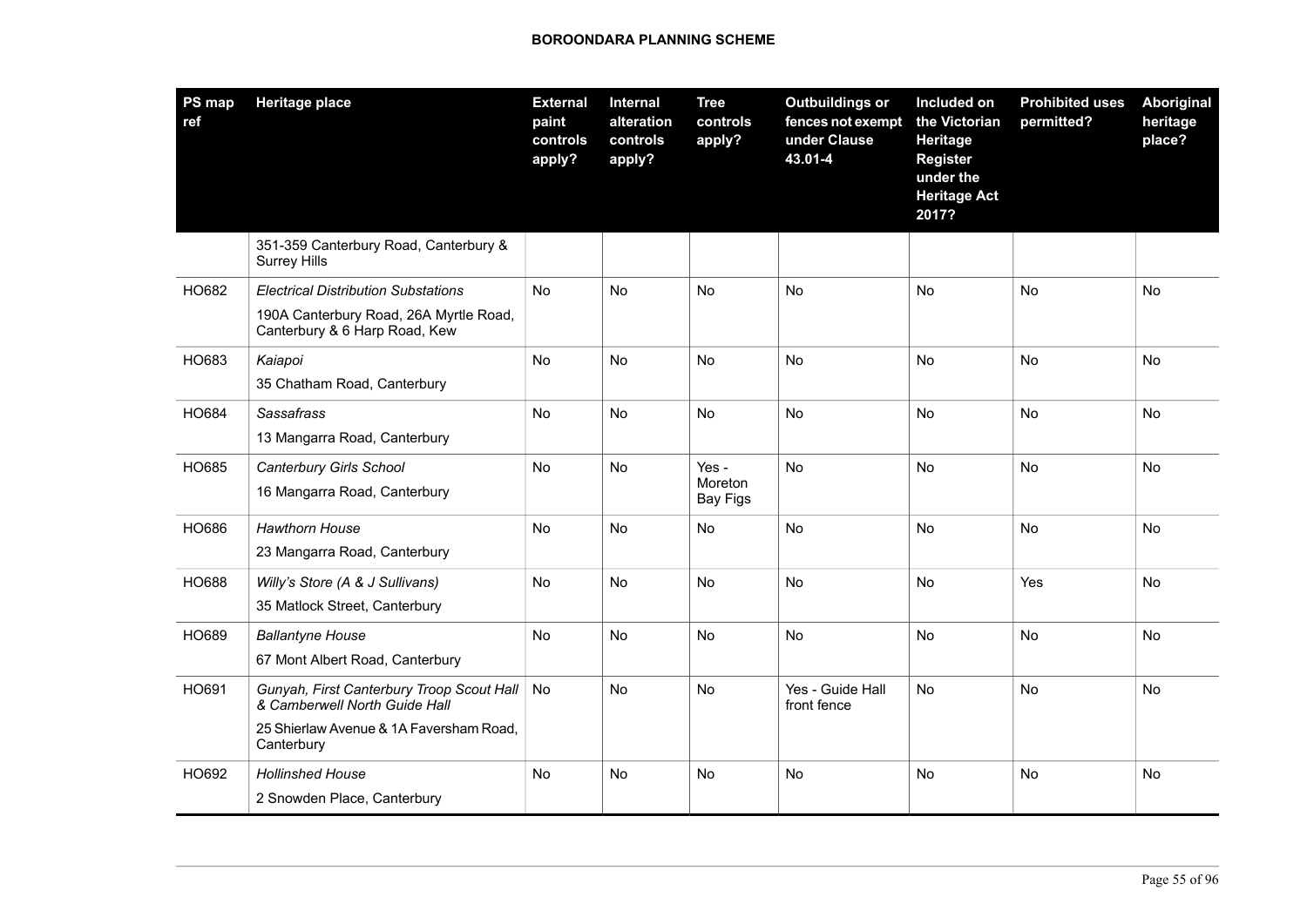| <b>PS map</b><br>ref | <b>Heritage place</b>                                                                                                                                                                                                          | <b>External</b><br>paint<br>controls<br>apply? | Internal<br>alteration<br>controls<br>apply? | <b>Tree</b><br>controls<br>apply? | <b>Outbuildings or</b><br>fences not exempt<br>under Clause<br>43.01-4 | Included on<br>the Victorian<br>Heritage<br><b>Register</b><br>under the<br><b>Heritage Act</b><br>2017? | <b>Prohibited uses</b><br>permitted? | Aboriginal<br>heritage<br>place? |
|----------------------|--------------------------------------------------------------------------------------------------------------------------------------------------------------------------------------------------------------------------------|------------------------------------------------|----------------------------------------------|-----------------------------------|------------------------------------------------------------------------|----------------------------------------------------------------------------------------------------------|--------------------------------------|----------------------------------|
| HO693                | Yarrola                                                                                                                                                                                                                        | No                                             | No                                           | No                                | No                                                                     | No                                                                                                       | <b>No</b>                            | No                               |
|                      | 10 The Ridge, Canterbury                                                                                                                                                                                                       |                                                |                                              |                                   |                                                                        |                                                                                                          |                                      |                                  |
| HO694                | House                                                                                                                                                                                                                          | No                                             | No                                           | <b>No</b>                         | No                                                                     | No                                                                                                       | <b>No</b>                            | No                               |
|                      | 14 The Ridge, Canterbury                                                                                                                                                                                                       |                                                |                                              |                                   |                                                                        |                                                                                                          |                                      |                                  |
| HO695                | <b>Driffville</b><br>15 View Street, Canterbury                                                                                                                                                                                | No                                             | <b>No</b>                                    | No                                | No                                                                     | <b>No</b>                                                                                                | <b>No</b>                            | No                               |
| HO696                | <b>East Camberwell Substation</b><br>2B Warburton Road, Canterbury                                                                                                                                                             | No.                                            | No                                           | No                                | No                                                                     | No                                                                                                       | No                                   | No                               |
| HO697                | Elaine<br>37 Wentworth Avenue, Canterbury                                                                                                                                                                                      | No                                             | No                                           | No                                | No                                                                     | No.                                                                                                      | <b>No</b>                            | No.                              |
| HO698                | Norway<br>2 Woodstock Street & 33A Parlington<br>Street, Canterbury                                                                                                                                                            | No                                             | No                                           | No                                | Yes - stables                                                          | No                                                                                                       | <b>No</b>                            | No                               |
| HO699                | Canterbury Road Commercial Precinct,<br>Canterbury<br>Includes Canterbury Rd (part)                                                                                                                                            | No                                             | No                                           | No                                | Yes - garage &<br>front fence at No.<br>114A                           | No                                                                                                       | No                                   | No                               |
| HO700                | Griffin Estate & Environs Precinct,<br>Canterbury<br>Includes Canterbury Road, Chaucer<br>Crescent, Dudley Parade, Keats Street,<br>Marlow Street, Myrtle Road (all part)                                                      | No                                             | <b>No</b>                                    | No                                | Yes - front fences<br>at 5 & 8 Chaucer<br>Cr                           | No                                                                                                       | <b>No</b>                            | No                               |
| HO701                | <b>Matlock Street Precinct, Canterbury</b><br>Includes Prospect Hill Rd (part), Spencer<br>Rd (part), Bow Cr, Matlock St (part), Myrtle<br>Rd (part), Marden St (part), Warburton Rd<br>(part), Carinda Rd, Maling Road (part) | No                                             | <b>No</b>                                    | No                                | No                                                                     | No                                                                                                       | <b>No</b>                            | No                               |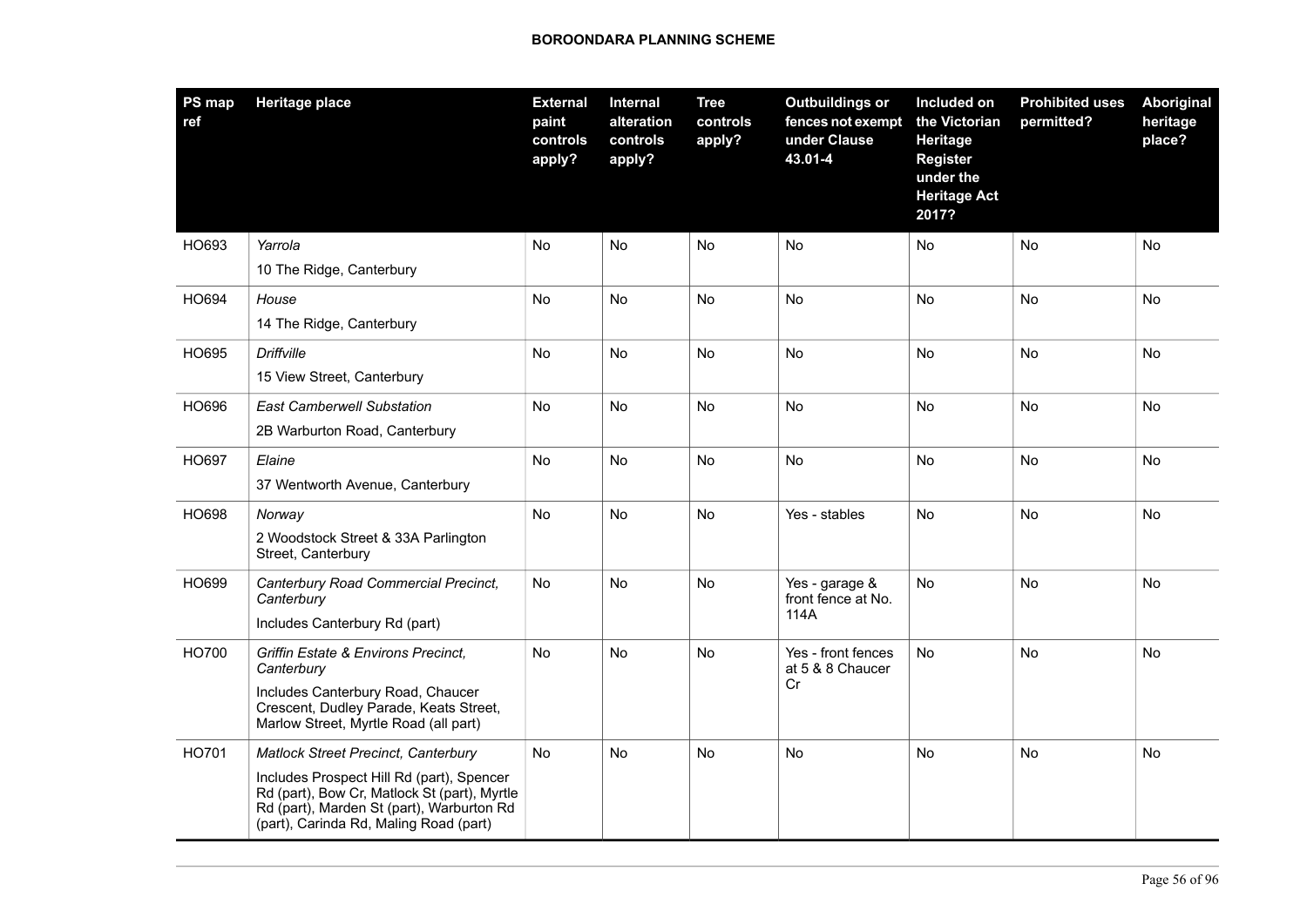| <b>PS map</b><br>ref | <b>Heritage place</b>                                                                                                                                                                                                   | <b>External</b><br>paint<br>controls<br>apply? | <b>Internal</b><br>alteration<br>controls<br>apply? | <b>Tree</b><br>controls<br>apply?                                                                                                           | <b>Outbuildings or</b><br>fences not exempt<br>under Clause<br>43.01-4 | Included on<br>the Victorian<br>Heritage<br><b>Register</b><br>under the<br><b>Heritage Act</b><br>2017? | <b>Prohibited uses</b><br>permitted? | Aboriginal<br>heritage<br>place? |
|----------------------|-------------------------------------------------------------------------------------------------------------------------------------------------------------------------------------------------------------------------|------------------------------------------------|-----------------------------------------------------|---------------------------------------------------------------------------------------------------------------------------------------------|------------------------------------------------------------------------|----------------------------------------------------------------------------------------------------------|--------------------------------------|----------------------------------|
| HO702                | Parlington Estate Residential Precinct,<br>Canterbury, Hawthorn East & Camberwell<br>Includes Allenby Rd, Gascoyne St (part),<br>Parlington St (part), Torrington St (part),<br>Burke Rd (part), Canterbury Road (part) | <b>No</b>                                      | <b>No</b>                                           | Yes - 5 & 11<br>Allenby Rd;<br>9<br>Canterbury<br>Rd; 4, 5, 10,<br>11, 25, 29,<br>40 & 44<br>Parlington<br>Street                           | <b>No</b>                                                              | No                                                                                                       | <b>No</b>                            | <b>No</b>                        |
| HO703                | Rochester Road Precinct, Canterbury<br>Includes Rochester Rd (part)                                                                                                                                                     | No                                             | No                                                  | No                                                                                                                                          | No                                                                     | No                                                                                                       | <b>No</b>                            | No                               |
| HO705                | <b>Trinity Grammar School</b><br>40 & 41 Charles Street, Kew                                                                                                                                                            | No                                             | No                                                  | Yes -<br>Southern<br>Magnolia,<br>Canary<br>Island Palm,<br>Illawarra<br>Flame Tree,<br>Sycamore<br>and Brush<br>Box at<br>Roberts<br>House | No                                                                     | <b>No</b>                                                                                                | No                                   | No                               |
| HO710                | Neath<br>486 Burke Rd, Camberwell                                                                                                                                                                                       | No                                             | No                                                  | No                                                                                                                                          | Yes - front fence                                                      | No                                                                                                       | No                                   | No                               |
| <b>HO711</b>         | Oswaldene<br>544 Burke Rd, Camberwell                                                                                                                                                                                   | No                                             | No                                                  | No                                                                                                                                          | No                                                                     | No                                                                                                       | No                                   | No                               |
| HO712                | Carrington Hall<br>832-834 Burke Rd, Camberwell                                                                                                                                                                         | No                                             | <b>No</b>                                           | <b>No</b>                                                                                                                                   | <b>No</b>                                                              | <b>No</b>                                                                                                | <b>No</b>                            | <b>No</b>                        |
| HO713                | Camberwell Fire Station & Flats (former)                                                                                                                                                                                | No                                             | No                                                  | No                                                                                                                                          | No                                                                     | No                                                                                                       | No                                   | No                               |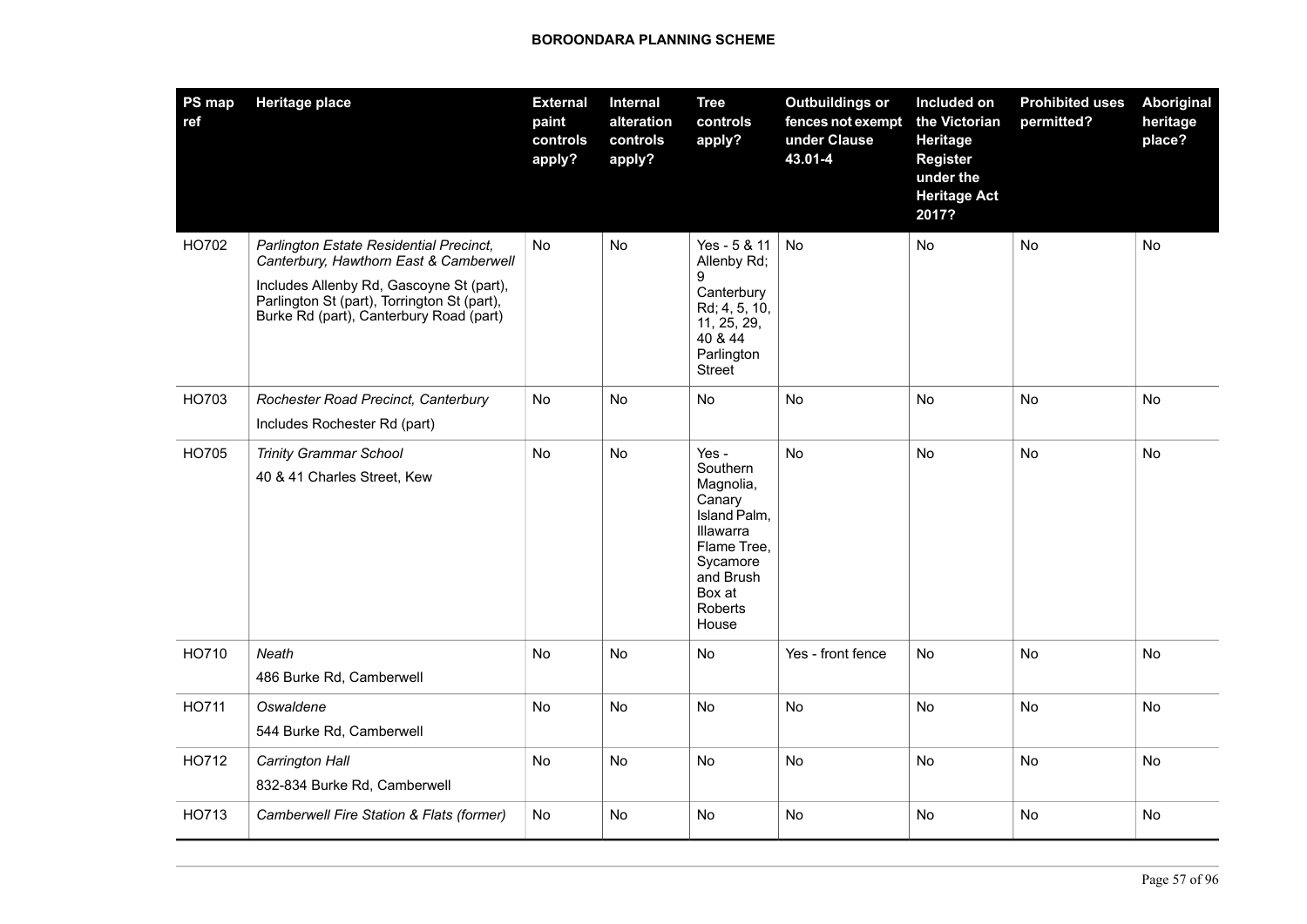| PS map<br>ref | <b>Heritage place</b>                                                              | <b>External</b><br>paint<br>controls<br>apply? | Internal<br>alteration<br>controls<br>apply? | <b>Tree</b><br>controls<br>apply?                                                                               | <b>Outbuildings or</b><br>fences not exempt<br>under Clause<br>43.01-4 | Included on<br>the Victorian<br>Heritage<br><b>Register</b><br>under the<br><b>Heritage Act</b><br>2017? | <b>Prohibited uses</b><br>permitted? | <b>Aboriginal</b><br>heritage<br>place? |
|---------------|------------------------------------------------------------------------------------|------------------------------------------------|----------------------------------------------|-----------------------------------------------------------------------------------------------------------------|------------------------------------------------------------------------|----------------------------------------------------------------------------------------------------------|--------------------------------------|-----------------------------------------|
|               | 575 Camberwell Rd, Camberwell                                                      |                                                |                                              |                                                                                                                 |                                                                        |                                                                                                          |                                      |                                         |
| HO714         | Conference Hall (Open Brethren)<br>25 Cookson St, Camberwell                       | No                                             | No                                           | No                                                                                                              | <b>No</b>                                                              | No                                                                                                       | <b>No</b>                            | No                                      |
| HO715         | <b>Nazareth House</b><br>16 Cornell St, Camberwell                                 | No                                             | No                                           | Yes -<br>mature<br>Canary<br>Island<br>Palms,<br>Norfolk<br><b>Island Pine</b><br>& remnant<br>Cypress<br>hedge | Yes - front gaes &<br>associated fence,<br>gatehouse & grotto          | <b>No</b>                                                                                                | No                                   | No                                      |
| HO716         | Hartwell Railway Station (formerly Walhalla<br>Station)<br>Fordham Ave, Camberwell | No                                             | No                                           | No                                                                                                              | <b>No</b>                                                              | No                                                                                                       | <b>No</b>                            | <b>No</b>                               |
| <b>HO717</b>  | <b>Hartwell Hill Shops</b><br>112-128 Fordham Ave, Camberwell                      | Yes                                            | No                                           | <b>No</b>                                                                                                       | <b>No</b>                                                              | No                                                                                                       | <b>No</b>                            | <b>No</b>                               |
| HO718         | Duplex<br>27-29 George St, Camberwell                                              | No                                             | No                                           | No                                                                                                              | Yes - front fence &<br>garage                                          | No                                                                                                       | No                                   | No                                      |
| HO719         | East Camberwell Baptist Church<br>137-139 Highfield Rd, Camberwell                 | No                                             | No                                           | <b>No</b>                                                                                                       | Yes - brick fence                                                      | <b>No</b>                                                                                                | <b>No</b>                            | <b>No</b>                               |
| HO720         | House<br>30 Hunter Rd, Camberwell                                                  | Yes                                            | No                                           | No                                                                                                              | No                                                                     | No                                                                                                       | No                                   | No                                      |
| HO721         | <b>Hartwell Primary School</b><br>4 Merton St, Camberwell                          | No                                             | No                                           | No                                                                                                              | No                                                                     | No                                                                                                       | No                                   | No                                      |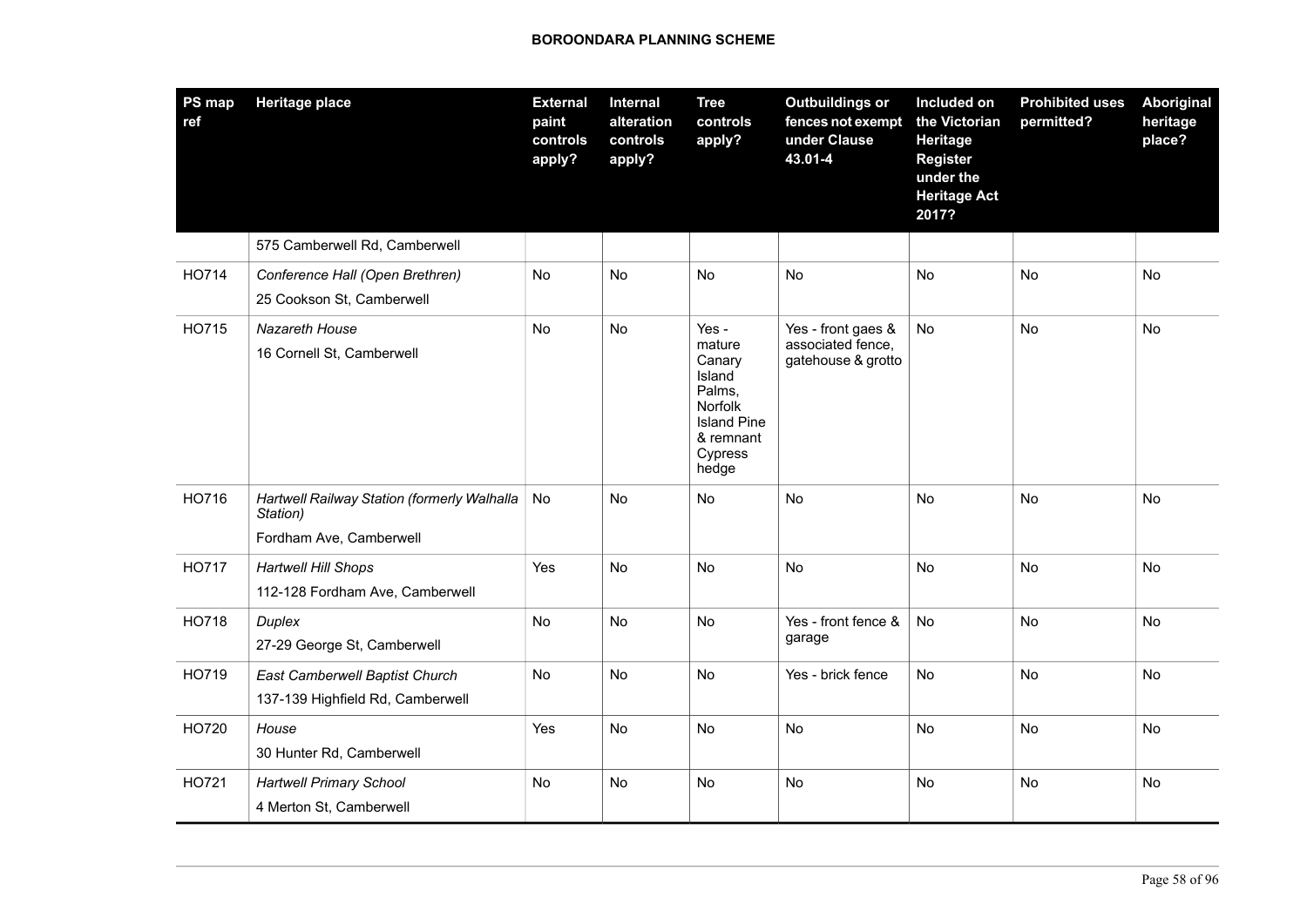| PS map<br>ref | <b>Heritage place</b>                                                                                                                                         | <b>External</b><br>paint<br>controls<br>apply? | Internal<br>alteration<br>controls<br>apply? | <b>Tree</b><br>controls<br>apply?       | <b>Outbuildings or</b><br>fences not exempt<br>under Clause<br>43.01-4 | Included on<br>the Victorian<br>Heritage<br><b>Register</b><br>under the<br><b>Heritage Act</b><br>2017? | <b>Prohibited uses</b><br>permitted? | Aboriginal<br>heritage<br>place? |
|---------------|---------------------------------------------------------------------------------------------------------------------------------------------------------------|------------------------------------------------|----------------------------------------------|-----------------------------------------|------------------------------------------------------------------------|----------------------------------------------------------------------------------------------------------|--------------------------------------|----------------------------------|
| HO722         | Camberwell High School<br>100A Prospect Hill Rd, Camberwell                                                                                                   | No                                             | No                                           | No                                      | No                                                                     | No                                                                                                       | No                                   | <b>No</b>                        |
| HO723         | <b>Hatfield Flats</b><br>576 Riversdale Rd, Camberwell                                                                                                        | No                                             | <b>No</b>                                    | No                                      | Yes - front fence,<br>garages                                          | No                                                                                                       | <b>No</b>                            | <b>No</b>                        |
| HO724         | Siena Convent<br>815 Riversdale Rd, Camberwell                                                                                                                | No                                             | Yes -<br>Chapel only                         | Yes -<br>mature<br>Italian<br>Cypresses | No                                                                     | <b>No</b>                                                                                                | <b>No</b>                            | <b>No</b>                        |
| <b>HO725</b>  | South Camberwell Methodist Church<br>(former)<br>906-912 Toorak Rd, Camberwell                                                                                | <b>No</b>                                      | <b>No</b>                                    | No                                      | <b>No</b>                                                              | <b>No</b>                                                                                                | <b>No</b>                            | <b>No</b>                        |
| HO726         | Halcyon<br>927 Toorak Rd, Camberwell                                                                                                                          | No                                             | No                                           | No                                      | Yes - front fence                                                      | No                                                                                                       | No                                   | No                               |
| <b>HO727</b>  | Harwin Lodge<br>930 Toorak Rd, Camberwell                                                                                                                     | No                                             | No                                           | No                                      | No                                                                     | No                                                                                                       | No                                   | No                               |
| HO729         | Riversdale Railway Station & Signal Box<br>2R Wandin Road, Camberwell                                                                                         | <b>No</b>                                      | No                                           | No                                      | <b>No</b>                                                              | No                                                                                                       | No                                   | No                               |
| HO731         | <b>Bellett Street Precinct</b><br>Includes Canterbury Rd (part)                                                                                               | No                                             | No                                           | No                                      | No                                                                     | No                                                                                                       | No                                   | No                               |
| HO732         | <b>Camberwell Links Estate Precinct</b><br>Includes Christowel Street (part), 638-646<br>Riversdale Rd (part), Westbourne Grv (part)<br>and Stodart St (part) | No                                             | No                                           | No                                      | No                                                                     | No                                                                                                       | <b>No</b>                            | No                               |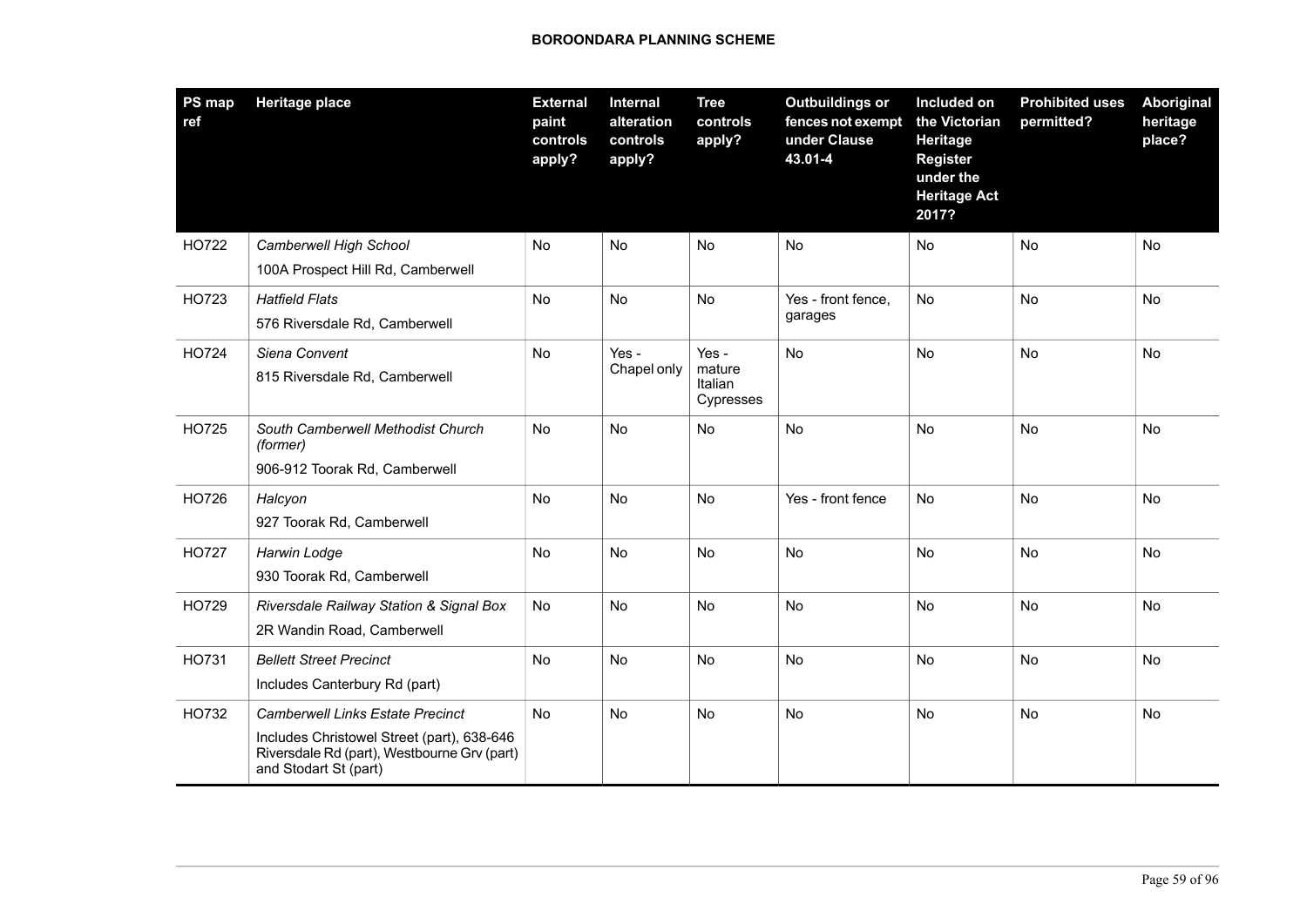| PS map<br>ref | <b>Heritage place</b>                                                                                                                   | <b>External</b><br>paint<br>controls<br>apply? | Internal<br>alteration<br>controls<br>apply? | <b>Tree</b><br>controls<br>apply?                 | <b>Outbuildings or</b><br>fences not exempt<br>under Clause<br>43.01-4 | Included on<br>the Victorian<br>Heritage<br><b>Register</b><br>under the<br><b>Heritage Act</b><br>2017? | <b>Prohibited uses</b><br>permitted? | <b>Aboriginal</b><br>heritage<br>place? |
|---------------|-----------------------------------------------------------------------------------------------------------------------------------------|------------------------------------------------|----------------------------------------------|---------------------------------------------------|------------------------------------------------------------------------|----------------------------------------------------------------------------------------------------------|--------------------------------------|-----------------------------------------|
| HO733         | <b>Camberwell Road Estate Precinct</b><br>Includes Camberwell Rd (part) and Acheron<br>Ave (part)                                       | Yes - 470<br>Camberwell<br>Rd                  | No                                           | Yes -<br>mature oak<br>at 470<br>Camberwell<br>Rd | Yes - original front<br>fences                                         | No                                                                                                       | No                                   | No                                      |
| HO734         | <b>Hampton Grove Precinct</b><br>Includes Hampton Grv, Glyndon Rd 123 &<br>128-132 Wattle Valley Rd                                     | No                                             | No                                           | No                                                | Yes - original front<br>fences                                         | No                                                                                                       | <b>No</b>                            | No                                      |
| HO735         | Harley Estate & Environs Precinct<br>Includes Cooloongatta Rd (part), Bonville<br>Ct (part), Fordham Ave (part) and Gowar<br>Ave (part) | <b>No</b>                                      | No                                           | <b>No</b>                                         | Yes - original front<br>fences                                         | No                                                                                                       | <b>No</b>                            | <b>No</b>                               |
| HO736         | <b>Lockhart Street Precinct</b><br>Includes Lockhart St and Riversdale Rd<br>(part)                                                     | No.                                            | <b>No</b>                                    | <b>No</b>                                         | No                                                                     | <b>No</b>                                                                                                | <b>No</b>                            | <b>No</b>                               |
| <b>HO737</b>  | <b>Milverton Street Precinct</b><br>Includes Milverton Street (part)                                                                    | No                                             | No                                           | No                                                | No                                                                     | No                                                                                                       | No                                   | No                                      |
| <b>HO738</b>  | South Camberwell Commercial Precinct<br>Includes Toorak Rd (part)                                                                       | No                                             | No                                           | <b>No</b>                                         | No                                                                     | <b>No</b>                                                                                                | <b>No</b>                            | <b>No</b>                               |
| HO739         | St John's Wood & Sage's Paddock Precinct<br>Includes Avenue Rd (part) and St Johns<br>Ave (part)                                        | No                                             | No                                           | No                                                | No                                                                     | No                                                                                                       | No                                   | No                                      |
| HO743         | House<br>3 Wilson Street, Surrey Hills                                                                                                  | No                                             | No                                           | No                                                | No                                                                     | No                                                                                                       | No                                   | No                                      |
| <b>HO744</b>  | Duplex<br>70 Riversdale Road, Hawthorn                                                                                                  | No                                             | <b>No</b>                                    | <b>No</b>                                         | Yes                                                                    | <b>No</b>                                                                                                | <b>No</b>                            | No                                      |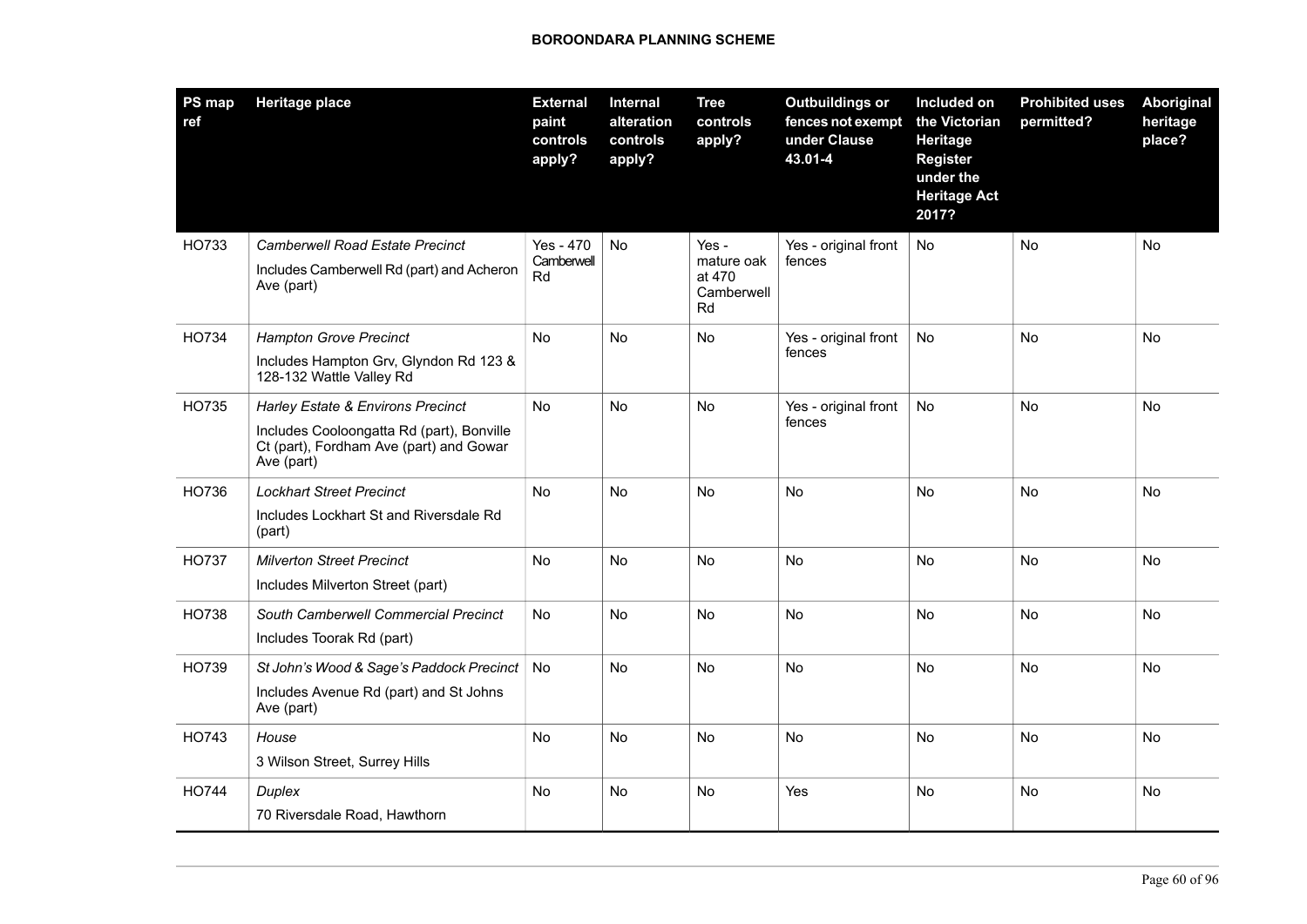| <b>PS map</b><br>ref | <b>Heritage place</b>                                                           | <b>External</b><br>paint<br>controls<br>apply? | <b>Internal</b><br>alteration<br>controls<br>apply? | <b>Tree</b><br>controls<br>apply? | <b>Outbuildings or</b><br>fences not exempt<br>under Clause<br>43.01-4 | Included on<br>the Victorian<br>Heritage<br><b>Register</b><br>under the<br><b>Heritage Act</b><br>2017? | <b>Prohibited uses</b><br>permitted? | <b>Aboriginal</b><br>heritage<br>place? |
|----------------------|---------------------------------------------------------------------------------|------------------------------------------------|-----------------------------------------------------|-----------------------------------|------------------------------------------------------------------------|----------------------------------------------------------------------------------------------------------|--------------------------------------|-----------------------------------------|
| <b>HO745</b>         | Rylah Residence and Veterinary Hospital<br>(former)                             | Yes                                            | No                                                  | No                                | No                                                                     | No                                                                                                       | No                                   | No                                      |
|                      | 15 Victor Avenue, Kew                                                           |                                                |                                                     |                                   |                                                                        |                                                                                                          |                                      |                                         |
| HO749                | <b>War Service Homes Precinct</b>                                               | No                                             | No                                                  | No                                | No                                                                     | No                                                                                                       | <b>No</b>                            | <b>No</b>                               |
|                      | Includes Acacia St                                                              |                                                |                                                     |                                   |                                                                        |                                                                                                          |                                      |                                         |
| <b>HO771</b>         | Miami Flats                                                                     | No                                             | <b>No</b>                                           | No                                | Yes - Garages                                                          | No                                                                                                       | <b>No</b>                            | <b>No</b>                               |
|                      | 7-11 Miami Street, Hawthorn East                                                |                                                |                                                     |                                   |                                                                        |                                                                                                          |                                      |                                         |
| <b>HO799</b>         | <b>Banool Estate Precinct</b>                                                   | <b>No</b>                                      | <b>No</b>                                           | <b>No</b>                         | <b>No</b>                                                              | <b>No</b>                                                                                                | <b>No</b>                            | <b>No</b>                               |
|                      | <b>Banool Avenue</b>                                                            |                                                |                                                     |                                   |                                                                        |                                                                                                          |                                      |                                         |
|                      | <b>Statement of significance:</b>                                               |                                                |                                                     |                                   |                                                                        |                                                                                                          |                                      |                                         |
|                      | <b>Banool Estate Precinct Statement of</b><br>Significance, , August 2020       |                                                |                                                     |                                   |                                                                        |                                                                                                          |                                      |                                         |
| <b>HO798</b>         | <b>Bradford Estate Precinct</b>                                                 | <b>No</b>                                      | <b>No</b>                                           | <b>No</b>                         | Yes                                                                    | <b>No</b>                                                                                                | <b>No</b>                            | <b>No</b>                               |
|                      | 2, 4, 6, 8, 10, 14 and 18 (even) Bradford<br>Avenue, Stoke Avenue, Kew          |                                                |                                                     |                                   | Front fences at 2.<br>10, 18 Bradford                                  |                                                                                                          |                                      |                                         |
|                      | <b>Statement of significance:</b>                                               |                                                |                                                     |                                   | Ave and garage at<br>2 Bradford Ave                                    |                                                                                                          |                                      |                                         |
|                      | <b>Bradford Estate Precinct Statement of</b><br>Significance, December 2020     |                                                |                                                     |                                   |                                                                        |                                                                                                          |                                      |                                         |
| HO800                | <b>Burke Road Commercial Precinct</b>                                           | <b>No</b>                                      | No                                                  | <b>No</b>                         | No                                                                     | No                                                                                                       | <b>No</b>                            | No                                      |
|                      | Burke Road (part)                                                               |                                                |                                                     |                                   |                                                                        |                                                                                                          |                                      |                                         |
|                      | <b>Statement of significance:</b>                                               |                                                |                                                     |                                   |                                                                        |                                                                                                          |                                      |                                         |
|                      | <b>Burke Road Commercial Precinct Statement</b><br>of Significance, August 2020 |                                                |                                                     |                                   |                                                                        |                                                                                                          |                                      |                                         |
| HO802                | <b>Cotham Village Commercial Precinct</b>                                       | No                                             | No                                                  | No                                | No                                                                     | No                                                                                                       | <b>No</b>                            | No                                      |
|                      | Cotham Road (part), Glenferrie Road (part)                                      |                                                |                                                     |                                   |                                                                        |                                                                                                          |                                      |                                         |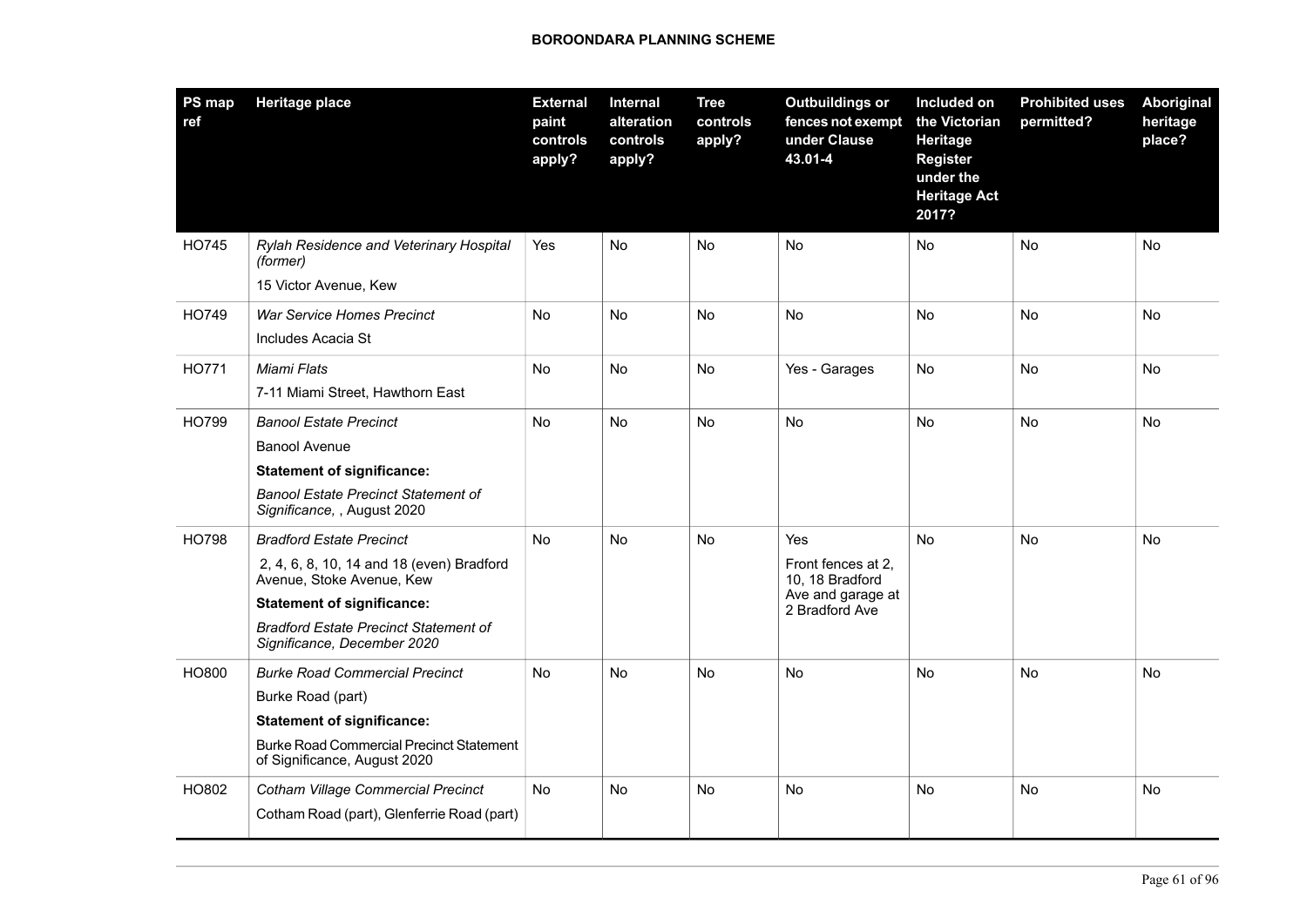| <b>PS map</b><br>ref | Heritage place                                                                      | <b>External</b><br>paint<br>controls<br>apply? | Internal<br>alteration<br>controls<br>apply? | <b>Tree</b><br>controls<br>apply? | <b>Outbuildings or</b><br>fences not exempt<br>under Clause<br>43.01-4 | Included on<br>the Victorian<br>Heritage<br><b>Register</b><br>under the<br><b>Heritage Act</b><br>2017? | <b>Prohibited uses</b><br>permitted? | Aboriginal<br>heritage<br>place? |
|----------------------|-------------------------------------------------------------------------------------|------------------------------------------------|----------------------------------------------|-----------------------------------|------------------------------------------------------------------------|----------------------------------------------------------------------------------------------------------|--------------------------------------|----------------------------------|
|                      | <b>Statement of significance:</b>                                                   |                                                |                                              |                                   |                                                                        |                                                                                                          |                                      |                                  |
|                      | <b>Cotham Village Commercial Precinct</b><br>Statement of Significance, August 2020 |                                                |                                              |                                   |                                                                        |                                                                                                          |                                      |                                  |
| HO804                | Iona Estate Residential Precinct                                                    | <b>No</b>                                      | No                                           | No                                | Yes                                                                    | <b>No</b>                                                                                                | No                                   | No                               |
|                      | Berkeley Court, Studley Park Road (part)                                            |                                                |                                              |                                   | Front fences at 77                                                     |                                                                                                          |                                      |                                  |
|                      | <b>Statement of significance:</b>                                                   |                                                |                                              |                                   | Studley Park Rd; 3,<br>7 Berkeley Court                                |                                                                                                          |                                      |                                  |
|                      | <b>Iona Estate Residential Precinct Statement</b><br>of Significance, August 2020   |                                                |                                              |                                   | Garages at 77<br>Studley Park Rd; 2,<br>3, 5, 7 Berkeley<br>Court      |                                                                                                          |                                      |                                  |
| HO805                | <b>May Street Precinct</b>                                                          | <b>No</b>                                      | <b>No</b>                                    | <b>No</b>                         | <b>No</b>                                                              | <b>No</b>                                                                                                | <b>No</b>                            | <b>No</b>                        |
|                      | May Street, Wellington Street (part)                                                |                                                |                                              |                                   |                                                                        |                                                                                                          |                                      |                                  |
|                      | <b>Statement of significance:</b>                                                   |                                                |                                              |                                   |                                                                        |                                                                                                          |                                      |                                  |
|                      | May Street Precinct Statement of<br>Significance, August 2020                       |                                                |                                              |                                   |                                                                        |                                                                                                          |                                      |                                  |
| HO806                | <b>Thornton Estate Residential Precinct</b>                                         | No                                             | No                                           | No                                | Yes                                                                    | No                                                                                                       | No                                   | No                               |
|                      | Thornton Street (part), Stevenson Street<br>(part)                                  |                                                |                                              |                                   | Front fences at 46<br>and 19 Thornton St                               |                                                                                                          |                                      |                                  |
|                      | <b>Statement of significance:</b>                                                   |                                                |                                              |                                   |                                                                        |                                                                                                          |                                      |                                  |
|                      | <b>Thornton Estate ResidentialPrecinct</b>                                          |                                                |                                              |                                   |                                                                        |                                                                                                          |                                      |                                  |
|                      | Statement of Significance, August 2020                                              |                                                |                                              |                                   |                                                                        |                                                                                                          |                                      |                                  |
| HO807                | Urangeline (former Edzell, Mildura)                                                 | No                                             | No                                           | No                                | No.                                                                    | No.                                                                                                      | No                                   | No                               |
|                      | 349 Barkers Road (part), Kew                                                        |                                                |                                              |                                   |                                                                        |                                                                                                          |                                      |                                  |
|                      | <b>Statement of significance:</b>                                                   |                                                |                                              |                                   |                                                                        |                                                                                                          |                                      |                                  |
|                      | Urangeline (former Edzell, Mildura)                                                 |                                                |                                              |                                   |                                                                        |                                                                                                          |                                      |                                  |
|                      | Statement of Significance, August 2020                                              |                                                |                                              |                                   |                                                                        |                                                                                                          |                                      |                                  |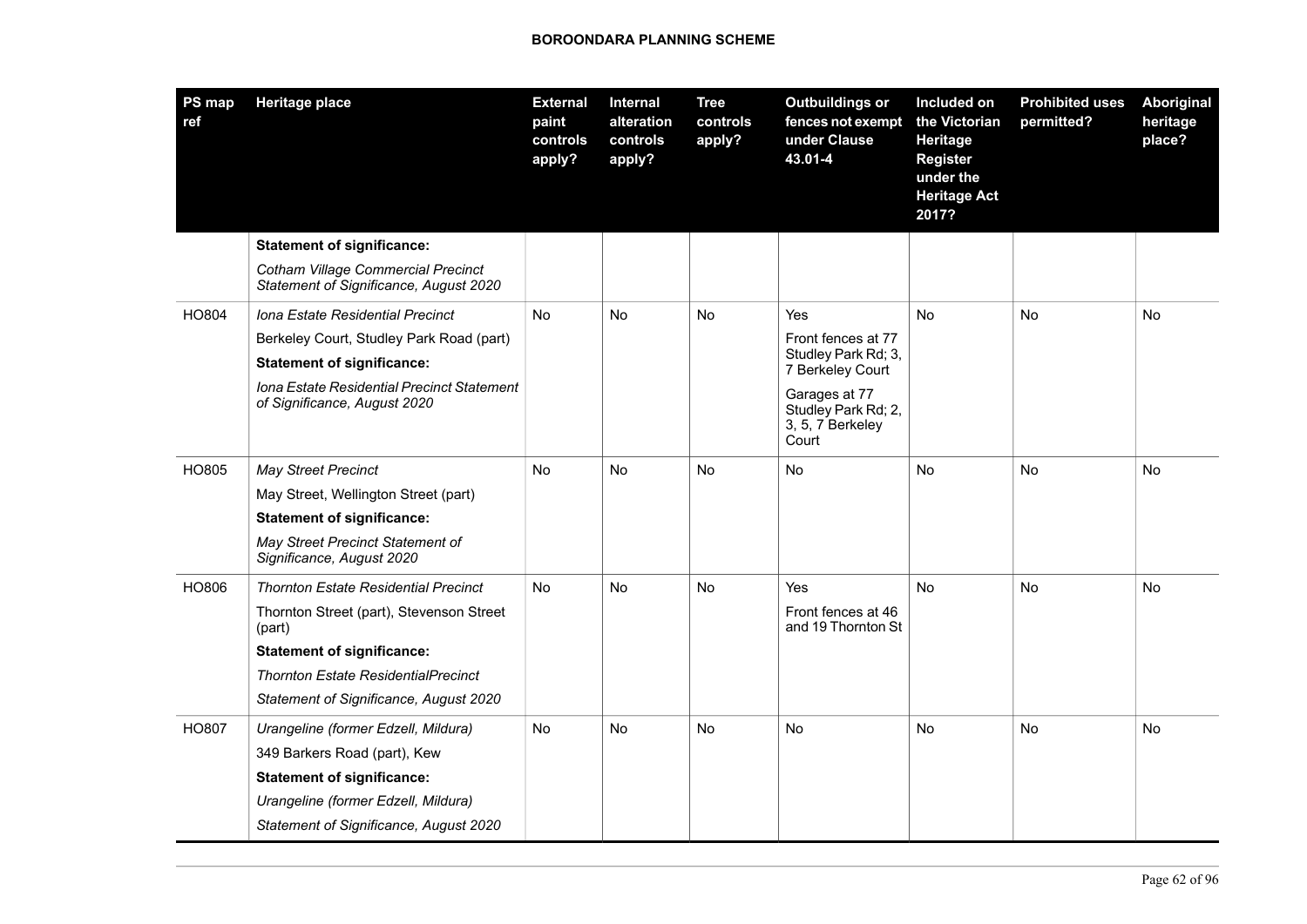| PS map<br>ref | <b>Heritage place</b>                                                            | <b>External</b><br>paint<br>controls<br>apply? | Internal<br>alteration<br>controls<br>apply? | <b>Tree</b><br>controls<br>apply? | <b>Outbuildings or</b><br>fences not exempt<br>under Clause<br>43.01-4 | Included on<br>the Victorian<br>Heritage<br><b>Register</b><br>under the<br><b>Heritage Act</b><br>2017? | <b>Prohibited uses</b><br>permitted? | <b>Aboriginal</b><br>heritage<br>place? |
|---------------|----------------------------------------------------------------------------------|------------------------------------------------|----------------------------------------------|-----------------------------------|------------------------------------------------------------------------|----------------------------------------------------------------------------------------------------------|--------------------------------------|-----------------------------------------|
| HO808         | William Carey Chapel                                                             | No                                             | No                                           | No                                | No                                                                     | No                                                                                                       | No                                   | No                                      |
|               | 349 Barkers Road (part), Kew                                                     |                                                |                                              |                                   |                                                                        |                                                                                                          |                                      |                                         |
|               | <b>Statement of significance:</b>                                                |                                                |                                              |                                   |                                                                        |                                                                                                          |                                      |                                         |
|               | William Carey Chapel Statement of<br>Significance, August 2020                   |                                                |                                              |                                   |                                                                        |                                                                                                          |                                      |                                         |
| HO809         | Lindum                                                                           | No                                             | No                                           | $Yes -$                           | <b>No</b>                                                              | No                                                                                                       | No                                   | No                                      |
|               | 315 Barkers Road, Kew                                                            |                                                |                                              | Canary<br>Island palm             |                                                                        |                                                                                                          |                                      |                                         |
|               | <b>Statement of significance:</b>                                                |                                                |                                              |                                   |                                                                        |                                                                                                          |                                      |                                         |
|               | Lindum Statement of Significance, August<br>2020                                 |                                                |                                              |                                   |                                                                        |                                                                                                          |                                      |                                         |
| HO810         | Shops                                                                            | No                                             | No                                           | No                                | No                                                                     | No                                                                                                       | No                                   | No                                      |
|               | 1139-1141 Burke Road, Kew                                                        |                                                |                                              |                                   |                                                                        |                                                                                                          |                                      |                                         |
|               | <b>Statement of significance:</b>                                                |                                                |                                              |                                   |                                                                        |                                                                                                          |                                      |                                         |
|               | <b>Shops Statement of Significance</b><br>(1139-1141 Burke Road Kew) August 2020 |                                                |                                              |                                   |                                                                        |                                                                                                          |                                      |                                         |
| HO811         | Grange Hill (former Hillsbury)                                                   | No                                             | No                                           | No                                | No                                                                     | No                                                                                                       | No                                   | No                                      |
|               | 301 Cotham Road (part), Kew                                                      |                                                |                                              |                                   |                                                                        |                                                                                                          |                                      |                                         |
|               | <b>Statement of significance:</b>                                                |                                                |                                              |                                   |                                                                        |                                                                                                          |                                      |                                         |
|               | Grange Hill (former Hillsbury)                                                   |                                                |                                              |                                   |                                                                        |                                                                                                          |                                      |                                         |
|               | Statement of Significance, August 2020                                           |                                                |                                              |                                   |                                                                        |                                                                                                          |                                      |                                         |
| HO812         | Omro                                                                             | No                                             | <b>No</b>                                    | $Yes -$                           | <b>No</b>                                                              | <b>No</b>                                                                                                | <b>No</b>                            | No                                      |
|               | 230 Cotham Road, Kew                                                             |                                                |                                              | Canary<br><b>Island Date</b>      |                                                                        |                                                                                                          |                                      |                                         |
|               | <b>Statement of significance:</b>                                                |                                                |                                              | Palm                              |                                                                        |                                                                                                          |                                      |                                         |
|               | Omro Statement of Significance, August<br>2020                                   |                                                |                                              |                                   |                                                                        |                                                                                                          |                                      |                                         |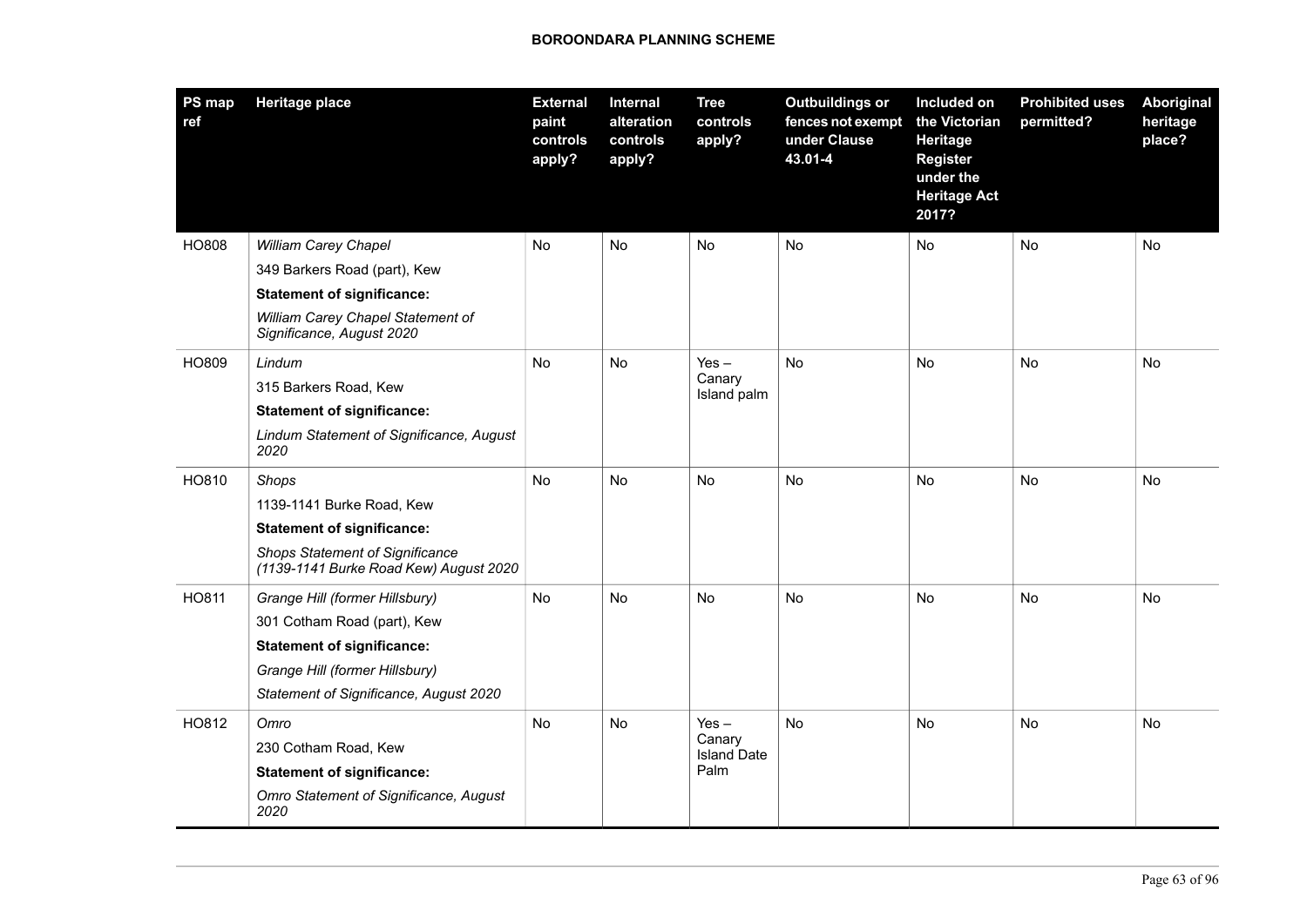| <b>PS map</b><br>ref | Heritage place                                                           | <b>External</b><br>paint<br>controls<br>apply? | Internal<br>alteration<br>controls<br>apply? | <b>Tree</b><br>controls<br>apply? | <b>Outbuildings or</b><br>fences not exempt<br>under Clause<br>43.01-4 | Included on<br>the Victorian<br><b>Heritage</b><br><b>Register</b><br>under the<br><b>Heritage Act</b><br>2017? | <b>Prohibited uses</b><br>permitted? | Aboriginal<br>heritage<br>place? |
|----------------------|--------------------------------------------------------------------------|------------------------------------------------|----------------------------------------------|-----------------------------------|------------------------------------------------------------------------|-----------------------------------------------------------------------------------------------------------------|--------------------------------------|----------------------------------|
| HO813                | Residence                                                                | No                                             | No                                           | No                                | Yes - Brick wall<br>with arches                                        | No                                                                                                              | <b>No</b>                            | No                               |
|                      | 264 Cotham Road, Kew                                                     |                                                |                                              |                                   | opening in side<br>setback                                             |                                                                                                                 |                                      |                                  |
|                      | <b>Statement of significance:</b>                                        |                                                |                                              |                                   |                                                                        |                                                                                                                 |                                      |                                  |
|                      | Residence Statement of Significance (264<br>Cotham Road Kew) August 2020 |                                                |                                              |                                   |                                                                        |                                                                                                                 |                                      |                                  |
| HO815                | Kew Service Reservoir                                                    | No                                             | No                                           | $Yes -$                           | <b>No</b>                                                              | No                                                                                                              | No                                   | No                               |
| Expiry               | 370-376 Cotham Road (part), Kew                                          |                                                |                                              | mature<br>Monterey                |                                                                        |                                                                                                                 |                                      |                                  |
| date:<br>12/3/2021   | <b>Statement of significance:</b>                                        |                                                |                                              | Cypress<br>trees                  |                                                                        |                                                                                                                 |                                      |                                  |
|                      | <b>Kew Service Reservoir</b>                                             |                                                |                                              |                                   |                                                                        |                                                                                                                 |                                      |                                  |
|                      | <b>Statement of Significance</b>                                         |                                                |                                              |                                   |                                                                        |                                                                                                                 |                                      |                                  |
| HO816                | <b>Burwood</b>                                                           | <b>No</b>                                      | No                                           | <b>No</b>                         | <b>No</b>                                                              | <b>No</b>                                                                                                       | <b>No</b>                            | <b>No</b>                        |
|                      | 4 Edgecombe Street, Kew                                                  |                                                |                                              |                                   |                                                                        |                                                                                                                 |                                      |                                  |
|                      | <b>Statement of significance:</b>                                        |                                                |                                              |                                   |                                                                        |                                                                                                                 |                                      |                                  |
|                      | Burwood                                                                  |                                                |                                              |                                   |                                                                        |                                                                                                                 |                                      |                                  |
|                      | Statement of Significance, December 2020                                 |                                                |                                              |                                   |                                                                        |                                                                                                                 |                                      |                                  |
| HO817                | House                                                                    | No                                             | No                                           | No                                | No                                                                     | No                                                                                                              | No                                   | No                               |
|                      | 59 Pakington Street, Kew                                                 |                                                |                                              |                                   |                                                                        |                                                                                                                 |                                      |                                  |
|                      | <b>Statement of significance:</b>                                        |                                                |                                              |                                   |                                                                        |                                                                                                                 |                                      |                                  |
|                      | 59 Pakington Street Kew                                                  |                                                |                                              |                                   |                                                                        |                                                                                                                 |                                      |                                  |
|                      | Statement of Significance, August 2020                                   |                                                |                                              |                                   |                                                                        |                                                                                                                 |                                      |                                  |
| HO818                | Kew Primary School No. 1075                                              | No                                             | No                                           | $Yes -$                           | Yes - 1929 shelter                                                     | No                                                                                                              | <b>No</b>                            | <b>No</b>                        |
|                      | 20 Peel Street, Kew                                                      |                                                |                                              | mature<br>Monterey                | shed                                                                   |                                                                                                                 |                                      |                                  |
|                      | <b>Statement of significance:</b>                                        |                                                |                                              | Cypress &                         |                                                                        |                                                                                                                 |                                      |                                  |
|                      | Kew Primary School No. 1075                                              |                                                |                                              | Pepper-coms                       |                                                                        |                                                                                                                 |                                      |                                  |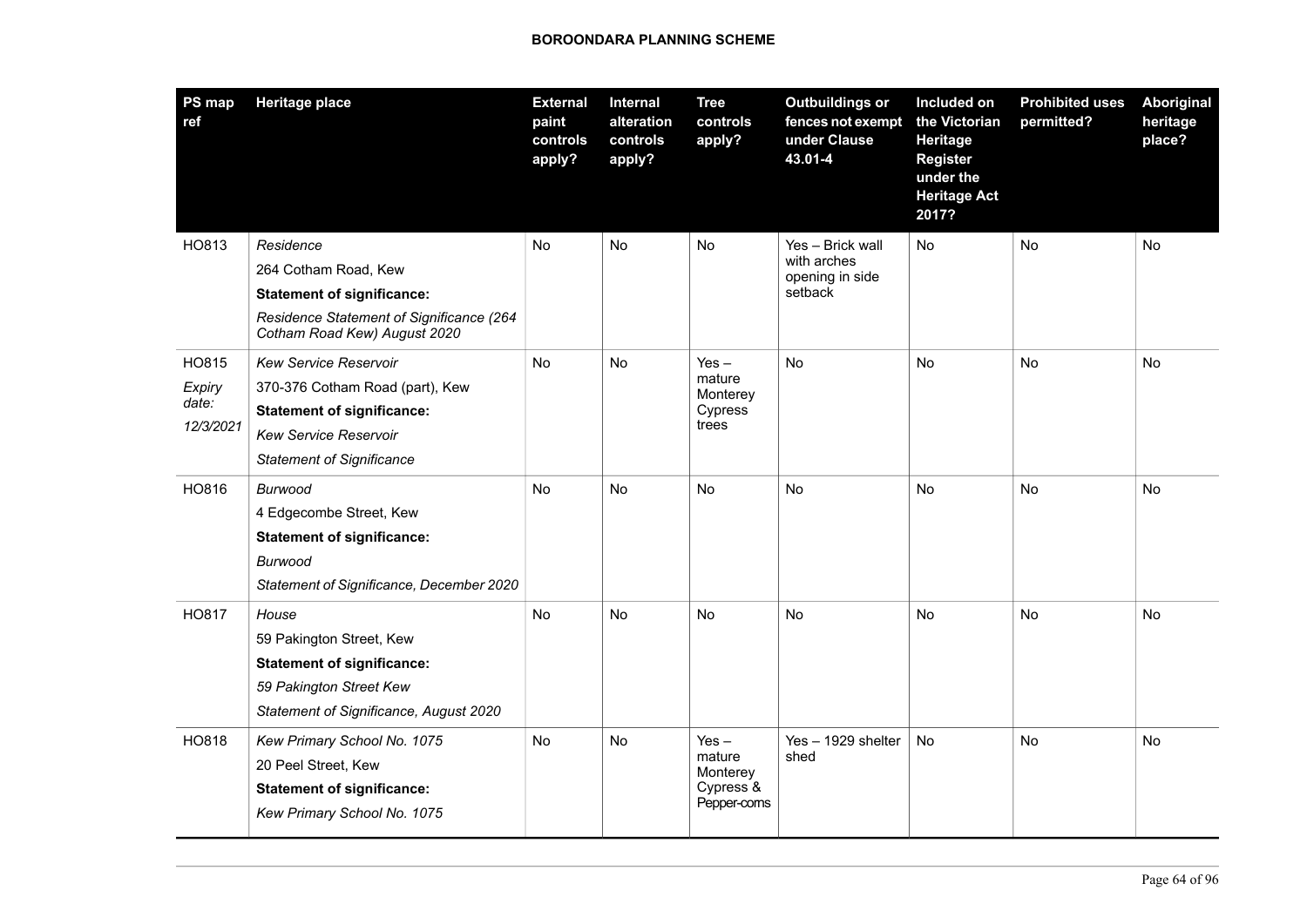| <b>PS map</b><br>ref | <b>Heritage place</b>                                       | <b>External</b><br>paint<br>controls<br>apply? | Internal<br>alteration<br>controls<br>apply? | <b>Tree</b><br>controls<br>apply? | <b>Outbuildings or</b><br>fences not exempt<br>under Clause<br>43.01-4 | Included on<br>the Victorian<br>Heritage<br><b>Register</b><br>under the<br><b>Heritage Act</b><br>2017? | <b>Prohibited uses</b><br>permitted? | Aboriginal<br>heritage<br>place? |
|----------------------|-------------------------------------------------------------|------------------------------------------------|----------------------------------------------|-----------------------------------|------------------------------------------------------------------------|----------------------------------------------------------------------------------------------------------|--------------------------------------|----------------------------------|
|                      | Statement of Significance, August 2020                      |                                                |                                              |                                   |                                                                        |                                                                                                          |                                      |                                  |
| HO819                | McDonald-Smith House (former)                               | No                                             | No                                           | No                                | No                                                                     | No                                                                                                       | <b>No</b>                            | <b>No</b>                        |
|                      | 3 Perry Court, Kew                                          |                                                |                                              |                                   |                                                                        |                                                                                                          |                                      |                                  |
|                      | <b>Statement of significance:</b>                           |                                                |                                              |                                   |                                                                        |                                                                                                          |                                      |                                  |
|                      | McDonald-Smith House (former)                               |                                                |                                              |                                   |                                                                        |                                                                                                          |                                      |                                  |
|                      | Statement of Significance, August 2020                      |                                                |                                              |                                   |                                                                        |                                                                                                          |                                      |                                  |
| HO820                | Fernside (former)                                           | No                                             | No                                           | No                                | <b>No</b>                                                              | No                                                                                                       | <b>No</b>                            | <b>No</b>                        |
|                      | 25 Queen Street, Kew                                        |                                                |                                              |                                   |                                                                        |                                                                                                          |                                      |                                  |
|                      | <b>Statement of significance:</b>                           |                                                |                                              |                                   |                                                                        |                                                                                                          |                                      |                                  |
|                      | Fernside (former) Statement of Significance,<br>August 2020 |                                                |                                              |                                   |                                                                        |                                                                                                          |                                      |                                  |
| HO821                | Craigmill                                                   | No                                             | No                                           | No                                | <b>No</b>                                                              | No                                                                                                       | No                                   | <b>No</b>                        |
|                      | 13 Raheen Drive, Kew                                        |                                                |                                              |                                   |                                                                        |                                                                                                          |                                      |                                  |
|                      | <b>Statement of significance:</b>                           |                                                |                                              |                                   |                                                                        |                                                                                                          |                                      |                                  |
|                      | Craigmill Statement of Significance, August<br>2020         |                                                |                                              |                                   |                                                                        |                                                                                                          |                                      |                                  |
| HO822                | <b>Milston House</b>                                        | No                                             | No                                           | No                                | Yes - Garage                                                           | No                                                                                                       | No                                   | No                               |
|                      | 6 Reeves Court, Kew                                         |                                                |                                              |                                   |                                                                        |                                                                                                          |                                      |                                  |
|                      | <b>Statement of significance:</b>                           |                                                |                                              |                                   |                                                                        |                                                                                                          |                                      |                                  |
|                      | Milston House Statement of Significance,<br>August 2020     |                                                |                                              |                                   |                                                                        |                                                                                                          |                                      |                                  |
| HO823                | Duplex                                                      | No                                             | No                                           | No                                | No                                                                     | <b>No</b>                                                                                                | No                                   | No                               |
|                      | 35 to 37 Rowland Street, Kew                                |                                                |                                              |                                   |                                                                        |                                                                                                          |                                      |                                  |
|                      | <b>Statement of significance:</b>                           |                                                |                                              |                                   |                                                                        |                                                                                                          |                                      |                                  |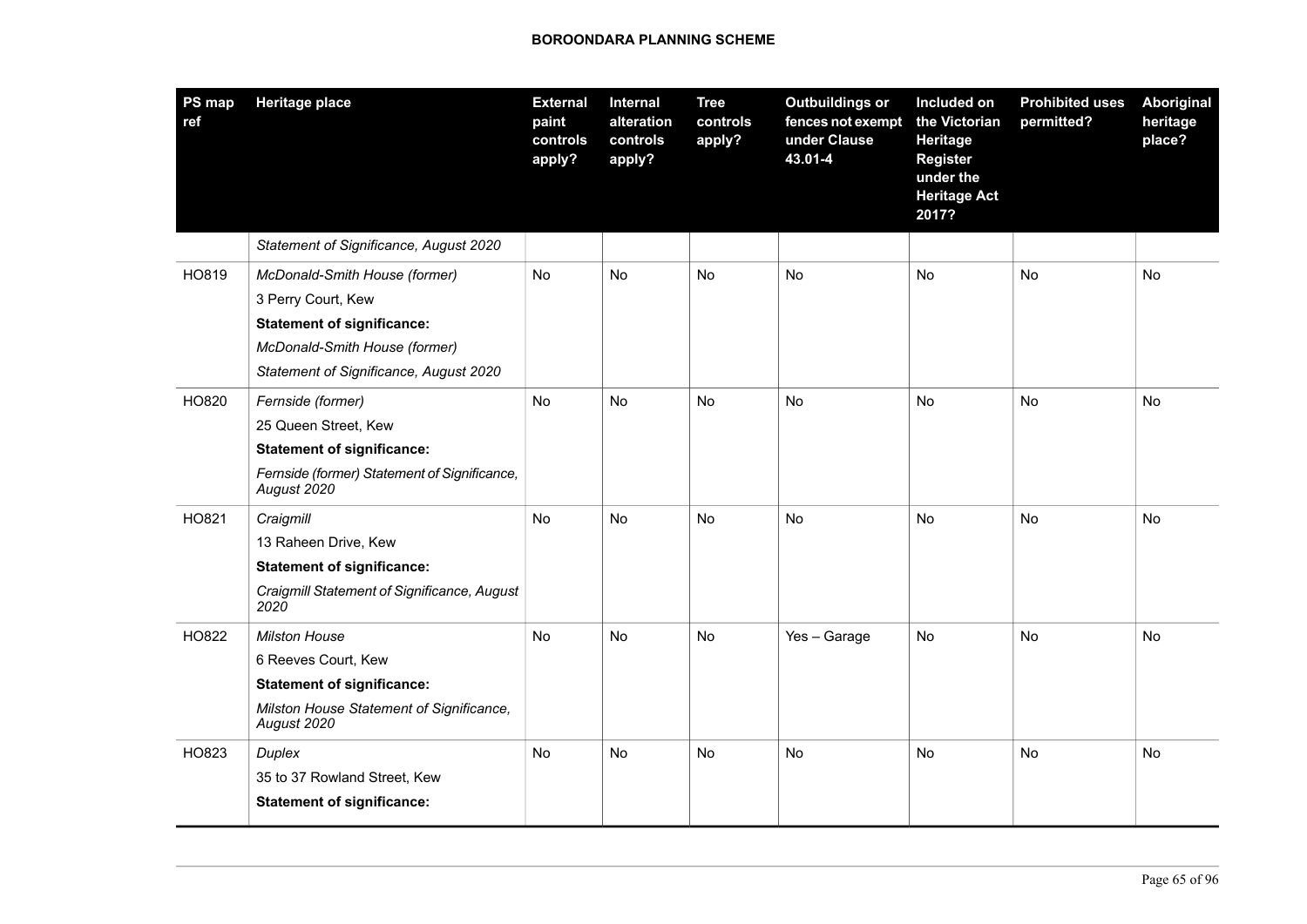| PS map<br>ref | <b>Heritage place</b>                                                                                                                                                     | <b>External</b><br>paint<br>controls<br>apply? | Internal<br>alteration<br>controls<br>apply? | <b>Tree</b><br>controls<br>apply?                                                                                                                                                                            | <b>Outbuildings or</b><br>fences not exempt<br>under Clause<br>43.01-4 | Included on<br>the Victorian<br>Heritage<br><b>Register</b><br>under the<br><b>Heritage Act</b><br>2017? | <b>Prohibited uses</b><br>permitted? | Aboriginal<br>heritage<br>place? |
|---------------|---------------------------------------------------------------------------------------------------------------------------------------------------------------------------|------------------------------------------------|----------------------------------------------|--------------------------------------------------------------------------------------------------------------------------------------------------------------------------------------------------------------|------------------------------------------------------------------------|----------------------------------------------------------------------------------------------------------|--------------------------------------|----------------------------------|
|               | Duplex Statement of Significance (35 to 37<br>Rowland Street Kew, Kew), August 2020                                                                                       |                                                |                                              |                                                                                                                                                                                                              |                                                                        |                                                                                                          |                                      |                                  |
| HO824         | Canyanboon<br>28 Stevenson Street, Kew<br><b>Statement of significance:</b><br>Canyanboon Statement of Significance,<br>August 2020                                       | <b>No</b>                                      | No                                           | $Yes -$<br>Canary<br>Island palm                                                                                                                                                                             | <b>No</b>                                                              | No                                                                                                       | <b>No</b>                            | No                               |
| HO825         | Surbiton<br>71 Stevenson Street, Kew<br><b>Statement of significance:</b><br>Surbiton Statement of Significance, August<br>2020                                           | <b>No</b>                                      | <b>No</b>                                    | No                                                                                                                                                                                                           | <b>No</b>                                                              | No                                                                                                       | <b>No</b>                            | No                               |
| HO826         | Carmelite Monastery Melbourne<br>96 Stevenson Street, Kew<br><b>Statement of significance:</b><br>Carmelite Monastery Melbourne<br>Statement of Significance, August 2020 | No                                             | $Yes -$<br>Church<br>interior<br>decoration  | $Yes - Row$<br>of<br>Cupressus<br>sempervir-ens<br>on west<br>boundary,<br>other<br>mature<br>conifers,<br>Quercus<br>palustris,<br>Betula<br>pendula,<br>Ulmus sp,<br>Cinnamo-mum<br>camphora,<br>Grevillea | Yes - Perimeter<br>fence and<br><b>Stevenson Street</b><br>gateway     | <b>No</b>                                                                                                | <b>No</b>                            | No                               |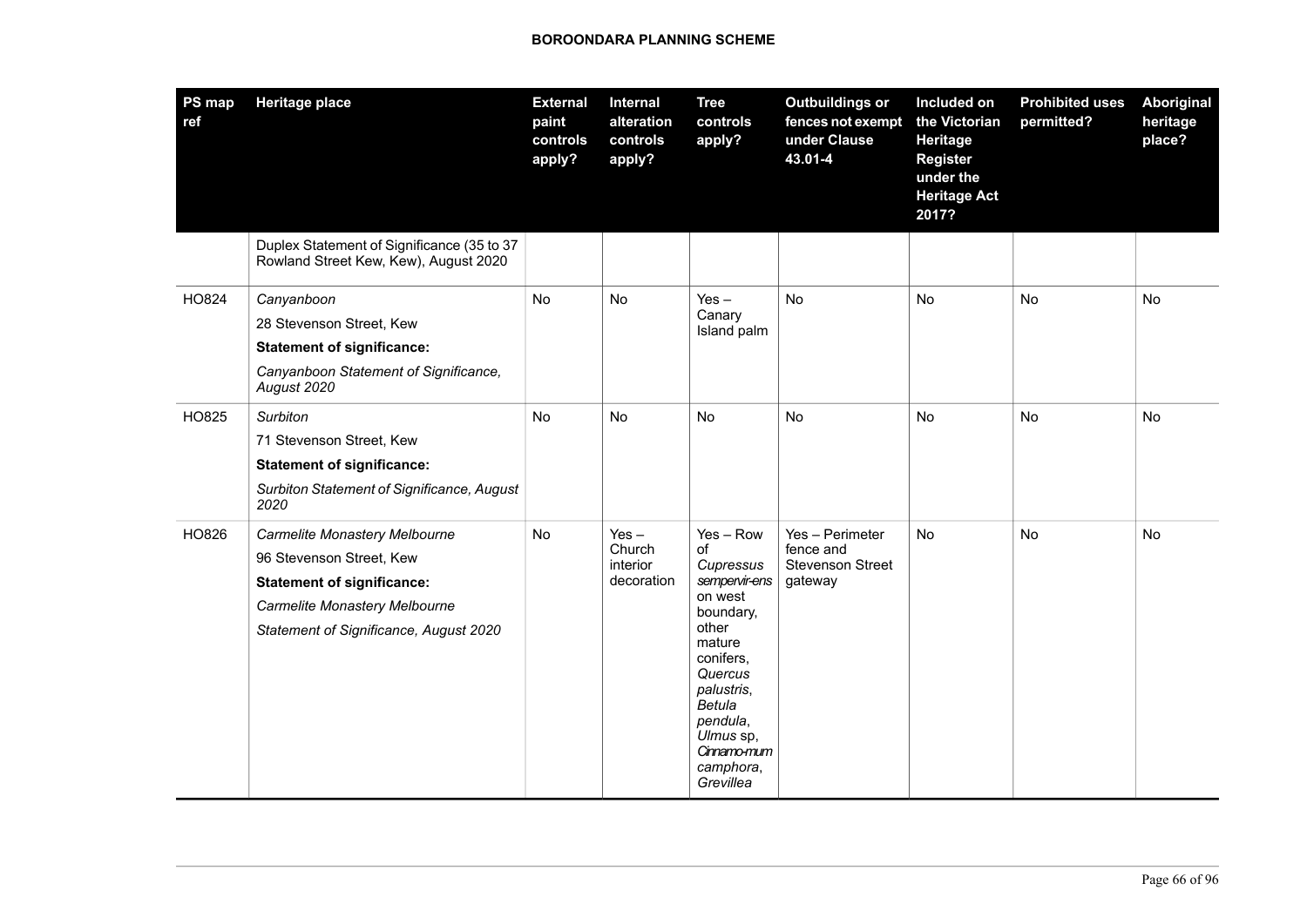| PS map<br>ref                                           | <b>Heritage place</b>                                                                                                                                          | <b>External</b><br>paint<br>controls<br>apply? | Internal<br>alteration<br>controls<br>apply? | <b>Tree</b><br>controls<br>apply?                                                | <b>Outbuildings or</b><br>fences not exempt<br>under Clause<br>43.01-4                | Included on<br>the Victorian<br>Heritage<br><b>Register</b><br>under the<br><b>Heritage Act</b><br>2017? | <b>Prohibited uses</b><br>permitted? | Aboriginal<br>heritage<br>place? |
|---------------------------------------------------------|----------------------------------------------------------------------------------------------------------------------------------------------------------------|------------------------------------------------|----------------------------------------------|----------------------------------------------------------------------------------|---------------------------------------------------------------------------------------|----------------------------------------------------------------------------------------------------------|--------------------------------------|----------------------------------|
|                                                         |                                                                                                                                                                |                                                |                                              | robusta,<br>Cordyline<br>australis                                               |                                                                                       |                                                                                                          |                                      |                                  |
| HO827                                                   | House                                                                                                                                                          | No                                             | <b>No</b>                                    | <b>No</b>                                                                        | Yes - original                                                                        | <b>No</b>                                                                                                | <b>No</b>                            | <b>No</b>                        |
|                                                         | 31 Studley Park Road, Kew                                                                                                                                      |                                                |                                              |                                                                                  | garage                                                                                |                                                                                                          |                                      |                                  |
|                                                         | <b>Statement of significance:</b>                                                                                                                              |                                                |                                              |                                                                                  |                                                                                       |                                                                                                          |                                      |                                  |
|                                                         | House Statement of Significance (31<br>Studley Park Road, Kew) August 2020                                                                                     |                                                |                                              |                                                                                  |                                                                                       |                                                                                                          |                                      |                                  |
| HO841                                                   | <b>Brickfields Environs Precinct</b>                                                                                                                           | No                                             | <b>No</b>                                    | <b>No</b>                                                                        | Yes - Front fences                                                                    | <b>No</b>                                                                                                | <b>No</b>                            | <b>No</b>                        |
| <b>Interim</b><br>control<br>Expiry<br><del>date:</del> | Aberdeen Street, Bowler Street, Carnarvon<br>Street, Caroline Street, Fletcher Street<br>(part), Loch Street (part), and Munro Street<br>(part), Hawthorn East |                                                |                                              |                                                                                  | (5 Munro Street, 2<br>Carnarvon Street,<br>16 Loch Street,<br>29-33 Bowler<br>Street) |                                                                                                          |                                      |                                  |
| 11/03/2022                                              | <b>Statement of significance</b>                                                                                                                               |                                                |                                              |                                                                                  |                                                                                       |                                                                                                          |                                      |                                  |
|                                                         | <b>Brickfields Environs Precinct Statement of</b><br>Significance, March 2019 February 2021                                                                    |                                                |                                              |                                                                                  |                                                                                       |                                                                                                          |                                      |                                  |
| HO842                                                   | <b>Burwood Road Estate Precinct</b>                                                                                                                            | <b>No</b>                                      | <b>No</b>                                    | No                                                                               | <b>No</b>                                                                             | <b>No</b>                                                                                                | <b>No</b>                            | No                               |
| <b>Interim</b><br>control                               | Oberon Avenue and Tara Street (part),<br><b>Hawthorn East</b>                                                                                                  |                                                |                                              |                                                                                  |                                                                                       |                                                                                                          |                                      |                                  |
| Expiry<br><del>date:</del>                              | <b>Statement of significance</b>                                                                                                                               |                                                |                                              |                                                                                  |                                                                                       |                                                                                                          |                                      |                                  |
| 11/03/2022                                              | <b>Burwood Road Estate Precinct Statement</b><br>of Significance, March 2019 February 2021                                                                     |                                                |                                              |                                                                                  |                                                                                       |                                                                                                          |                                      |                                  |
| HO843<br><b>Interim</b>                                 | Smith's Paddock (Burwood Reserve)<br><b>Environs Precinct</b>                                                                                                  | $Yes - 2$<br>Carrington                        | <b>No</b>                                    | $Yes - 23-25$<br><b>Burwood</b>                                                  | Yes - Front fences<br>(746 & 774)                                                     | <b>No</b>                                                                                                | <b>No</b>                            | No                               |
| control<br>Expiry<br><del>date:</del><br>11/03/2022     | Auburn Parade, Burwood Avenue, Burwood<br>Road (part), Carrington Avenue, Gillman<br>Street (part), and Newport Crescent,<br><b>Hawthorn East</b>              | Avenue                                         |                                              | Avenue<br><del>(Canary</del><br><del>Island</del><br>Palm), 27<br><b>Burwood</b> | Burwood Road)                                                                         |                                                                                                          |                                      |                                  |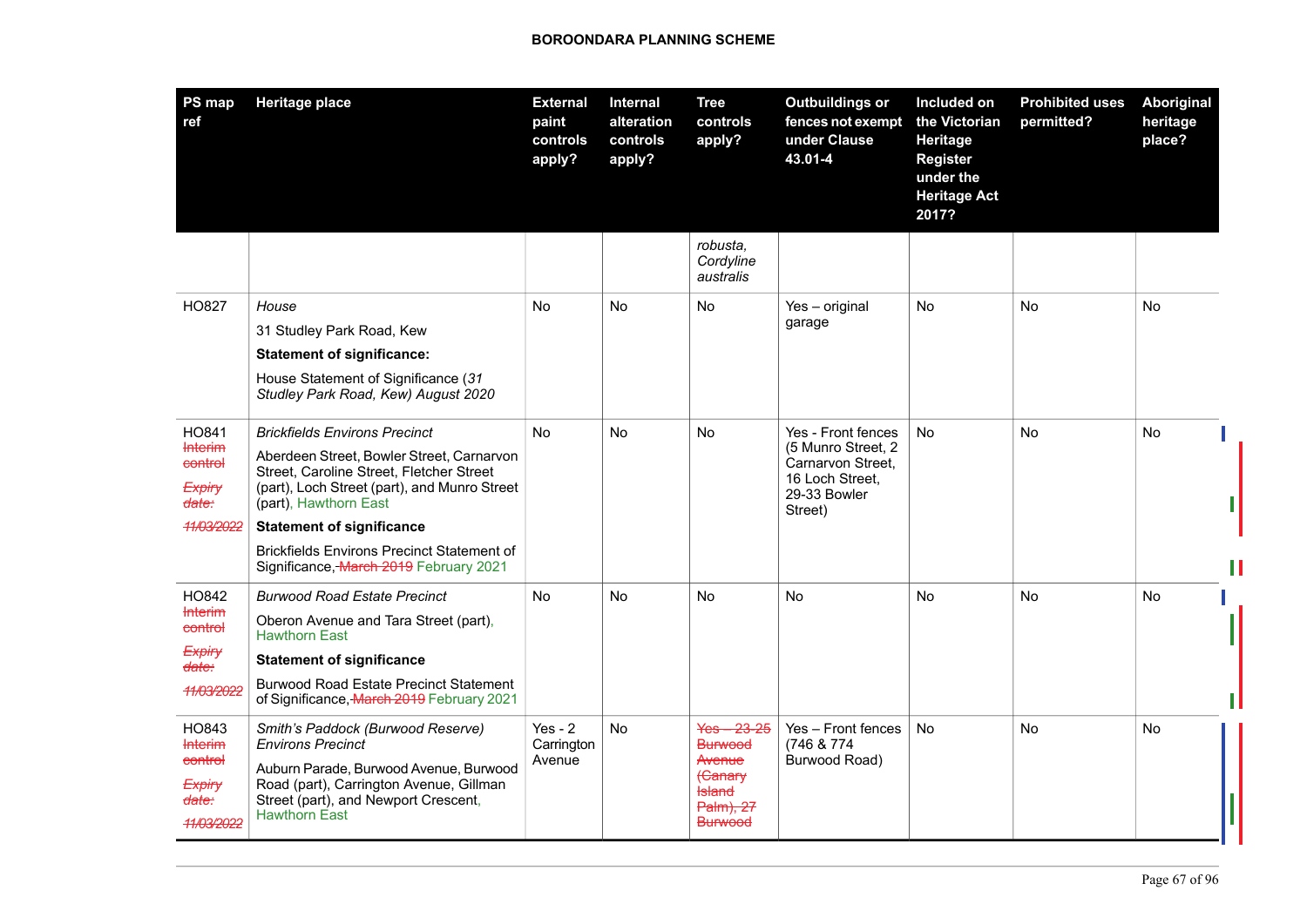| <b>Statement of significance</b><br>Avenue<br>(Corymbia<br>Smith's Paddock (Burwood Reserve)<br>sp), 756<br>Environs Precinct Statement of Significance,<br><b>Burwood</b><br>March 2019 February 2021<br>Road<br><b>(Norfolk</b><br>Island Pine),<br>774<br><b>Burwood</b><br>Road-No<br>(Cypress);<br>20 Gillman<br><b>Street</b><br>(Sycamore)<br>HO844<br>Longford Estate & Environs Precinct<br>No<br><b>No</b><br>No<br>Yes - Front fences<br><b>Interim</b><br>(4-6 Invermay<br>Auburn Road (part), Hawthorn and<br>Grove and 20-22<br>control<br>Tooronga Road (part), Currajong Road,<br>Currajong Road)<br>Invermay Grove, and Harts Parade,<br>Expiry<br><b>Hawthorn East</b><br>date:<br>11/03/2022<br><b>Statement of significance</b><br>Longford Estate & Environs Precinct<br>Statement of Significance, March 2019<br>February 2021<br>HO845<br>No<br>No<br>No<br>Yes - Front fences<br><b>No</b><br>No<br><b>No</b><br><b>Essington Estate &amp; Environs Precinct</b><br>(44 & 46 Harold<br><b>Interim</b><br>Harold Street (part) and Mayston Street<br>control<br>Street)<br>(part), Hawthorn East<br>Expiry<br><b>Statement of significance</b><br><del>date:</del> | PS map<br>ref | <b>Heritage place</b>                | <b>External</b><br>paint<br>controls<br>apply? | Internal<br>alteration<br>controls<br>apply? | <b>Tree</b><br>controls<br>apply? | <b>Outbuildings or</b><br>fences not exempt<br>under Clause<br>43.01-4 | Included on<br>the Victorian<br>Heritage<br><b>Register</b><br>under the<br><b>Heritage Act</b><br>2017? | <b>Prohibited uses</b><br>permitted? | Aboriginal<br>heritage<br>place? |
|-------------------------------------------------------------------------------------------------------------------------------------------------------------------------------------------------------------------------------------------------------------------------------------------------------------------------------------------------------------------------------------------------------------------------------------------------------------------------------------------------------------------------------------------------------------------------------------------------------------------------------------------------------------------------------------------------------------------------------------------------------------------------------------------------------------------------------------------------------------------------------------------------------------------------------------------------------------------------------------------------------------------------------------------------------------------------------------------------------------------------------------------------------------------------------------------|---------------|--------------------------------------|------------------------------------------------|----------------------------------------------|-----------------------------------|------------------------------------------------------------------------|----------------------------------------------------------------------------------------------------------|--------------------------------------|----------------------------------|
|                                                                                                                                                                                                                                                                                                                                                                                                                                                                                                                                                                                                                                                                                                                                                                                                                                                                                                                                                                                                                                                                                                                                                                                           |               |                                      |                                                |                                              |                                   |                                                                        |                                                                                                          |                                      |                                  |
|                                                                                                                                                                                                                                                                                                                                                                                                                                                                                                                                                                                                                                                                                                                                                                                                                                                                                                                                                                                                                                                                                                                                                                                           |               |                                      |                                                |                                              |                                   |                                                                        |                                                                                                          |                                      |                                  |
| 11/03/2022<br>Statement of Significance, March 2019<br>February 2021<br>HO846<br>No<br><b>No</b><br>No<br><b>No</b><br><b>No</b><br><b>No</b><br>Stonyhurst & Athol Estates Precinct<br>$Yes -$                                                                                                                                                                                                                                                                                                                                                                                                                                                                                                                                                                                                                                                                                                                                                                                                                                                                                                                                                                                           |               | Essington Estate & Environs Precinct |                                                |                                              |                                   |                                                                        |                                                                                                          |                                      |                                  |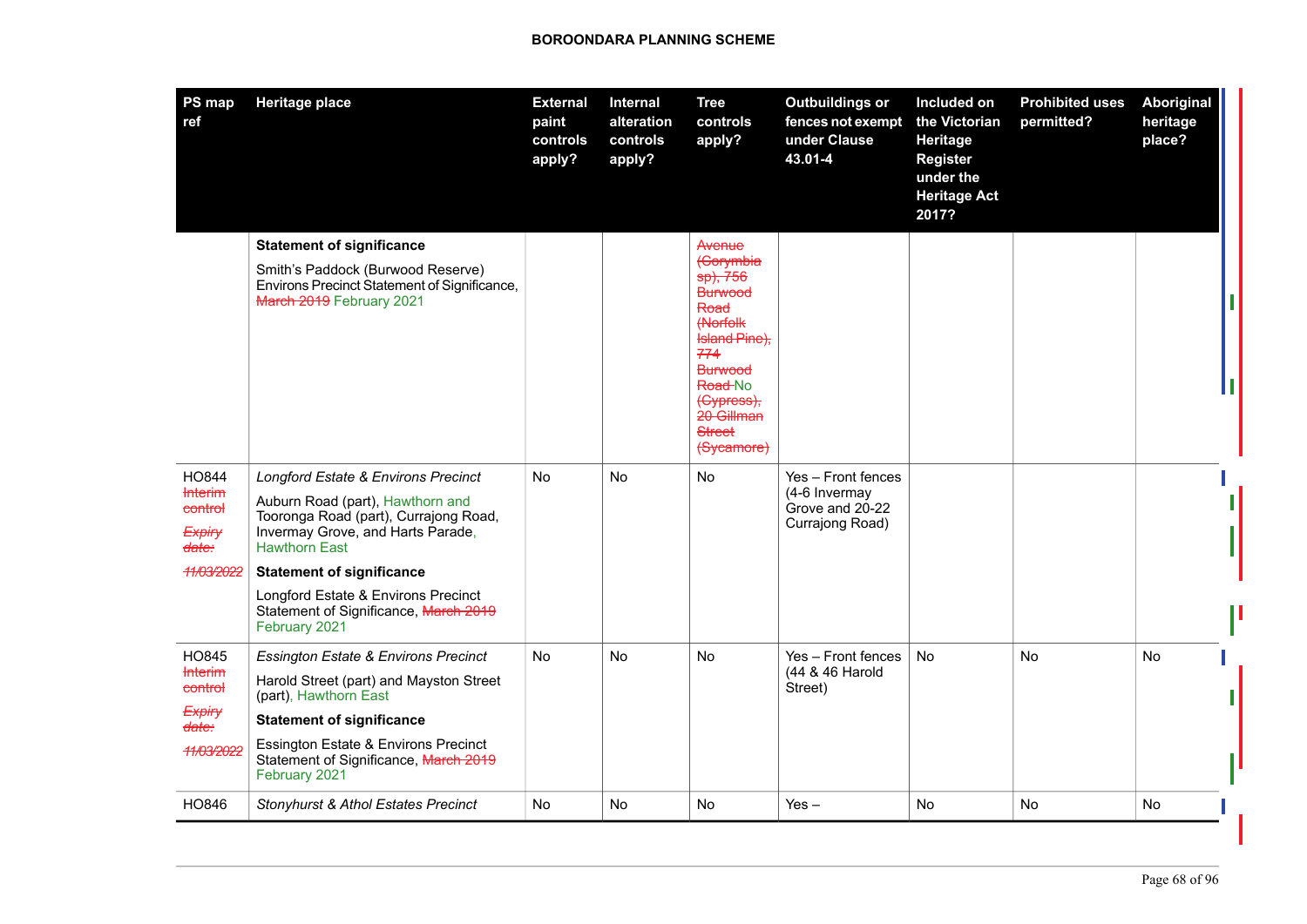| PS map<br>ref                                                                             | <b>Heritage place</b>                                                                                                                                                                                                                                                                                                                                                                                             | <b>External</b><br>paint<br>controls<br>apply? | Internal<br>alteration<br>controls<br>apply?         | Tree<br>controls<br>apply?                                             | <b>Outbuildings or</b><br>fences not exempt<br>under Clause<br>43.01-4                                                                                                                                                                      | Included on<br>the Victorian<br>Heritage<br><b>Register</b><br>under the<br><b>Heritage Act</b><br>2017? | <b>Prohibited uses</b><br>permitted? | Aboriginal<br>heritage<br>place? |
|-------------------------------------------------------------------------------------------|-------------------------------------------------------------------------------------------------------------------------------------------------------------------------------------------------------------------------------------------------------------------------------------------------------------------------------------------------------------------------------------------------------------------|------------------------------------------------|------------------------------------------------------|------------------------------------------------------------------------|---------------------------------------------------------------------------------------------------------------------------------------------------------------------------------------------------------------------------------------------|----------------------------------------------------------------------------------------------------------|--------------------------------------|----------------------------------|
| <b>Interim</b><br>control<br>Expiry<br><del>date:</del><br>11/03/2022                     | Fairmount Road (part), Miami Street (part)<br>, Tooronga Road (part), and Auburn Road<br>(part), Hawthorn East<br><b>Statement of significance</b><br>Stonyhurst & Athol Estates Precinct<br>Statement of Significance, March 2019<br>February 2021                                                                                                                                                               |                                                |                                                      |                                                                        | Front fences $(7, 7)$<br>8-8A Fairmount<br>Road; 14, 15, 16,<br>17, 18-20, 19-19A<br>Miami Street)<br>Garages (8<br>Fairmount Road;<br>7-11, 19A, 28<br>Miami Street; 481<br>Tooronga Road)                                                 |                                                                                                          |                                      |                                  |
| HO847<br><b>Interim</b><br>control<br>Expiry<br><del>date:</del><br><del>11/03/2022</del> | Havelock Road, Denmark Hill Road and<br><b>Linton Court Precinct</b><br>Havelock Road (part), Denmark Hill Road<br>(part), and Linton Court, Hawthorn East<br><b>Statement of significance</b><br>Havelock Road, Denmark Hill Road and<br>Linton Court Precinct Statement of<br>Significance, March 2019 February 2021                                                                                            | <b>No</b>                                      | No                                                   | No                                                                     | $Yes -$<br><b>Front fences</b><br>(27-27A, 29-29A,<br>31-31A, 33-33A<br>Havelock Road; 2<br>Denmark Hill Road)<br>Garages (27-27A,<br>29-29A, 31-31A,<br>33-33A Havelock<br>Road; 2 and 8<br>Denmark Hill Road;<br>1 and 2 Linton<br>Court) | No.                                                                                                      | No                                   | No                               |
| HO848<br><b>Interim</b><br>control<br>Expiry<br><del>date:</del><br>11/03/2022            | <b>Victoria Road Precinct</b><br>Albert Street (part), Cambridge Street (part)<br>, Freeman Street, Grandview Grove (part),<br>Hallcroft Place, Irelands Lane, Lilydale<br>Grove (part), Lingwell Road, Lorne Road,<br>Rathmines Road (part), Stanley Avenue,<br>Station Street, Stewart Street, Temple<br>Street, Victoria Grove, and Victoria Road<br>(part), Hawthorn East<br><b>Statement of significance</b> | No                                             | $Yes - 14$<br>Rathmines<br>Road<br>(church<br>organ) | Yes-No<br><b>122 Victoria</b><br>Road<br>(Canary<br><b>Island Palm</b> | Yes - Front fences<br>(1, 3, 5, 7, 9, 11)<br>and 8 Hallcroft<br>Place; 84 Victoria<br>Road - 14<br>Grandview Grove<br>(bluestone plinths))                                                                                                  | <b>No</b>                                                                                                | No                                   | No                               |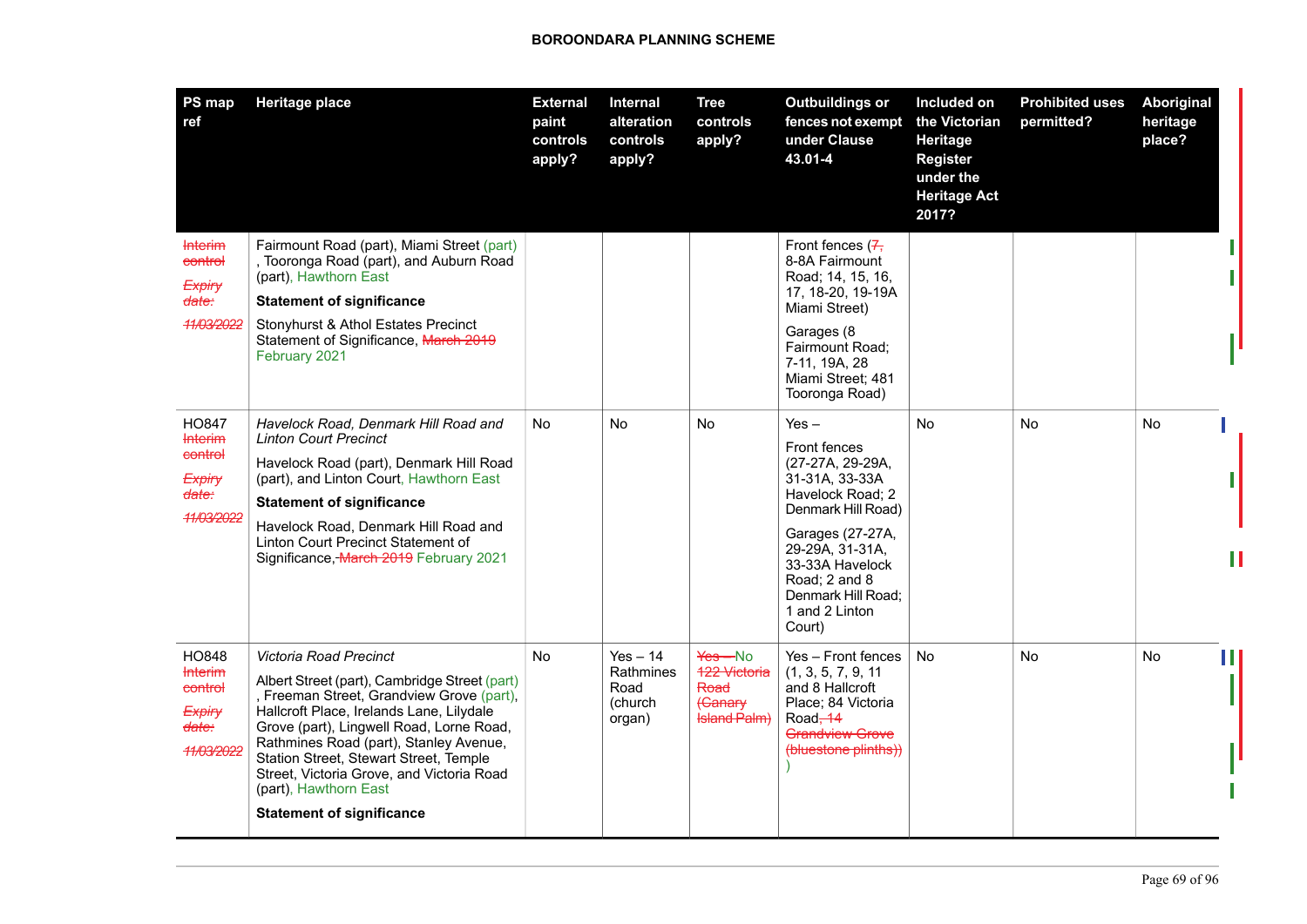| PS map<br>ref                                                                                           | <b>Heritage place</b>                                                                                                                                                                   | <b>External</b><br>paint<br>controls<br>apply? | Internal<br>alteration<br>controls<br>apply? | <b>Tree</b><br>controls<br>apply? | <b>Outbuildings or</b><br>fences not exempt<br>under Clause<br>43.01-4 | Included on<br>the Victorian<br>Heritage<br><b>Register</b><br>under the<br><b>Heritage Act</b><br>2017? | <b>Prohibited uses</b><br>permitted? | Aboriginal<br>heritage<br>place? |  |
|---------------------------------------------------------------------------------------------------------|-----------------------------------------------------------------------------------------------------------------------------------------------------------------------------------------|------------------------------------------------|----------------------------------------------|-----------------------------------|------------------------------------------------------------------------|----------------------------------------------------------------------------------------------------------|--------------------------------------|----------------------------------|--|
|                                                                                                         | Victoria Road Precinct Statement of<br>Significance, March 2019 February 2021                                                                                                           |                                                |                                              |                                   |                                                                        |                                                                                                          |                                      |                                  |  |
| HO849<br><b>Interim</b><br>control<br><i><b>Expiry</b></i><br><del>date:</del><br><del>11/03/2022</del> | <b>Newtown Housing Project</b><br>406 Barkers Road, Hawthorn East<br><b>Statement of significance</b><br>Newtown Housing Project Statement of<br>Significance, March 2019 February 2021 | <b>No</b>                                      | <b>No</b>                                    | No                                | Yes - Front fences<br>(Besser block)                                   | No                                                                                                       | <b>No</b>                            | <b>No</b>                        |  |
| HO850<br><b>Interim</b><br>control<br>Expiry<br><del>date:</del><br><del>11/03/2022</del>               | Clomanto<br>452 Barkers Road, Hawthorn East<br><b>Statement of significance</b><br>Clomanto Statement of Significance, March<br>2019 February 2021                                      | No                                             | No                                           | No                                | No                                                                     | No                                                                                                       | No                                   | No                               |  |
| HO851<br><b>Interim</b><br>control<br>Expiry<br><del>date:</del><br>11/03/2022                          | Merledon<br>16 Beaconsfield Road, Hawthorn East<br><b>Statement of significance</b><br>Merledon Statement of Significance, March<br>2019 February 2021                                  | No                                             | No                                           | No                                | No                                                                     | No                                                                                                       | No                                   | No                               |  |
| HO852<br><b>Interim</b><br>control<br>Expiry<br><del>date:</del><br><del>11/03/2022</del><br>HO853      | Lumeah<br>64 Campbell Road, Hawthorn East<br><b>Statement of significance</b><br>Lumeah Statement of Significance, March<br>2019 February 2021<br>Rosetta                               | <b>No</b><br><b>No</b>                         | No<br>No                                     | <b>No</b><br>No                   | <b>No</b><br>No                                                        | No<br>No                                                                                                 | No<br>No                             | <b>No</b><br>No                  |  |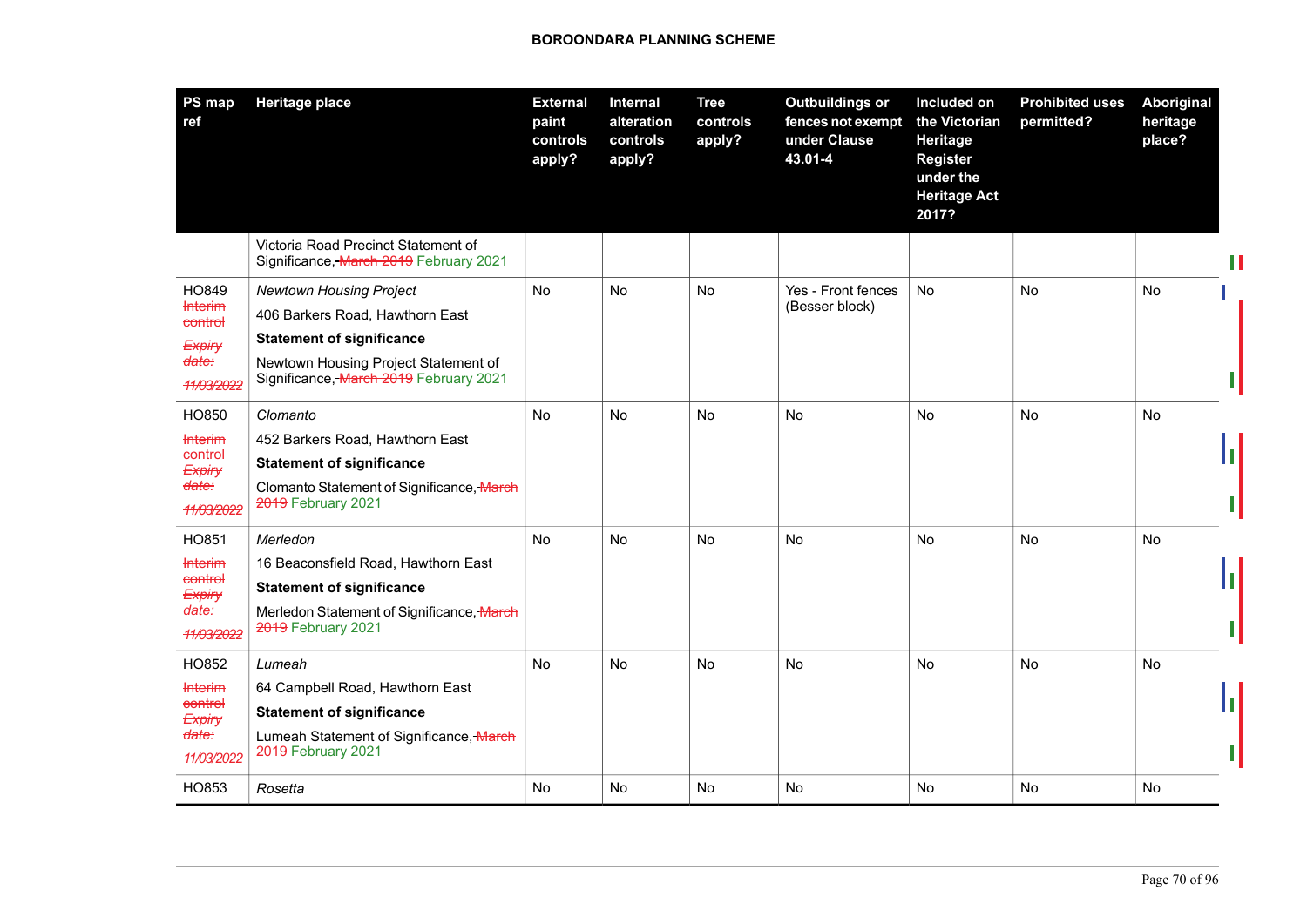| PS map<br>ref                  | <b>Heritage place</b>                                                                         | <b>External</b><br>paint<br>controls<br>apply? | Internal<br>alteration<br>controls<br>apply? | <b>Tree</b><br>controls<br>apply? | <b>Outbuildings or</b><br>fences not exempt<br>under Clause<br>43.01-4 | Included on<br>the Victorian<br><b>Heritage</b><br><b>Register</b><br>under the<br><b>Heritage Act</b><br>2017? | <b>Prohibited uses</b><br>permitted? | <b>Aboriginal</b><br>heritage<br>place? |  |
|--------------------------------|-----------------------------------------------------------------------------------------------|------------------------------------------------|----------------------------------------------|-----------------------------------|------------------------------------------------------------------------|-----------------------------------------------------------------------------------------------------------------|--------------------------------------|-----------------------------------------|--|
| <b>Interim</b><br>control      | 43 Clive Road, Hawthorn East                                                                  |                                                |                                              |                                   |                                                                        |                                                                                                                 |                                      |                                         |  |
| Expiry                         | <b>Statement of significance</b>                                                              |                                                |                                              |                                   |                                                                        |                                                                                                                 |                                      |                                         |  |
| <del>date:</del><br>11/03/2022 | Rosetta Statement of Significance, March<br>2019 February 2021                                |                                                |                                              |                                   |                                                                        |                                                                                                                 |                                      |                                         |  |
| HO854                          | Flats                                                                                         | No                                             | <b>No</b>                                    | No                                | No                                                                     | No                                                                                                              | No                                   | <b>No</b>                               |  |
| <b>Interim</b><br>control      | 20 Denmark Hill Road, Hawthorn East                                                           |                                                |                                              |                                   |                                                                        |                                                                                                                 |                                      |                                         |  |
| Expiry                         | <b>Statement of significance</b>                                                              |                                                |                                              |                                   |                                                                        |                                                                                                                 |                                      |                                         |  |
| <del>date:</del><br>11/03/2022 | 20 Denmark Hill Road, Hawthorn East<br>Statement of Significance, March 2019<br>February 2021 |                                                |                                              |                                   |                                                                        |                                                                                                                 |                                      |                                         |  |
| HO855<br><b>Interim</b>        | Carabacel (later 'Carrick Hill', later<br>'Dunreay')                                          | <b>No</b>                                      | <b>No</b>                                    | <b>No</b>                         | <b>No</b>                                                              | <b>No</b>                                                                                                       | <b>No</b>                            | <b>No</b>                               |  |
| control                        | 41 Harcourt Street, Hawthorn East                                                             |                                                |                                              |                                   |                                                                        |                                                                                                                 |                                      |                                         |  |
| Expiry<br>date:                | <b>Statement of significance</b>                                                              |                                                |                                              |                                   |                                                                        |                                                                                                                 |                                      |                                         |  |
| 11/03/2022                     | Carabacel (later 'Carrick Hill', later<br>'Dunreay')                                          |                                                |                                              |                                   |                                                                        |                                                                                                                 |                                      |                                         |  |
|                                | Statement of Significance, March 2019<br>February 2021                                        |                                                |                                              |                                   |                                                                        |                                                                                                                 |                                      |                                         |  |
| HO856                          | <b>Adair House</b>                                                                            | No                                             | <b>No</b>                                    | No                                | <b>No</b>                                                              | No                                                                                                              | No                                   | No                                      |  |
| <b>Interim</b><br>control-     | 40 Havelock Road, Hawthorn East                                                               |                                                |                                              |                                   |                                                                        |                                                                                                                 |                                      |                                         |  |
| Expiry<br><del>date:</del>     | <b>Statement of significance</b>                                                              |                                                |                                              |                                   |                                                                        |                                                                                                                 |                                      |                                         |  |
| 11/03/2022                     | Adair House Statement of Significance,<br>March 2019 February 2021                            |                                                |                                              |                                   |                                                                        |                                                                                                                 |                                      |                                         |  |
| HO857                          | Cukierman Residence                                                                           | No                                             | No                                           | Yes-Cedar                         | Yes-Low walls                                                          | No                                                                                                              | No                                   | No                                      |  |
| <b>Interim</b><br>control      | 29 Leura Grove, Hawthorn East                                                                 |                                                |                                              | <del>in rear</del><br>garden-No   | and planter boxes<br><b>No</b>                                         |                                                                                                                 |                                      |                                         |  |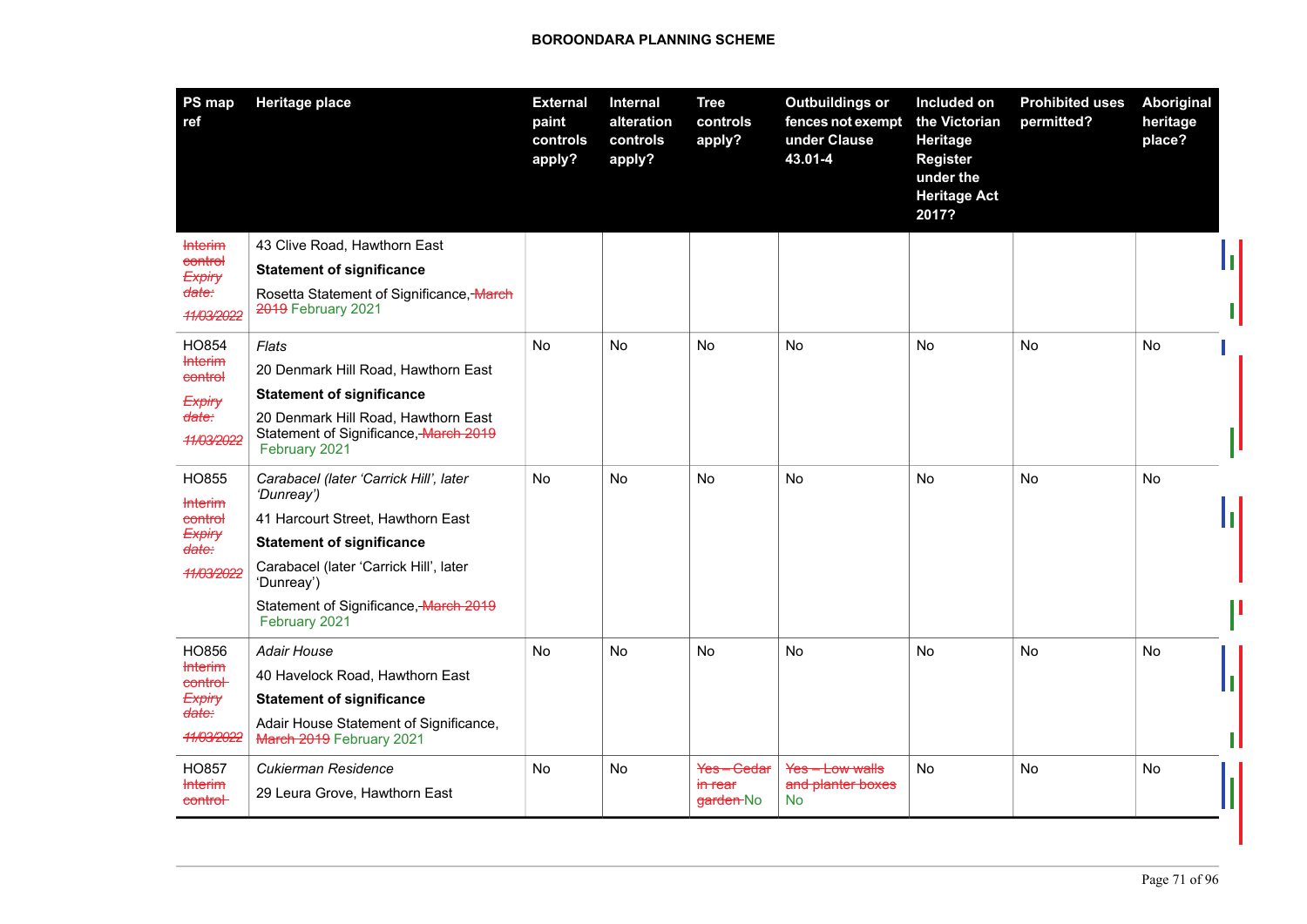| PS map<br>ref                       | <b>Heritage place</b>                                                                                              | <b>External</b><br>paint<br>controls<br>apply? | Internal<br>alteration<br>controls<br>apply? | <b>Tree</b><br>controls<br>apply? | <b>Outbuildings or</b><br>fences not exempt<br>under Clause<br>43.01-4 | Included on<br>the Victorian<br><b>Heritage</b><br><b>Register</b><br>under the<br><b>Heritage Act</b><br>2017? | <b>Prohibited uses</b><br>permitted? | Aboriginal<br>heritage<br>place? |  |
|-------------------------------------|--------------------------------------------------------------------------------------------------------------------|------------------------------------------------|----------------------------------------------|-----------------------------------|------------------------------------------------------------------------|-----------------------------------------------------------------------------------------------------------------|--------------------------------------|----------------------------------|--|
| Expiry<br><del>date:</del>          | <b>Statement of significance</b><br>Cukierman Residence Statement of                                               |                                                |                                              |                                   |                                                                        |                                                                                                                 |                                      |                                  |  |
| 11/03/2022                          | Significance, March 2019 February 2021                                                                             |                                                |                                              |                                   |                                                                        |                                                                                                                 |                                      |                                  |  |
| HO858                               | Les Cloches                                                                                                        | <b>No</b>                                      | No                                           | No.                               | Yes - Garage                                                           | No                                                                                                              | No                                   | No                               |  |
| <b>Interim</b><br>control           | 100 Pleasant Road, Hawthorn East                                                                                   |                                                |                                              |                                   |                                                                        |                                                                                                                 |                                      |                                  |  |
| Expiry<br><del>date:</del>          | <b>Statement of significance</b>                                                                                   |                                                |                                              |                                   |                                                                        |                                                                                                                 |                                      |                                  |  |
| 11/03/2022                          | Les Cloches Statement of Significance,<br>March 2019 February 2021                                                 |                                                |                                              |                                   |                                                                        |                                                                                                                 |                                      |                                  |  |
| <b>HO859</b>                        | House                                                                                                              | <b>No</b>                                      | <b>No</b>                                    | H <sub>o</sub>                    | <b>No</b>                                                              | <b>No</b>                                                                                                       | <b>No</b>                            | H <sub>o</sub>                   |  |
| <b>Interim</b><br>control           | 336 Riversdale Road, Hawthorn East                                                                                 |                                                |                                              |                                   |                                                                        |                                                                                                                 |                                      |                                  |  |
| Expiry                              | <b>Statement of significance</b>                                                                                   |                                                |                                              |                                   |                                                                        |                                                                                                                 |                                      |                                  |  |
| <del>date:</del><br>11/03/2022      | 336 Riversdale Road, Hawthorn East<br>Statement of Significance, March 2019                                        |                                                |                                              |                                   |                                                                        |                                                                                                                 |                                      |                                  |  |
| HO861                               | Tram shelter                                                                                                       | <b>No</b>                                      | <b>No</b>                                    | <b>No</b>                         | No                                                                     | <b>No</b>                                                                                                       | No                                   | No                               |  |
| <b>Interim</b><br>control<br>Expiry | Between 439A & 441 Riversdale Road,<br>Hawthorn East                                                               |                                                |                                              |                                   |                                                                        |                                                                                                                 |                                      |                                  |  |
| date:                               | <b>Statement of significance</b>                                                                                   |                                                |                                              |                                   |                                                                        |                                                                                                                 |                                      |                                  |  |
| 11/03/2022                          | Tram Shelter Statement of Significance,<br>March 2019 February 2021                                                |                                                |                                              |                                   |                                                                        |                                                                                                                 |                                      |                                  |  |
| HO862                               | Auburn South Primary School No. 4183                                                                               | N <sub>o</sub>                                 | <b>No</b>                                    | Yes –                             | <b>No</b>                                                              | <b>No</b>                                                                                                       | <b>No</b>                            | No                               |  |
| <b>Interim</b><br>control           | 417-419 Tooronga Road, Hawthorn East                                                                               |                                                |                                              | Mediterranean<br>Cyprus           |                                                                        |                                                                                                                 |                                      |                                  |  |
| <b>Expiry</b><br><del>date:</del>   | <b>Statement of significance</b>                                                                                   |                                                |                                              |                                   |                                                                        |                                                                                                                 |                                      |                                  |  |
| 11/03/2022                          | <b>Tram ShelterAuburn South Primary School</b><br>No. 4183, Statement of Significance, March<br>2019 February 2021 |                                                |                                              |                                   |                                                                        |                                                                                                                 |                                      |                                  |  |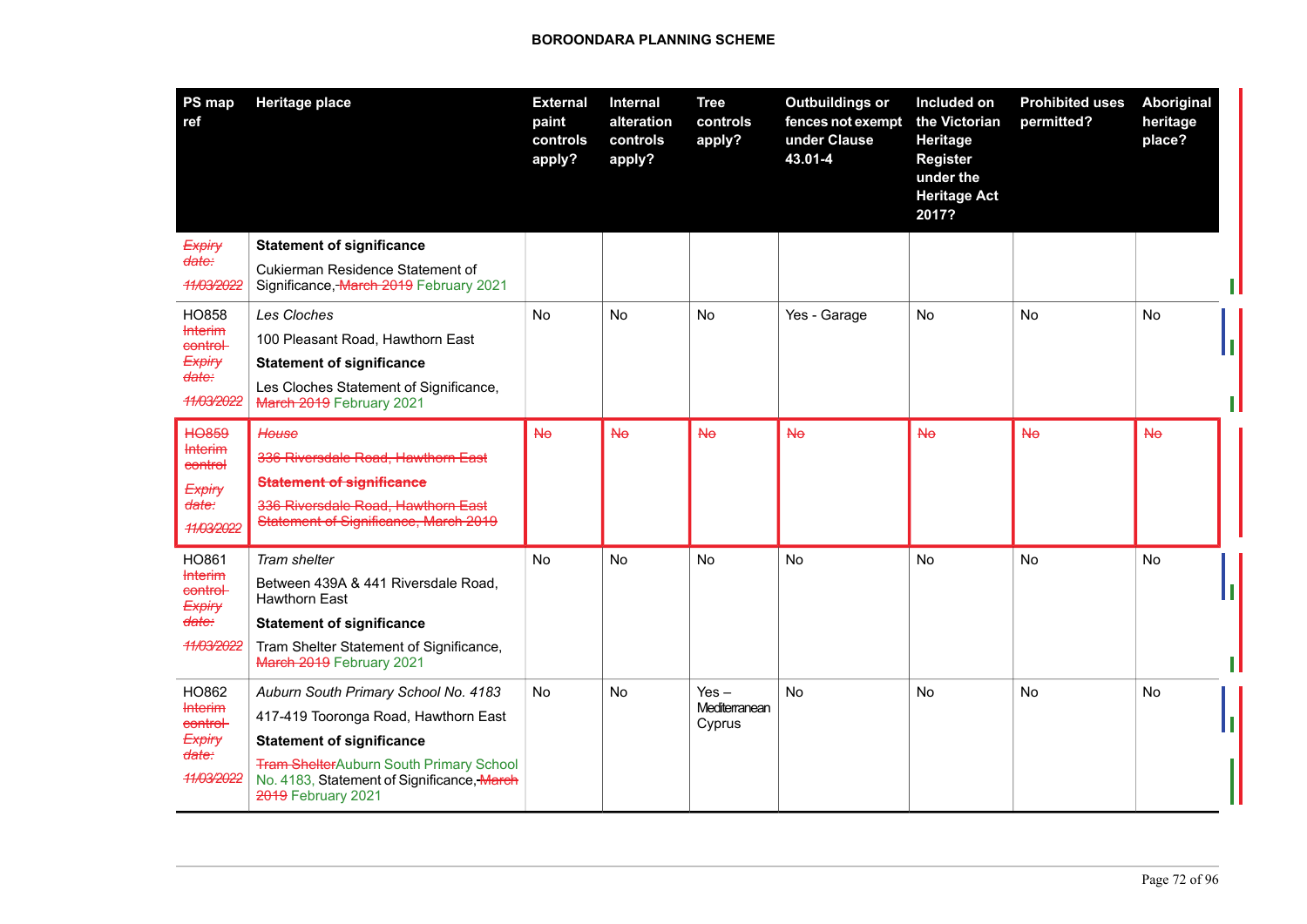| PS map<br>ref                                                                   | <b>Heritage place</b>                                                                                                                                                                                                                                                                         | <b>External</b><br>paint<br>controls<br>apply?                                                 | Internal<br>alteration<br>controls<br>apply? | <b>Tree</b><br>controls<br>apply? | <b>Outbuildings or</b><br>fences not exempt<br>under Clause<br>43.01-4 | Included on<br>the Victorian<br>Heritage<br><b>Register</b><br>under the<br><b>Heritage Act</b><br>2017? | <b>Prohibited uses</b><br>permitted? | Aboriginal<br>heritage<br>place? |
|---------------------------------------------------------------------------------|-----------------------------------------------------------------------------------------------------------------------------------------------------------------------------------------------------------------------------------------------------------------------------------------------|------------------------------------------------------------------------------------------------|----------------------------------------------|-----------------------------------|------------------------------------------------------------------------|----------------------------------------------------------------------------------------------------------|--------------------------------------|----------------------------------|
| HO863<br><b>Interim</b><br>control<br>Expiry<br>date:<br>11/03/2022             | Shanklin, St Lawrence, Auburn, Fernside,<br>Illawarra, Riversdale, Tooronga<br>500-512 Tooronga Road, Hawthorn East<br><b>Statement of significance</b><br>Shanklin, St Lawrence, Auburn, Fernside,<br>Illawarra, Riversdale, Tooronga Statement<br>of Significance, March 2019 February 2021 | No                                                                                             | No                                           | No                                | Yes - Front Fences<br>(508 and 510)<br>Tooronga Road)                  | <b>No</b>                                                                                                | <b>No</b>                            | <b>No</b>                        |
| HO864<br><b>Interim</b><br>control-<br>Expiry<br><del>date:</del><br>11/03/2022 | <b>Trengrove House</b><br>8 Tower Place, Hawthorn East<br><b>Statement of significance</b><br>Trengrove House Statement of Significance,<br>March 2019 February 2021                                                                                                                          | <b>No</b>                                                                                      | <b>No</b>                                    | <b>No</b>                         | Yes - Front Fence                                                      | <b>No</b>                                                                                                | <b>No</b>                            | <b>No</b>                        |
| HO865<br><b>Interim</b><br>control<br>Expiry<br><del>date:</del><br>11/03/2022  | Mombah (former)<br>9 Widford Street, Hawthorn East<br><b>Statement of significance</b><br>Mombah (former) Statement of Significance,<br>March 2019 February 2021                                                                                                                              | No                                                                                             | No                                           | No                                | Yes - Front Fence<br>piers and footings<br>only                        | No                                                                                                       | No                                   | No                               |
| HO866<br><b>Interim</b><br>control-<br>Expiry<br><del>date:</del><br>11/03/2022 | Balloch's Bakery and Stables (former)<br>157 Auburn Road, Hawthorn and 3<br>Russell's Place, Hawthorn East<br><b>Statement of significance</b><br>Balloch's Bakery and Stables (former)<br>Statement of Significance, March 2019<br>February 2021                                             | $Yes -$<br>Painted<br>sign on<br>eastern<br>elevation<br>of 157<br>Auburn<br>Road,<br>Hawthorn | <b>No</b>                                    | <b>No</b>                         | <b>No</b>                                                              | No                                                                                                       | No                                   | No                               |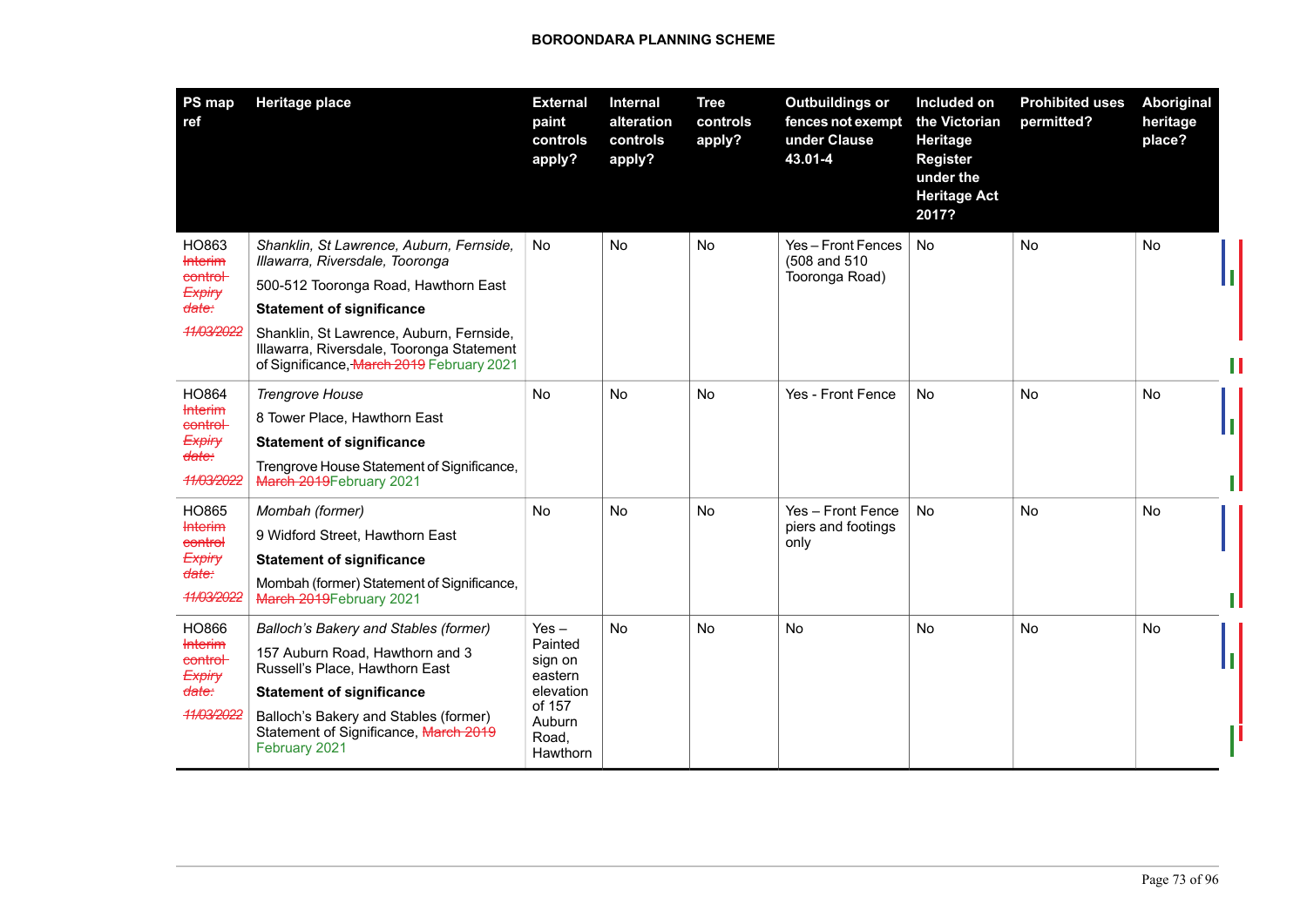| PS map<br>ref                                                                         | <b>Heritage place</b>                                                                                                                                                                                                                                                                                                                                                                                                                                                                                               | <b>External</b><br>paint<br>controls<br>apply? | Internal<br>alteration<br>controls<br>apply? | <b>Tree</b><br>controls<br>apply?             | <b>Outbuildings or</b><br>fences not exempt<br>under Clause<br>43.01-4 | Included on<br>the Victorian<br>Heritage<br><b>Register</b><br>under the<br><b>Heritage Act</b><br>2017? | <b>Prohibited uses</b><br>permitted? | Aboriginal<br>heritage<br>place? |
|---------------------------------------------------------------------------------------|---------------------------------------------------------------------------------------------------------------------------------------------------------------------------------------------------------------------------------------------------------------------------------------------------------------------------------------------------------------------------------------------------------------------------------------------------------------------------------------------------------------------|------------------------------------------------|----------------------------------------------|-----------------------------------------------|------------------------------------------------------------------------|----------------------------------------------------------------------------------------------------------|--------------------------------------|----------------------------------|
| <b>HO867</b><br><b>Interim</b><br>control<br>Expiry<br><del>date:</del><br>11/03/2022 | <b>Houses</b><br>5 Higham Road, Hawthorn East<br><b>Statement of significance</b><br>Houses Statement of Significance, March<br>2019                                                                                                                                                                                                                                                                                                                                                                                | H <sub>o</sub>                                 | <b>No</b>                                    | $Yes - Oak$<br>at rear of 5<br>Higham<br>Road | H <sub>o</sub>                                                         | H <sub>o</sub>                                                                                           | H <sub>o</sub>                       | <b>No</b>                        |
| <b>HO868</b><br><b>Interim</b><br>control<br>Expiry<br>date:<br>11/03/2022            | <b>Ryeburne Avenue Precinct Extension</b><br>(HO161)<br>116-130 Harcourt Street, Hawthorn East<br><b>Statement of significance</b><br>Houses Statement of Significance, March<br>2019                                                                                                                                                                                                                                                                                                                               | <b>No</b>                                      | <b>No</b>                                    | H <sub>o</sub>                                | H <sub>o</sub>                                                         | H <sub>o</sub>                                                                                           | H <sub>o</sub>                       | <b>No</b>                        |
| <b>HO774</b>                                                                          | <b>Cranmore Estate and Environs Precinct</b><br>Barkers Road (part), Elphin Grove (part),<br>Liddiard Street (part), Churchill Grove,<br>Salisbury Grove, Sercombe Grove, York<br>Street, Bowen Street, Vicars Street (part),<br>Carrington Street, Percy Street, Moir Street,<br>Haines Street, Bell Street, Edward Street,<br>Hull Street, and Johnson Street (part),<br>Hawthorn.<br><b>Statement of significance:</b><br><b>Cranmore Estate and Environs Precinct</b><br>Statement of Significance, August 2020 | <b>No</b>                                      | <b>No</b>                                    | <b>No</b>                                     | <b>No</b>                                                              | <b>No</b>                                                                                                | <b>No</b>                            | <b>No</b>                        |
| <b>HO775</b>                                                                          | <b>Glenferrie and Riversdale Roads</b><br><b>Commercial Precinct</b><br>Glenferrie Road (part) and Riversdale Road<br>(part)<br><b>Statement of significance:</b>                                                                                                                                                                                                                                                                                                                                                   | No                                             | No                                           | No                                            | No                                                                     | No                                                                                                       | No                                   | <b>No</b>                        |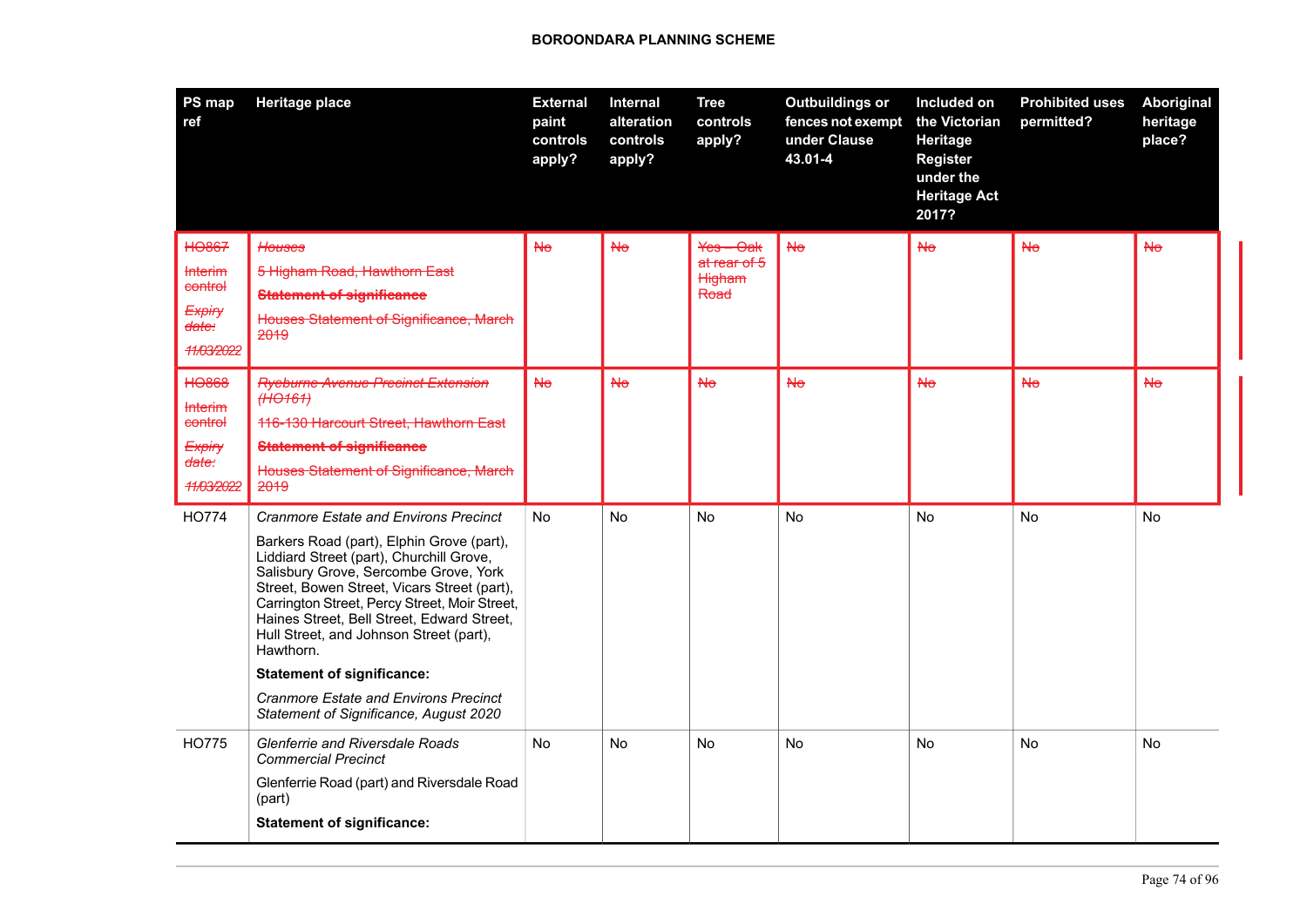| PS map<br>ref | <b>Heritage place</b>                                                                                   | <b>External</b><br>paint<br>controls<br>apply? | Internal<br>alteration<br>controls<br>apply? | <b>Tree</b><br>controls<br>apply? | <b>Outbuildings or</b><br>fences not exempt<br>under Clause<br>43.01-4 | Included on<br>the Victorian<br>Heritage<br><b>Register</b><br>under the<br><b>Heritage Act</b><br>2017? | <b>Prohibited uses</b><br>permitted? | <b>Aboriginal</b><br>heritage<br>place? |
|---------------|---------------------------------------------------------------------------------------------------------|------------------------------------------------|----------------------------------------------|-----------------------------------|------------------------------------------------------------------------|----------------------------------------------------------------------------------------------------------|--------------------------------------|-----------------------------------------|
|               | Glenferrie and Riversdale Roads<br><b>Commercial Precinct Statement of</b><br>Significance, August 2020 |                                                |                                              |                                   |                                                                        |                                                                                                          |                                      |                                         |
| HO776         | Riversdale Reserve Precinct                                                                             | No                                             | No                                           | No                                | <b>No</b>                                                              | No                                                                                                       | No                                   | No                                      |
|               | Robinson Road (part) and Illawarra Road<br>(part)                                                       |                                                |                                              |                                   |                                                                        |                                                                                                          |                                      |                                         |
|               | <b>Statement of significance:</b>                                                                       |                                                |                                              |                                   |                                                                        |                                                                                                          |                                      |                                         |
|               | Riversdale Reserve Precinct Statement of<br>Significance, August 2020                                   |                                                |                                              |                                   |                                                                        |                                                                                                          |                                      |                                         |
| <b>HO777</b>  | Riversdale Village Precinct                                                                             | <b>No</b>                                      | <b>No</b>                                    | No                                | Yes - 269 Auburn                                                       | <b>No</b>                                                                                                | <b>No</b>                            | No                                      |
|               | Auburn Road (part) and Riversdale Road<br>(part)                                                        |                                                |                                              |                                   | Road front fence                                                       |                                                                                                          |                                      |                                         |
|               | <b>Statement of significance:</b>                                                                       |                                                |                                              |                                   |                                                                        |                                                                                                          |                                      |                                         |
|               | Riversdale Village Precinct Statement of<br>Significance, August 2020                                   |                                                |                                              |                                   |                                                                        |                                                                                                          |                                      |                                         |
| <b>HO778</b>  | <b>Rookery Estate Precinct</b>                                                                          | <b>No</b>                                      | No                                           | <b>No</b>                         | <b>No</b>                                                              | <b>No</b>                                                                                                | <b>No</b>                            | <b>No</b>                               |
|               | Austin Street (part), Evansdale Road (part),<br>Majore Street (part), and Yarra Grove (part)            |                                                |                                              |                                   |                                                                        |                                                                                                          |                                      |                                         |
|               | <b>Statement of significance:</b>                                                                       |                                                |                                              |                                   |                                                                        |                                                                                                          |                                      |                                         |
|               | Rookery Estate Precinct Statement of<br>Significance, August 2020                                       |                                                |                                              |                                   |                                                                        |                                                                                                          |                                      |                                         |
| <b>HO779</b>  | <b>Victory Estate Precinct</b>                                                                          | <b>No</b>                                      | <b>No</b>                                    | No                                | Yes - front fences                                                     | <b>No</b>                                                                                                | <b>No</b>                            | No                                      |
|               | Power Street (part) and Gibney Street (part)                                                            |                                                |                                              |                                   | at 2, 3, 4, 6, 7, 8<br>Gibney Street and                               |                                                                                                          |                                      |                                         |
|               | <b>Statement of significance:</b>                                                                       |                                                |                                              |                                   | 140 Power Street                                                       |                                                                                                          |                                      |                                         |
|               | Victory Estate Precinct Statement of<br>Significance, August 2020                                       |                                                |                                              |                                   |                                                                        |                                                                                                          |                                      |                                         |
| HO780         | <b>Violet Grove and Environs Precinct</b>                                                               | No                                             | No.                                          | No                                | No                                                                     | No                                                                                                       | No                                   | No                                      |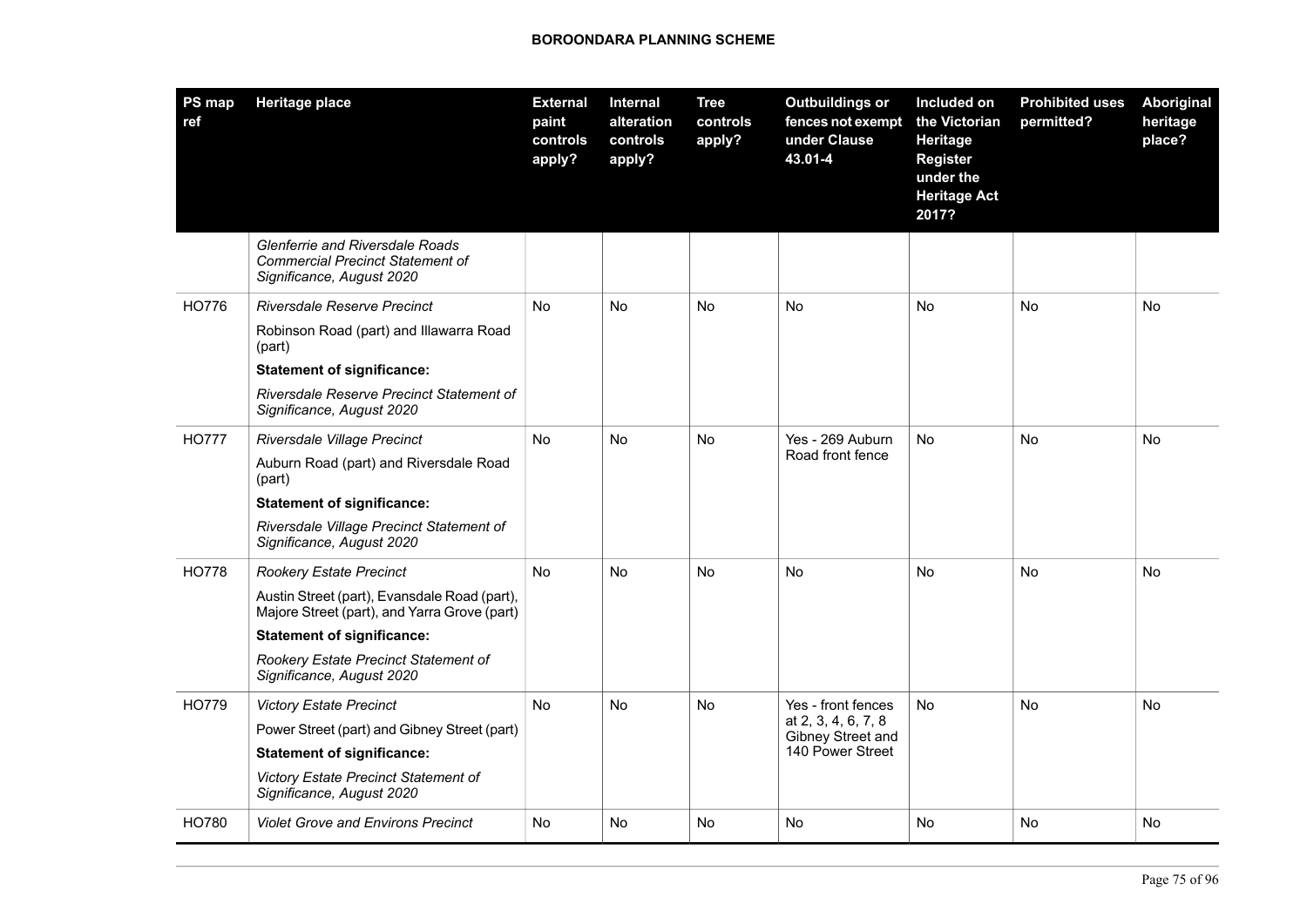| <b>PS map</b><br>ref | <b>Heritage place</b>                                                               | <b>External</b><br>paint<br>controls<br>apply? | Internal<br>alteration<br>controls<br>apply? | <b>Tree</b><br>controls<br>apply? | <b>Outbuildings or</b><br>fences not exempt<br>under Clause<br>43.01-4 | Included on<br>the Victorian<br>Heritage<br><b>Register</b><br>under the<br><b>Heritage Act</b><br>2017? | <b>Prohibited uses</b><br>permitted? | <b>Aboriginal</b><br>heritage<br>place? |
|----------------------|-------------------------------------------------------------------------------------|------------------------------------------------|----------------------------------------------|-----------------------------------|------------------------------------------------------------------------|----------------------------------------------------------------------------------------------------------|--------------------------------------|-----------------------------------------|
|                      | Manchester Street (part), Violet Grove,<br>Marian Street and Riversdale Road (part) |                                                |                                              |                                   |                                                                        |                                                                                                          |                                      |                                         |
|                      | <b>Statement of significance:</b>                                                   |                                                |                                              |                                   |                                                                        |                                                                                                          |                                      |                                         |
|                      | <b>Violet Grove and Environs Precinct</b><br>Statement of Significance, August 2020 |                                                |                                              |                                   |                                                                        |                                                                                                          |                                      |                                         |
| <b>HO781</b>         | <b>Ardene Court Flats</b>                                                           | No                                             | <b>No</b>                                    | No                                | <b>No</b>                                                              | No                                                                                                       | <b>No</b>                            | No                                      |
|                      | 11 Ardene Court, Hawthorn                                                           |                                                |                                              |                                   |                                                                        |                                                                                                          |                                      |                                         |
|                      | <b>Statement of significance:</b>                                                   |                                                |                                              |                                   |                                                                        |                                                                                                          |                                      |                                         |
|                      | Ardene Court Flats Statement of<br>Significance, August 2020                        |                                                |                                              |                                   |                                                                        |                                                                                                          |                                      |                                         |
| HO782                | Norwood Terrace                                                                     | <b>No</b>                                      | No                                           | No                                | No                                                                     | No                                                                                                       | No                                   | No                                      |
|                      | 209-217 Auburn Road, Hawthorn                                                       |                                                |                                              |                                   |                                                                        |                                                                                                          |                                      |                                         |
|                      | <b>Statement of significance:</b>                                                   |                                                |                                              |                                   |                                                                        |                                                                                                          |                                      |                                         |
|                      | Norwood Terrace Statement of Significance,<br>August 2020                           |                                                |                                              |                                   |                                                                        |                                                                                                          |                                      |                                         |
| HO783                | Grant Dorman (Former Lion Rubber Works)                                             | No                                             | No                                           | No                                | No                                                                     | No                                                                                                       | No                                   | No                                      |
|                      | 544 Burwood Road, Hawthorn                                                          |                                                |                                              |                                   |                                                                        |                                                                                                          |                                      |                                         |
|                      | <b>Statement of significance:</b>                                                   |                                                |                                              |                                   |                                                                        |                                                                                                          |                                      |                                         |
|                      | Former Lion Rubber Works, Grant Dorman<br>Statement of Significance, August 2020    |                                                |                                              |                                   |                                                                        |                                                                                                          |                                      |                                         |
| HO784                | Dickie House                                                                        | No                                             | No                                           | Yes - two                         | No                                                                     | No.                                                                                                      | No                                   | No                                      |
|                      | 6 Fairview Street, Hawthorn                                                         |                                                |                                              | mature<br>eucalypts at            |                                                                        |                                                                                                          |                                      |                                         |
|                      | <b>Statement of significance:</b>                                                   |                                                |                                              | the edge of                       |                                                                        |                                                                                                          |                                      |                                         |
|                      | Dickie House Statement of Significance,<br>August 2020                              |                                                |                                              | the<br>backyard<br>lawn           |                                                                        |                                                                                                          |                                      |                                         |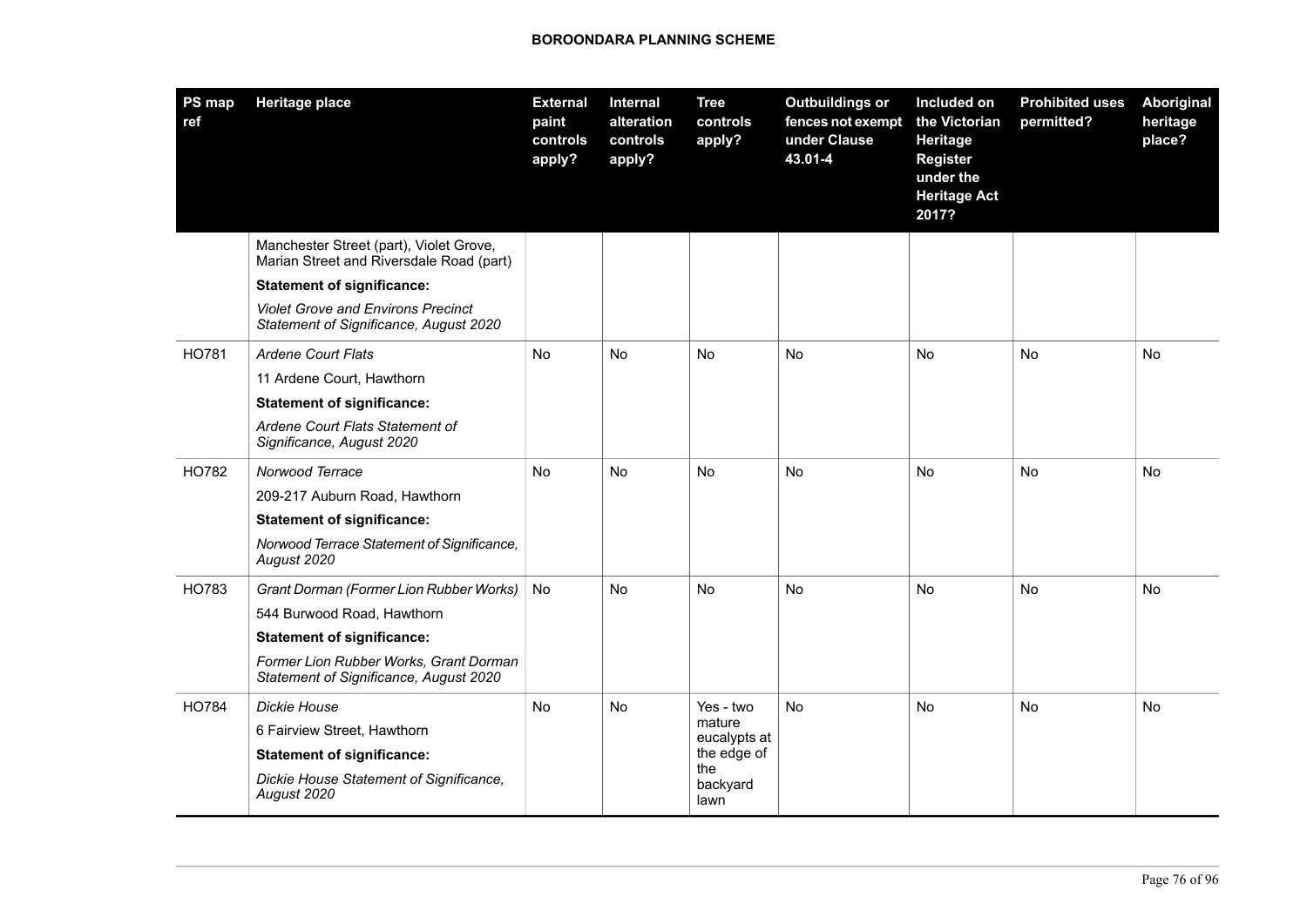| <b>PS map</b><br>ref | <b>Heritage place</b>                                                                                        | <b>External</b><br>paint<br>controls<br>apply? | Internal<br>alteration<br>controls<br>apply? | <b>Tree</b><br>controls<br>apply? | <b>Outbuildings or</b><br>fences not exempt<br>under Clause<br>43.01-4 | Included on<br>the Victorian<br>Heritage<br><b>Register</b><br>under the<br><b>Heritage Act</b><br>2017? | <b>Prohibited uses</b><br>permitted? | Aboriginal<br>heritage<br>place? |
|----------------------|--------------------------------------------------------------------------------------------------------------|------------------------------------------------|----------------------------------------------|-----------------------------------|------------------------------------------------------------------------|----------------------------------------------------------------------------------------------------------|--------------------------------------|----------------------------------|
| HO785                | Melbourne Croquet Club (Former Glenferrie<br><b>Hill Recreation Club)</b>                                    | No.                                            | <b>No</b>                                    | No                                | <b>No</b>                                                              | <b>No</b>                                                                                                | <b>No</b>                            | No                               |
|                      | 37-41 Glen Street, Hawthorn                                                                                  |                                                |                                              |                                   |                                                                        |                                                                                                          |                                      |                                  |
|                      | <b>Statement of significance:</b>                                                                            |                                                |                                              |                                   |                                                                        |                                                                                                          |                                      |                                  |
|                      | Melbourne Croquet Club (Former Glenferrie<br>Hill Recreation Club) Statement of<br>Significance, August 2020 |                                                |                                              |                                   |                                                                        |                                                                                                          |                                      |                                  |
| HO786                | St Joseph's Catholic School (formerly St<br>John's School)                                                   | <b>No</b>                                      | <b>No</b>                                    | <b>No</b>                         | No                                                                     | <b>No</b>                                                                                                | No                                   | No                               |
|                      | 571 Glenferrie Road, Hawthorn                                                                                |                                                |                                              |                                   |                                                                        |                                                                                                          |                                      |                                  |
|                      | <b>Statement of significance:</b>                                                                            |                                                |                                              |                                   |                                                                        |                                                                                                          |                                      |                                  |
|                      | St Joseph's Catholic School (formerly St<br>John's School) Statement of Significance,<br>August 2020         |                                                |                                              |                                   |                                                                        |                                                                                                          |                                      |                                  |
| <b>HO787</b>         | <b>Edwardian Shops</b>                                                                                       | <b>No</b>                                      | <b>No</b>                                    | No                                | No                                                                     | <b>No</b>                                                                                                | <b>No</b>                            | No                               |
|                      | 556-558 Glenferrie Road, Hawthorn                                                                            |                                                |                                              |                                   |                                                                        |                                                                                                          |                                      |                                  |
|                      | <b>Statement of significance:</b>                                                                            |                                                |                                              |                                   |                                                                        |                                                                                                          |                                      |                                  |
|                      | Edwardian Shops, 556-558 Glenferrie Road,<br>Hawthorn Statement of Significance, August<br>2020              |                                                |                                              |                                   |                                                                        |                                                                                                          |                                      |                                  |
| <b>HO788</b>         | Victorian shops                                                                                              | <b>No</b>                                      | <b>No</b>                                    | <b>No</b>                         | <b>No</b>                                                              | <b>No</b>                                                                                                | <b>No</b>                            | <b>No</b>                        |
|                      | 817-821 Glenferrie Road, Hawthorn                                                                            |                                                |                                              |                                   |                                                                        |                                                                                                          |                                      |                                  |
|                      | <b>Statement of significance:</b>                                                                            |                                                |                                              |                                   |                                                                        |                                                                                                          |                                      |                                  |
|                      | Victorian Shops, 817-821 Glenferrie Road,<br>Hawthorn Statement of Significance, August<br>2020              |                                                |                                              |                                   |                                                                        |                                                                                                          |                                      |                                  |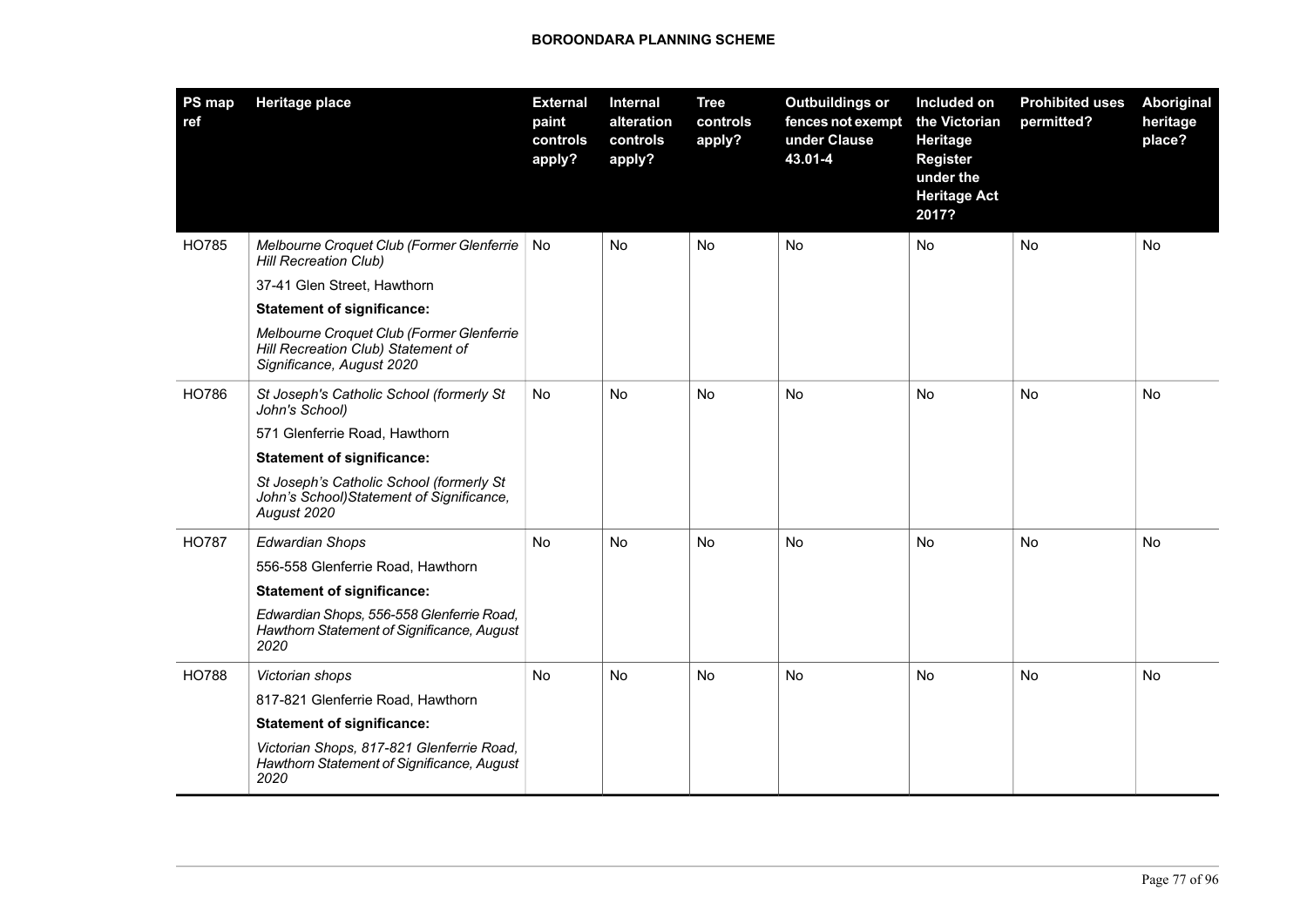| PS map<br>ref   | <b>Heritage place</b>                                                         | <b>External</b><br>paint<br>controls<br>apply? | Internal<br>alteration<br>controls<br>apply? | <b>Tree</b><br>controls<br>apply? | <b>Outbuildings or</b><br>fences not exempt<br>under Clause<br>43.01-4 | Included on<br>the Victorian<br>Heritage<br><b>Register</b><br>under the<br><b>Heritage Act</b><br>2017? | <b>Prohibited uses</b><br>permitted? | Aboriginal<br>heritage<br>place? |
|-----------------|-------------------------------------------------------------------------------|------------------------------------------------|----------------------------------------------|-----------------------------------|------------------------------------------------------------------------|----------------------------------------------------------------------------------------------------------|--------------------------------------|----------------------------------|
| HO789           | Woodford                                                                      | No                                             | No                                           | Yes-Oak                           | <b>No</b>                                                              | No                                                                                                       | <b>No</b>                            | No                               |
|                 | 14 Glenroy Road, Hawthorn                                                     |                                                |                                              | trees in front<br>setback         |                                                                        |                                                                                                          |                                      |                                  |
|                 | <b>Statement of significance:</b>                                             |                                                |                                              |                                   |                                                                        |                                                                                                          |                                      |                                  |
|                 | Woodford Statement of Significance, August<br>2020                            |                                                |                                              |                                   |                                                                        |                                                                                                          |                                      |                                  |
| HO790           | Dalsworth                                                                     | No                                             | <b>No</b>                                    | No                                | Yes - front fence                                                      | <b>No</b>                                                                                                | No                                   | No                               |
| Interim         | 36 Kooyongkoot Road, Hawthorn                                                 |                                                |                                              |                                   |                                                                        |                                                                                                          |                                      |                                  |
| control         | <b>Statement of significance:</b>                                             |                                                |                                              |                                   |                                                                        |                                                                                                          |                                      |                                  |
| Expiry<br>Date: | Dalsworth Statement of Significance                                           |                                                |                                              |                                   |                                                                        |                                                                                                          |                                      |                                  |
| 11/03/2022      |                                                                               |                                                |                                              |                                   |                                                                        |                                                                                                          |                                      |                                  |
| HO791           | Farey Brothers' Bakery (former)                                               | No                                             | No                                           | No                                | No                                                                     | No                                                                                                       | No                                   | No                               |
|                 | 20-26 Liddiard Street, Hawthorn                                               |                                                |                                              |                                   |                                                                        |                                                                                                          |                                      |                                  |
|                 | <b>Statement of significance:</b>                                             |                                                |                                              |                                   |                                                                        |                                                                                                          |                                      |                                  |
|                 | Farey Brothers' Bakery (former) Statement<br>of Significance, August 2020     |                                                |                                              |                                   |                                                                        |                                                                                                          |                                      |                                  |
| HO792           | Yarralands Flats                                                              | No                                             | No                                           | No                                | No                                                                     | No                                                                                                       | No                                   | No                               |
|                 | 150 Power Street, Hawthorn                                                    |                                                |                                              |                                   |                                                                        |                                                                                                          |                                      |                                  |
|                 | <b>Statement of significance:</b>                                             |                                                |                                              |                                   |                                                                        |                                                                                                          |                                      |                                  |
|                 | Yarralands Flats Statement of Significance,<br>August 2020                    |                                                |                                              |                                   |                                                                        |                                                                                                          |                                      |                                  |
| HO793           | Shrine of St Anthony church complex                                           | No                                             | $Yes -$                                      | $Yes -$                           | $Yes - former$                                                         | No                                                                                                       | No                                   | No                               |
|                 | 180-184 Power Street, Hawthorn                                                |                                                | <b>Basilica</b><br>only                      | mature<br>peppercorns             | stables                                                                |                                                                                                          |                                      |                                  |
|                 | <b>Statement of significance:</b>                                             |                                                |                                              |                                   |                                                                        |                                                                                                          |                                      |                                  |
|                 | Shrine of St Anthony church complex<br>Statement of Significance, August 2020 |                                                |                                              |                                   |                                                                        |                                                                                                          |                                      |                                  |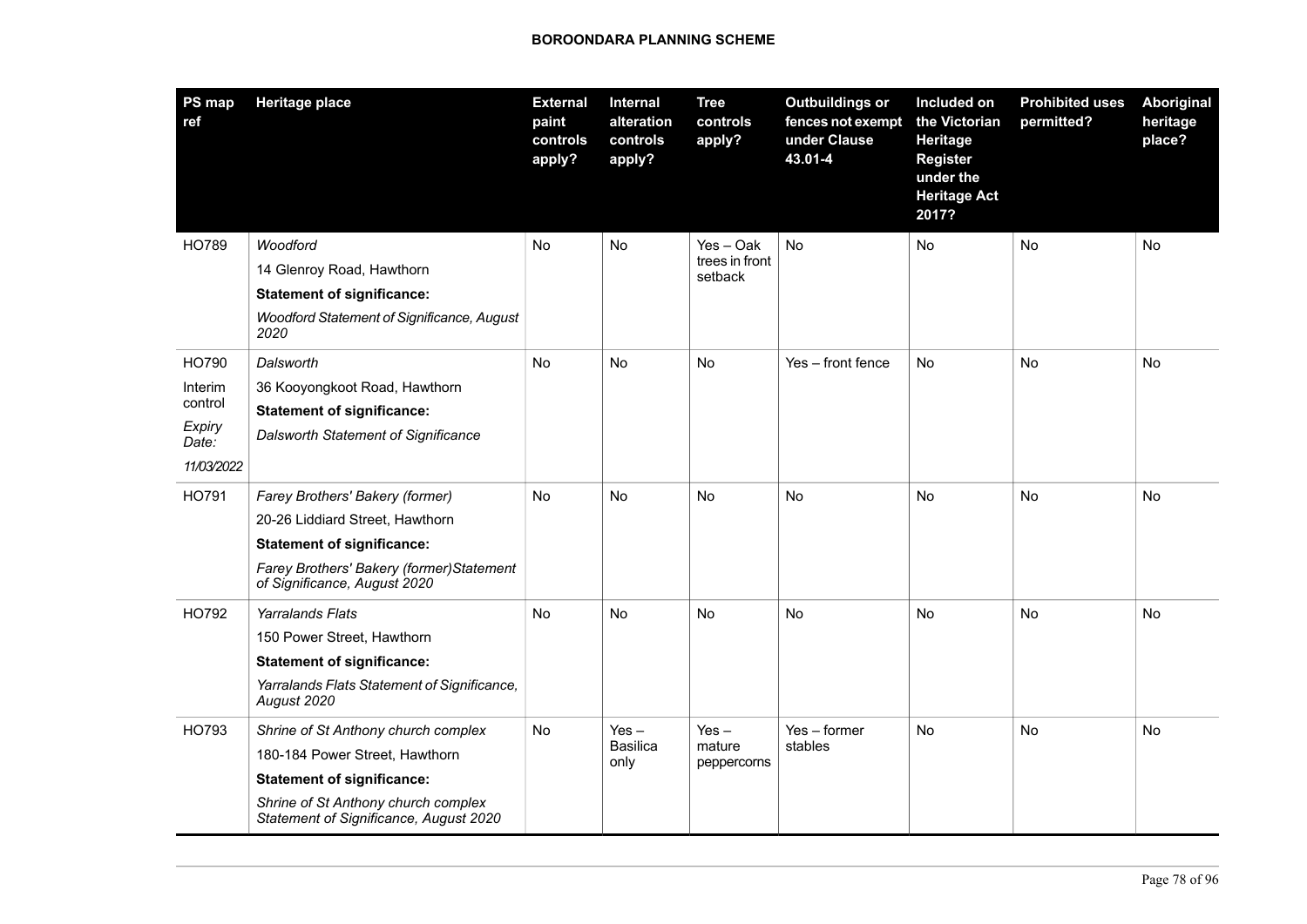| PS map<br>ref | <b>Heritage place</b>                                                                                                                                        | <b>External</b><br>paint<br>controls<br>apply? | Internal<br>alteration<br>controls<br>apply? | <b>Tree</b><br>controls<br>apply?                                                                                                                                                                                        | <b>Outbuildings or</b><br>fences not exempt<br>under Clause<br>43.01-4                        | Included on<br>the Victorian<br>Heritage<br><b>Register</b><br>under the<br><b>Heritage Act</b><br>2017? | <b>Prohibited uses</b><br>permitted? | <b>Aboriginal</b><br>heritage<br>place? |
|---------------|--------------------------------------------------------------------------------------------------------------------------------------------------------------|------------------------------------------------|----------------------------------------------|--------------------------------------------------------------------------------------------------------------------------------------------------------------------------------------------------------------------------|-----------------------------------------------------------------------------------------------|----------------------------------------------------------------------------------------------------------|--------------------------------------|-----------------------------------------|
| HO794         | Eira<br>13-15 Wellesley Road, Hawthorn<br><b>Statement of significance:</b><br><b>Eira Statement of Significance</b>                                         | No                                             | No.                                          | No                                                                                                                                                                                                                       | No                                                                                            | <b>No</b>                                                                                                | No                                   | No                                      |
| HO795         | Methodist Ladies' College<br>207 Barkers Road, Kew<br><b>Statement of Significance:</b><br>Methodist Ladies' College Statement of<br>Significance, June 2020 | No                                             | No                                           | $Yes - Two$<br>mature<br>Elms at<br>entrance of<br>the school.<br>Algerian<br>Oak<br>(boundary<br>of Barkers<br>Road),<br>English Oak<br>(boundary<br>of Glenferrie<br>Road) and<br>Atlantic<br>Cedar (front<br>gardens) | Yes - Krome<br>Memorial Gates &<br>Fence and<br>'Crom'/Centenary<br>Building fence &<br>gates | No                                                                                                       | No                                   | No                                      |
| <b>HO757</b>  | St Barnabas Anglican Church<br>86 Balwyn Road, Balwyn<br><b>Statement of significance:</b><br>St Barnabas' Anglican Church Statement<br>of Significance      | No                                             | No                                           | No                                                                                                                                                                                                                       | No                                                                                            | No                                                                                                       | No                                   | No                                      |
| HO758         | House<br>224 Belmore Road, Balwyn AKA, 4 Collins<br>Court, Balwyn<br><b>Statement of Significance:</b>                                                       | No                                             | No                                           | No                                                                                                                                                                                                                       | No                                                                                            | No                                                                                                       | No                                   | No                                      |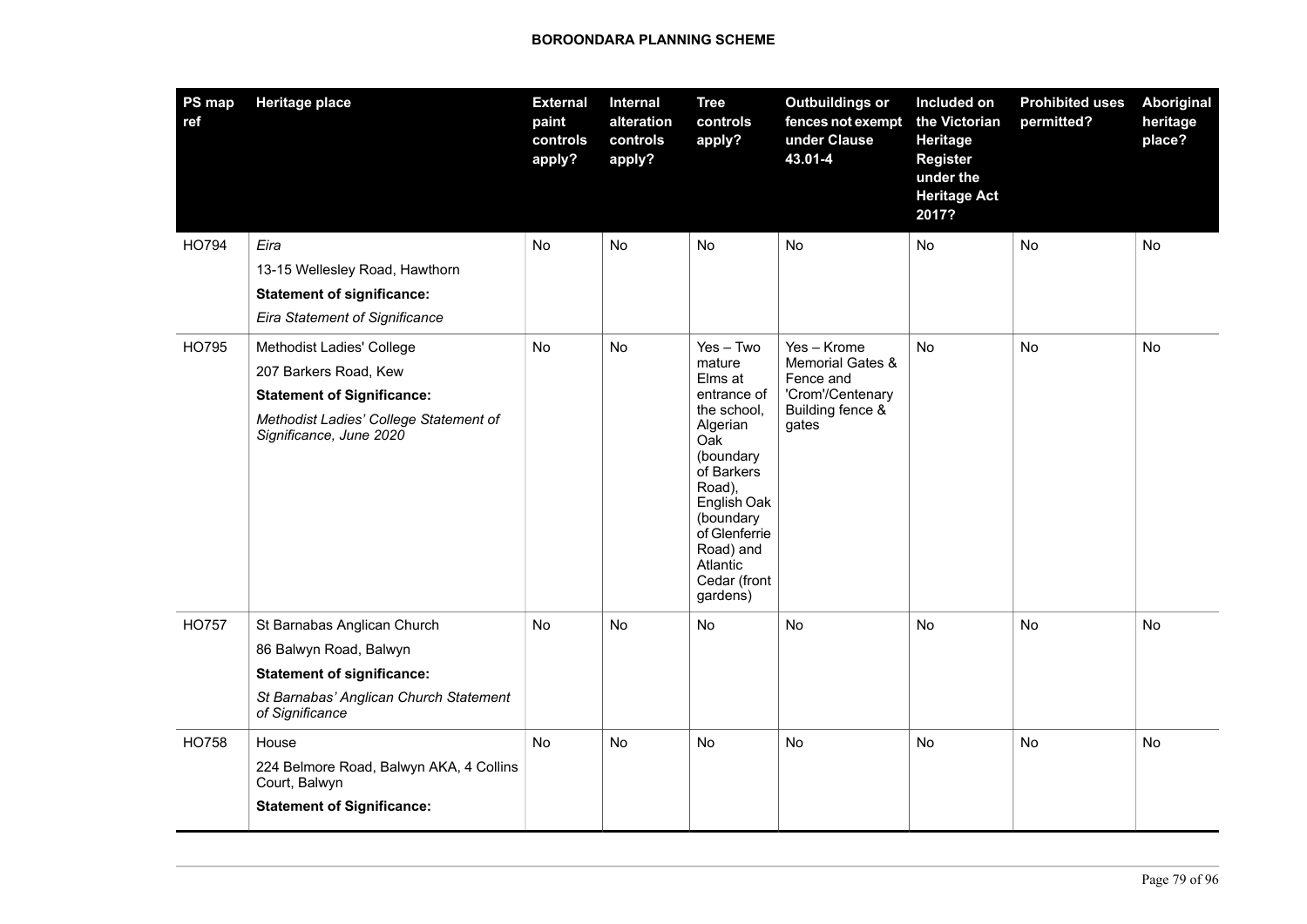| <b>PS map</b><br>ref | <b>Heritage place</b>                                                | <b>External</b><br>paint<br>controls<br>apply? | Internal<br>alteration<br>controls<br>apply? | <b>Tree</b><br>controls<br>apply? | <b>Outbuildings or</b><br>fences not exempt<br>under Clause<br>43.01-4 | Included on<br>the Victorian<br>Heritage<br><b>Register</b><br>under the<br><b>Heritage Act</b><br>2017? | <b>Prohibited uses</b><br>permitted? | <b>Aboriginal</b><br>heritage<br>place? |
|----------------------|----------------------------------------------------------------------|------------------------------------------------|----------------------------------------------|-----------------------------------|------------------------------------------------------------------------|----------------------------------------------------------------------------------------------------------|--------------------------------------|-----------------------------------------|
|                      | Fankhauser Farmhouse Statement of<br>Significance                    |                                                |                                              |                                   |                                                                        |                                                                                                          |                                      |                                         |
| HO759                | Maisonettes                                                          | No                                             | No                                           | No                                | No                                                                     | No                                                                                                       | No                                   | No                                      |
|                      | 950 Burke Road, Deepdene                                             |                                                |                                              |                                   |                                                                        |                                                                                                          |                                      |                                         |
|                      | <b>Statement of Significance:</b>                                    |                                                |                                              |                                   |                                                                        |                                                                                                          |                                      |                                         |
|                      | 950 Burke Road, Balwyn Statement of<br>Significance                  |                                                |                                              |                                   |                                                                        |                                                                                                          |                                      |                                         |
| HO760                | Palace Balwyn Cinema                                                 | No                                             | No                                           | No                                | No.                                                                    | <b>No</b>                                                                                                | <b>No</b>                            | <b>No</b>                               |
|                      | 231 Whitehorse Road, Balwyn                                          |                                                |                                              |                                   |                                                                        |                                                                                                          |                                      |                                         |
|                      | <b>Statement of Significance:</b>                                    |                                                |                                              |                                   |                                                                        |                                                                                                          |                                      |                                         |
|                      | Palace Balwyn Cinema Statement of<br>Significance                    |                                                |                                              |                                   |                                                                        |                                                                                                          |                                      |                                         |
| HO761                | House                                                                | No                                             | No                                           | No                                | No                                                                     | No                                                                                                       | No                                   | No                                      |
|                      | 192 Doncaster Road, Balwyn North                                     |                                                |                                              |                                   |                                                                        |                                                                                                          |                                      |                                         |
|                      | <b>Statement of Significance:</b>                                    |                                                |                                              |                                   |                                                                        |                                                                                                          |                                      |                                         |
|                      | 192 Doncaster Road, Balwyn North<br><b>Statement of Significance</b> |                                                |                                              |                                   |                                                                        |                                                                                                          |                                      |                                         |
| HO762                | Houses (pair)                                                        | <b>No</b>                                      | No                                           | No                                | <b>No</b>                                                              | No.                                                                                                      | No                                   | No                                      |
|                      | 17-19 King Street, Balwyn                                            |                                                |                                              |                                   |                                                                        |                                                                                                          |                                      |                                         |
|                      | <b>Statement of Significance:</b>                                    |                                                |                                              |                                   |                                                                        |                                                                                                          |                                      |                                         |
|                      | 17-19 King Street, Balwyn Statement of<br>Significance               |                                                |                                              |                                   |                                                                        |                                                                                                          |                                      |                                         |
| HO764                | House                                                                | No                                             | <b>No</b>                                    | No                                | <b>No</b>                                                              | <b>No</b>                                                                                                | <b>No</b>                            | No                                      |
|                      | 48 Narrak Road, Balwyn                                               |                                                |                                              |                                   |                                                                        |                                                                                                          |                                      |                                         |
|                      | <b>Statement of Significance:</b>                                    |                                                |                                              |                                   |                                                                        |                                                                                                          |                                      |                                         |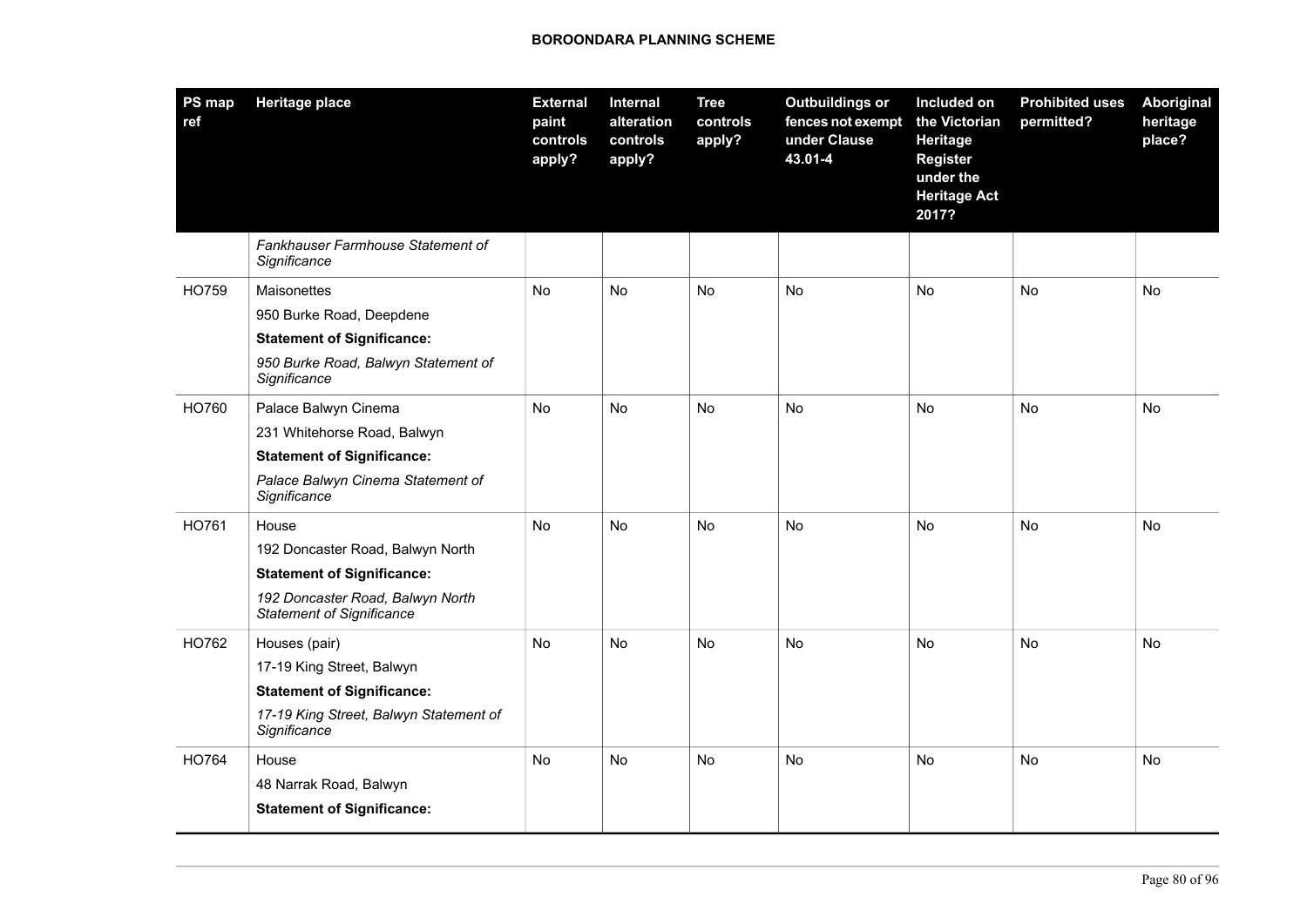| PS map<br>ref | <b>Heritage place</b>                                                                           | <b>External</b><br>paint<br>controls<br>apply? | Internal<br>alteration<br>controls<br>apply? | <b>Tree</b><br>controls<br>apply? | <b>Outbuildings or</b><br>fences not exempt<br>under Clause<br>43.01-4 | Included on<br>the Victorian<br>Heritage<br><b>Register</b><br>under the<br><b>Heritage Act</b><br>2017? | <b>Prohibited uses</b><br>permitted? | Aboriginal<br>heritage<br>place? |
|---------------|-------------------------------------------------------------------------------------------------|------------------------------------------------|----------------------------------------------|-----------------------------------|------------------------------------------------------------------------|----------------------------------------------------------------------------------------------------------|--------------------------------------|----------------------------------|
|               | 48 Narrak Road, Balwyn Statement of<br>Significance                                             |                                                |                                              |                                   |                                                                        |                                                                                                          |                                      |                                  |
| HO766         | House                                                                                           | No                                             | No                                           | Yes                               | <b>No</b>                                                              | No                                                                                                       | <b>No</b>                            | <b>No</b>                        |
|               | 146-148 Winmalee Road, Balwyn                                                                   |                                                |                                              |                                   |                                                                        |                                                                                                          |                                      |                                  |
|               | <b>Statement of Significance:</b>                                                               |                                                |                                              |                                   |                                                                        |                                                                                                          |                                      |                                  |
|               | 146-148 Winmalee Road, Balwyn Statement<br>of Significance                                      |                                                |                                              |                                   |                                                                        |                                                                                                          |                                      |                                  |
| <b>HO767</b>  | Maud Street Maisonette Precinct:                                                                | No                                             | No                                           | No                                | No                                                                     | No                                                                                                       | No                                   | No                               |
|               | 19-33a Maud Street, Balwyn North                                                                |                                                |                                              |                                   |                                                                        |                                                                                                          |                                      |                                  |
|               | 28-34a Maud Street, Balwyn North                                                                |                                                |                                              |                                   |                                                                        |                                                                                                          |                                      |                                  |
|               | <b>Statement of Significance:</b>                                                               |                                                |                                              |                                   |                                                                        |                                                                                                          |                                      |                                  |
|               | Maud Street Maisonette Precinct Statement<br>of Significance                                    |                                                |                                              |                                   |                                                                        |                                                                                                          |                                      |                                  |
| HO768         | <b>Balwyn Village Commercial Precinct:</b>                                                      | No                                             | No                                           | No                                | No                                                                     | No                                                                                                       | No                                   | No                               |
|               | 208-308 Whitehorse Road, Balwyn                                                                 |                                                |                                              |                                   |                                                                        |                                                                                                          |                                      |                                  |
|               | 347-377; 397-425 Whitehorse Road, Balwyn                                                        |                                                |                                              |                                   |                                                                        |                                                                                                          |                                      |                                  |
|               | <b>Statement of Significance:</b>                                                               |                                                |                                              |                                   |                                                                        |                                                                                                          |                                      |                                  |
|               | <b>Balwyn Village Commercial Precinct</b><br><b>Statement of Significance</b>                   |                                                |                                              |                                   |                                                                        |                                                                                                          |                                      |                                  |
| HO828         | Former W.R. Nash & Son Showroom and<br>Service Station                                          | No                                             | No                                           | No                                | <b>No</b>                                                              | No                                                                                                       | No                                   | No                               |
|               | 1417 Burke Road, Kew East                                                                       |                                                |                                              |                                   |                                                                        |                                                                                                          |                                      |                                  |
|               | <b>Statement of Significance</b>                                                                |                                                |                                              |                                   |                                                                        |                                                                                                          |                                      |                                  |
|               | Former W.R Nash & Son Showroom and<br>Service Station Statement of Significance,<br>August 2020 |                                                |                                              |                                   |                                                                        |                                                                                                          |                                      |                                  |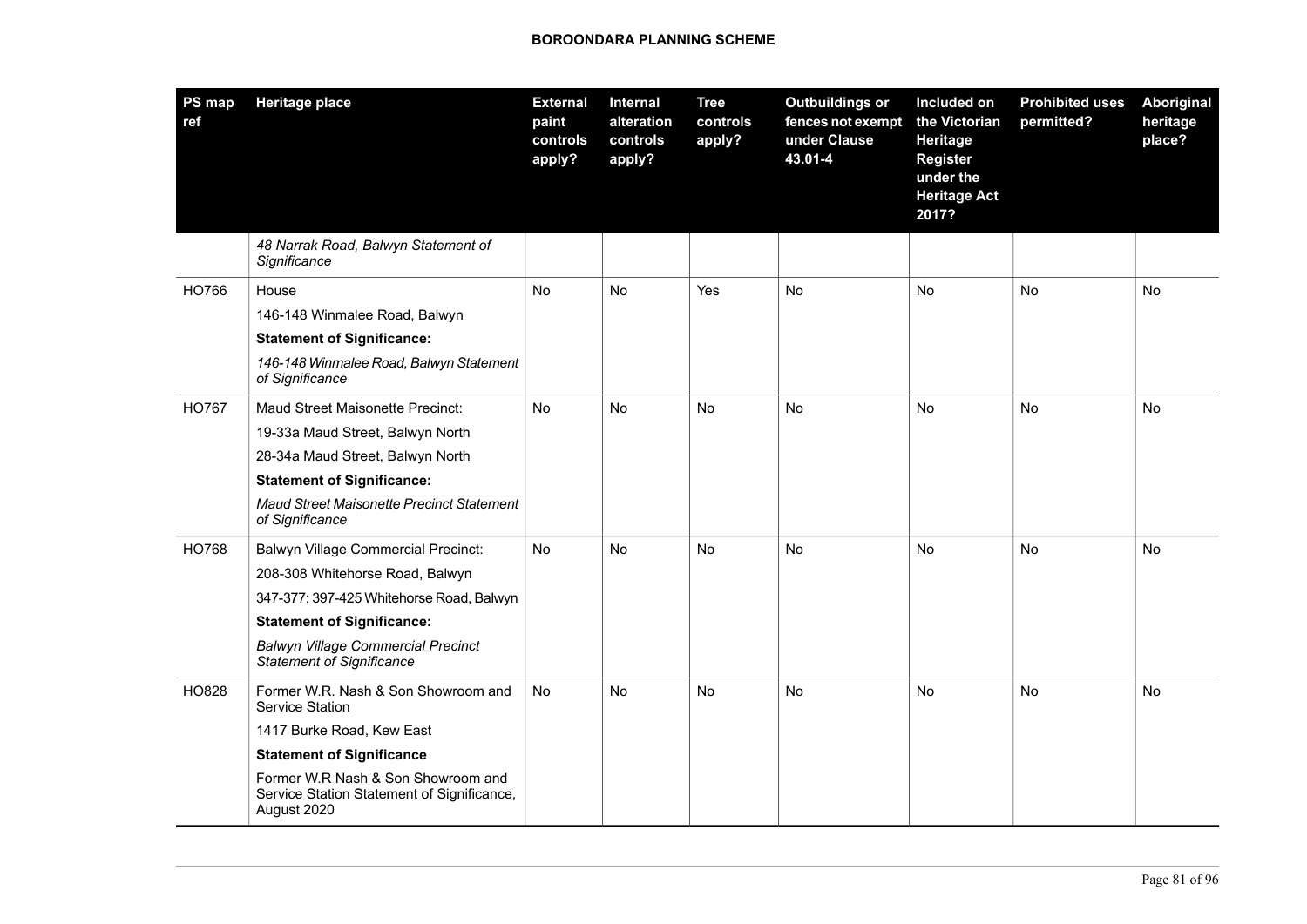| PS map<br>ref | <b>Heritage place</b>                                                      | <b>External</b><br>paint<br>controls<br>apply? | Internal<br>alteration<br>controls<br>apply? | <b>Tree</b><br>controls<br>apply?                                  | <b>Outbuildings or</b><br>fences not exempt<br>under Clause<br>43.01-4 | Included on<br>the Victorian<br>Heritage<br><b>Register</b><br>under the<br><b>Heritage Act</b><br>2017? | <b>Prohibited uses</b><br>permitted? | <b>Aboriginal</b><br>heritage<br>place? |
|---------------|----------------------------------------------------------------------------|------------------------------------------------|----------------------------------------------|--------------------------------------------------------------------|------------------------------------------------------------------------|----------------------------------------------------------------------------------------------------------|--------------------------------------|-----------------------------------------|
| HO830         | Mardegan House                                                             | No                                             | No                                           | No                                                                 | Yes - Decorative                                                       | No                                                                                                       | No                                   | No                                      |
|               | 5 Fairway Drive, Kew East                                                  |                                                |                                              |                                                                    | steel entrance<br>gates to driveway                                    |                                                                                                          |                                      |                                         |
|               | <b>Statement of significance</b>                                           |                                                |                                              |                                                                    |                                                                        |                                                                                                          |                                      |                                         |
|               | Mardegan House Statement of Significance,<br>August 2020                   |                                                |                                              |                                                                    |                                                                        |                                                                                                          |                                      |                                         |
| HO831         | <b>Belford Court Arcade</b>                                                | No                                             | Yes -                                        | No<br><b>No</b>                                                    |                                                                        | <b>No</b>                                                                                                | No                                   | No                                      |
|               | 54-58 Kilby Road, Kew East                                                 |                                                | Shopfronts<br>and ceiling<br>in arcade       |                                                                    |                                                                        |                                                                                                          |                                      |                                         |
|               | <b>Statement of Significance</b>                                           |                                                |                                              |                                                                    |                                                                        |                                                                                                          |                                      |                                         |
|               | Belford Court Arcade Statement of<br>Significance, August 2020             |                                                |                                              |                                                                    |                                                                        |                                                                                                          |                                      |                                         |
| HO832         | Misso House                                                                | No                                             | No                                           | No                                                                 | Yes - the carport                                                      | No                                                                                                       | No                                   | No                                      |
|               | 104 Kilby Road, Kew East                                                   |                                                |                                              |                                                                    |                                                                        |                                                                                                          |                                      |                                         |
|               | <b>Statement of significance</b>                                           |                                                |                                              |                                                                    |                                                                        |                                                                                                          |                                      |                                         |
|               | Misso House Statement of Significance,<br>August 2020                      |                                                |                                              |                                                                    |                                                                        |                                                                                                          |                                      |                                         |
| HO833         | <b>Kew East Primary School</b>                                             | No                                             | No                                           | Yes                                                                | <b>No</b>                                                              | <b>No</b>                                                                                                | No                                   | No                                      |
|               | 35 Windella Avenue, Kew East                                               |                                                |                                              | Monetary                                                           |                                                                        |                                                                                                          |                                      |                                         |
|               | <b>Statement of significance</b>                                           |                                                |                                              | Cypress<br>trees on the                                            |                                                                        |                                                                                                          |                                      |                                         |
|               | Kew East Primary School No. 3161<br>Statement of Significance, August 2020 |                                                |                                              | <b>Beresford</b><br>Street and<br>Windella<br>Avenue<br>boundaries |                                                                        |                                                                                                          |                                      |                                         |
| HO384         | Residence                                                                  | No                                             | No                                           | No                                                                 | No                                                                     | No                                                                                                       | No                                   | No                                      |
|               | 117 Normanby Road, Kew East                                                |                                                |                                              |                                                                    |                                                                        |                                                                                                          |                                      |                                         |
|               | <b>Statement of significance</b>                                           |                                                |                                              |                                                                    |                                                                        |                                                                                                          |                                      |                                         |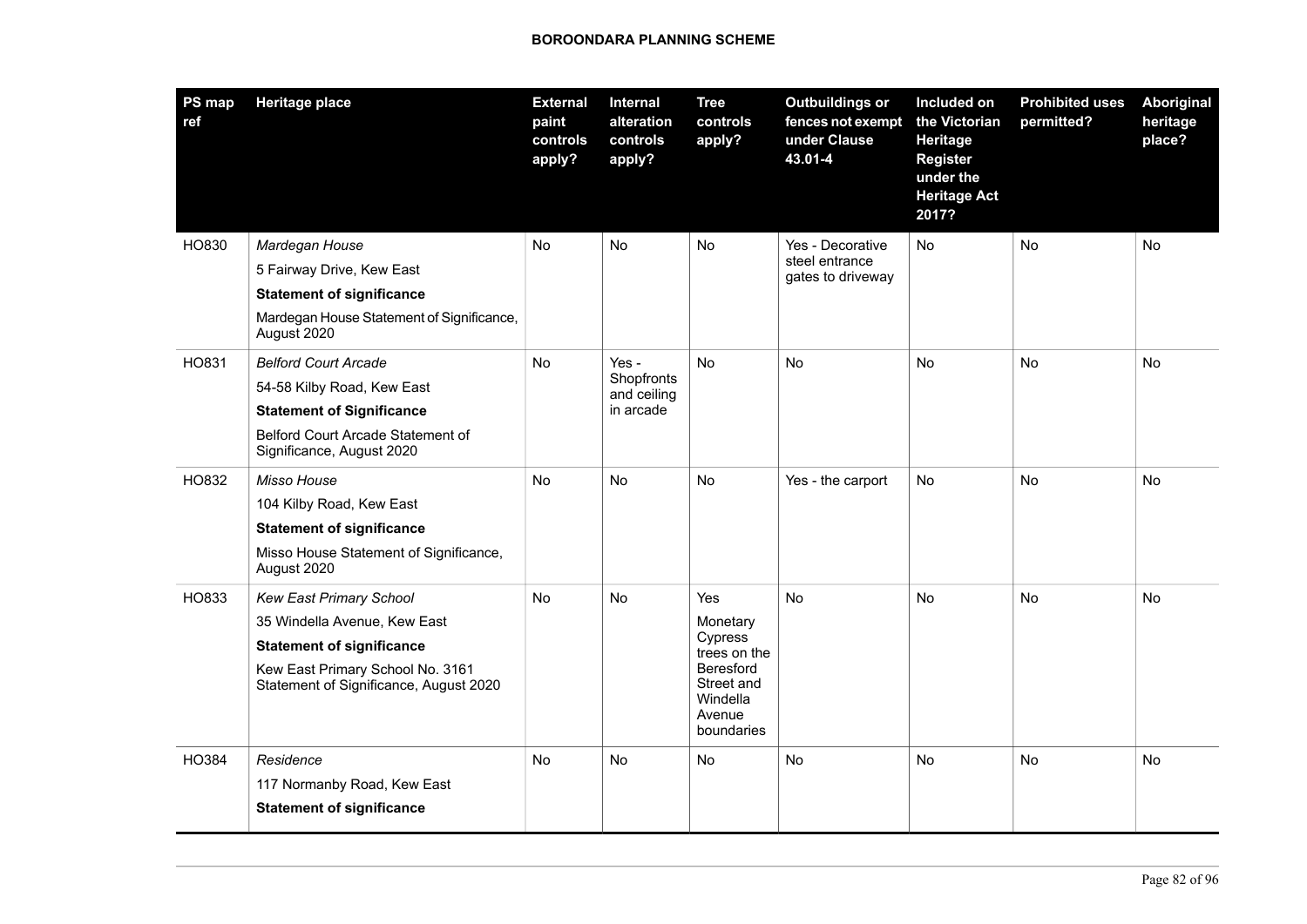| PS map<br>ref | <b>Heritage place</b>                                                                                                                                                                                                             | <b>External</b><br>paint<br>controls<br>apply? | Internal<br>alteration<br>controls<br>apply? | <b>Tree</b><br>controls<br>apply?                                                 | <b>Outbuildings or</b><br>fences not exempt<br>under Clause<br>43.01-4                                                                           | Included on<br>the Victorian<br>Heritage<br><b>Register</b><br>under the<br><b>Heritage Act</b><br>2017? | <b>Prohibited uses</b><br>permitted? | <b>Aboriginal</b><br>heritage<br>place? |
|---------------|-----------------------------------------------------------------------------------------------------------------------------------------------------------------------------------------------------------------------------------|------------------------------------------------|----------------------------------------------|-----------------------------------------------------------------------------------|--------------------------------------------------------------------------------------------------------------------------------------------------|----------------------------------------------------------------------------------------------------------|--------------------------------------|-----------------------------------------|
|               | 117 Normanby Road Statement of<br>Significance, August 2020                                                                                                                                                                       |                                                |                                              |                                                                                   |                                                                                                                                                  |                                                                                                          |                                      |                                         |
| HO385         | East Kew Uniting Church and former<br>Citizens Hall                                                                                                                                                                               | No                                             | No                                           | No                                                                                | <b>No</b>                                                                                                                                        | No                                                                                                       | No                                   | No                                      |
|               | 142-142A Normanby Road, Kew East                                                                                                                                                                                                  |                                                |                                              |                                                                                   |                                                                                                                                                  |                                                                                                          |                                      |                                         |
|               | <b>Statement of significance</b>                                                                                                                                                                                                  |                                                |                                              |                                                                                   |                                                                                                                                                  |                                                                                                          |                                      |                                         |
|               | East Kew Uniting Church and former<br>Citizens Hall Statement of Significance,<br>August 2020                                                                                                                                     |                                                |                                              |                                                                                   |                                                                                                                                                  |                                                                                                          |                                      |                                         |
| HO836         | <b>St Anne's Church</b>                                                                                                                                                                                                           | No                                             | No                                           | No                                                                                | <b>No</b>                                                                                                                                        | No                                                                                                       | <b>No</b>                            | No                                      |
|               | 53 Windella Avenue, Kew East                                                                                                                                                                                                      |                                                |                                              |                                                                                   |                                                                                                                                                  |                                                                                                          |                                      |                                         |
|               | <b>Statement of significance</b>                                                                                                                                                                                                  |                                                |                                              |                                                                                   |                                                                                                                                                  |                                                                                                          |                                      |                                         |
|               | St Anne's Church Statement of Significance,<br>August 2020                                                                                                                                                                        |                                                |                                              |                                                                                   |                                                                                                                                                  |                                                                                                          |                                      |                                         |
| HO837         | St Paul's Anglican Church Complex                                                                                                                                                                                                 | No                                             | No                                           | No                                                                                | <b>No</b>                                                                                                                                        | No                                                                                                       | No                                   | No                                      |
|               | 63 Windella Avenue, Kew East                                                                                                                                                                                                      |                                                |                                              |                                                                                   |                                                                                                                                                  |                                                                                                          |                                      |                                         |
|               | <b>Statement of significance</b>                                                                                                                                                                                                  |                                                |                                              |                                                                                   |                                                                                                                                                  |                                                                                                          |                                      |                                         |
|               | St Paul's Anglican Church Statement of<br>Significance, August 2020                                                                                                                                                               |                                                |                                              |                                                                                   |                                                                                                                                                  |                                                                                                          |                                      |                                         |
| HO838         | <b>Boulevard Estate and Environs Precinct</b>                                                                                                                                                                                     | <b>No</b>                                      | No                                           | Yes -                                                                             | Yes -                                                                                                                                            | <b>No</b>                                                                                                | <b>No</b>                            | No                                      |
|               | Burke Road (part), Old Burke Road (part),<br>Munro Street (east side), Kilby Road (part),<br>Walbundry Drive, Inverness Drive, Riverside<br>Drive, Cascade Drive and Kyora Drive, Kew<br>East<br><b>Statement of significance</b> |                                                |                                              | <b>Bhutan</b><br>Cypress<br>(x3)<br>(Cupressus<br>torulosa)<br>1489 Burke<br>Road | Front fences: Kilby<br>Road (209, 213).<br>Burke Road (1449,<br>1471, 1475, 1483,<br>1498, 1491), Old<br>Burke Road (1507,<br>1511, 1517), Munro |                                                                                                          |                                      |                                         |
|               | <b>Boulevard Estate and Environs Precinct</b><br>Statement of Significance, August 2020                                                                                                                                           |                                                |                                              |                                                                                   | Street (4, 8, 10, 12,<br>14, 16, 18, 22, 36,                                                                                                     |                                                                                                          |                                      |                                         |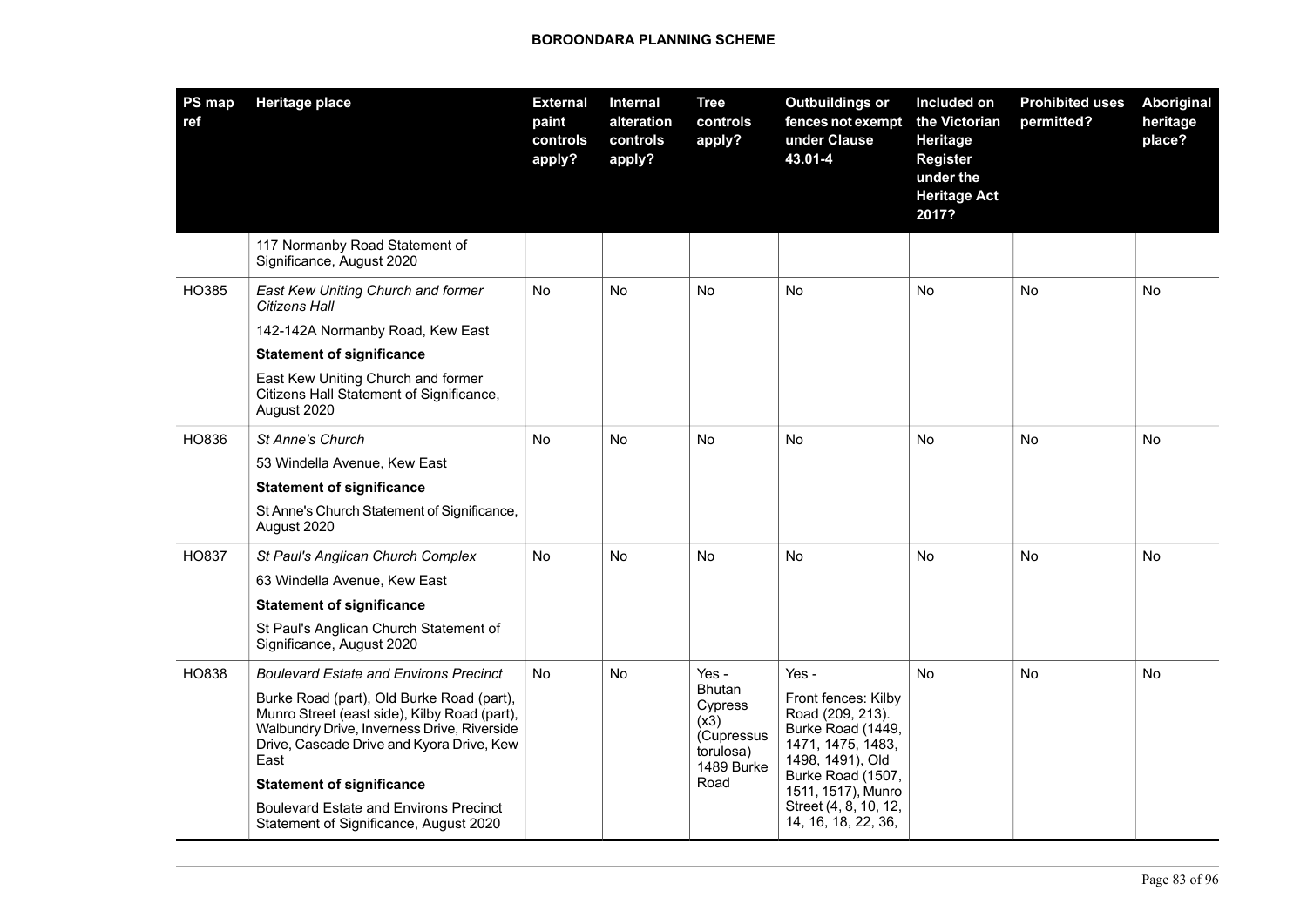| <b>PS map</b><br>ref. | <b>Heritage place</b>                                                                                                      | <b>External</b><br>paint<br>controls<br>apply? | Internal<br>alteration<br>controls<br>apply? | <b>Tree</b><br>controls<br>apply? | <b>Outbuildings or</b><br>fences not exempt<br>under Clause<br>43.01-4                                                                                                                                                                                                      | Included on<br>the Victorian<br>Heritage<br><b>Register</b><br>under the<br><b>Heritage Act</b><br>2017? | <b>Prohibited uses</b><br>permitted? | <b>Aboriginal</b><br>heritage<br>place? |
|-----------------------|----------------------------------------------------------------------------------------------------------------------------|------------------------------------------------|----------------------------------------------|-----------------------------------|-----------------------------------------------------------------------------------------------------------------------------------------------------------------------------------------------------------------------------------------------------------------------------|----------------------------------------------------------------------------------------------------------|--------------------------------------|-----------------------------------------|
|                       |                                                                                                                            |                                                |                                              |                                   | 44, 46, 50, 54, 62,<br>66), Walbundry<br>Drive (5, 7),<br>Inverness Drive (3,<br>5, 7), Riverside<br>Drive (3), Cascade<br>Drive (5), Kyora<br>Drive (1, 3, 5)                                                                                                              |                                                                                                          |                                      |                                         |
|                       |                                                                                                                            |                                                |                                              |                                   | Garages: Burke<br>Road (1449, 1463,<br>1465, 1467, 1485,<br>1487), Old Burke<br>Road (1511),<br>Munro Street (4,<br>12, 16, 18, 54),<br><b>Walbundry Drive</b><br>$(5, 7)$ , Inverness<br>Drive (1, 5),<br>Riverside Drive (3,<br>4), Cascade Drive<br>(5), Kyora Drive (1) |                                                                                                          |                                      |                                         |
| HO839                 | Harp Village Commercial Precinct<br>Valerie Street (part), High Street (part),<br>Strathalbyn Street (part), Kew East      | No                                             | No                                           | No                                | No                                                                                                                                                                                                                                                                          | No                                                                                                       | No                                   | No                                      |
|                       | <b>Statement of significance</b>                                                                                           |                                                |                                              |                                   |                                                                                                                                                                                                                                                                             |                                                                                                          |                                      |                                         |
|                       | Harp Village Commercial Precinct<br>Statement of Significance, September 2020                                              |                                                |                                              |                                   |                                                                                                                                                                                                                                                                             |                                                                                                          |                                      |                                         |
| HO840                 | <b>Windella Avenue and Environs Precinct</b>                                                                               | <b>No</b>                                      | <b>No</b>                                    | No.                               | Yes - Front fences:                                                                                                                                                                                                                                                         | No                                                                                                       | No                                   | No                                      |
|                       | Windella Avenue (part), Belford Road (part),<br>Birdwood Street, Hale Street, Minto Street,<br>Kilby Road (part), Kew East |                                                |                                              |                                   | Windella Avenue<br>(86, 98, 73 and 81),<br>Belford Road (88,                                                                                                                                                                                                                |                                                                                                          |                                      |                                         |
|                       | <b>Statement of significance</b>                                                                                           |                                                |                                              |                                   | 94 and 105), Kilby                                                                                                                                                                                                                                                          |                                                                                                          |                                      |                                         |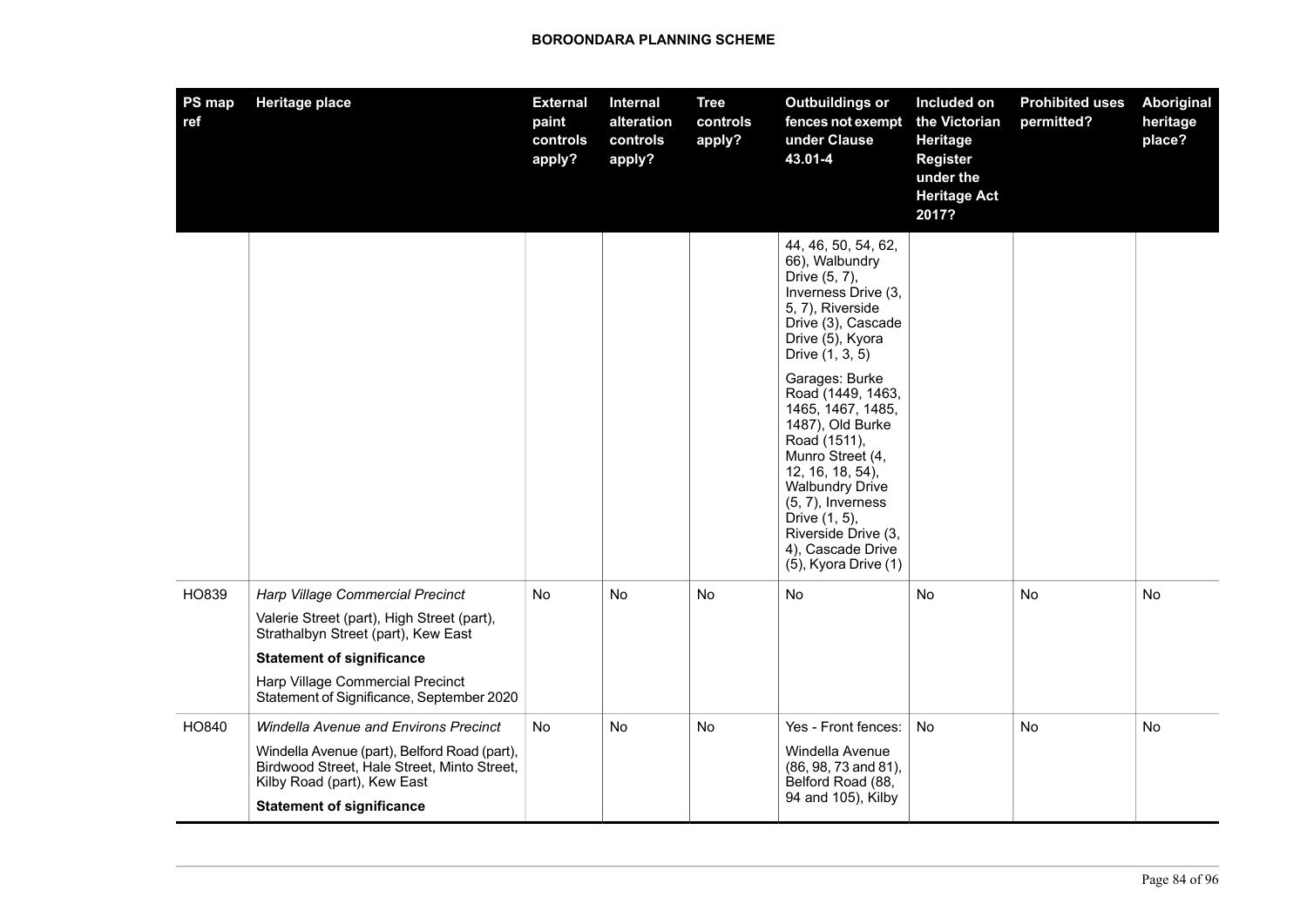| <b>PS map</b><br>ref | <b>Heritage place</b>                                                                                                                                                                                                             | <b>External</b><br>paint<br>controls<br>apply? | <b>Internal</b><br>alteration<br>controls<br>apply? | <b>Tree</b><br>controls<br>apply? | <b>Outbuildings or</b><br>fences not exempt<br>under Clause<br>43.01-4 | Included on<br>the Victorian<br>Heritage<br><b>Register</b><br>under the<br><b>Heritage Act</b><br>2017? | <b>Prohibited uses</b><br>permitted? | Aboriginal<br>heritage<br>place? |
|----------------------|-----------------------------------------------------------------------------------------------------------------------------------------------------------------------------------------------------------------------------------|------------------------------------------------|-----------------------------------------------------|-----------------------------------|------------------------------------------------------------------------|----------------------------------------------------------------------------------------------------------|--------------------------------------|----------------------------------|
|                      | Windella Avenue and Environs Precinct<br>Statement of Significance, August 2020                                                                                                                                                   |                                                |                                                     |                                   | Road (82),<br>Birdwood Street (3,<br>6, 8, 12 and 20)                  |                                                                                                          |                                      |                                  |
| HO870                | House<br>1 Mountain View Road, Balwyn North<br><b>Statement of Significance:</b><br>House Statement of Significance (1<br>Mountain View Road, Balwyn<br>North), September 2020                                                    | No                                             | <b>No</b>                                           | No                                | Yes - Garage and<br>masonry fence to<br>the front and side             | No                                                                                                       | <b>No</b>                            | No                               |
| HO871                | Reumah<br>1 Reumah Court, Balwyn<br><b>Statement of Significance:</b><br>Reumah Statement of Significance (1<br>Reumah Court, Balwyn), September 2020                                                                             | No                                             | No                                                  | No                                | <b>No</b>                                                              | No                                                                                                       | No                                   | No                               |
| HO872                | All Hallows' Catholic Church-School,<br>former 3 Brenbeal Street, Balwyn<br><b>Statement of Significance:</b><br>All Hallows' Catholic Church-School,<br>Statement of Significance (3 Brenbeal<br>Street, Balwyn), September 2020 | No                                             | No                                                  | No                                | No                                                                     | No                                                                                                       | No                                   | No                               |
| HO873                | Flats<br>7 Mangan Street, Balwyn<br><b>Statement of Significance</b><br>Flats Statement of Significance (7 Mangan<br>Street, Balwyn), September 2020                                                                              | No                                             | No                                                  | No                                | Yes - front fence                                                      | No                                                                                                       | No                                   | No                               |
| HO874                | Khartoum                                                                                                                                                                                                                          | No                                             | No                                                  | No                                | <b>No</b>                                                              | No                                                                                                       | No                                   | No                               |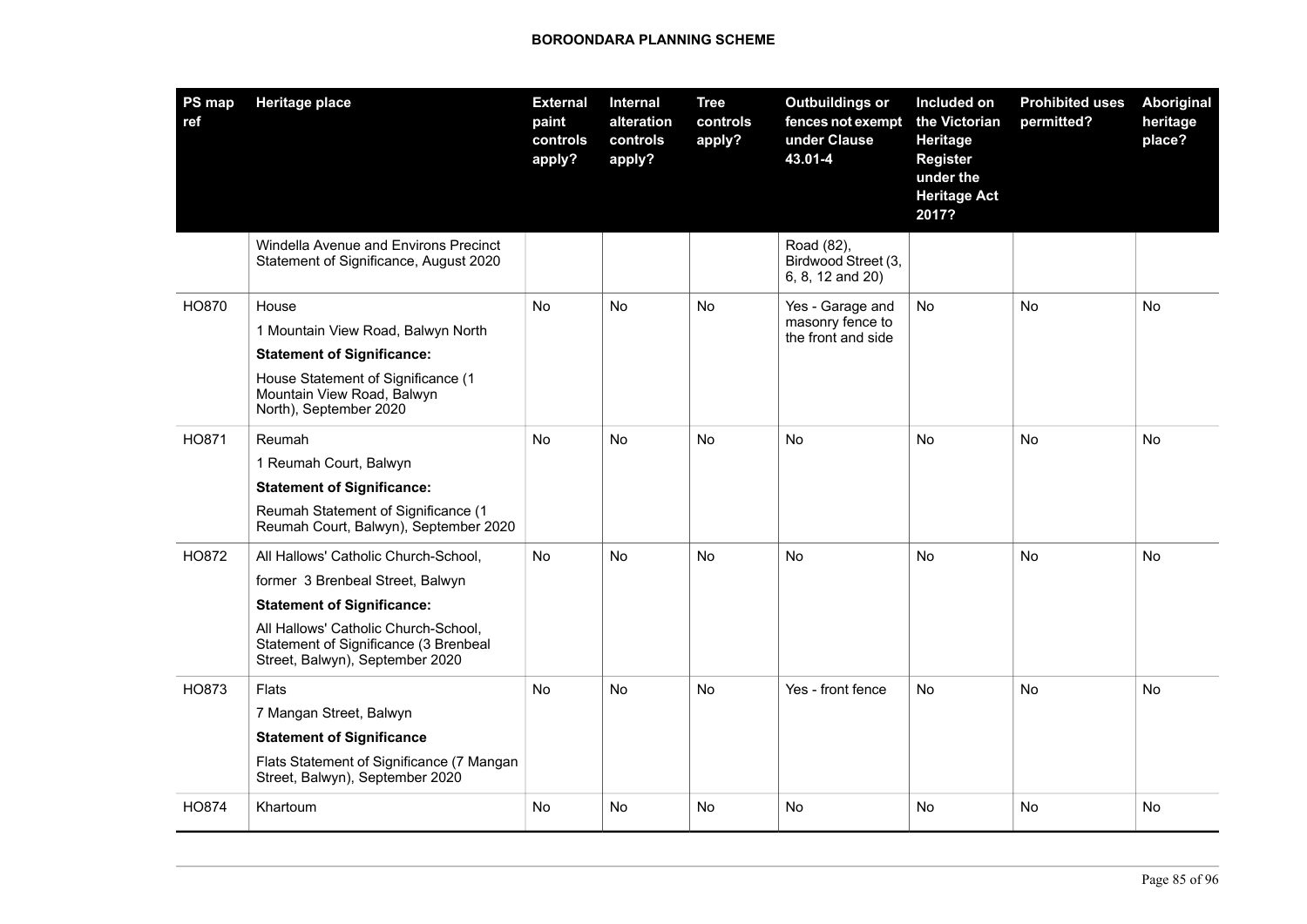| PS map<br>ref | <b>Heritage place</b>                                                                                  | <b>External</b><br>paint<br>controls<br>apply? | <b>Internal</b><br>alteration<br>controls<br>apply? | <b>Tree</b><br>controls<br>apply? | <b>Outbuildings or</b><br>fences not exempt<br>under Clause<br>43.01-4 | Included on<br>the Victorian<br>Heritage<br><b>Register</b><br>under the<br><b>Heritage Act</b><br>2017? | <b>Prohibited uses</b><br>permitted? | <b>Aboriginal</b><br>heritage<br>place? |
|---------------|--------------------------------------------------------------------------------------------------------|------------------------------------------------|-----------------------------------------------------|-----------------------------------|------------------------------------------------------------------------|----------------------------------------------------------------------------------------------------------|--------------------------------------|-----------------------------------------|
|               | 8 Kitchener Street, Deepdene                                                                           |                                                |                                                     |                                   |                                                                        |                                                                                                          |                                      |                                         |
|               | <b>Statement of Significance:</b>                                                                      |                                                |                                                     |                                   |                                                                        |                                                                                                          |                                      |                                         |
|               | Khartoum Statement of Significance (8<br>Kitchener Street,<br>Deepdene), September 2020                |                                                |                                                     |                                   |                                                                        |                                                                                                          |                                      |                                         |
| HO875         | Rexmoor                                                                                                | <b>No</b>                                      | <b>No</b>                                           | No                                | Yes - two early                                                        | <b>No</b>                                                                                                | <b>No</b>                            | <b>No</b>                               |
|               | 8 Boston Road, Balwyn                                                                                  |                                                |                                                     |                                   | outbuildings at rear<br>of property                                    |                                                                                                          |                                      |                                         |
|               | <b>Statement of Significance:</b>                                                                      |                                                |                                                     |                                   |                                                                        |                                                                                                          |                                      |                                         |
|               | Rexmoor Statement of Significance (8<br>Boston Road, Balwyn), September 2020                           |                                                |                                                     |                                   |                                                                        |                                                                                                          |                                      |                                         |
| HO876         | Aloha                                                                                                  | No                                             | No                                                  | No                                | Yes - brick garage                                                     | No                                                                                                       | No                                   | No                                      |
|               | 9 Boston Road, Balwyn                                                                                  |                                                |                                                     |                                   |                                                                        |                                                                                                          |                                      |                                         |
|               | <b>Statement of Significance:</b>                                                                      |                                                |                                                     |                                   |                                                                        |                                                                                                          |                                      |                                         |
|               | Aloha Statement of Significance (9 Boston<br>Road, Balwyn), September 2020                             |                                                |                                                     |                                   |                                                                        |                                                                                                          |                                      |                                         |
| <b>HO877</b>  | Mararoa                                                                                                | No.                                            | No                                                  | No                                | No                                                                     | No                                                                                                       | No                                   | No                                      |
|               | Leonard Street, Deepdene                                                                               |                                                |                                                     |                                   |                                                                        |                                                                                                          |                                      |                                         |
|               | <b>Statement of Significance:</b>                                                                      |                                                |                                                     |                                   |                                                                        |                                                                                                          |                                      |                                         |
|               | Mararoa Statement of Significance (28<br>Leonard Street,<br>Deepdene), September 2020                  |                                                |                                                     |                                   |                                                                        |                                                                                                          |                                      |                                         |
| <b>HO878</b>  | 1st Deepdene Scout Hall                                                                                | <b>No</b>                                      | <b>No</b>                                           | <b>No</b>                         | <b>No</b>                                                              | <b>No</b>                                                                                                | <b>No</b>                            | <b>No</b>                               |
|               | Whitehorse Road, Deepdene                                                                              |                                                |                                                     |                                   |                                                                        |                                                                                                          |                                      |                                         |
|               | <b>Statement of Significance:</b>                                                                      |                                                |                                                     |                                   |                                                                        |                                                                                                          |                                      |                                         |
|               | 1st Deepdene Scout Hall Statement of<br>Significance (32 Whitehorse Road,<br>Deepdene), September 2020 |                                                |                                                     |                                   |                                                                        |                                                                                                          |                                      |                                         |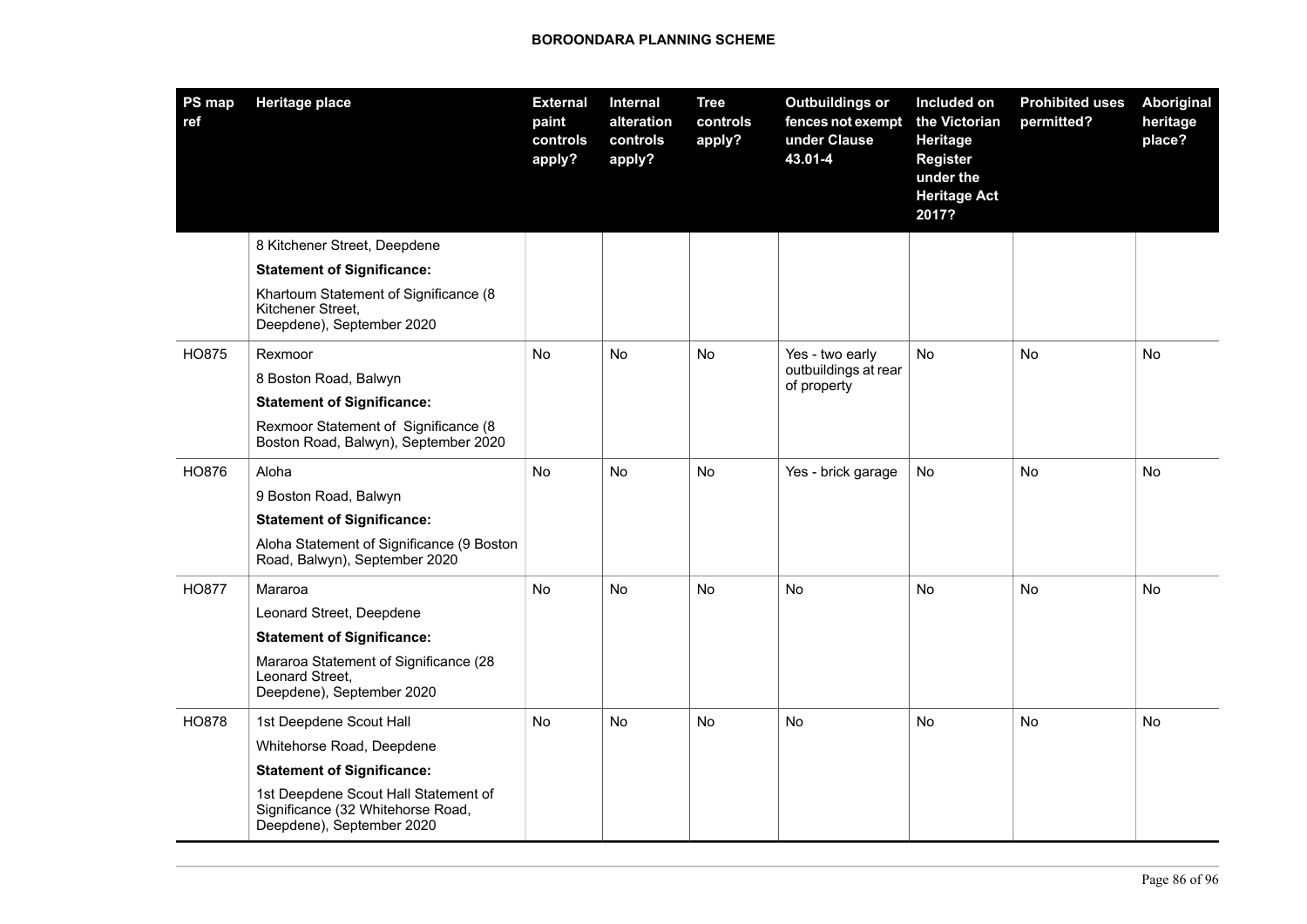| PS map<br>ref | <b>Heritage place</b>                                                                                                              | <b>External</b><br>paint<br>controls<br>apply? | Internal<br>alteration<br>controls<br>apply? | <b>Tree</b><br>controls<br>apply?                                                                            | <b>Outbuildings or</b><br>fences not exempt<br>under Clause<br>43.01-4 | Included on<br>the Victorian<br>Heritage<br>Register<br>under the<br><b>Heritage Act</b><br>2017? | <b>Prohibited uses</b><br>permitted? | Aboriginal<br>heritage<br>place? |
|---------------|------------------------------------------------------------------------------------------------------------------------------------|------------------------------------------------|----------------------------------------------|--------------------------------------------------------------------------------------------------------------|------------------------------------------------------------------------|---------------------------------------------------------------------------------------------------|--------------------------------------|----------------------------------|
| HO879         | Bel-Air                                                                                                                            | No                                             | No                                           | No                                                                                                           | Yes - garage and                                                       | No                                                                                                | No                                   | No                               |
|               | 113 Yarrbat Avenue, Balwyn                                                                                                         |                                                |                                              |                                                                                                              | front fence along<br>Yarrbat Avenue                                    |                                                                                                   |                                      |                                  |
|               | <b>Statement of Significance:</b>                                                                                                  |                                                |                                              |                                                                                                              | frontage                                                               |                                                                                                   |                                      |                                  |
|               | Bel-Air Statement of Significance (113<br>Yarrbat Avenue, Balwyn), September 2020                                                  |                                                |                                              |                                                                                                              |                                                                        |                                                                                                   |                                      |                                  |
| HO880         | Silver Birches (formerly Hillsborough) and<br>garden                                                                               | No                                             | No                                           | Yes -front<br>and rear                                                                                       | Yes -garage and<br>the capped<br>sections of front<br>fence and gates  | No                                                                                                | <b>No</b>                            | No                               |
|               | 129-131 Yarrbat Avenue, Balwyn                                                                                                     |                                                |                                              | garden<br>layout<br>including<br>the wall<br>designed by<br>Edna<br>Walling and<br>the mature<br>Oak species |                                                                        |                                                                                                   |                                      |                                  |
|               | <b>Statement of Significance:</b>                                                                                                  |                                                |                                              |                                                                                                              |                                                                        |                                                                                                   |                                      |                                  |
|               | Silver Birches (formerly Hillsborough) and<br>garden Statement of Significance (129-131<br>Yarrbat Avenue, Balwyn), September 2020 |                                                |                                              |                                                                                                              |                                                                        |                                                                                                   |                                      |                                  |
| HO881         | Church House                                                                                                                       | No                                             | <b>No</b>                                    | No                                                                                                           | <b>No</b>                                                              | <b>No</b>                                                                                         | <b>No</b>                            | No                               |
|               | 146 Yarrbat Avenue, Balwyn                                                                                                         |                                                |                                              |                                                                                                              |                                                                        |                                                                                                   |                                      |                                  |
|               | <b>Statement of Significance:</b>                                                                                                  |                                                |                                              |                                                                                                              |                                                                        |                                                                                                   |                                      |                                  |
|               | Church House Statement of Significance<br>(146 Yarrbat<br>Avenue, Balwyn), September 2020                                          |                                                |                                              |                                                                                                              |                                                                        |                                                                                                   |                                      |                                  |
| HO882         | House and Garden                                                                                                                   | No                                             | No                                           | Yes -                                                                                                        | Yes - front fence                                                      | No                                                                                                | No                                   | No                               |
|               | 171 Doncaster Road, Balwyn North                                                                                                   |                                                |                                              | mature<br>trees                                                                                              | and garage                                                             |                                                                                                   |                                      |                                  |
|               | <b>Statement of Significance</b>                                                                                                   |                                                |                                              | cypress and                                                                                                  |                                                                        |                                                                                                   |                                      |                                  |
|               | Statement of Significance House and<br>Garden Statement of Significance (171<br>Doncaster Road, Balwyn<br>North), September 2020   |                                                |                                              | cedar trees<br>and front<br>garden                                                                           |                                                                        |                                                                                                   |                                      |                                  |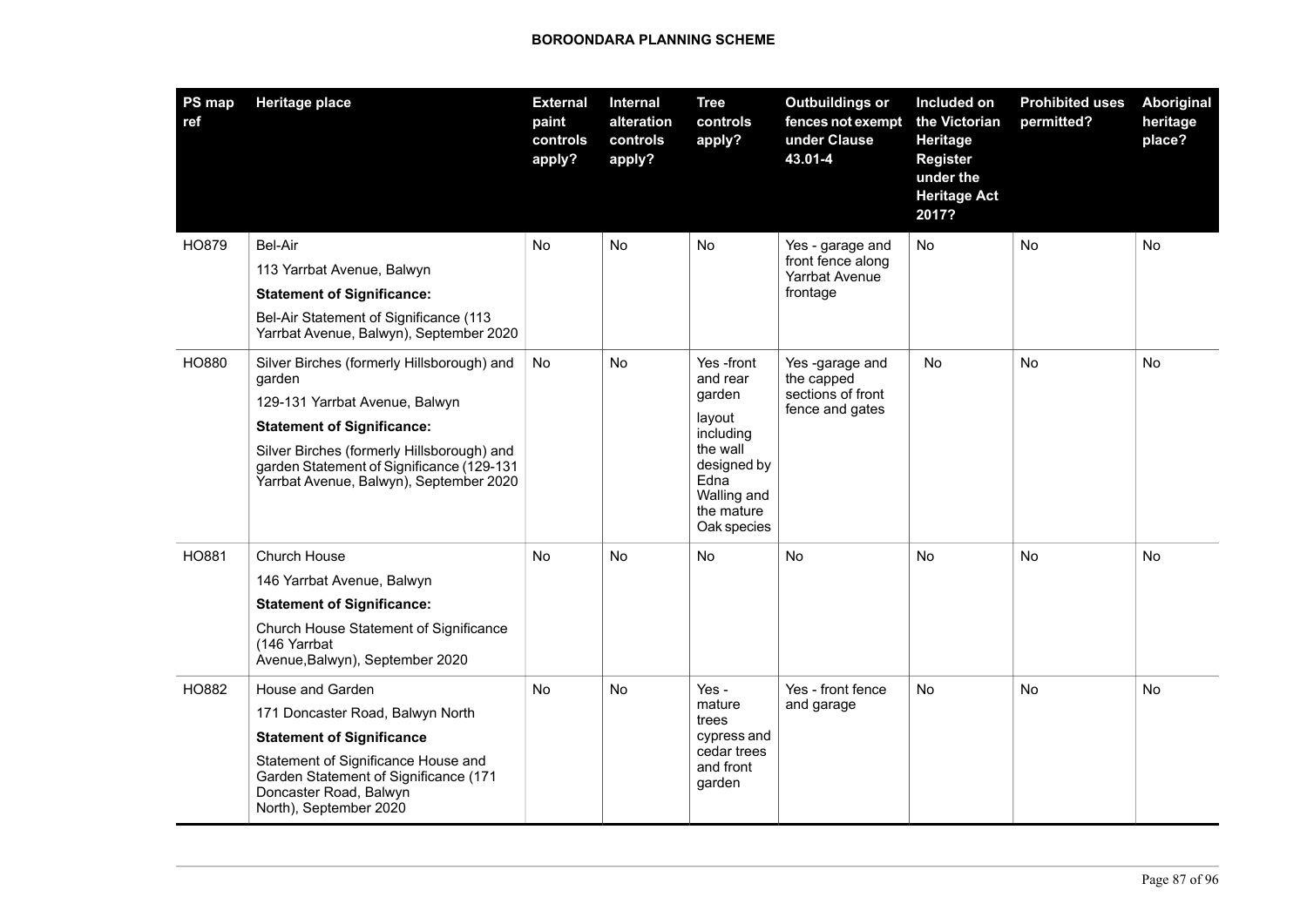| <b>PS map</b><br>ref                                | <b>Heritage place</b>                                                                                                   | <b>External</b><br>paint<br>controls<br>apply? | Internal<br>alteration<br>controls<br>apply? | <b>Tree</b><br>controls<br>apply? | <b>Outbuildings or</b><br>fences not exempt<br>under Clause<br>43.01-4 | Included on<br>the Victorian<br>Heritage<br><b>Register</b><br>under the<br><b>Heritage Act</b><br>2017? | <b>Prohibited uses</b><br>permitted? | Aboriginal<br>heritage<br>place? |
|-----------------------------------------------------|-------------------------------------------------------------------------------------------------------------------------|------------------------------------------------|----------------------------------------------|-----------------------------------|------------------------------------------------------------------------|----------------------------------------------------------------------------------------------------------|--------------------------------------|----------------------------------|
| HO883                                               | Evandale (formerly Dewrang)                                                                                             | No                                             | No.                                          | No                                | <b>No</b>                                                              | No                                                                                                       | <b>No</b>                            | No                               |
|                                                     | 269 Union Road, Balwyn                                                                                                  |                                                |                                              |                                   |                                                                        |                                                                                                          |                                      |                                  |
|                                                     | <b>Statement of Significance:</b>                                                                                       |                                                |                                              |                                   |                                                                        |                                                                                                          |                                      |                                  |
|                                                     | Evendale(formerly Dewrang) Statement of<br>Significance (269 Union Road,<br>Balwyn), September 2020                     |                                                |                                              |                                   |                                                                        |                                                                                                          |                                      |                                  |
| HO884                                               | Former Frank Paton Memorial Church and<br>Hall                                                                          | <b>No</b>                                      | <b>No</b>                                    | No                                | Yes - front fence                                                      | <b>No</b>                                                                                                | <b>No</b>                            | <b>No</b>                        |
|                                                     | 958A Burke Road, Deepdene                                                                                               |                                                |                                              |                                   |                                                                        |                                                                                                          |                                      |                                  |
|                                                     | <b>Statement of Significance:</b>                                                                                       |                                                |                                              |                                   |                                                                        |                                                                                                          |                                      |                                  |
|                                                     | Former Frank Paton Memorial Church and<br>Hall Statement of Significance (958A Burke<br>Road, Deepdene), September 2020 |                                                |                                              |                                   |                                                                        |                                                                                                          |                                      |                                  |
| HO885                                               | Angle Road Precinct                                                                                                     | No                                             | No                                           | No                                | <b>No</b>                                                              | <b>No</b>                                                                                                | <b>No</b>                            | No                               |
|                                                     | 1-13 and 2-12 Angle Road Deepdene                                                                                       |                                                |                                              |                                   |                                                                        |                                                                                                          |                                      |                                  |
|                                                     | <b>Statement of Significance:</b>                                                                                       |                                                |                                              |                                   |                                                                        |                                                                                                          |                                      |                                  |
|                                                     | Angle Road Precinct Statement of<br>Significance (1-13 and 2-12 Angle Road,<br>Deepdene), September 2020                |                                                |                                              |                                   |                                                                        |                                                                                                          |                                      |                                  |
| HO891                                               | House                                                                                                                   | No                                             | No.                                          | No                                | Yes - front fence                                                      | <b>No</b>                                                                                                | No                                   | No                               |
| Interim<br>Control<br>Expiry<br>Date:<br>31/01/2022 | 39 Peate Avenue, Glen Iris                                                                                              |                                                |                                              |                                   |                                                                        |                                                                                                          |                                      |                                  |
| HO911<br>Interim<br>Control<br>Expiry               | House<br>61 Albion Road, Ashburton                                                                                      | No                                             | No.                                          | No                                | No                                                                     | No                                                                                                       | No                                   | No                               |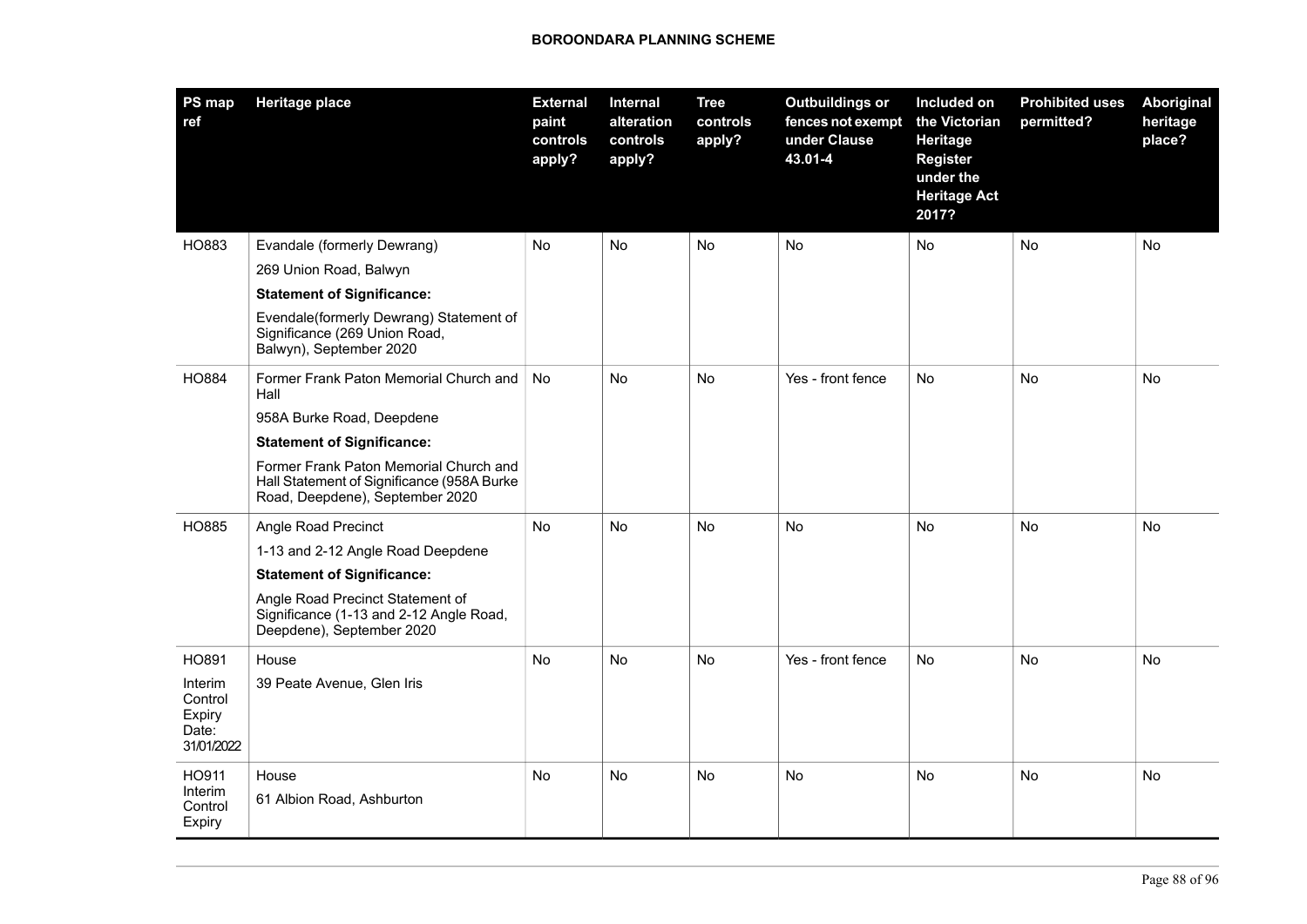| <b>PS map</b><br>ref                                         | <b>Heritage place</b>                                                    | <b>External</b><br>paint<br>controls<br>apply? | Internal<br>alteration<br>controls<br>apply? | <b>Tree</b><br>controls<br>apply? | <b>Outbuildings or</b><br>fences not exempt<br>under Clause<br>43.01-4 | Included on<br>the Victorian<br>Heritage<br><b>Register</b><br>under the<br><b>Heritage Act</b><br>2017? | <b>Prohibited uses</b><br>permitted? | <b>Aboriginal</b><br>heritage<br>place? |
|--------------------------------------------------------------|--------------------------------------------------------------------------|------------------------------------------------|----------------------------------------------|-----------------------------------|------------------------------------------------------------------------|----------------------------------------------------------------------------------------------------------|--------------------------------------|-----------------------------------------|
| Date:<br>06/10/2021                                          |                                                                          |                                                |                                              |                                   |                                                                        |                                                                                                          |                                      |                                         |
| HO892<br>Interim<br>Control<br>Expiry<br>Date:<br>31/01/2022 | House<br>22 Bourne Road, Glen Iris                                       | No                                             | <b>No</b>                                    | No                                | <b>No</b>                                                              | <b>No</b>                                                                                                | <b>No</b>                            | <b>No</b>                               |
| HO893<br>Interim<br>Control<br>Expiry<br>Date:<br>31/01/2022 | Camberwell South Primary School No.<br>4170<br>4 Peate Avenue, Glen Iris | No                                             | <b>No</b>                                    | No                                | <b>No</b>                                                              | <b>No</b>                                                                                                | No                                   | No                                      |
| HO894<br>Interim<br>Control<br>Expiry<br>Date:<br>31/01/2022 | Carinya (Formerly Warrack Lodge)<br>14 Alfred Road, Glen Iris            | Yes                                            | No                                           | No                                | No                                                                     | No                                                                                                       | no                                   |                                         |
| HO896<br>Interim<br>Control<br>Expiry<br>Date:<br>31/01/2022 | Glen Iris Primary School No. 1148<br>170 Glen Iris Road, Glen Iris       | No                                             | No                                           | No                                | No                                                                     | No                                                                                                       | <b>No</b>                            | No                                      |
| HO897                                                        | Hirsch House and Office (former)<br>118 Glen Iris Road, Glen Iris        | No                                             | <b>No</b>                                    | No                                | No                                                                     | No                                                                                                       | <b>No</b>                            | No                                      |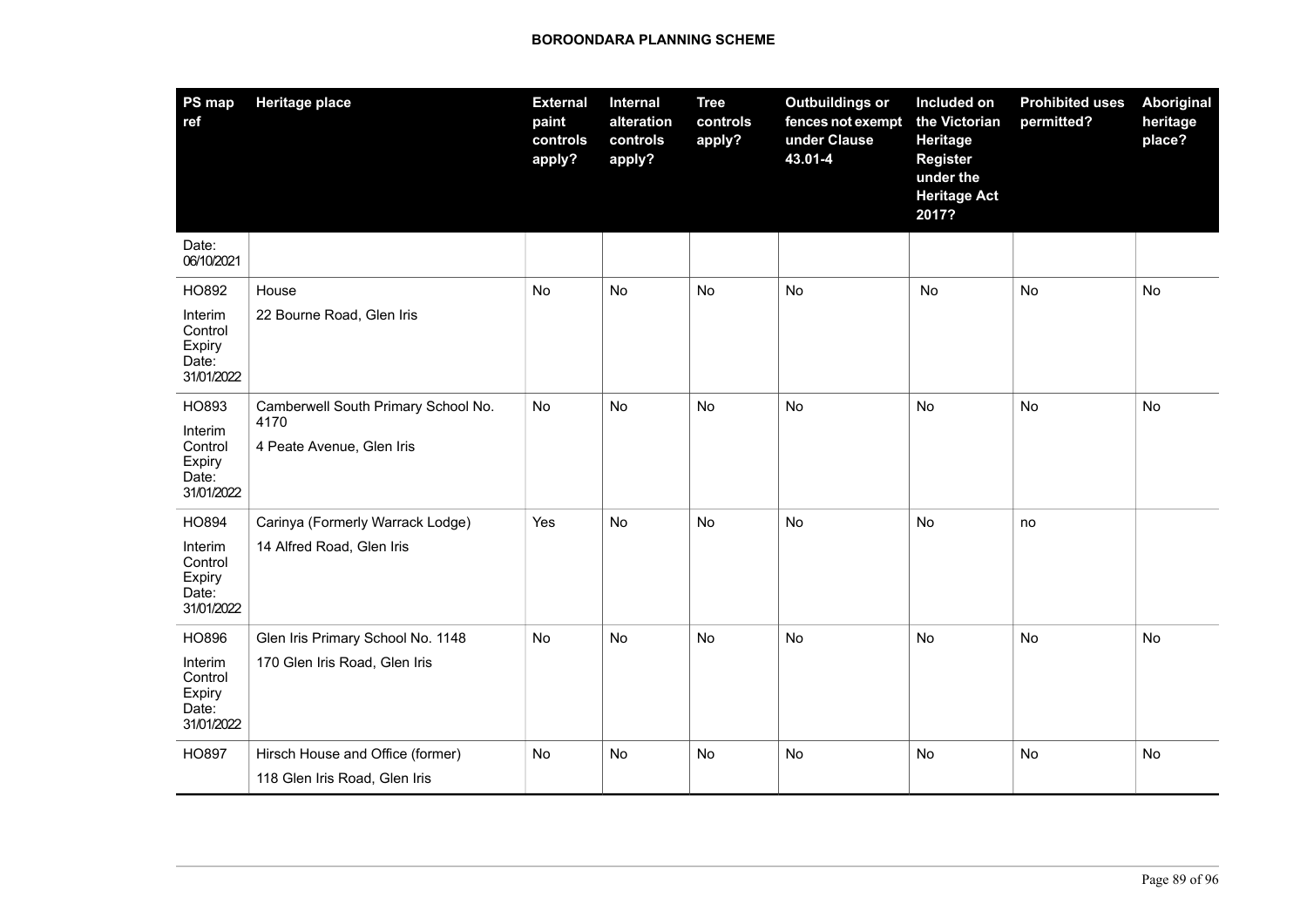| <b>PS map</b><br>ref                                | <b>Heritage place</b>                  | <b>External</b><br>paint<br>controls<br>apply? | Internal<br>alteration<br>controls<br>apply? | <b>Tree</b><br>controls<br>apply? | <b>Outbuildings or</b><br>fences not exempt<br>under Clause<br>43.01-4 | Included on<br>the Victorian<br>Heritage<br><b>Register</b><br>under the<br><b>Heritage Act</b><br>2017? | <b>Prohibited uses</b><br>permitted? | Aboriginal<br>heritage<br>place? |
|-----------------------------------------------------|----------------------------------------|------------------------------------------------|----------------------------------------------|-----------------------------------|------------------------------------------------------------------------|----------------------------------------------------------------------------------------------------------|--------------------------------------|----------------------------------|
| Interim<br>Control<br>Expiry<br>Date:<br>31/01/2022 |                                        |                                                |                                              |                                   |                                                                        |                                                                                                          |                                      |                                  |
| <b>HO898</b>                                        | House                                  | No                                             | No                                           | No                                | No                                                                     | No                                                                                                       | No                                   | No                               |
| Interim<br>Control<br>Expiry<br>Date:<br>31/01/2022 | 44 Denman Avenue, Glen Iris            |                                                |                                              |                                   |                                                                        |                                                                                                          |                                      |                                  |
| HO899                                               | House                                  | No                                             | No                                           | No                                | Yes, front fence                                                       | No                                                                                                       | No                                   | No                               |
| Interim<br>Control<br>Expiry<br>Date:<br>31/01/2022 | 55 Bath Road, Glen Iris                |                                                |                                              |                                   |                                                                        |                                                                                                          |                                      |                                  |
| HO900                                               | Langley Burrell                        | No                                             | <b>No</b>                                    | No                                | Yes, front boundary<br>fence                                           | No                                                                                                       | <b>No</b>                            | No                               |
| Interim<br>Control<br>Expiry<br>Date:<br>31/01/2022 | 148 Summerhill Road, Glen Iris         |                                                |                                              |                                   | Original garage                                                        |                                                                                                          |                                      |                                  |
| HO901                                               | Mont Iris Estate and Environs Precinct | No                                             | No                                           | No                                | <b>No</b>                                                              | No                                                                                                       | <b>No</b>                            | No                               |
| Interim<br>Control<br>Expiry<br>Date:<br>31/01/2022 |                                        |                                                |                                              |                                   |                                                                        |                                                                                                          |                                      |                                  |
| HO902                                               | Quamby (formerly Wongarra)             | No                                             | No                                           | No                                | No                                                                     | No                                                                                                       | No                                   | No                               |
|                                                     | 29 Alfred Road, Glen Iris              |                                                |                                              |                                   |                                                                        |                                                                                                          |                                      |                                  |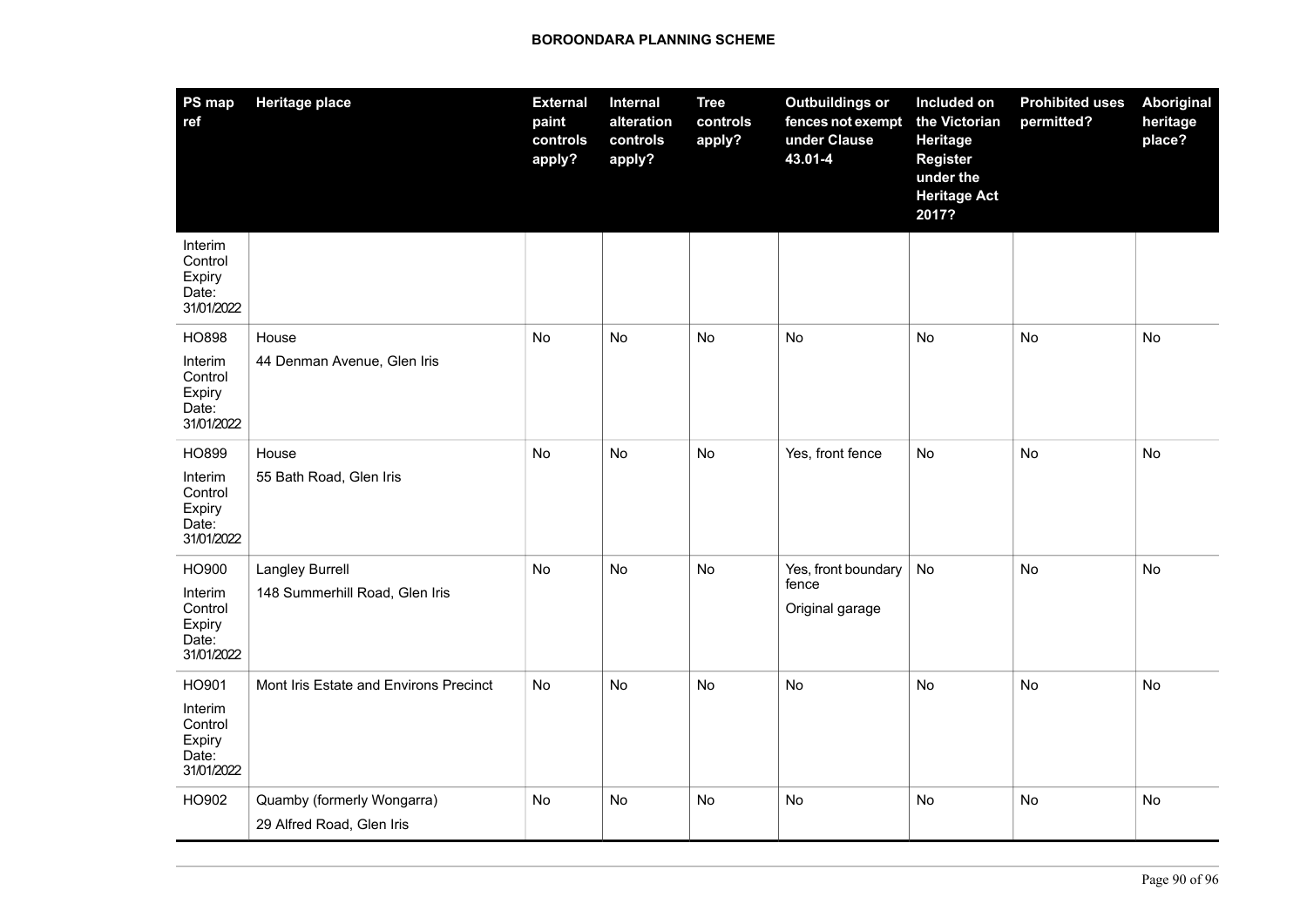| PS map<br>ref                                                | <b>Heritage place</b>                                                                 | <b>External</b><br>paint<br>controls<br>apply? | Internal<br>alteration<br>controls<br>apply?                                     | <b>Tree</b><br>controls<br>apply? | <b>Outbuildings or</b><br>fences not exempt<br>under Clause<br>43.01-4 | Included on<br>the Victorian<br>Heritage<br><b>Register</b><br>under the<br><b>Heritage Act</b><br>2017? | <b>Prohibited uses</b><br>permitted? | Aboriginal<br>heritage<br>place? |
|--------------------------------------------------------------|---------------------------------------------------------------------------------------|------------------------------------------------|----------------------------------------------------------------------------------|-----------------------------------|------------------------------------------------------------------------|----------------------------------------------------------------------------------------------------------|--------------------------------------|----------------------------------|
| Interim<br>Control<br>Expiry<br>Date:<br>31/01/2022          |                                                                                       |                                                |                                                                                  |                                   |                                                                        |                                                                                                          |                                      |                                  |
| HO903<br>Interim<br>Control<br>Expiry<br>Date:<br>31/01/2022 | Romney Lodge (formerly Delloraine)<br>2 Allison Avenue, Glen Iris                     | No                                             | No                                                                               | No                                | Yes, front fence                                                       | No                                                                                                       | <b>No</b>                            | No                               |
| HO904<br>Interim<br>Control<br>Expiry<br>Date:<br>31/01/2022 | St. Oswald's Anglican Church Complex<br>100 - 108 High Street, Glen Iris              | <b>No</b>                                      | Yes, main<br>church<br>building<br>only<br>(stained<br>glass, font<br>and organ) | No                                | No                                                                     | No                                                                                                       | No                                   | No                               |
| HO905<br>Interim<br>Control<br>Expiry<br>Date:<br>31/01/2022 | <b>Summerhill Estate Precinct</b>                                                     | <b>No</b>                                      | No                                                                               | <b>No</b>                         | No                                                                     | No                                                                                                       | <b>No</b>                            | No                               |
| HO906<br>Interim<br>Control<br>Expiry<br>Date:<br>31/01/2022 | Summerhill Road Methodist Church<br>Complex (former)<br>26 Summerhill Road, Glen Iris | No                                             | <b>No</b>                                                                        | <b>No</b>                         | Yes, low stone<br>retaining wall                                       | No                                                                                                       | <b>No</b>                            | <b>No</b>                        |
| HO907                                                        | The Fold                                                                              | No                                             | No                                                                               | No                                | No                                                                     | No                                                                                                       | No                                   | No                               |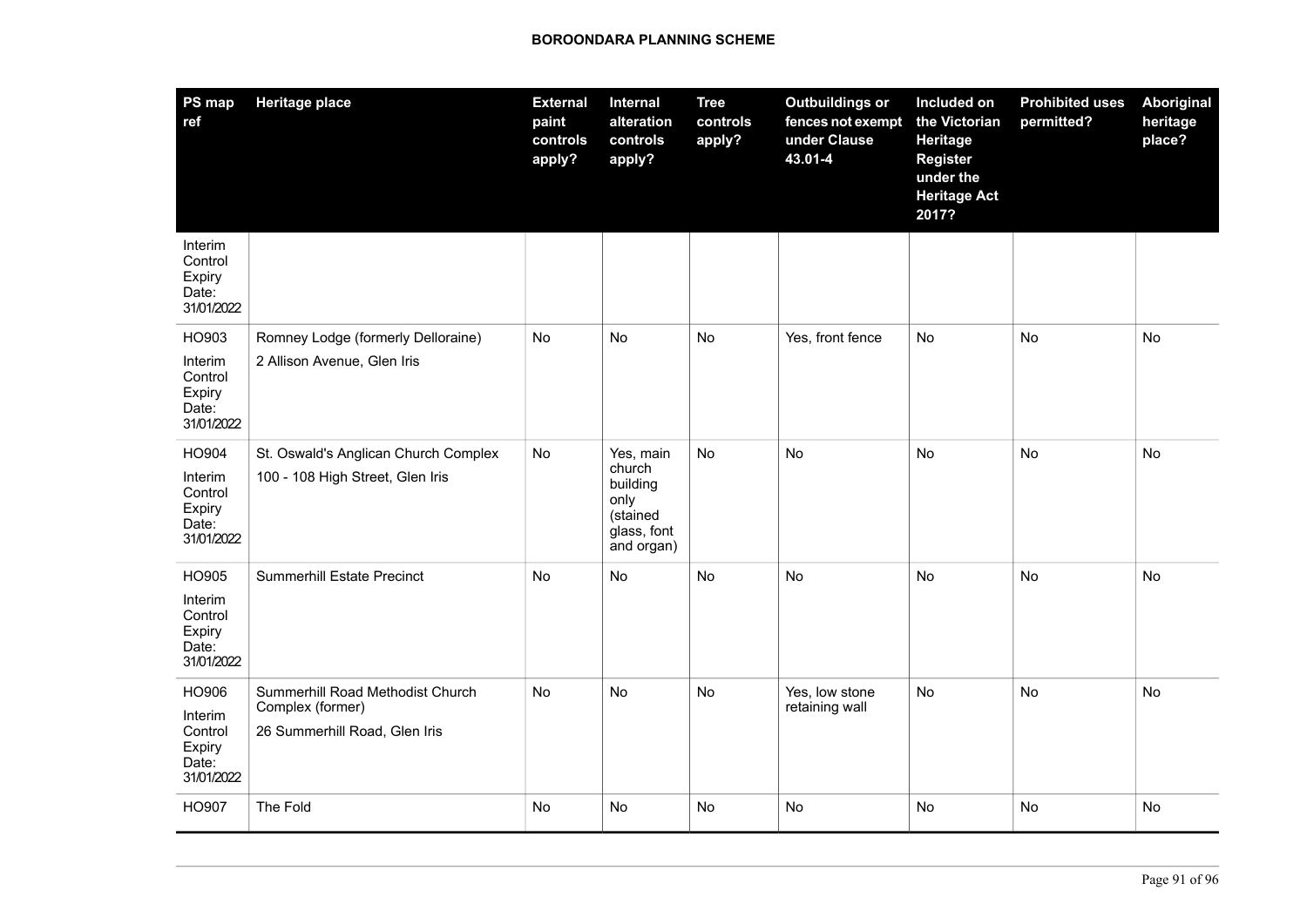| PS map<br>ref                                                | <b>Heritage place</b>                                                                                          | <b>External</b><br>paint<br>controls<br>apply? | Internal<br>alteration<br>controls<br>apply? | <b>Tree</b><br>controls<br>apply? | <b>Outbuildings or</b><br>fences not exempt<br>under Clause<br>43.01-4 | Included on<br>the Victorian<br><b>Heritage</b><br><b>Register</b><br>under the<br><b>Heritage Act</b><br>2017? | <b>Prohibited uses</b><br>permitted? | Aboriginal<br>heritage<br>place? |
|--------------------------------------------------------------|----------------------------------------------------------------------------------------------------------------|------------------------------------------------|----------------------------------------------|-----------------------------------|------------------------------------------------------------------------|-----------------------------------------------------------------------------------------------------------------|--------------------------------------|----------------------------------|
| Interim<br>Control<br>Expiry<br>Date:<br>31/01/2022          | 26 Summerhill Road, Glen Iris                                                                                  |                                                |                                              |                                   |                                                                        |                                                                                                                 |                                      |                                  |
| HO909                                                        | Woorayl                                                                                                        | No                                             | No                                           | No                                | No                                                                     | No                                                                                                              | No                                   | No                               |
| Interim<br>Control<br>Expiry<br>Date:<br>31/01/2022          | 3 Valley Parade, Glen Iris                                                                                     |                                                |                                              |                                   |                                                                        |                                                                                                                 |                                      |                                  |
| HO915                                                        | <b>Red House</b>                                                                                               | No                                             | <b>No</b>                                    | No                                | <b>No</b>                                                              | <b>No</b>                                                                                                       | <b>No</b>                            | <b>No</b>                        |
|                                                              | Part 207 Barkers Road, Kew (formerly 231<br>Barkers Road)                                                      |                                                |                                              |                                   |                                                                        |                                                                                                                 |                                      |                                  |
|                                                              | <b>Statement of Significance:</b>                                                                              |                                                |                                              |                                   |                                                                        |                                                                                                                 |                                      |                                  |
|                                                              | Red House Statement of Significance, May<br>2020                                                               |                                                |                                              |                                   |                                                                        |                                                                                                                 |                                      |                                  |
| HO916                                                        | Wentworth                                                                                                      | No                                             | No                                           | No                                | <b>No</b>                                                              | No                                                                                                              | <b>No</b>                            | No                               |
|                                                              | Part 207 Barkers Road, Kew (formerly 876<br>Glenferrie Road)                                                   |                                                |                                              |                                   |                                                                        |                                                                                                                 |                                      |                                  |
|                                                              | <b>Statement of Significance:</b>                                                                              |                                                |                                              |                                   |                                                                        |                                                                                                                 |                                      |                                  |
|                                                              | Wentworth Statement of Significance,<br>May 2020                                                               |                                                |                                              |                                   |                                                                        |                                                                                                                 |                                      |                                  |
| HO918<br>Interim<br>Control<br>Expiry<br>Date:<br>31/01/2022 | Home Farm Estate and Environs Precicnt<br>Albion Road (part), Dunlop Street (part),<br>Ashburton and Glen Iris | No                                             | No                                           | No                                | No                                                                     | No                                                                                                              | No                                   | No                               |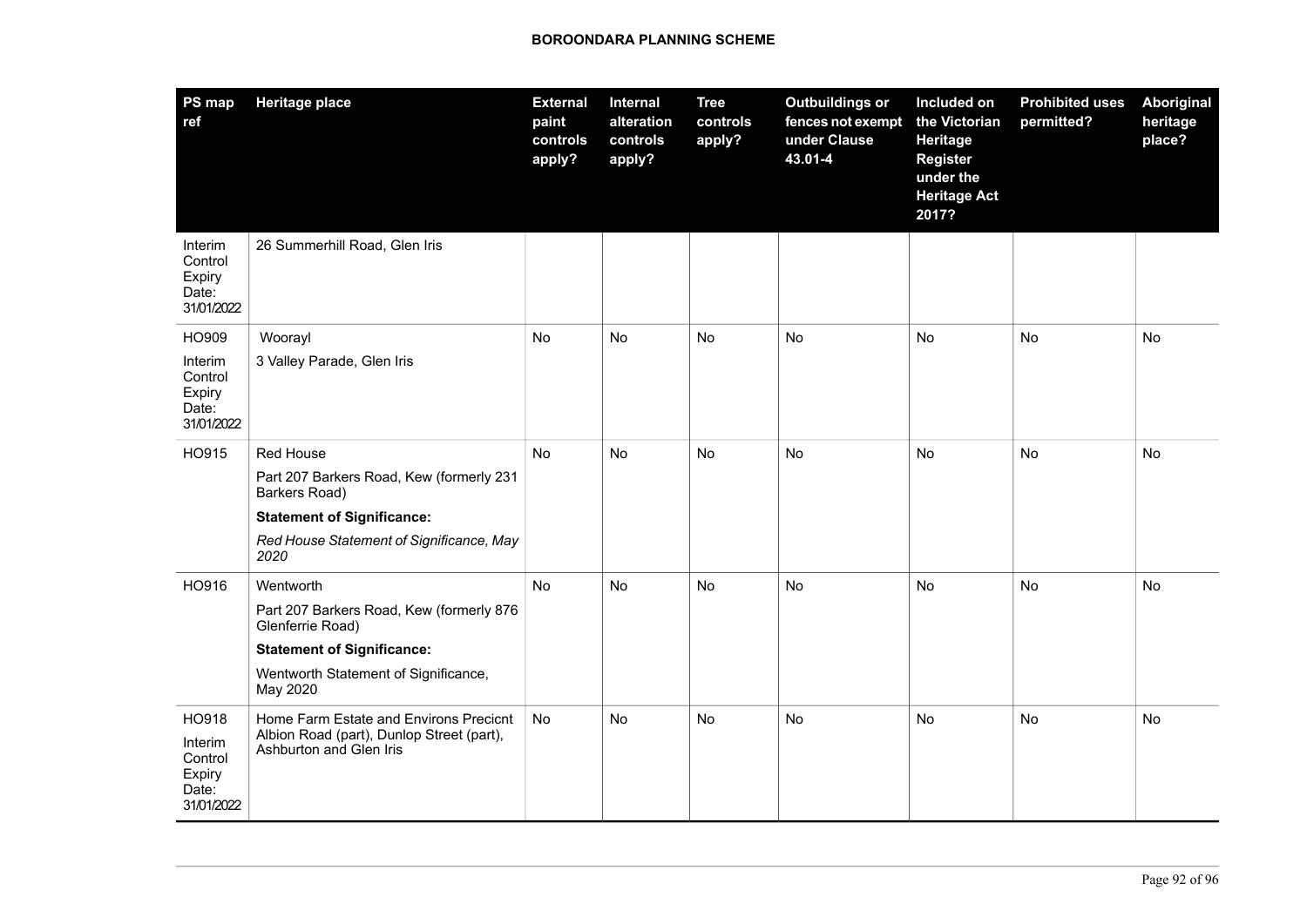| PS map<br>ref                                       | <b>Heritage place</b>          | <b>External</b><br>paint<br>controls<br>apply? | Internal<br>alteration<br>controls<br>apply? | <b>Tree</b><br>controls<br>apply? | <b>Outbuildings or</b><br>fences not exempt<br>under Clause<br>43.01-4 | Included on<br>the Victorian<br>Heritage<br><b>Register</b><br>under the<br><b>Heritage Act</b><br>2017? | <b>Prohibited uses</b><br>permitted? | Aboriginal<br>heritage<br>place? |
|-----------------------------------------------------|--------------------------------|------------------------------------------------|----------------------------------------------|-----------------------------------|------------------------------------------------------------------------|----------------------------------------------------------------------------------------------------------|--------------------------------------|----------------------------------|
| HO919                                               | Ashburton Uniting Church       | No                                             | No                                           | <b>No</b>                         | <b>No</b>                                                              | No                                                                                                       | No                                   | No                               |
| Interim<br>Control<br>Expiry<br>Date:<br>31/01/2022 | 3-7 Ashburton Grove, Ashburton |                                                |                                              |                                   |                                                                        |                                                                                                          |                                      |                                  |
| HO920                                               | House                          | No                                             | No                                           | <b>No</b>                         | <b>No</b>                                                              | No                                                                                                       | No                                   | No                               |
| Interim<br>Control<br>Expiry<br>Date:<br>31/01/2022 | 9 Donald Street, Ashburton     |                                                |                                              |                                   |                                                                        |                                                                                                          |                                      |                                  |
| HO921                                               | Ashburton Primary School       | No                                             | No                                           | No                                | Yes - War                                                              | No                                                                                                       | <b>No</b>                            | No                               |
| Interim<br>Control<br>Expiry<br>Date:<br>31/01/2022 | 10A Fakenham Road, Ashburton   |                                                |                                              |                                   | Memorial                                                               |                                                                                                          |                                      |                                  |
| HO922                                               | St Michael's Parish Hall       | No                                             | No                                           | No                                | No                                                                     | No                                                                                                       | No                                   | <b>No</b>                        |
| Interim<br>Control<br>Expiry<br>Date:<br>31/01/2022 | 268 High Street, Ashburton     |                                                |                                              |                                   |                                                                        |                                                                                                          |                                      |                                  |
| HO923                                               | St Michael's Memorial Church   | No                                             | <b>No</b>                                    | <b>No</b>                         | No                                                                     | No                                                                                                       | No                                   | No                               |
| Interim<br>Control<br>Expiry<br>Date:<br>31/01/2022 | 270 High Street, Ashburton     |                                                |                                              |                                   |                                                                        |                                                                                                          |                                      |                                  |
| HO924                                               | House                          | No                                             | No                                           | <b>No</b>                         | No                                                                     | No                                                                                                       | No                                   | No                               |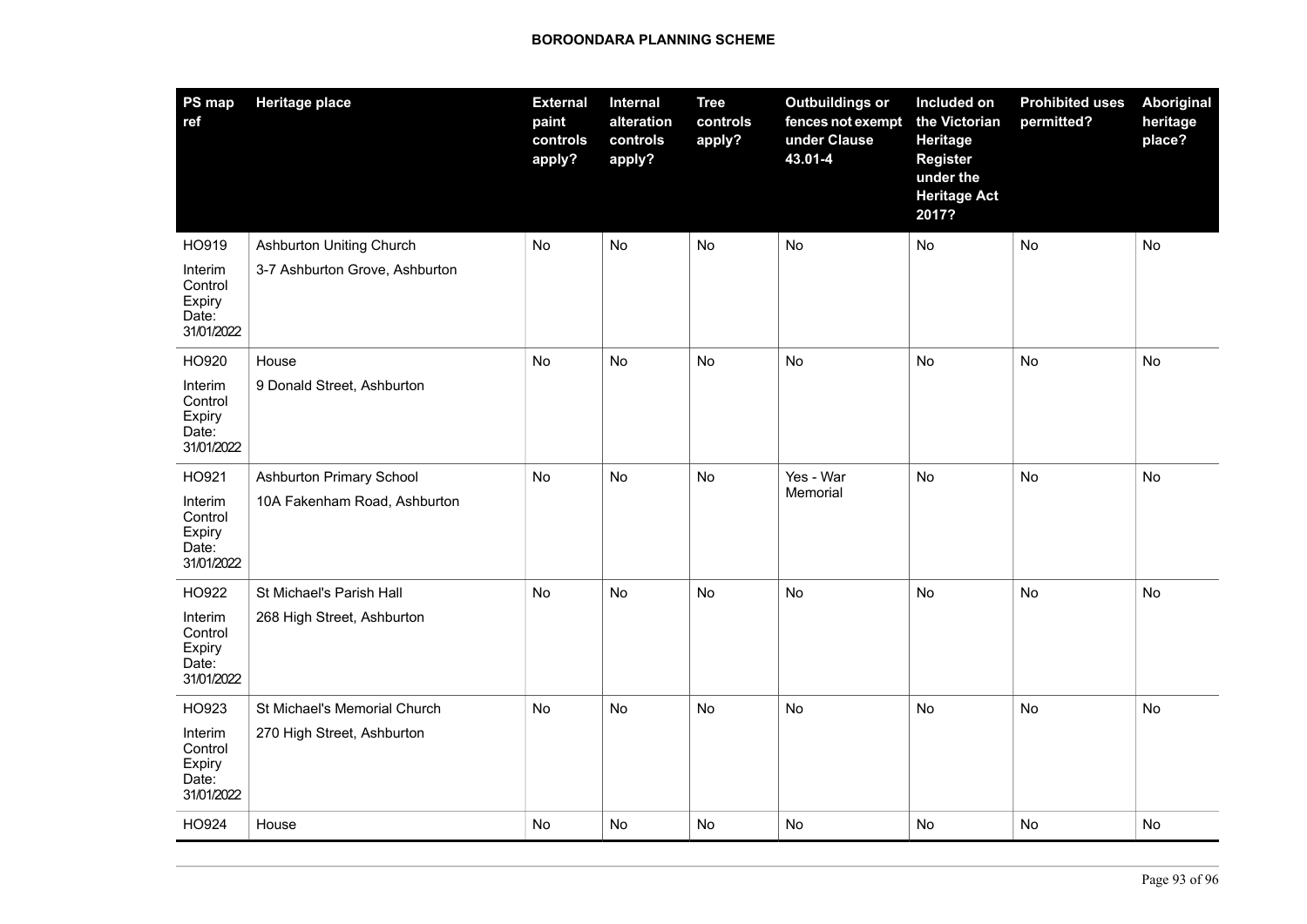| PS map<br>ref                                                | <b>Heritage place</b>                               | <b>External</b><br>paint<br>controls<br>apply? | <b>Internal</b><br>alteration<br>controls<br>apply? | <b>Tree</b><br>controls<br>apply? | <b>Outbuildings or</b><br>fences not exempt<br>under Clause<br>43.01-4 | Included on<br>the Victorian<br>Heritage<br><b>Register</b><br>under the<br><b>Heritage Act</b><br>2017? | <b>Prohibited uses</b><br>permitted? | <b>Aboriginal</b><br>heritage<br>place? |
|--------------------------------------------------------------|-----------------------------------------------------|------------------------------------------------|-----------------------------------------------------|-----------------------------------|------------------------------------------------------------------------|----------------------------------------------------------------------------------------------------------|--------------------------------------|-----------------------------------------|
| Interim<br>Control<br>Expiry<br>Date:<br>31/01/2022          | 1 Keyes Street, Ashburton                           |                                                |                                                     |                                   |                                                                        |                                                                                                          |                                      |                                         |
| HO925<br>Interim<br>Control<br>Expiry<br>Date:<br>31/01/2022 | Victorian House<br>10 Marquis Street, Ashburton     | No                                             | No                                                  | <b>No</b>                         | <b>No</b>                                                              | No                                                                                                       | <b>No</b>                            | <b>No</b>                               |
| HO926<br>Interim<br>Control<br>Expiry<br>Date:<br>31/01/2022 | Pyrus Park<br>7 Vears Road, Ashburton               | <b>No</b>                                      | <b>No</b>                                           | No                                | <b>No</b>                                                              | <b>No</b>                                                                                                | <b>No</b>                            | <b>No</b>                               |
| HO927<br>Interim<br>Control<br>Expiry<br>Date:<br>31/01/2022 | House<br>45 Yuile Street, Ashburton                 | No                                             | No                                                  | No                                | No                                                                     | No                                                                                                       | No                                   | <b>No</b>                               |
| HO930<br>Interim<br>Control<br>Expiry<br>Date:<br>01/08/2022 | Seeger House<br>26 Goldthorns Avenue, Kew           | No                                             | No                                                  | No                                | <b>No</b>                                                              | No                                                                                                       | No                                   | <b>No</b>                               |
| HO931<br>Interim<br>Control                                  | Former Watson Residence<br>3-5 Florence Avenue, Kew | No                                             | No                                                  | No                                | No                                                                     | No                                                                                                       | <b>No</b>                            | <b>No</b>                               |